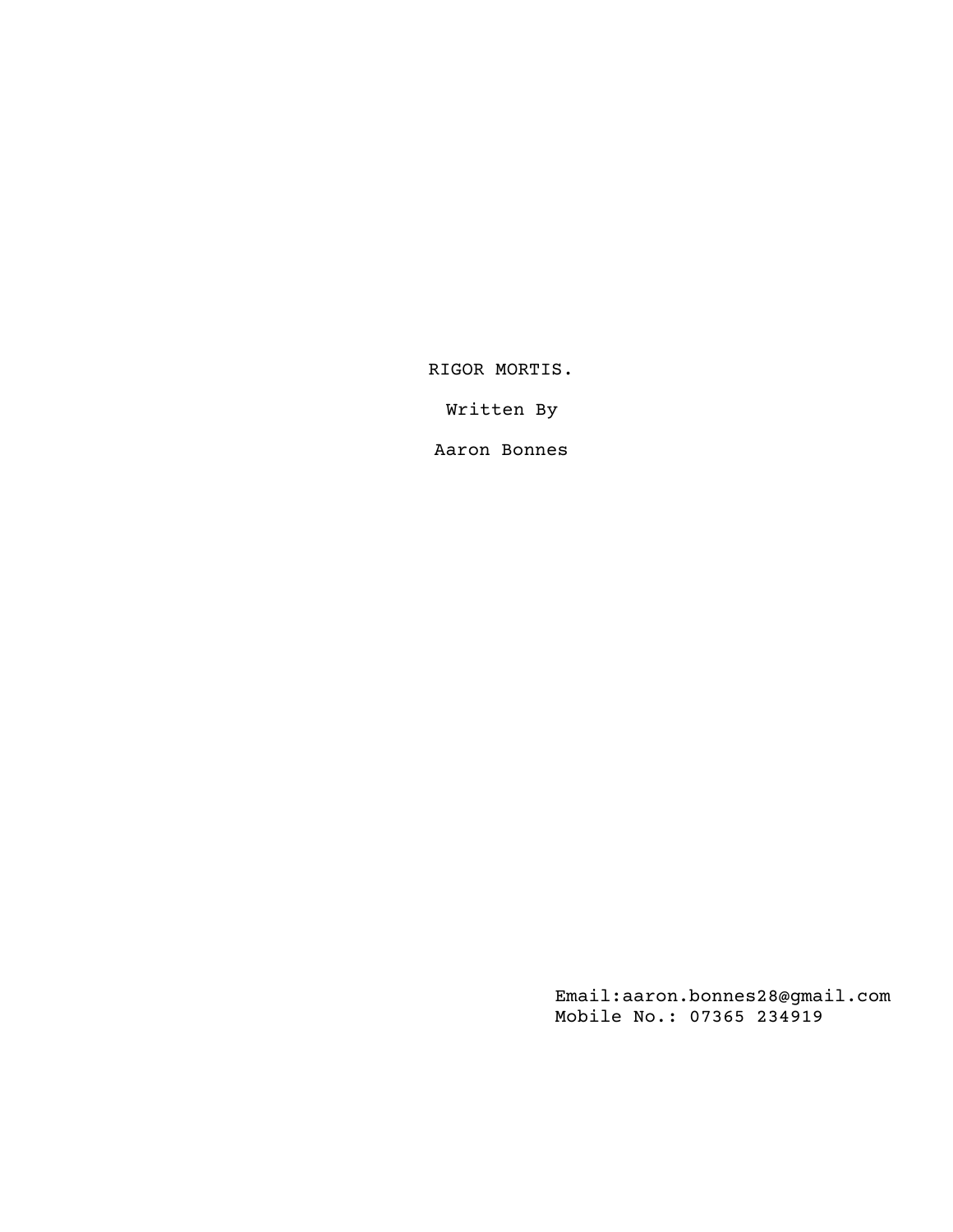EXT. FARMLAND - COLORADO - DAYTIME

A small cottage home sits overlooking about a half a mile of corn field stretching all around.

There is a path coming through the corn field. Emanating from the field where the path belongs is the sound of hooves SMACKING muck.

EXT. HOUSE - FARMLAND - CONTINUOUS

A clatter from inside the cottage home ends with two young girls running out into the open.

The blonde one is KERRY, 12 and the red head is GILLY, 16. Both have the faces of drunken concern.

# GILLY

Daddy!

# KERRY

## What's wrong with Paint?

Making his way through the corn path is their father KAINE DOBERMAN, 38, with a not-so-muscular physique.

He has a small well maintained beard and a charming face. In his hand is the rains to a red stallion with a beautiful blonde mane and a long face.

Kaine looks down at his feet as he approaches his girls.

KERRY IS there something wrong with Paint?

### KAINE

Yeah. He's busted up his leg when I was fixing him up to the rig.

Kerry looks down at her feet with the expression of defeat. Kaine does nothing to comfort her.

He turns his attention to the stable a few meters away from the cottage home.

## KAINE

Gilly, go get Daddy's rifle.

## KERRY

What you gon' do to him, Daddy?

(CONTINUED)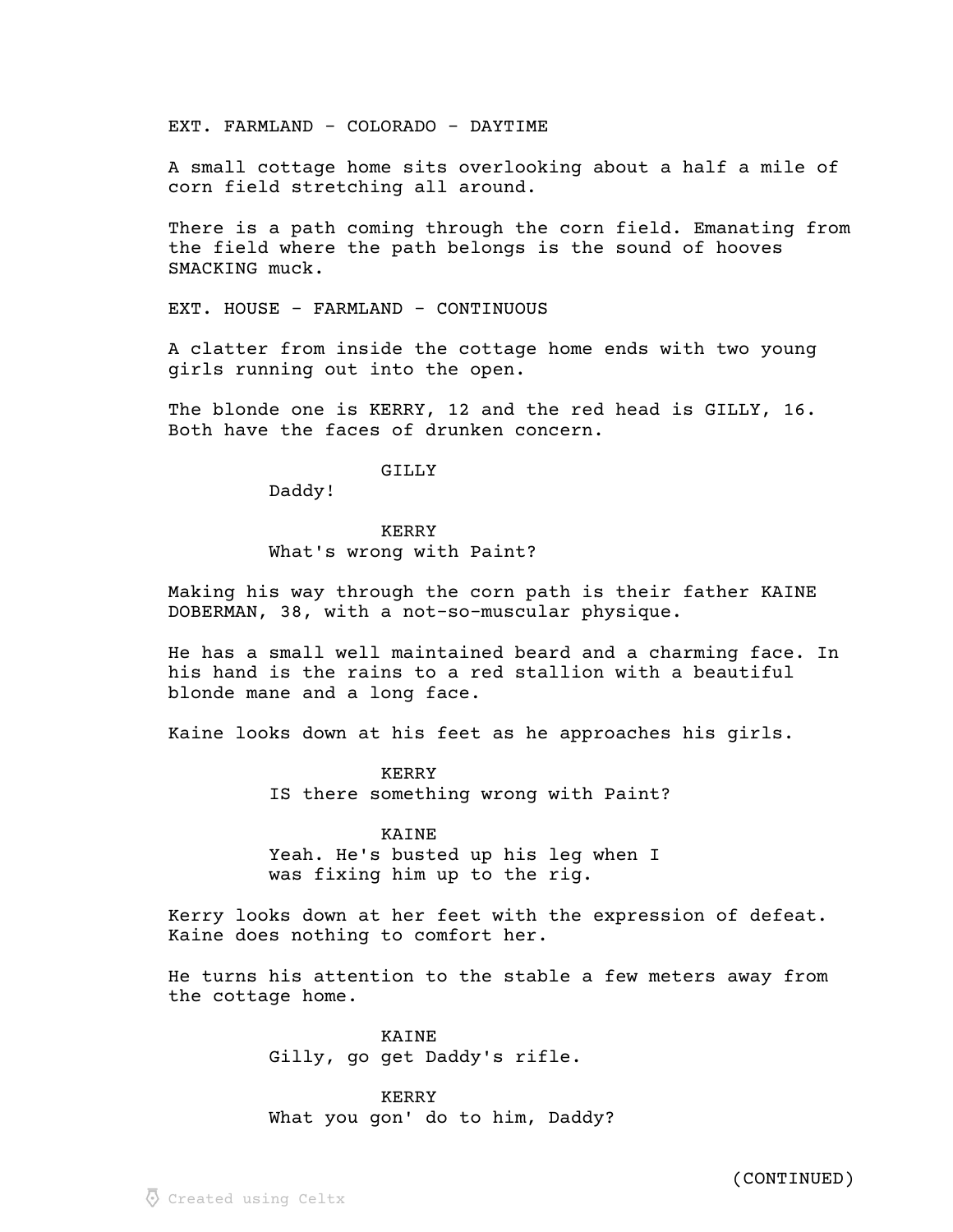CONTINUED:

KAINE DOESN'T RESPOND. HE TAKES THE HORSE TO THE STABLES IN A SLOW TROT TO THE DEATH. HE THEN CLOSES THE STABLE DOORS.

INT. COTTAGE HOME - CONTINUOUS

The home is sweet, with minimal decorations but timely furniture and a nice ambiance. The houses interior has a nice colour theme of red.

Gilly walks through into the main room where her mother is sleeping by a bottle of wine by her side and an empty stained glass in her limp hand. Her eyes flicker infrequently.

She then passes through into the dining area where there is a mahogany shelf.

She opens the wooden doors and inside is Kaine's rifle. Gilly grabs hold of the rifle too big for her arms and takes it out the shelf and moves away from the shelf.

Making her way through the home she hears commotion outside.

She makes her way to the front door and opens it slightly, looking out the creak.

EXT. HOME, FARM - CONTINUOUS

Exiting the stable is Kaine. Stood near the path speaking to Kelly are two grown men.

One of the grown men has a husky voice and the other a thicker voice with a southern drawl.

> KELLY Me, my sister and my daddy.

KAINE (Friendly) Hey!

HUSKY Hey, how are you doin'?

KAINE Good, how are you?

HUSKY Great. Me and my brother here have just rode in from down south.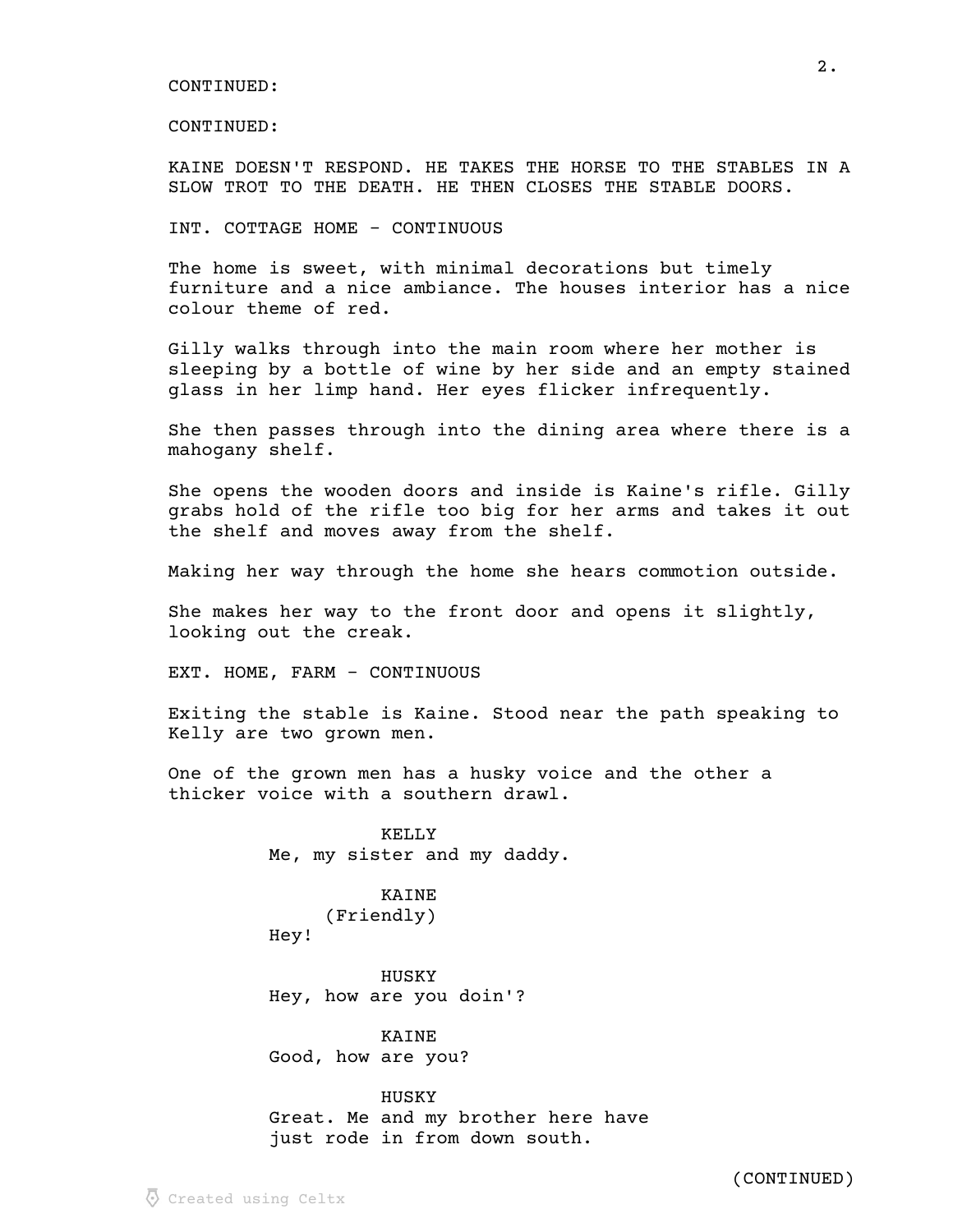DRAWL We were wonderin' if we could borrow some bandages.

### HUSKY

Yeah. There is actually four of us. Me and two brothers and my sister. My sister is a doctor and she's tendin' up my brother Martin's foot, injured it real bad.

KAINE Thats too bad. We can see what we got around here.

Kaine directs the men to the stable. Drawl follows Kaine and Husky waits behind.

They enter the stable...

INT. STABLE - CONTINUOUS

#### KAINE

We used up most of our bandages. But I got some that we use for the horses y'know, cut's 'n' scraps.

Kaine walks behind a stack of emtpy salt blocks. He crouches down to a small mahogany cabinet.

He opens it and begins rumaging around in it.

DRAWL This place quite isolated, ain't it?

KAINE Yeah. Our closest neighbour is about five miles that way-

Kaine throws his hand limply to his left, still rumaging around inside the cabinet.

Drawl REACHES his arm around his back. Then tugs on something in his belt.

> DRAWL Is that so?

(CONTINUED)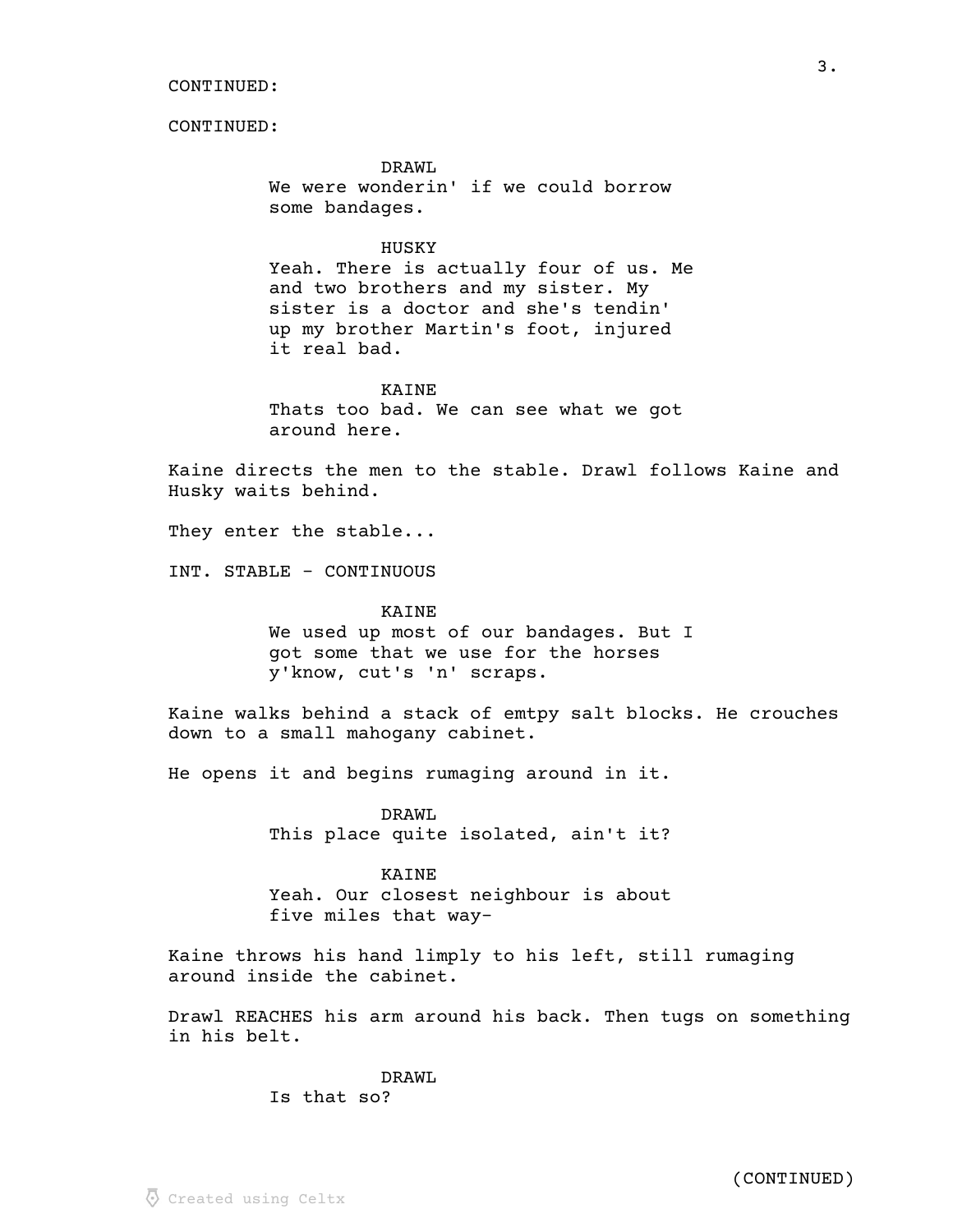#### KAINE

Yep.

CONTINUED:

DRAWL PULLS HIS ARM FORWARD HOLDING A REVOLVER IN HIS HAND. HE POINTS IT AT KAINE.

A SMILE GROWS ACROSS KAINE'S FACE. HE'S FOUND THE BANDAGES FINALLY.

EXT. HOME - FARM - CONTINUOUS

Kelly is still standing in front of Husky, conversing in small talk.

She looks at him with a naive smile. He looks at her with a charismatic smile.

> HUSKY So how old are you?

KELLY I'm twelve. Thirteen soon, then I'll be able to ride a horse but daddy won't let me.

## **HUSKY**

Now ain't that a shame, darlin'. I feel you. I couldn't even go huntin' til i reached about eighteen. Always pissed me off because my older brothers were always able to go huntin'. But look at me now.

A soft BANG emanates from the stable. Kelly looks at her feet. Husky looks to the stable.

#### KELLY

That's just my daddy tendnin' to Paint. He's a horse. He injured his leg. Kinda like your brother!

A door BURTS open. Wood door RATTLES on it's hinges. Exiting the home is Gilly with her daddy's rifle. She is SHOOTING a suspiscious look to Husky.

> GILLY Get away from him!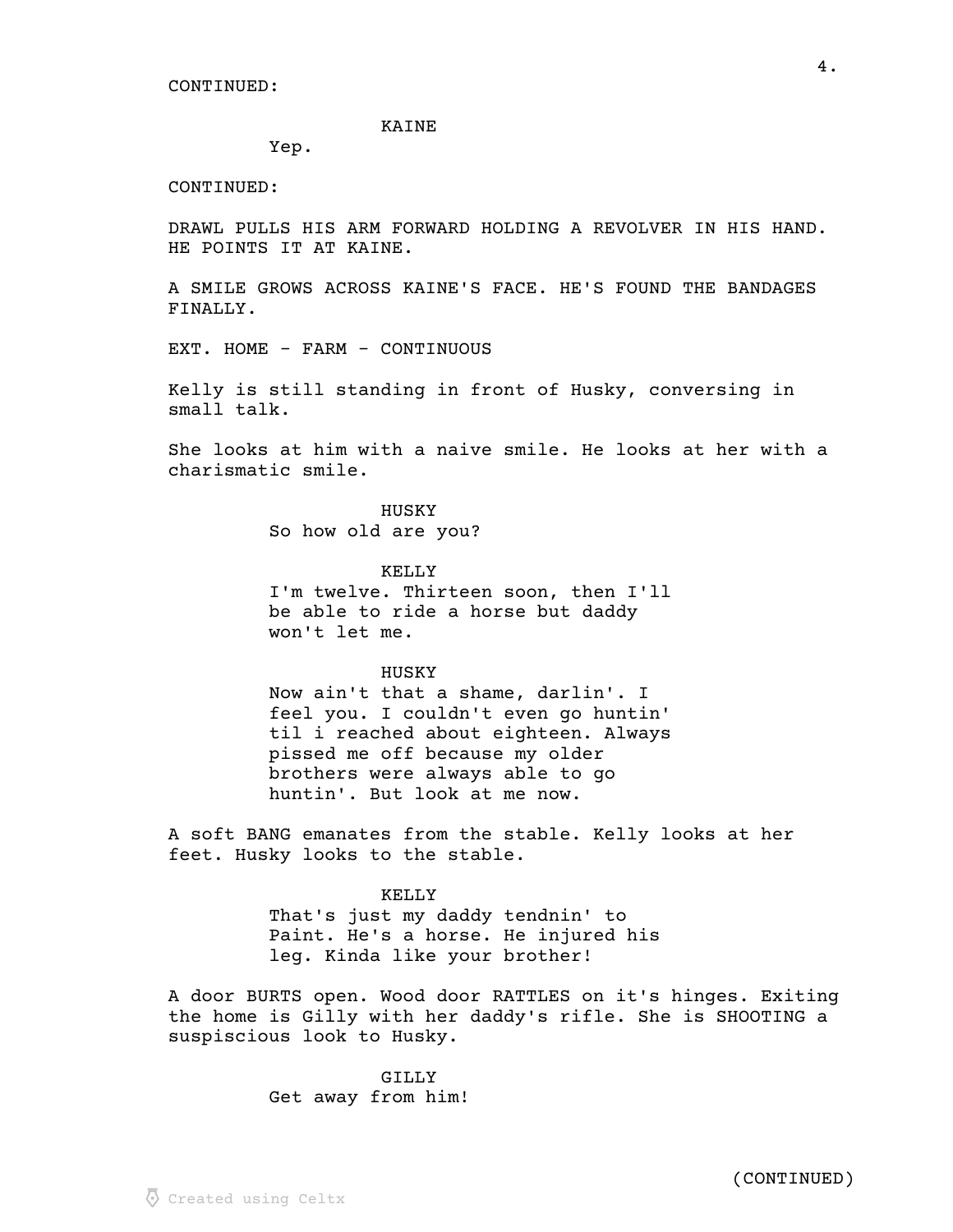KELLY Why he ain't dangerous?

HUSKY Yeah, we ain't a threat.

CONTINUED:

GILLY Is that a fact?

Husky says nothing but stare her down.

GILLY What was that bang then?

KELLY It was just daddy takin care of Paint.

GILLY Without no gun? More like they hurt daddy.

KELLY Gilly, stop!

From behind the barn comes the third brother Martin. He holds a revolver in his hand. The girls turn to Marvin and Gilly aims her rifle at him.

Husky unholsters a revolver and BANG shoots Kelly in the head SHOOTING CHUNKS all over Gilly.

Gilly stands there unmoving. Petrified. In shock. Husky approaches the girl and she just looks at him. He takes the rifle from her and throws it on the ground. HE then fixes his fingers and SLAPS Gilly across the face. She falls to the floor.

> DRAWL Can I have her, Wayne? Can I?

Martin runs into the home to see if anyone else is here. Husky now known as WAYNE

> WAYNE Sure you can, Yon.

YON I'll take her to the stable so she can look at her dead daddy.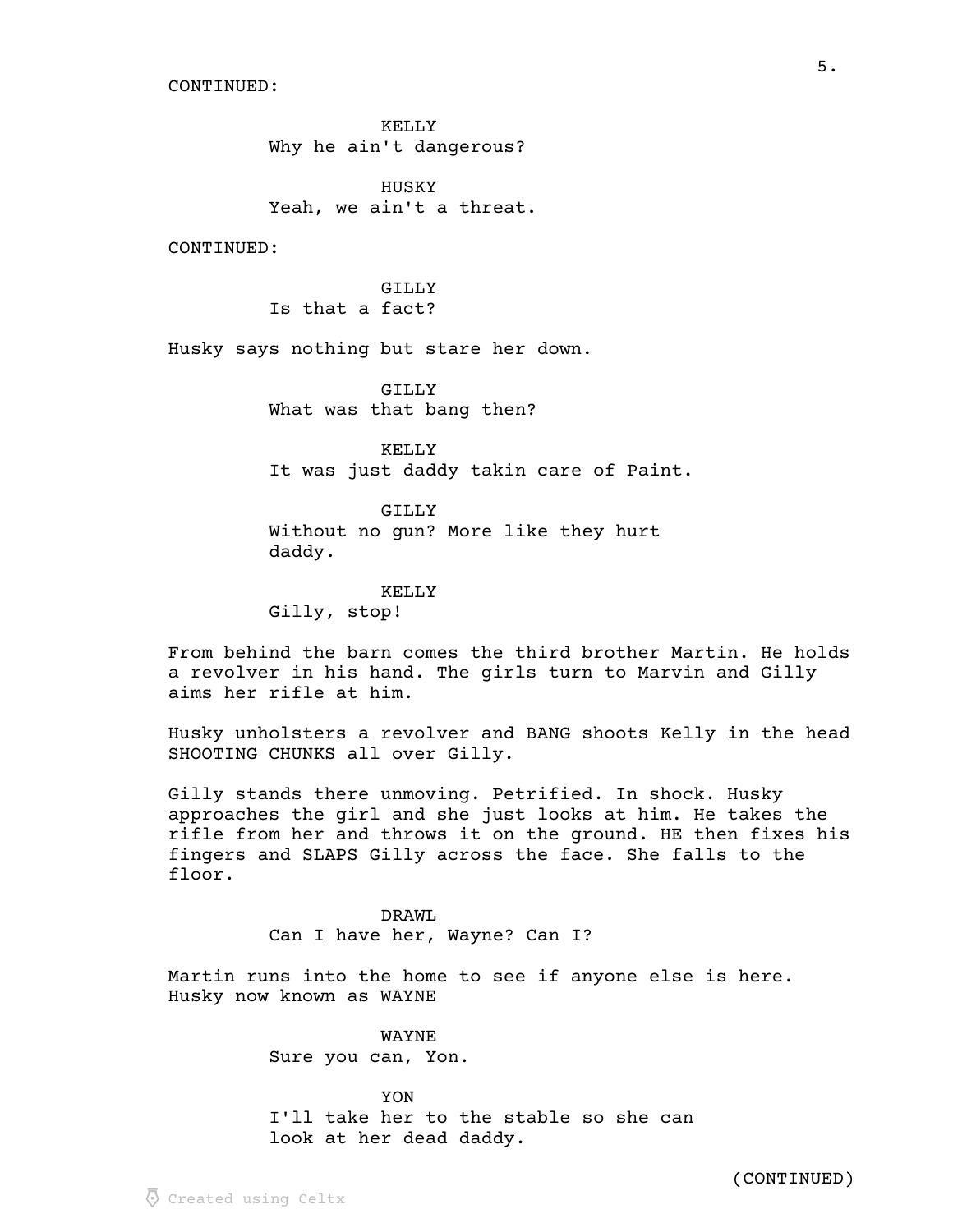WAYNE

Have fun.

Drawl now known as YON grabs hold of the girl and she stands with no hesitation, fearing what'll come next. He leads her

CONTINUED:

TO THE BARN AND THEY ENTER. THE BARN DOORS CLOSE.

MARTIN EXITS THE HOME WITH A GREAT BIG SMILE ON HIS FACE.

WAYNE Martin, why you grinnin' like an asshole for?

MARTIN There's a nice pair a tits laying drunk in the house.

INT. COTTAGE HOME - CONTINUOUS

THE TWO MEN WATCH OVER THE WOMAN AS SHE SLEEPS. SHE IS SNORING. WAYNE HAS A SHOTGUN AND POINTS THE BARREL AT HER AND THEN STICKS THE BARREL INTO HER MOUTH. SHE SLOWLY AWAKENS TO THIS.

> WAYNE Mornin', honey.

Martin begins to undress in the background.

WAYNE We've already killed your husband and your youngest. My brother is out in the barn with your oldest. I wouldn't scream. No point. We're all alone out here.

INT. WAGON, COLORADO ROADS - EVENING

LEADING ON A SNOWY PATH IS A SMALL WAGON BEING PULLED ALONG BY A SINGLE HORSE. AT THE FRONT OF THE WAGON IS JACK WILLOW, 45, WITH A SHORT WHITE BEARD AND A COWBOY HAT. HE IS RIDING ALONG THE PATH GENTLY. BOBBING ALONG WITH THE HOLES OF THE ROAD.

THE BACK WHEEL TO THE WAGON COMES OFF AND ROLLS AWAY FROM THE WAGON. THE WHOLE WAGON FALLS TO THE SIDE, SAGGING SLIGHTLY.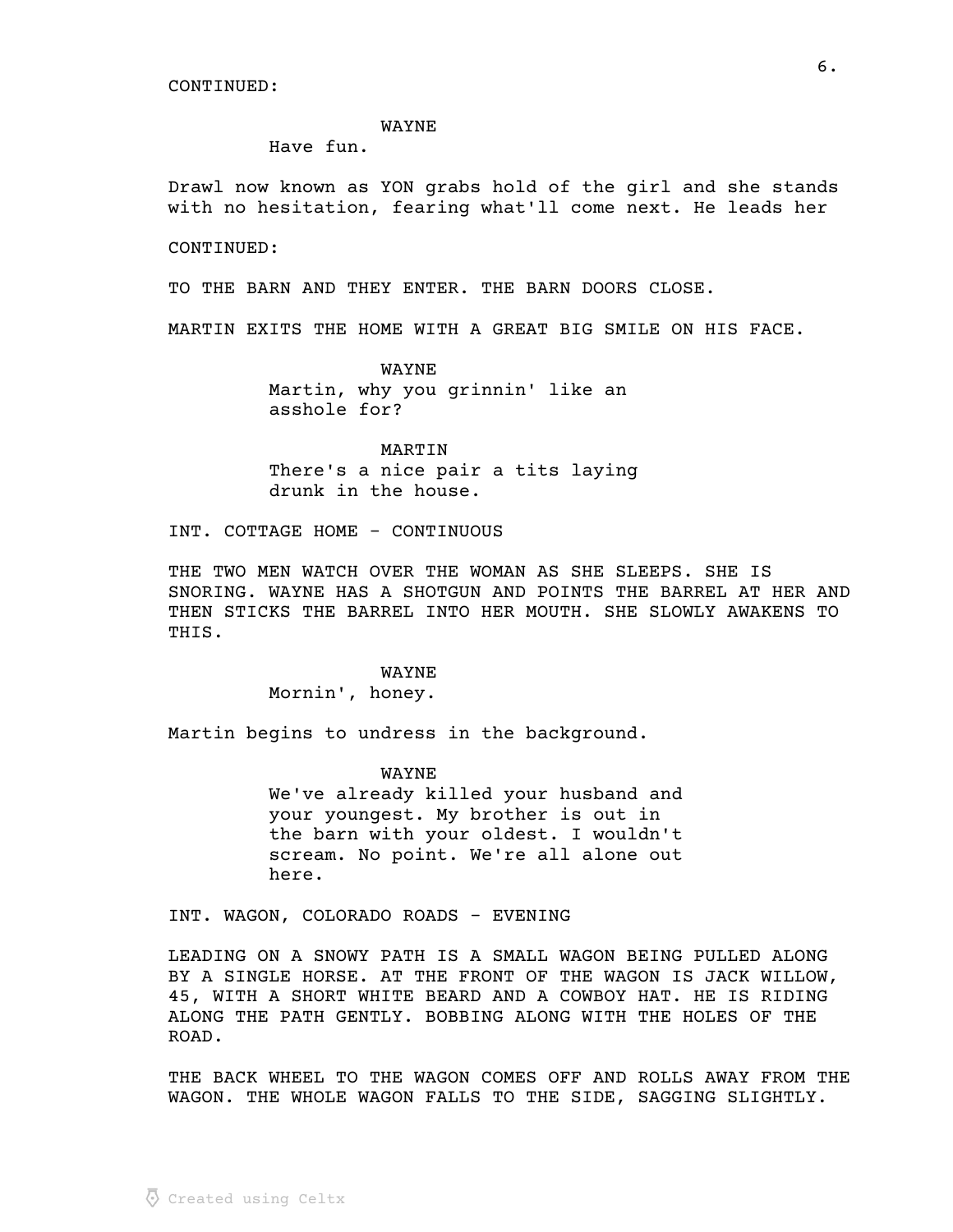JACK STOPS AND GIVES A LOUD ROAR OF ANGER. INSIDE THE WAGON IS JACK'S WIFE CHRISTINA, 42, GORGEOUS BRUNETTE. SHE FALLS WITH THE WAGON WHEN IT SAGS FROM THE LACK OF SUPPORT OF THE FOURTH MISSING WHEEL BUT MANAGES TO STABILISE HERSELF. SHE HEARS THE ROAR OF HER HUSBAND AND ROLLS HER EYES.

JACK

GODDAMNED MOTHER FUCKIN' COCKSUCKER!

CHRISTINA Calm your nerves, Jack.

EXT. WAGON, COLORADO ROADS - CONTINUOUS

JACK IS ALONG THE SIDE OF THE WAGON WHERE THE WHEEL SHOULD BE. HIS FACE IS FLUSHED REDJACK

ITS NINE FUCKIN' TIMES THIS HAS

HAPPENED!

CHRISTINA Puttin' the wheel back on won't fix

it, hon. It'll just keep fallin'' off.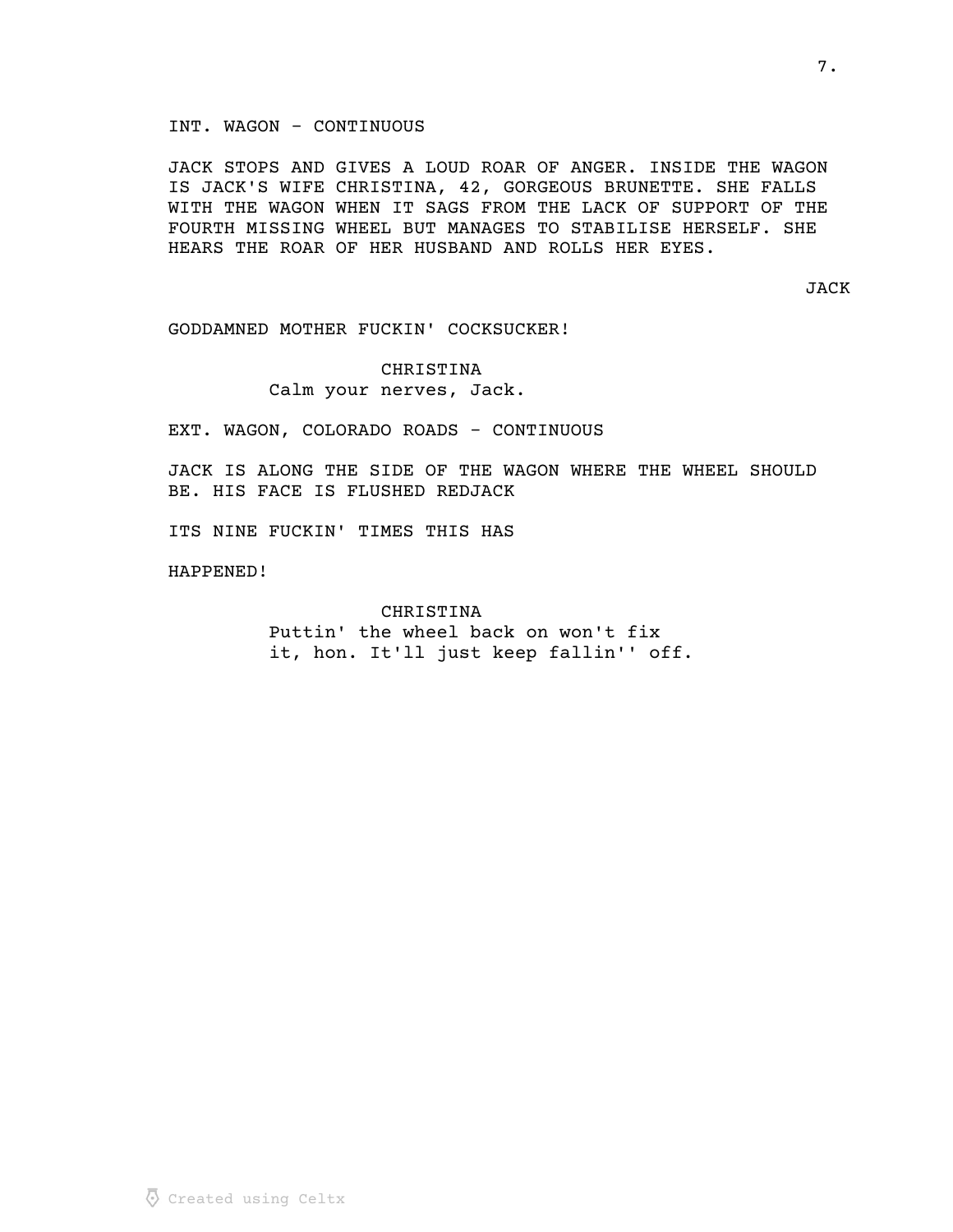DO I LOOK LIKE A DON'T KNOW THAT.

GODDAMN PIECE OF SHIT!

INT. WAGON - CONTINUOUS

CHRISTINA HAS HER HEAD REDIRECTED TO THE PAGES OF THE NOVEL SHE IS READING AND THEN TILTS HER HEAD TO LISTEN FOR ANOTHER OUTBURST FROM JACK.

> CHRISTINA Are you done, hon?

EXT. WAGON, COLORADO ROADS - CONTINUOUS

JACK Yeah. Yeah. Sorry. (Beat, Softer and quieter)

JUST WAIT TILL I GET MY HANDS ON THE

FUCKER WHO SOLD ME THIS PIECE OF--!

Jack calms himself and goes over to the wheel and picks it up. HE walks back over to the wagon and places the wheel back in. He pops it in then kicks it out of anger.

> CHRISTINA Jack, I'm still in here y'know!

JACK Sorry. Fuck!

CONTINUED:

CHRISTINA Are we almost there?

## JACK

Should be a few more miles, now.

Jack rides back on the wagon. The horse starts a slow clop through the path. Jack shivers from the cold even in his suit.

EXT. HOME - LATER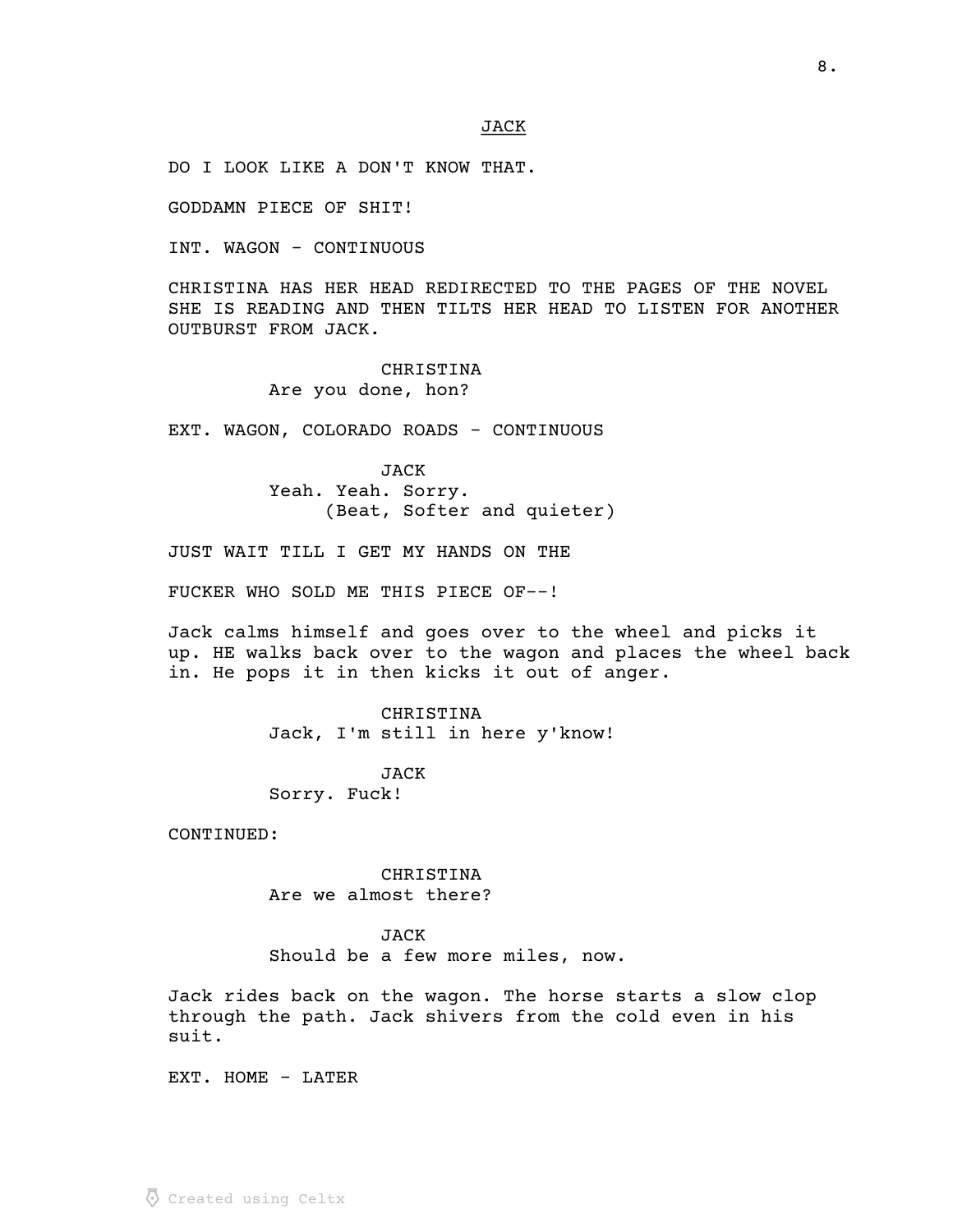THE WAGON SLOWLY HALTS ONCE IT REACHES A SMALL HOME SURROUNDED BY TREES AND SNOW. THE HOME IS LIKE A LARGE WOODEN CABIN. JACK STOPS THE WAGON AND GETS OFF. HE GOES AROUND TO THE SIDE AND LETS HIS WIFE OUT.

> JACK Welcome, to our new home, hon.

CHRISTINA (Smiling) It looks just how I imagined it would.

INT. KITCHEN, HOME - LATER

CHRISTINA IS IN THE KITCHEN COOKING DINNER. SHE IS CUTTING UP VEGETABLES ON A CHOPPING BOARD. JACK COMES UP BEHIND HER AND KISSES HER LIGHTLY ON THE LIPS SHE SMILES SWEETLY AS HE DOES SO.

> JACK Dinner smells good.

CHRISTINA Yeah. Sure will taste good as well.

JACK Ain't no doubt in my mind.

CHRISTINA You won't get to know unless you go say hi to the neighbours.

JACK

Neighbours?

CHRISTINA

Yeah on the way here I saw about a quarter of a mile from here theres a small home, like ours. There was an

CONTINUED:

## CHRISTINA

elderly woman sitting on the porch. Would sure be a good first impression we made if she thinks we just ignored her.

JACK I think we should go together.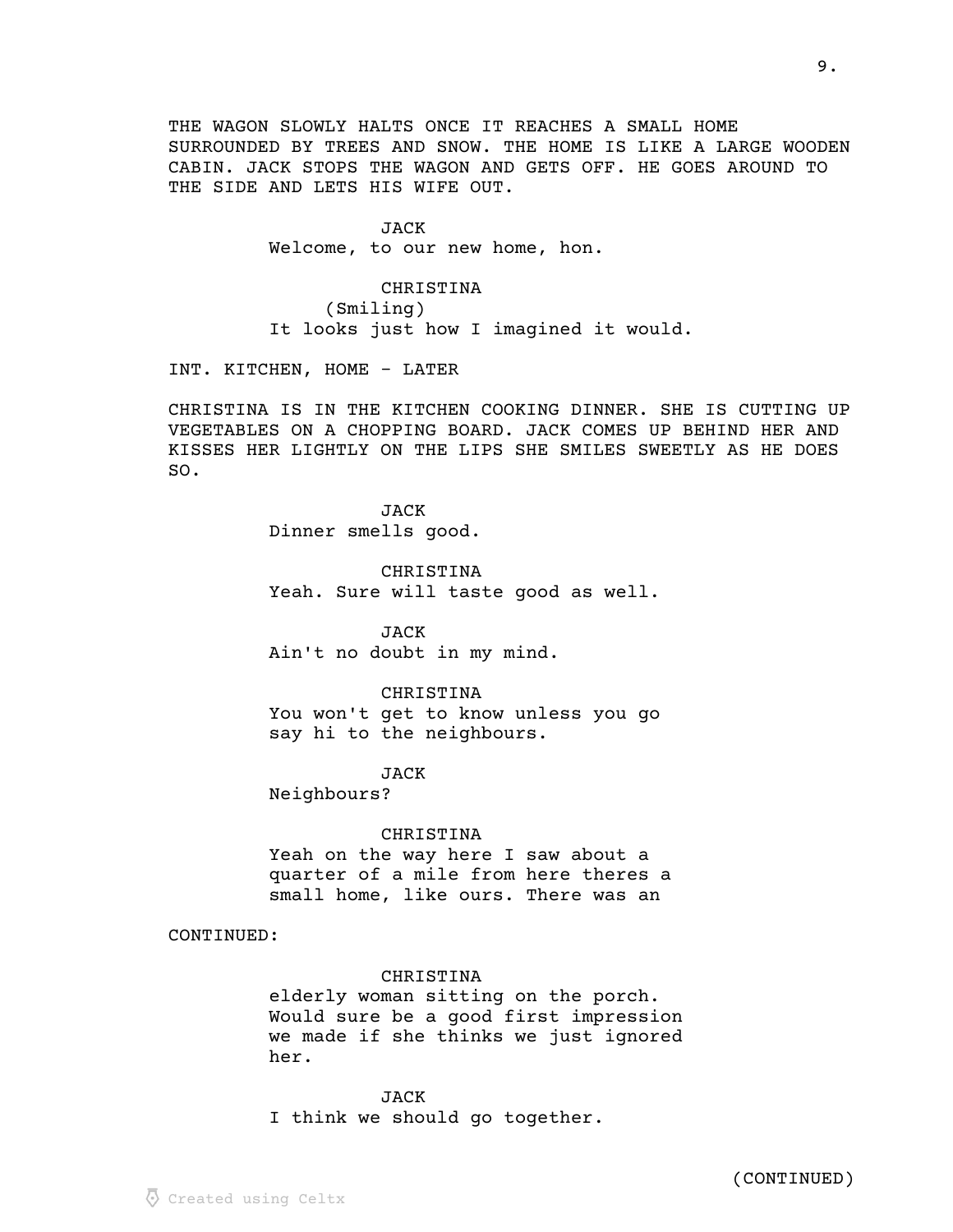CHRISTINA Nuh-huh. You go. Or no food tonight. That's an order.

Jack shoots her a look of playful defeat.

JACK Fine, I'll go. I'll charm the old woman as best I can.

CHRISTINA Not too much. I don't want her flirtin' with ya.

JACK Well, if I decide not to come back then you know why.

Jack gives her a mocking wink as he leaves the kitchen. Christina continues cooking as jack opens the front door and leaves.

EXT. PATHWAY, WOODS - MOMENTS LATER

JACK'S HEEL CRUNCHES ON THE FRESHLY LAID SNOW. HE MOVES IN BETWEEN THE PINE TREES, FOLLOWING THE SWERVING PATH THAT LEADS DEEPER INTO THE WOODLANDS. SLEATS OF SNOW BEGIN TO FALL FROM THE TALL BRANCH OF A TREE. THE SNOW HITS JACK DOUCHING HIM IN THE COLD AND WET.

JACK JUST LOOKS UP AT THE TREE THEN UP TO GOD, BUT HE IS NOT THERE. HE GRINDS HIS TEETH IN ANGER AND CONTINUES THROUGH THE WOODS. HE COMES UPON A CLEARING IN THE WOODS.

EXT. CLEARING, WOODS - CONTINUOUS

AT THE FAR END OF THE CLEARING THERE IS A LARGE WOOD CABIN THAT COULD FIT FIVE HOUSEHOLDS. JACK COMES UPON THE CLEARING, STUMBLING OVER A LOG THATS BEEN CUT DOWN. JUST CLOSE TO THE CABIN THERE IS A STUMP WITH AN AXE DUG DEEP.

ROCKING BACK ON FORTH IN A ROCKING CHAIR ATOP THE DECK OF THE

CONTINUED:

CABIN, IS AN ELDERLY WOMAN. SHE IS HUMMING A TUNE DISTORTED FROM HER AGING THROAT. SHE SEEMS TO BE KNITTING SOMETHING BROWN.

JACK APPROACHES THE CABIN SLOWLY, LOOKING TO THE AXE IN THE TREE STUMP AND THE OLD WOMAN. HE NOTICES SHE DOESN'T NOTICE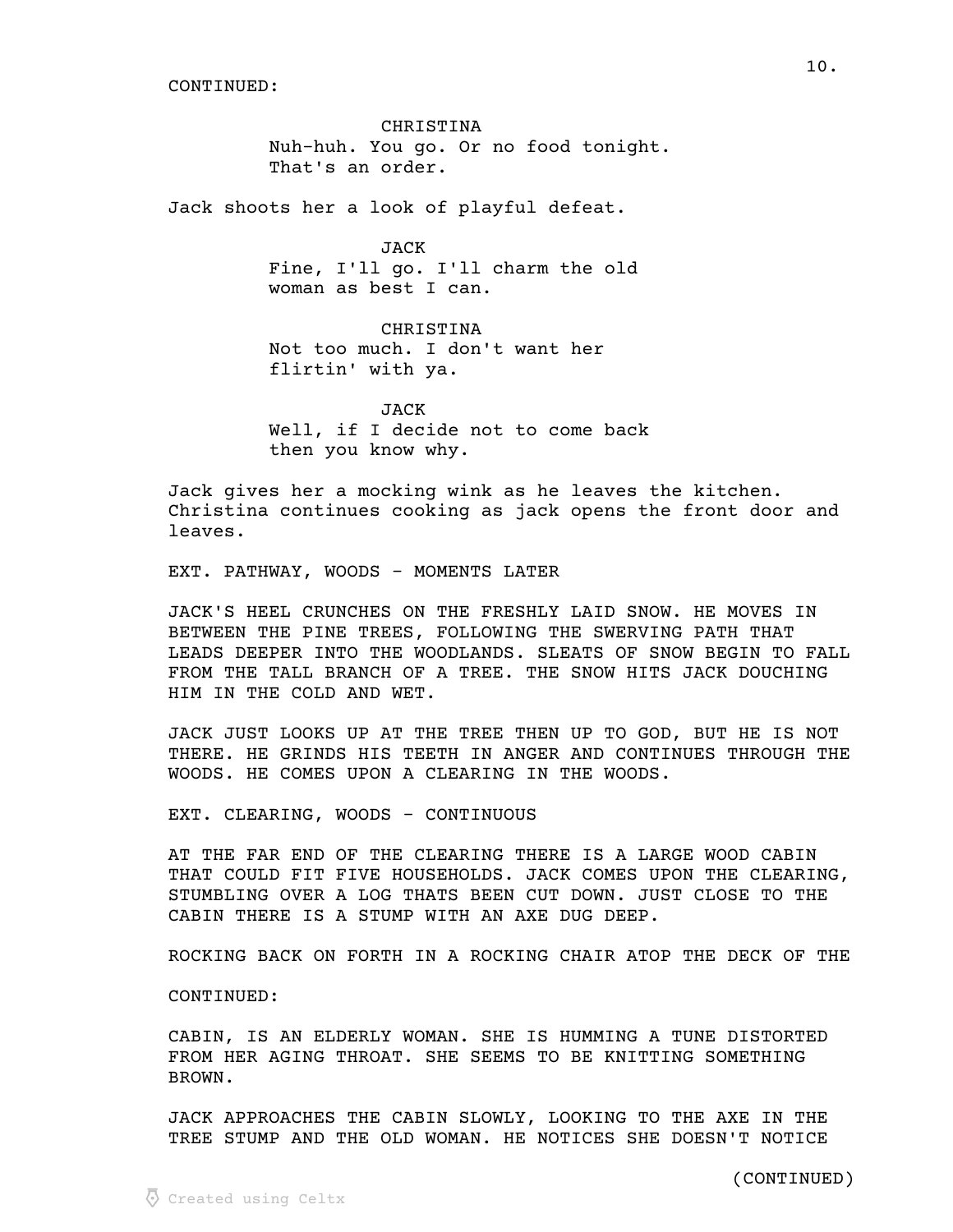HIM. ODD. AS HE GETS TO THE DECK HE SEES THE CATARACTS IN HER EYES. SHE'S BLIND.

JACK BACKS AWAY FROM THE CABIN IN ORDER TO NOT STARTLE THE OLD WOMAN. HE THEN CUPS HIS HANDS TO EXTEND HIS VOICE.

### **JACK**

Hey there.

The old woman doesn't move. She just continues knitting.

OLD WOMAN I want you to know my boys will get back any second so don't think about doin' nothin'!

JACK Oh no, mam. I'm your new neighbour. Me and my wife Christina.

OLD WOMAN Oh, i'm sorry. My boys tell me i'm too suspiscious of people. You gotta be when you're livin' out in the middle of nowhere.

JACK I hear you. I'm jack by the way.

GEORGINA

I'm Georgina, nice to meet you.

JACK Nice to meet you too.

GEORGINA

Tell me, where is it you have moved to?

JACK Just about a half a mile north of here. Had to take some crazy path to get here.

CONTINUED:

GEORGINA Oh so you didn't just stumble upon this place?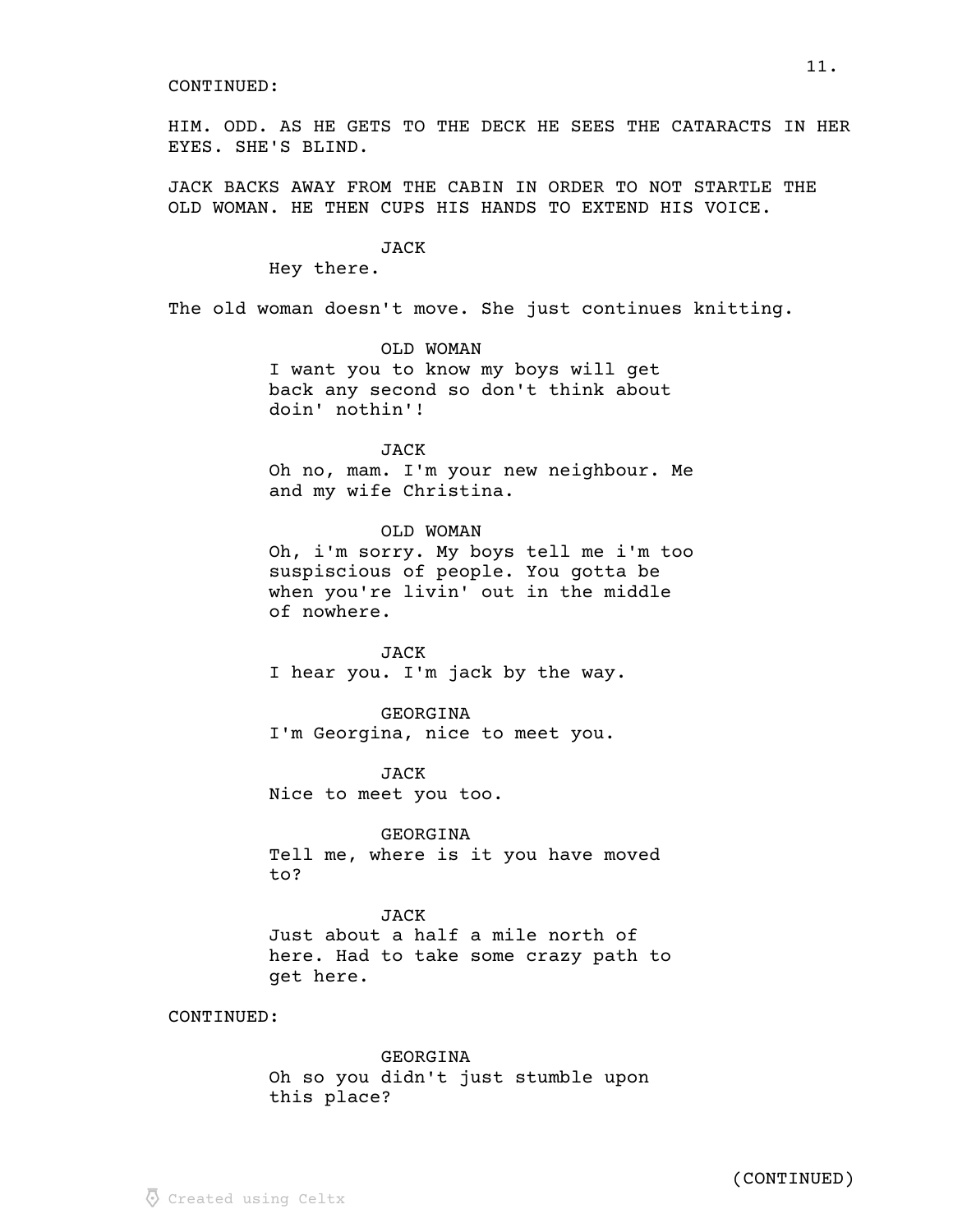JACK Nope. My wife told me she saw this place when we were riding up.

JACK Told me to say hello to the neighbours so here I am.

GEORGINA

Here you are.

Georgina sets her knitting instrument down.

GEORGINA What is your wife's name, Christina?

Jack nods, forgetting her blindness.

#### JACK

Oh, uh, yeah. Christina. She would have loved to be here but she's too busy cooking dinner.

GEORGINA At least she can cook.

JACK The best cook there is.

GEORGINA I might have to detest to that.

Georgina laughs and Jack gives a false chuckle.

GEORGINA

Well, tomorrow night you and Christina has gots to come and share dinner with us.

#### JACK

We'd love to. Escpecially Christina. She's had only me to talk to for a few days so it'll be nice for her to talk to another woman.

GEORGINA Yeah, my boys'd be delighted to-

## CONTINUED:

SLOW CLOPPING CAN BE HEARD AND GEORGINA GIVES A SMILE.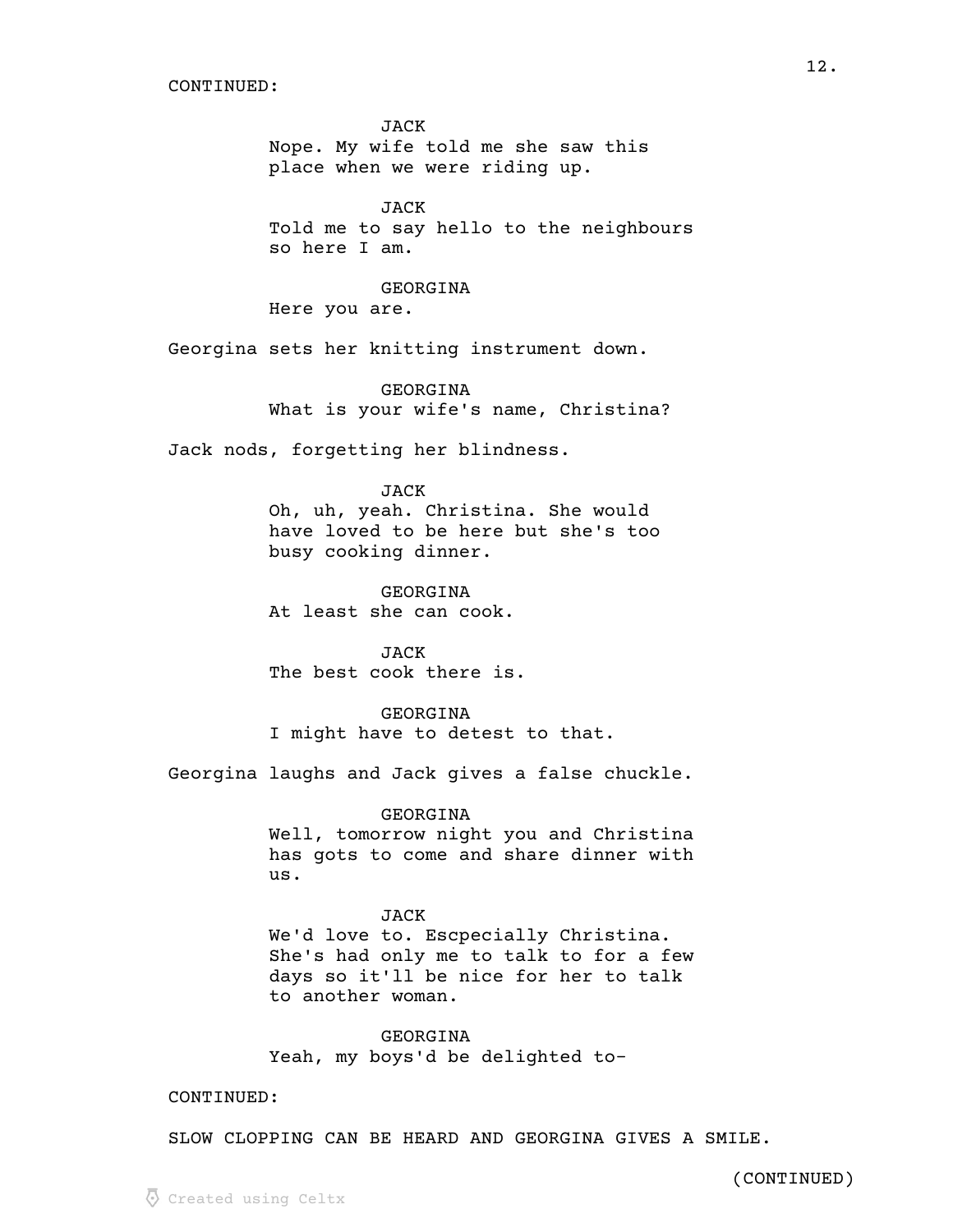#### GEORGINA

Speak of the devil. There they is now.

Jack spins around and Georgina gets off from her rocking chair, although she can't see. Emerging from the woods are three men on horseback. Over one of the horses backs is a dead doe. The riders are Wayne, Martin and Yon.

Yon is the worst looking of the group with dirty matted hair and a few broken teeth. Martin has two golden front teeth resembling a rabbit, a rich rabbit. Wayne was the most normal looking one, quite handsome with a thick head of black hair and a cleanshaven face.

> WAYNE Howdy, how might you be?

JACK I'm Jack, just moved in with my wife a half a mile down that path there.

Jack signals to the path and the men look. Wayne turns back around and offers Jack his hand.

WAYNE

Wayne.

Jack takes it. They shake hands.

WAYNE This is my brother Martin.

He points to Martin.

WAYNE This is Yon. He's the slow one.

YON

Eat shit.

Jack smiles, brotherly love.

WAYNE And I see you've met our MAMA GEORGINA.

JACK I have. Nice woman.

CONTINUED: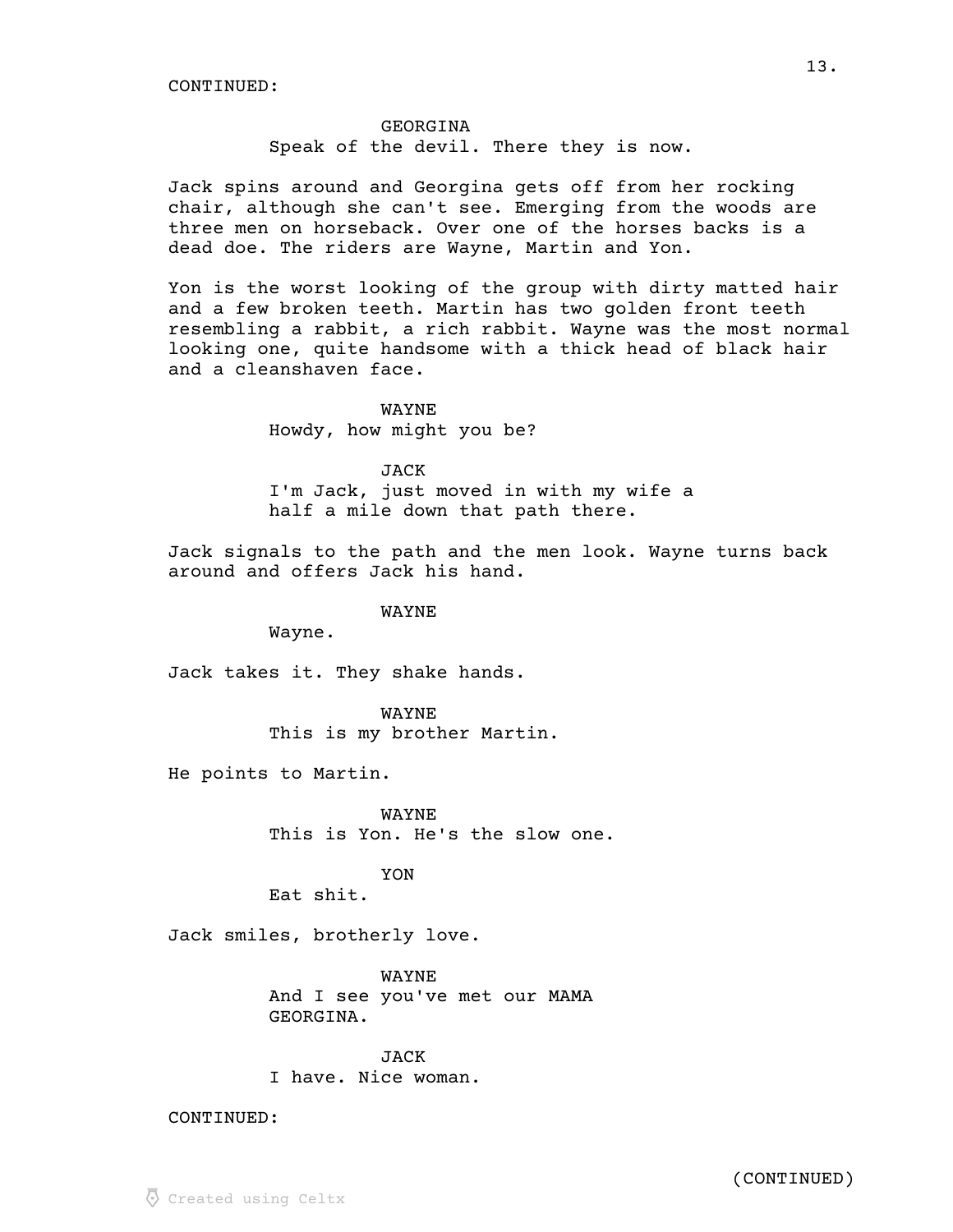WAYNE

Certainly is.

JACK Well it's nice meetin' you folks. But I better get back to my wife.

WAYNE Oh I bet you do. You should come by sometime.

JACK Georgina actually offered us dinner for tomorrow.

WAYNE Oh did she. That'd be nice. Yeah. Well I'll see you soon.

Jack waves his goodbyes and they wave back, except Yon who gave him a stern and suspicious look. Jack turned back around slightly disgruntled.

INT. JACK'S HOME - MOMENTS LATER

DINNER IS SET AND CHRISTINA AND JACK ARE SAT AND TUCKING INTO THEIR DINNER. JACK CUT INTO A SLICE OF HIS PORK AND STUFFED IT INTO HIS MOUTH, THE JUICES DRIPPING FROM HIS LIPS.

> CHRISTINA So, how did it go?

> > JACK

Huh?

CHRISTINA The neighbours? Where they nice?

JACK Yeah, I don't know.

CHRISTINA What do you mean, you "Don't know"?

JACK

Yeah, they seem nice. The old woman you mentioned has cataracts whiter than the snow. She has three younger boys who just look a bit off. It's nothing. They were nice and courteous.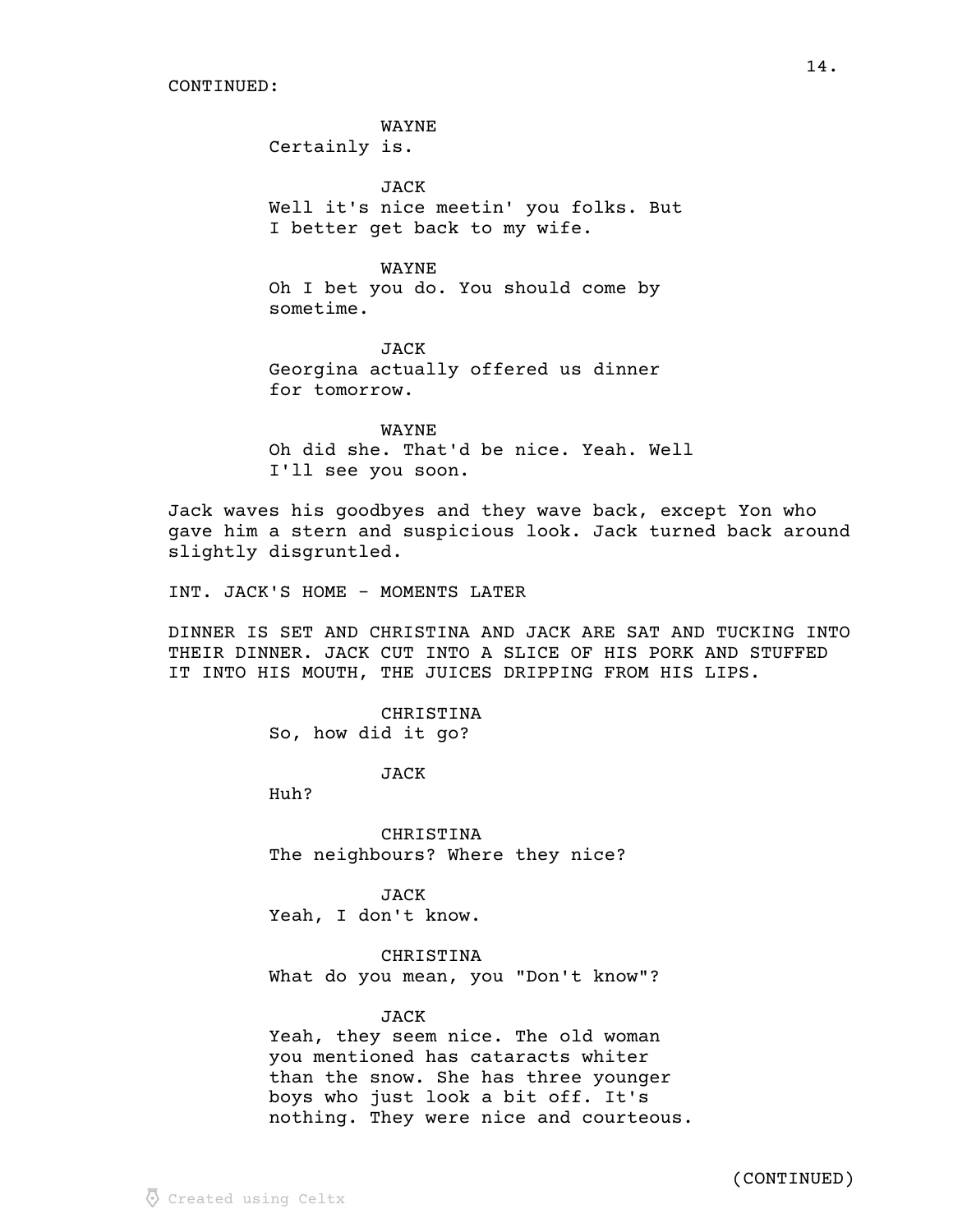CONTINUED:

## CHRISTINA Then what's the problem?

Jack took another bite of his pork and chewed it to smitherines. Christina just waited for a response. Jack finally gulped down the smoothie he made in his mouth and back tracked.

JACK

We're having dinner with them tomorrow night.

CHRISTINA That sounds fun, good to meet new people.

## JACK

Yeah.

INT. MAIN ROOM, GEORGINA'S HOME - NIGHT

GEORGINA IS ACCOMPANIED BY HER THREE SONS. THEY ARE HUDDLED TOGETHER BY CANDLE LIGHT. THEIR ATTENTION IS TOWARDS GEORGINA.

> YON I don't trust them.

## MARTIN

Neither.

GEORGINA What do you mean trust them?

### WAYNE

I think what they mean is having them around could be problematic for our hunting.

GEORGINA Well, of course. But we ain't gonna be able to kill em.

## WAYNE

Why not?

## MARTIN

We kill people all over the state, mama. What's wrong with these ones?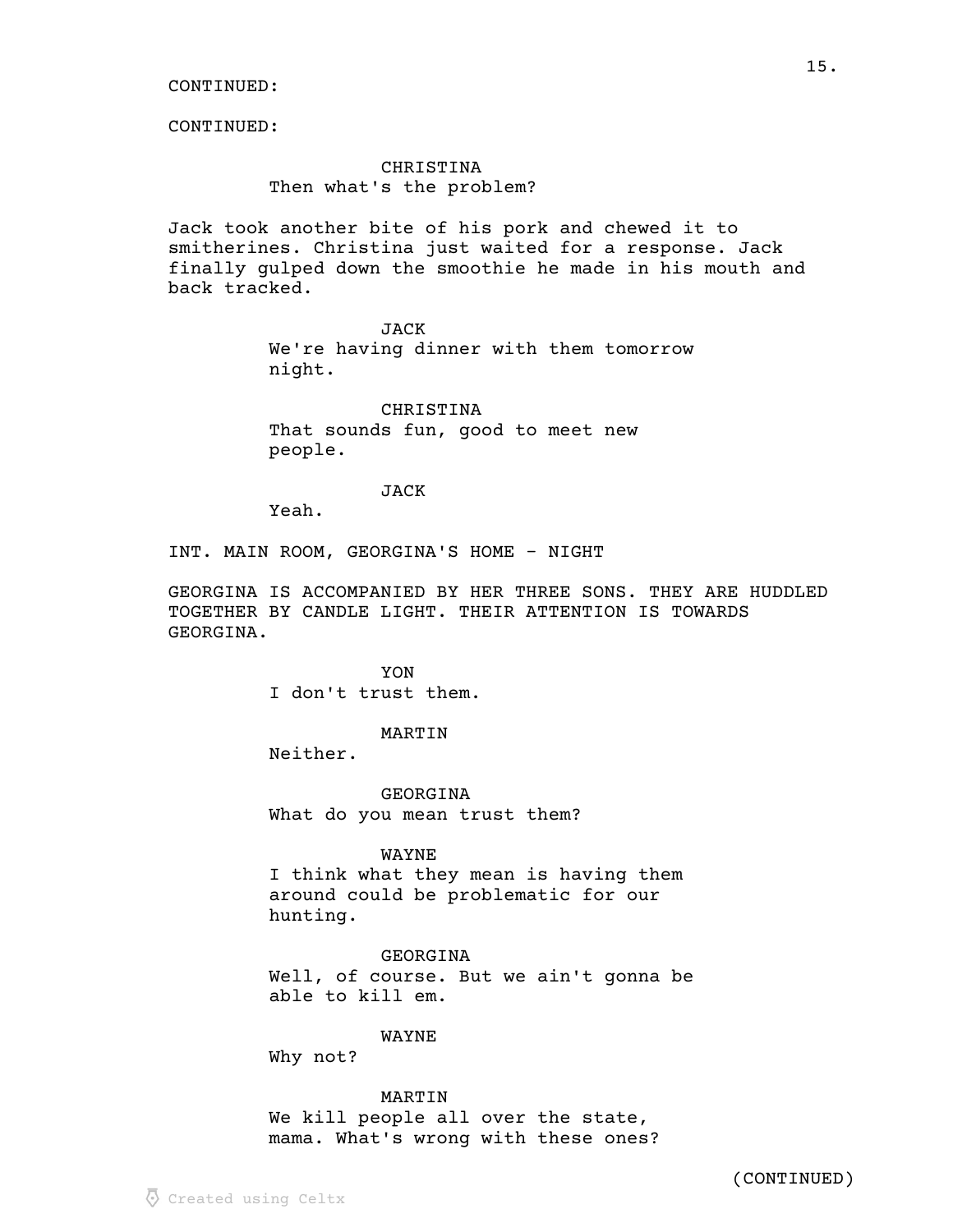GEORGINA Don't you think people gonna be looking for them?

YON We could make it look like an accident or an animal!

## GEORGINA

What they gonna accidentally shoot themself? Or have bears and wolves taken arms. Be serious. People so close to us. It ain't gonna work.

## WAYNE

Well we can't have them stayin' here. No sir, we cannot.

Yon looks at the flame atop the wax candle and an idea flashes in is

> YON We could burn their place down? They'd hav'ta move out some place else.

> > WAYNE

That's not too bad of an idea, actually.

GEORGINA They suspect someone of burning their place down the only someone's they could suspect'd be us.

WAYNE

They wouldn't be able to prove it and before long they'd be outta here.

Georgina goes over the idea in her head. She rubs her chin.

GEORGINA Tomorrow. During dinner. Yon. You gon' skip dinner and burn the house down.

WAYNE Won't it be suspect if only two of us show up to dinner?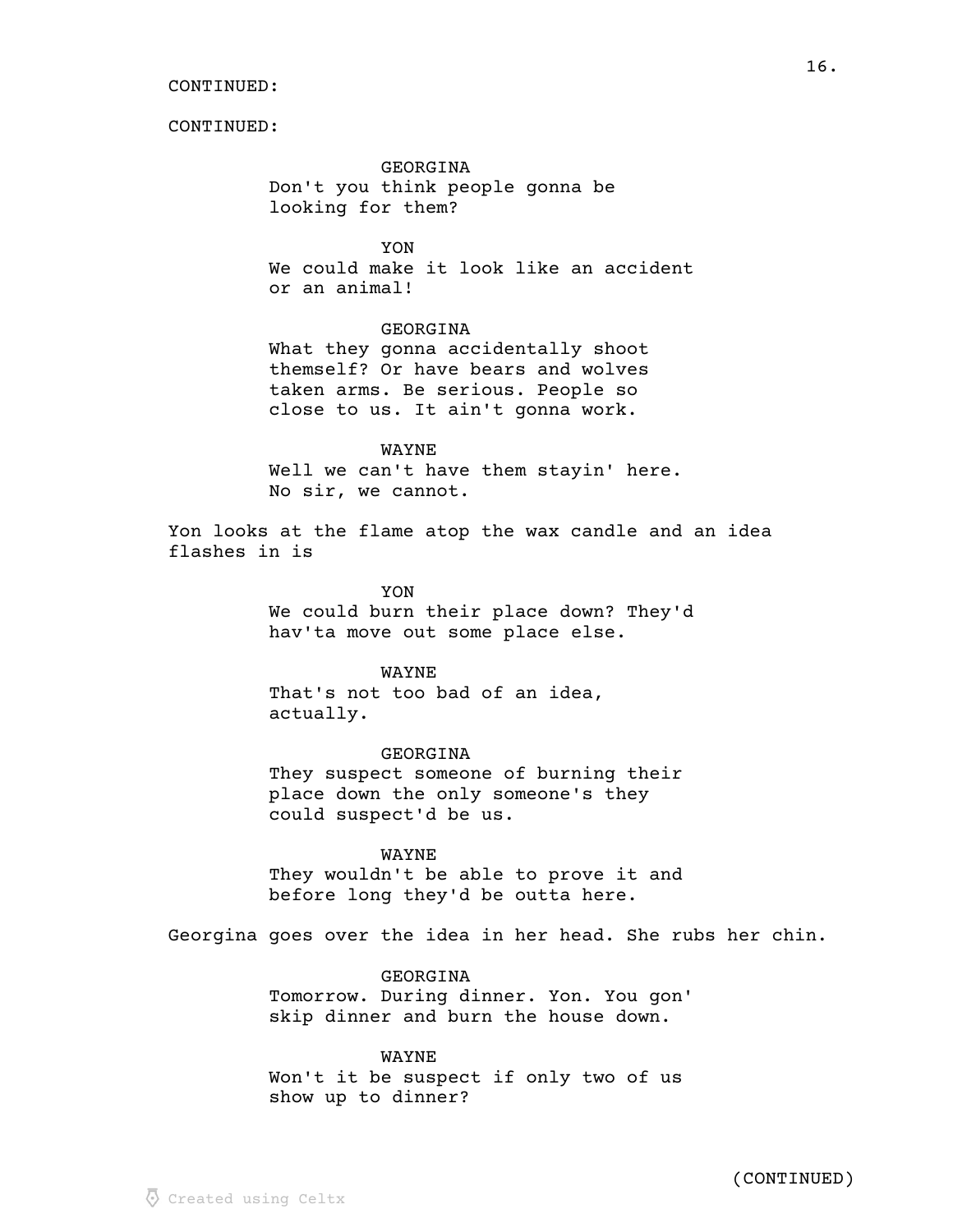GEORGINA Yes. If it were you and Martin. It would make sense if it were Yon.

CONTINUED:

YON What that suppos'd'a mean?

MARTIN You need a wash. Ya smell like dick.

YON Fuck you, asshole.

GEORGINA Disperse, it's mama's bedtime. And Martin leave your brother. And Yon. Go for a wash.

Yon looks down at his feet as they disperse.

EXT. GEORGINA'S HOME - MOMENTS LATER

YON SOBERLY CROSSES THE SNOWY GROUND. HE HAS A WICKED EXPRESSION OF CONTEMPT. HE GROWLS FAINTLY. HE MAKES HIS WAY TO HIS SMALL SHED OUT IN THE BACK. THIS IS WHERE HE SLEEPS AS THE SMELL OF HIM OFTEN KEEPS GEORGINA AND THE OTHERS UP LATE AT NIGHT.

HE OPENS THE SLIDE LOCK AND STANDS BY THE DOOR WITH THE CANDLE IN HIS HAND ILLUMINATING HIS FACE.

INSIDE IS DARK BUT YOU CAN EASILY SEE WHAT LOOKS LIKE LITTLE GILLY FROM THE FIRST SCENE. SHE LOOKS SCARRED, BLOODIED AND BROKEN. SHE IS CRYING. SHE IS TIED UP TO A METAL HOOK, SHE WEARS A TORN GARMENT OF WHAT USED TO BE A DRESS.

> GILLY (faint) No, please.

Yon looks at her and smiles. His rotten teeth, those that are left, show. He enters the shed as the young girl begins to weep for the further torment that will follow tonight.

The door closes.

EXT. JACK'S HOME - MORNING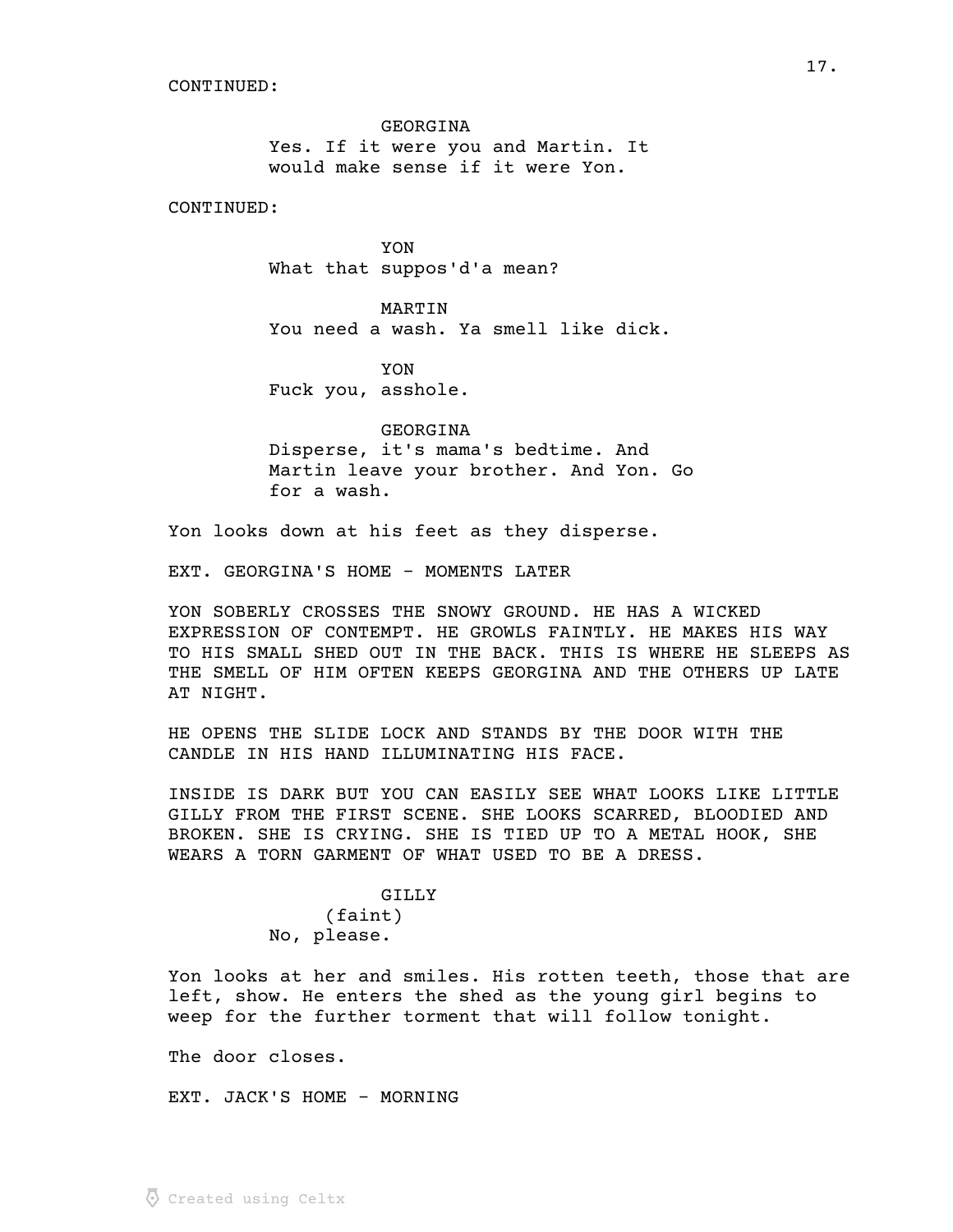THUNK. THUNK. THUNK. THE NOISE OF AN AXE BEING PLUNGED INTO WOOD. JACK GRUNTS. HE IS CHOPPING FIRE WOOD. HE STEADIES A LOG ONTO THE STUMP. JACK THEN PULLS BACK THE AXE AND PLUNGES IT INTO THE LOG, SPLITTING IT DOWN THE MIDDLE. THE WOOD PARTS IN TWO AND JACK SWIPES THEM WITH HIS FOOT OFF OF THE STUMP.

EXITING THE HOME WITH TWO STEAMING CUPS OF COFFEE IS

CONTINUED:

CHRISTINA. SHE HAS A SMILE ON HER FACE, WATCHING HER MAN SWINGING THE AXE. SHE HAS RAGS OVER HERSELF TO KEEP HER WARM FROM THE COLD.

### CHRISTINA

Hon.

Jack turns and looks. He sees his wife and smiles.

CHRISTINA I got your coffee.

JACK Thanks, love.

Christina looks at all the fire wood Jack has made and is startled.

> CHRISTINA I think that's enough fire wood. You come inside and into the warmth. I'm getting cold in bed, alone.

She smiles innocently.

JACK I'll be right there in a second. Let me round up the wood and haul it into the house.

Christina heads for the door.

CHRISTINA Don't be too long.

Jack begins picking up the logs. From the trees comes a dark shadow. An outline of a man. Or more. Jack turns and looks and sees Wayne holding a rifle. Beside him is Martin holding another rifle. Jack tries to hide his fragility by making himself look big by stretching.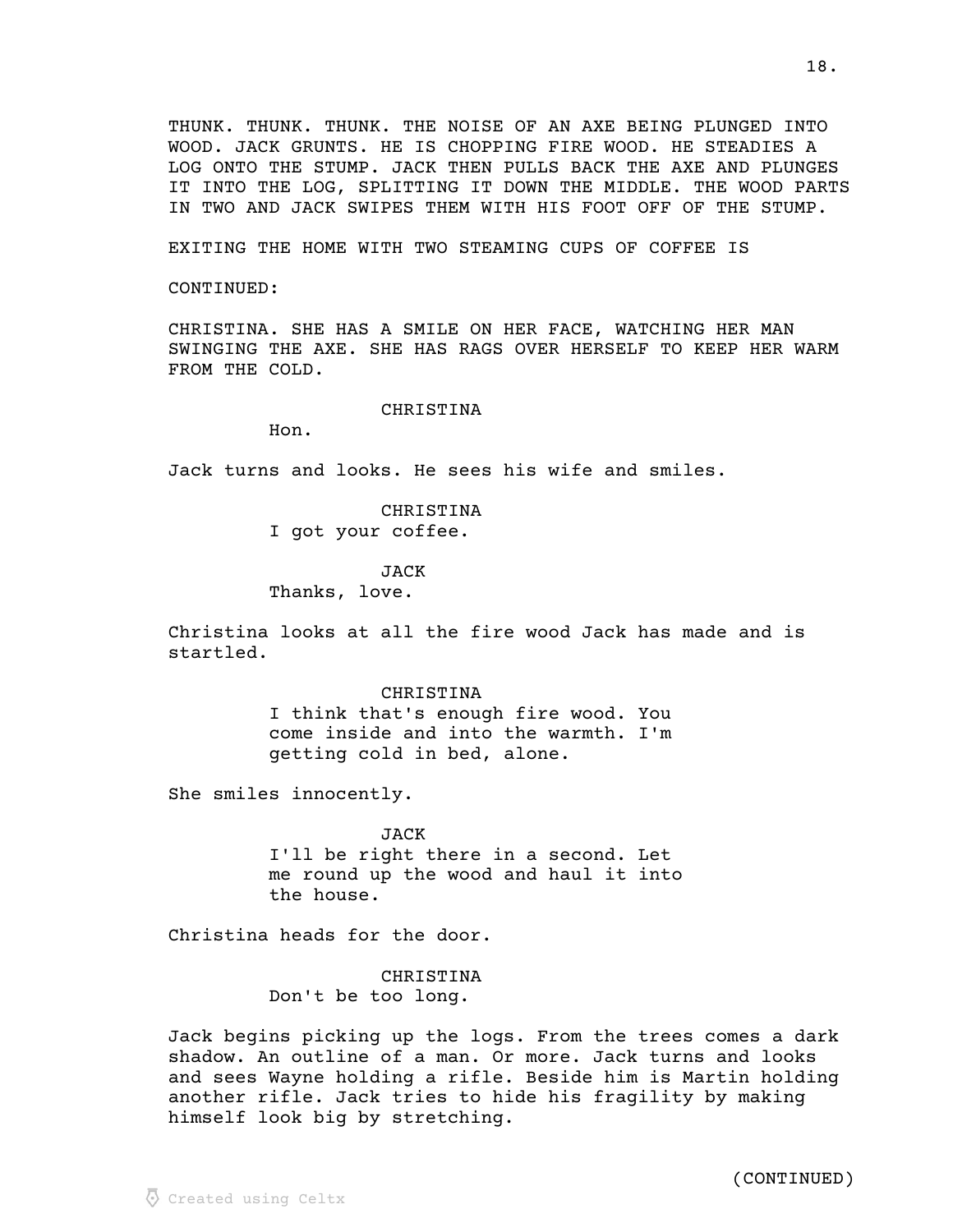JACK What can I do you two for?

WAYNE Oh, we wanted to know if you'd like to come out 'n' catch dinner with us?

## MARTIN

We'd really appreciate you accompanying us.

## CONTINUED:

JACK I don't think my old lady would want me too.

WAYNE We have to insist. I feel our introduction was all too brief.

## MARTIN

Yeah.

WAYNE We want to get to know you before dinnertime.

JACK Let me ask my wife.

Just as Jack moves to the home, Christina walks out. She is surprised by the sight of the two other men in their garden.

> CHRISTINA Oh, hello there.

#### WAYNE

Howdy, pretty lady. You must be the wonderful Christina, Jack, goes on about.

Christina almost blushes.

CHRISTINA Thank you. Jack has told me all your names but I can't seem to remember y'all's descriptions. Who might you be?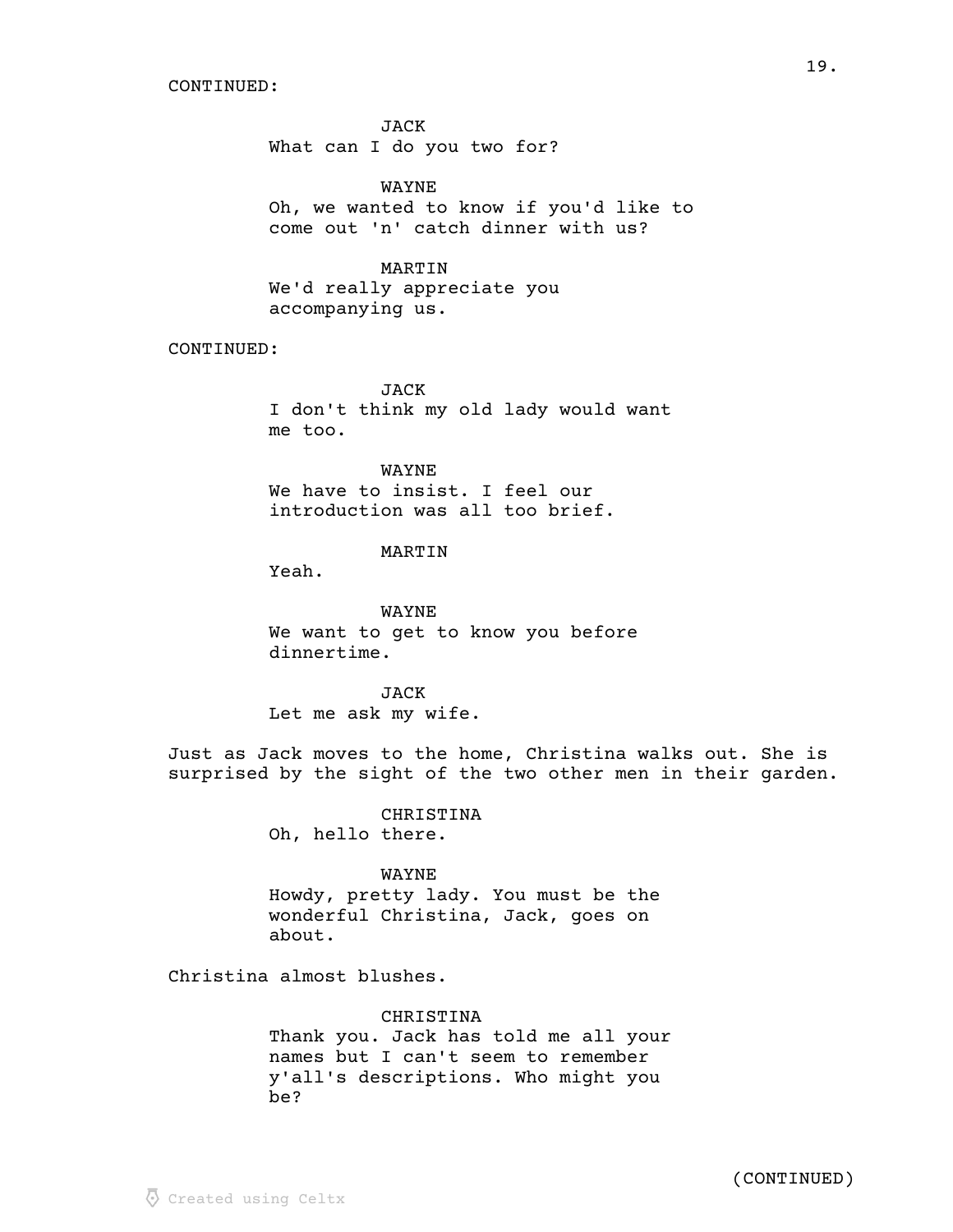WAYNE I'm Wayne. This here's my brother Martin.

Christina nods at Martin and he gives a small wave. His face beaming.

> JACK The boys were just asking me out to hunt dinner with them but I thought I better ask you.

CHRISTINA Stealin' ma man away from me, huh.

CONTINUED:

CHRISTINA I'll allow it. As long as you bring him back before mid-day.

WAYNE We'll do our darnest to do that.

JACK Well, then, that's solved. Let me get my coat.

Jack makes for the home and Christina follows him in.

INT. JACK'S HOME - CONTINUOUS

JACK ENTERS WITH CHRISTINA. JACK WALKS UP TO THE COAT STAND AND TAKES OFF HIS THICK WINTER COAT. HE PUTS IT ON THEN OPENS A WARDROBE DOOR AND TAKES OUT A HUNTING RIFLE. AS HE GOES TO LEAVE HE WRAPS HIS ARM AROUND CHRISTINA AND PLANTS A KISS ON HER CHEEK. THEN HER LIPS.

> CHRISTINA Don't be out too long.

JACK Trust me. I won't.

Jack leaves.

EXT. WOODS - MOMENTS LATER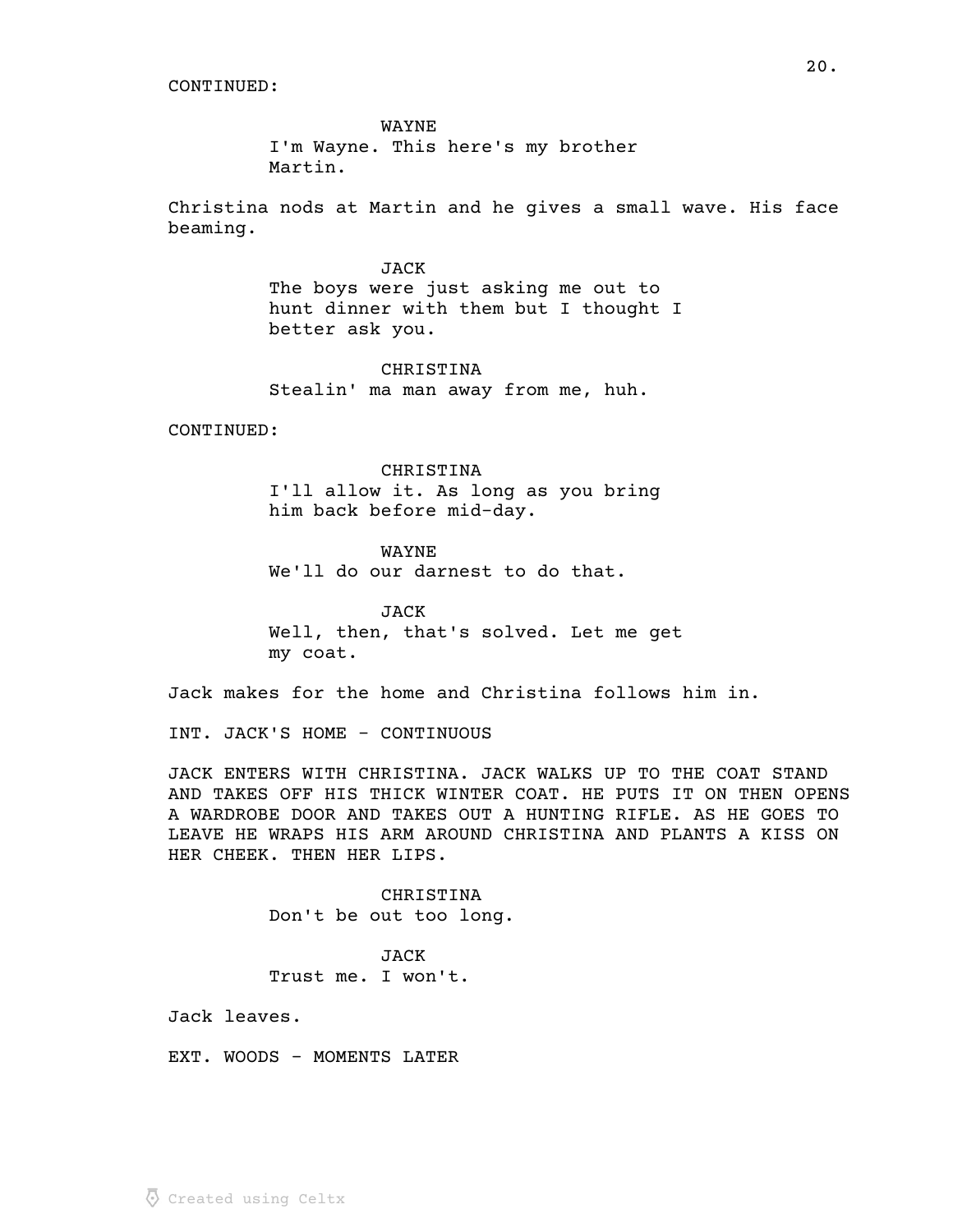JACK AND WAYNE ARE IN THE BACK WITH MARTIN KEEPING AN EYE OUT IN FRONT. HE HAS HIS RIFLE UP TO HIS CHEST. JACK HAS HIS IN BOTH HANDS BUT HANGING LOW AND WAYNE HAS HIS RIGHT BY HIS SIDE.

> JACK So what exactly we huntin'?

> > WAYNE

Whatever we can find, really. Bear. Dear. Rabbit. Whatever we find, we kill, then give to Mama. She can cook anything.

JACK

Right.

They continue.

CONTINUED:

**JACK** Never tasted bear before.

Martin stops. In front of him a few yards away is a deer eating brambles. They all stop. Martin raises his rifle to shoot. HE has it in his sight and goes to press the trigger when a large hand pushes the barrel down.

> MARTIN What the fuck, Wayne?

WAYNE We have a guest. Jack should do it.

JACK Nah, let Martin do it. It's fine.

WAYNE We insist. Don't we Martin?

MARTIN ...Yeah... We insist.

JACK I'm a dreadful shot.

WAYNE There's plenty more deer in colorado. If you scare off this one we'll find another.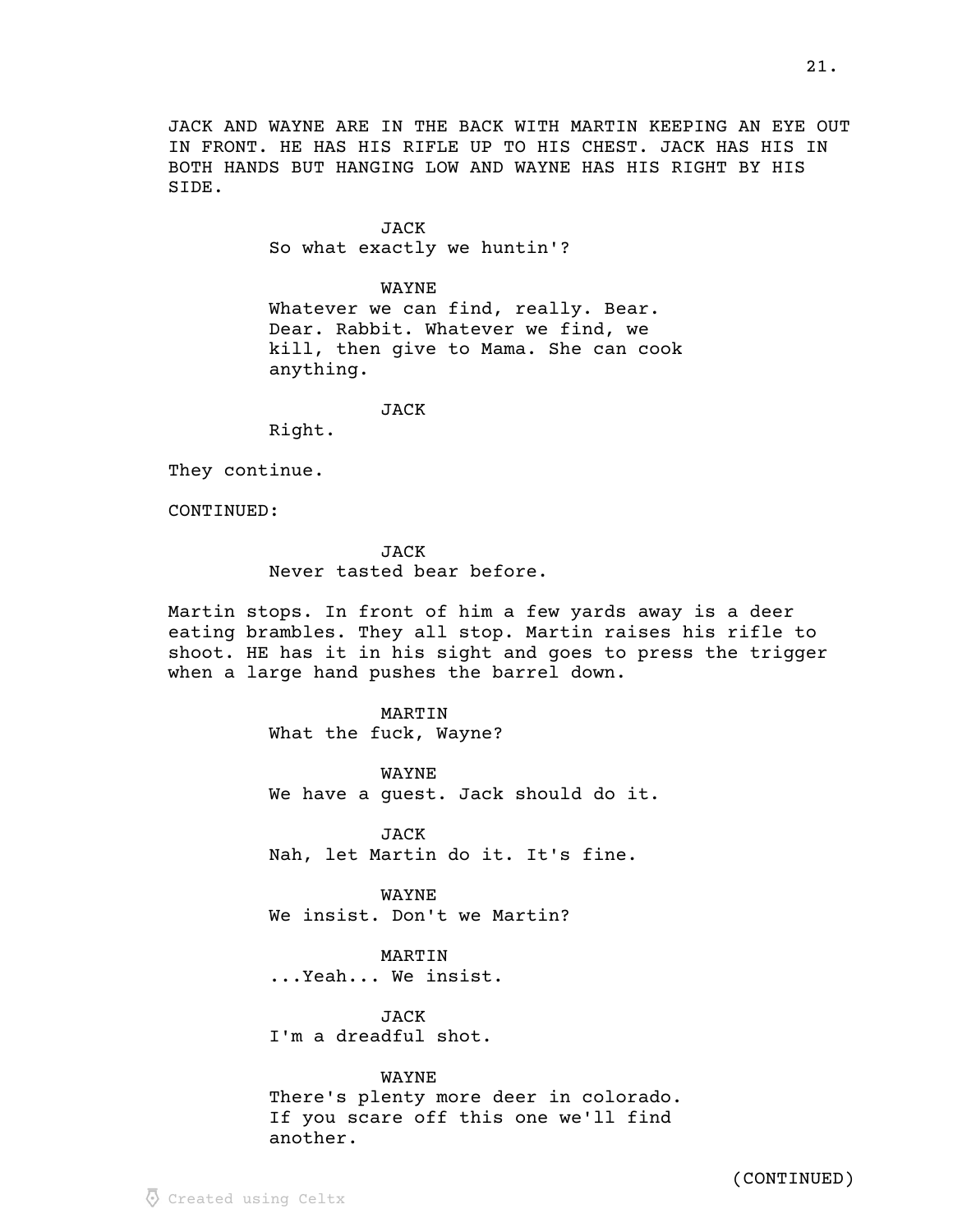## JACK

Fine.

Wayne and Martin step aside. Jack pulls his rifle up. He looks down the crosshairs and steadies his aim. He then breaths in and out then pulls the trigger. The bullet shoots out and surges through the air. It HITS the deer in the head. The limp mass of meat falls to the ground, crunching the snow below.

### MARTIN

WOOOEE! You got em!

JACK

I did!

WAYNE See I told you. Martin'd never got that shot.

CONTINUED:

MARTIN

I would too!

WAYNE Martin. Go over slit it's throat and throw it over the horse.

Martin makes his way over.

WAYNE And make sure it's actually dead this time.

MARTIN That was one time!

JACK What was one time?

WAYNE Oh, Martin can't cut a deer's throat for shit.

### WAYNE

One time we shot one in the head it was still alive, don't know how. But Martin had told us he had slit it's throat. Not even Fifteen minutes later while the deer is on the back of my (MORE)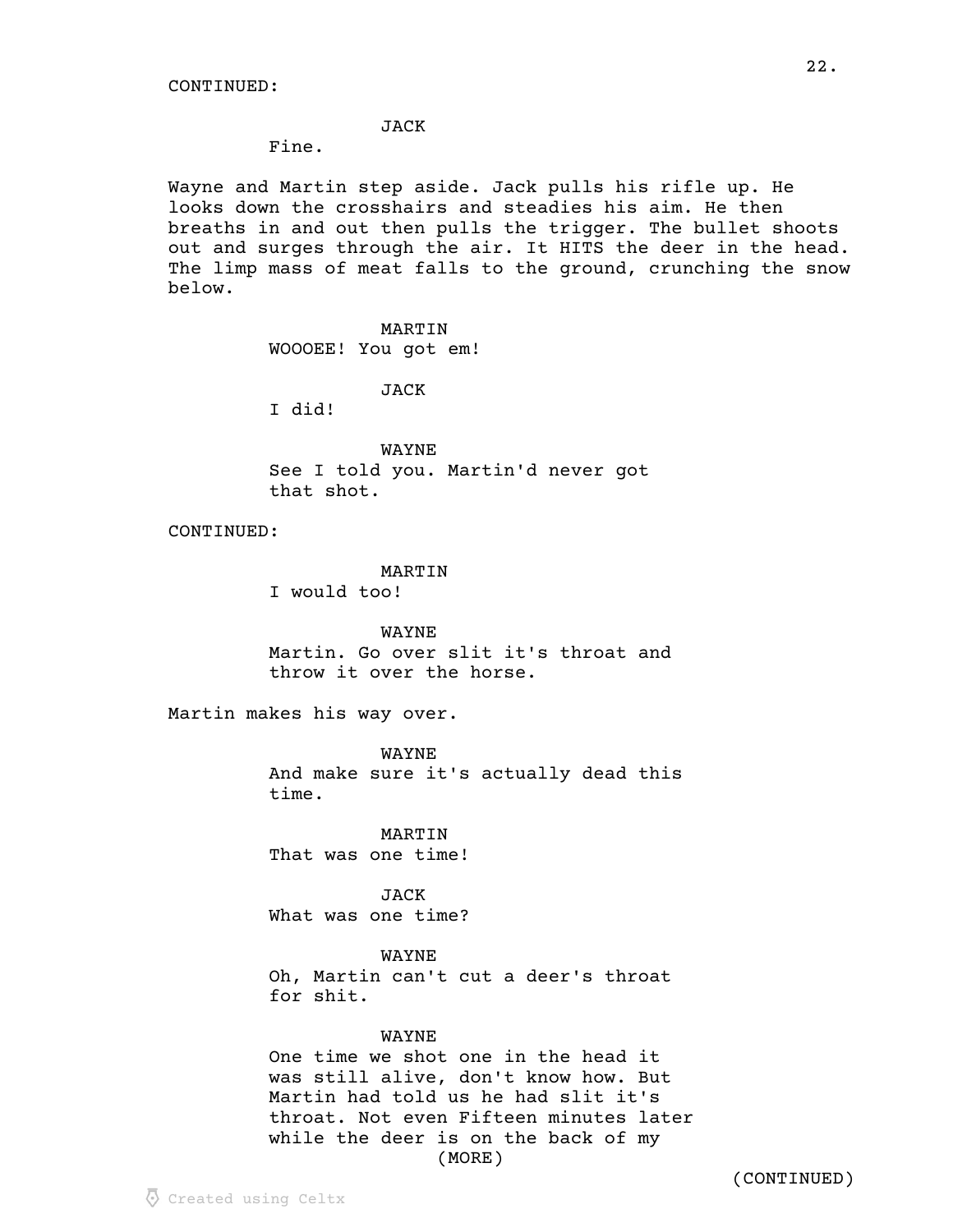WAYNE (CONT'D) horse it starts to spasm-

**JACK** Yeah, sometimes that happens to dead bodies. Rigarmortis, that's called.

WAYNE This wa'n't no riga'mo'tis. The motha fucka got loose and sta'ted running. We had to hunt that fucka down for half an hou'a!

The deer struggles for life as the redneck's knee holds it down as he slices a thin line around its neck, dripping droplets of crimson red.

EXT. WOODS - DAY

THROUGH THE TREELINE WE SEE JACK'S SMALL HOME. THROUGH THE CRACKED AND DIRTIED WINDOW WE SEE CHRISTINA. SHE LOOKS BEAUTIFUL BUT BARELY VISIBLE. WE PAN OVER. WATCHING CHRISTINA FROM BEHIND A TREE IS YON.

YON LOOKS AT CHRISTINA PROMISCUOUSLY, WITH LUST IN HIS EYES. HE RUBS HIS COCK BEFORE APPROACHING THE HOME. SNOW CRUNCHES TO THE SOUND OF HIS FOOTFALL.

INT. JACK'S HOME - CONTINUOUS

CHRISTINA IS SLICING A BROWN LOAF IN HALF, THE BREAD MELTING BY THE PRESSURE OF THE KNIFE. STARTING FROM THE LEFT SIDE SHE CUTS ANOTHER SLICE. IT FALLS OVER. CUTS ANOTHER SLICE. IT FALLS.

THE SMASH OF GLASS, EMANATES FROM ANOTHER ROOM. CHRISTINA IS SILENT. PICKS UP THE KNIFE AND STARES OUT THE OPEN DOOR AND INTO THE HALL. WIND HOWLS AS A BREEXE FROM OUTSIDE ROLLS IN. SHE ROLLS OUT.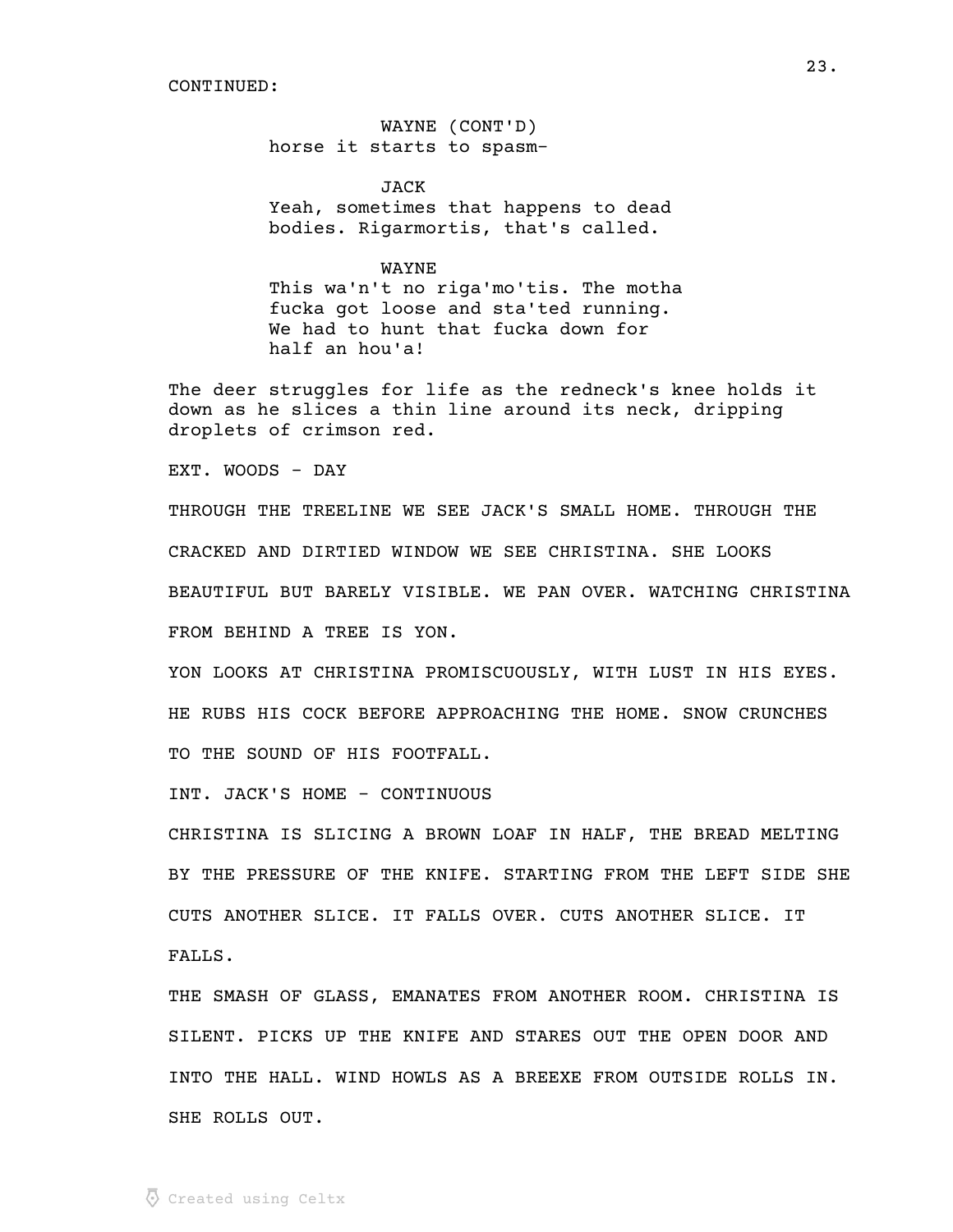INT. ANOTHER ROOM, JACK'S HOME - CONTINUOUS

A BROKEN WINDOW. THE SMASH IS COLLOSAL, THE SIZE OF A MAN. SOME BLOOD ENCIRCLES THE SHARP EDGES OF THE HOLE. WE SEE OUTSIDE, RUNNING THROUGH THE SNOW COVERED IN BLOOD IS YON, MAKING FOR THE COVER OF THE TREES.

EXT. JACK'S HOME - CONTINUOUS

WE SEE CHRISTINA LOOKING OUT THE WINDOW. SHE IS WATCHING YON AS HE FALLS OVER INTO THE SNOW AND INTO THE TREES. SHE HAS A GAPING MOUTH. THE KNIFE STILL IN HER HANDS.

EXT. JACK'S HOME - EVENING

THE WIND IS HOWLING LIKE A WOLF. THE SNOW IS KNEE HIGH. APPROACHING FROM THE TREES IS JACK. IN HIS HANDS IS HIS RIFLE. HIS FACE BEAMS GAYLY. JACK TWISTS THE DOOR HANDLE. INT. JACK'S HOME - CONTINUOUS

JACK ENTERS THE HOME. HE SHAKES HIS JACKET OFF AS WELL AS SOME SNOW, HANGS IT UP, NESTLES THE RIFLE TO LEAN AGAINST THE WALL BY THE HALL.

HE GOES THROUGH THE HALL INTO THE MAIN ROOM TO SEE HIS WIFE SAT ON A CHAIR. AS CHRISTINA SEES THE MAN WALK IN SHE AIMS A SHOTGUN AT HIM. JACK RUSHES TO HER AND GOES BENEATH THE BARREL AND TAKES IT OFF OF HER.

> JACK Hey! What you doin' with that thing! Near got me killed?

Christina's eyes turn porcilan and she coughs up a few breathless tears. She raises a finger. Points. Through an open door into a room. He approaches.

Inside the room is a broken window with cracked red all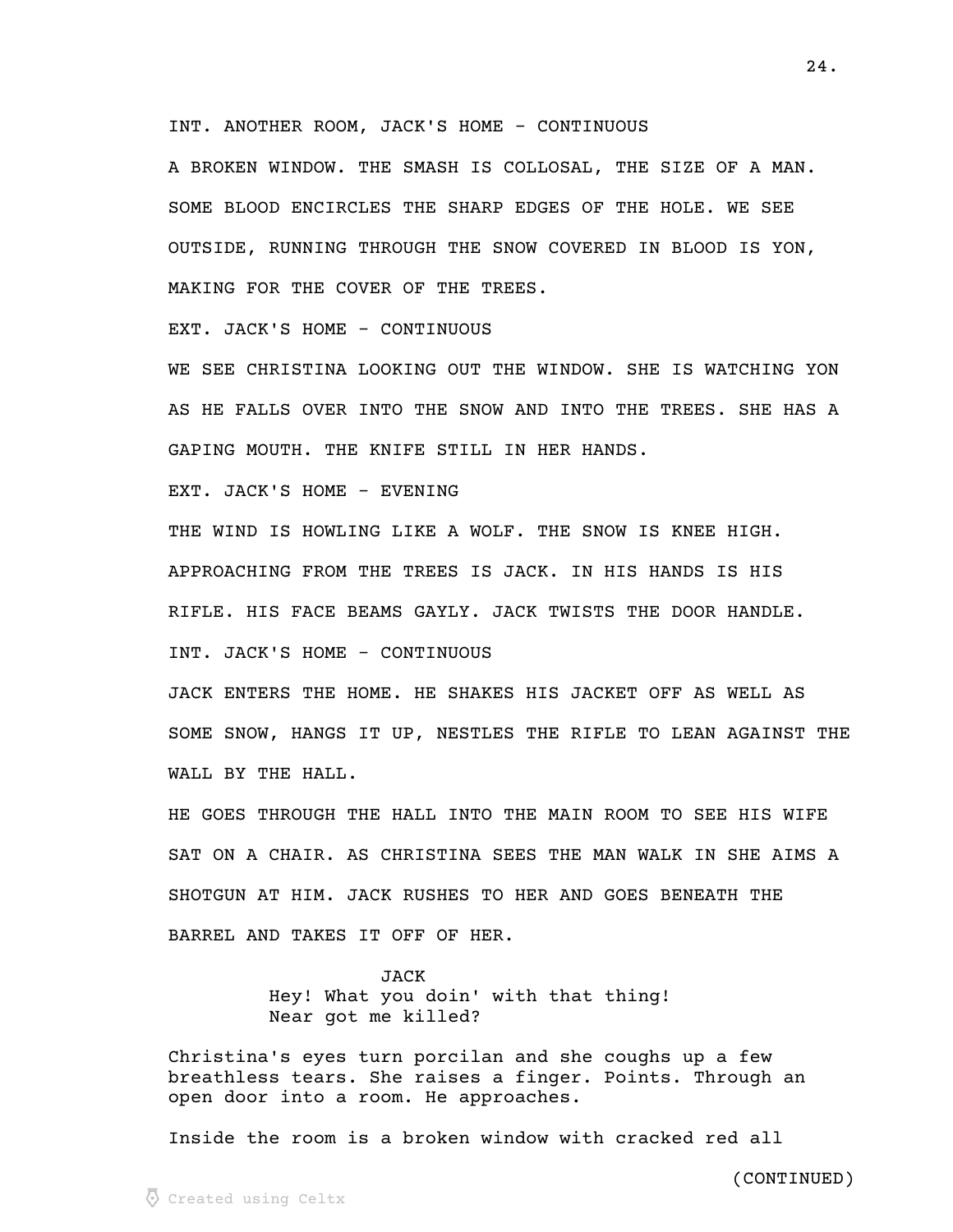around the hole. Jack looks strongly at this hole. He turns to his wife for help.

> JACK What.. what happened? Are you okay?

CHRISTINA Some.. Someone tried breaking in.. He ran off after cutting himself I think..

JACK What he look like?

Christina coughs up some tears again, choking on air.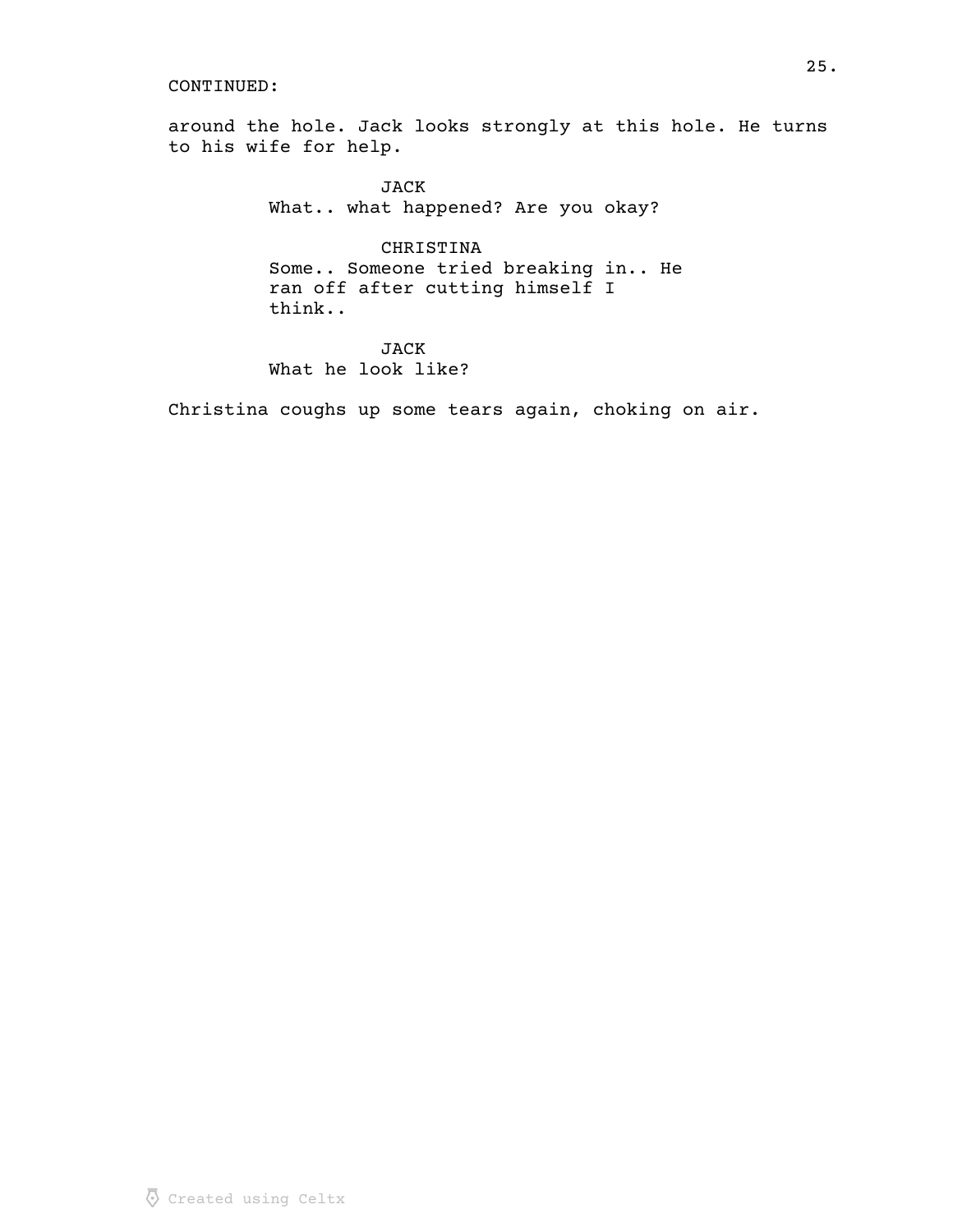## CHRISTINA

I..I..

JACK Come on, It's okay, you're safe now. You can tell me.

## CHRISTINA

He..I..

Soft clops come from outside. The halt. The two stay silent.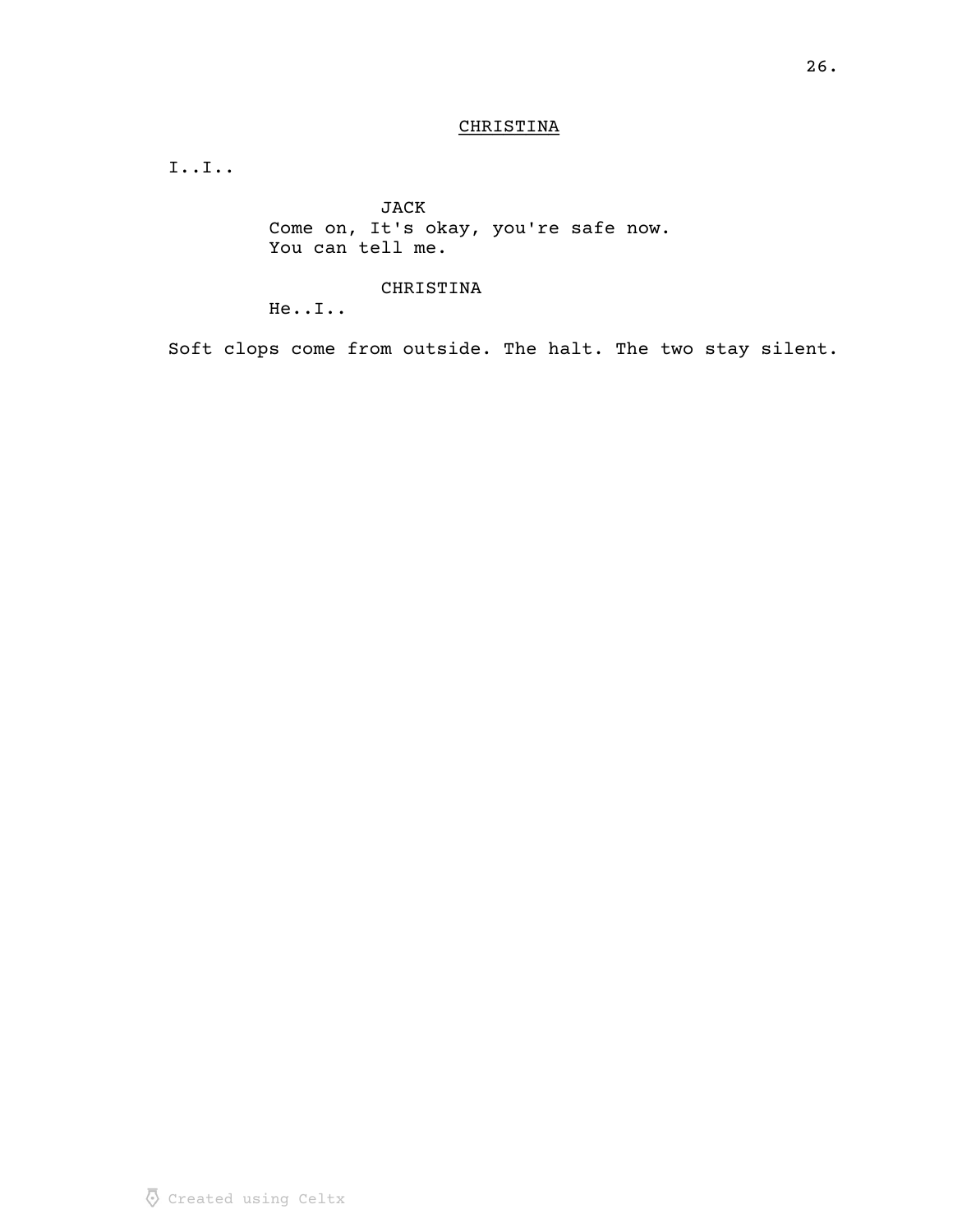HEY?

CHRISTINA Who's that?

HUSKY VOICE (O.S) It's Wayne. Ma, told us to come down and get y'all for dinner.

CONTINUED:

JACK It's Wayne. I gotta tell him that there's some god damn bandit loose or somethin'.

Christina slowly nods 'yes'. The two make to the door. Standing outside is Wayne and Martin. They are holding rifles and equipped with revolvers. Jack hurridely opens the door as he gets his coat on, Christina does the same.

> WAYNE We're your own private escort. (Beat, Wayne scans Christina's face.) Does something seem to be the wrong?

Jack goes red faced.

JACK When I was away. Some mad bandit came and tried to break in.

Wayne's face sinks into sympathy then he turns to his brother Martin with a more concerned expression 'ah shit'.

> WAYNE Holy shit. Bandit you say? I'm sure glad we came.

> WAYNE Keep forgettin' how dangerous this place can be. (Beat) Well come along now. We'll keep you safe.

Jack goes redder with shame. Christina links arms with her husband. They saddle up.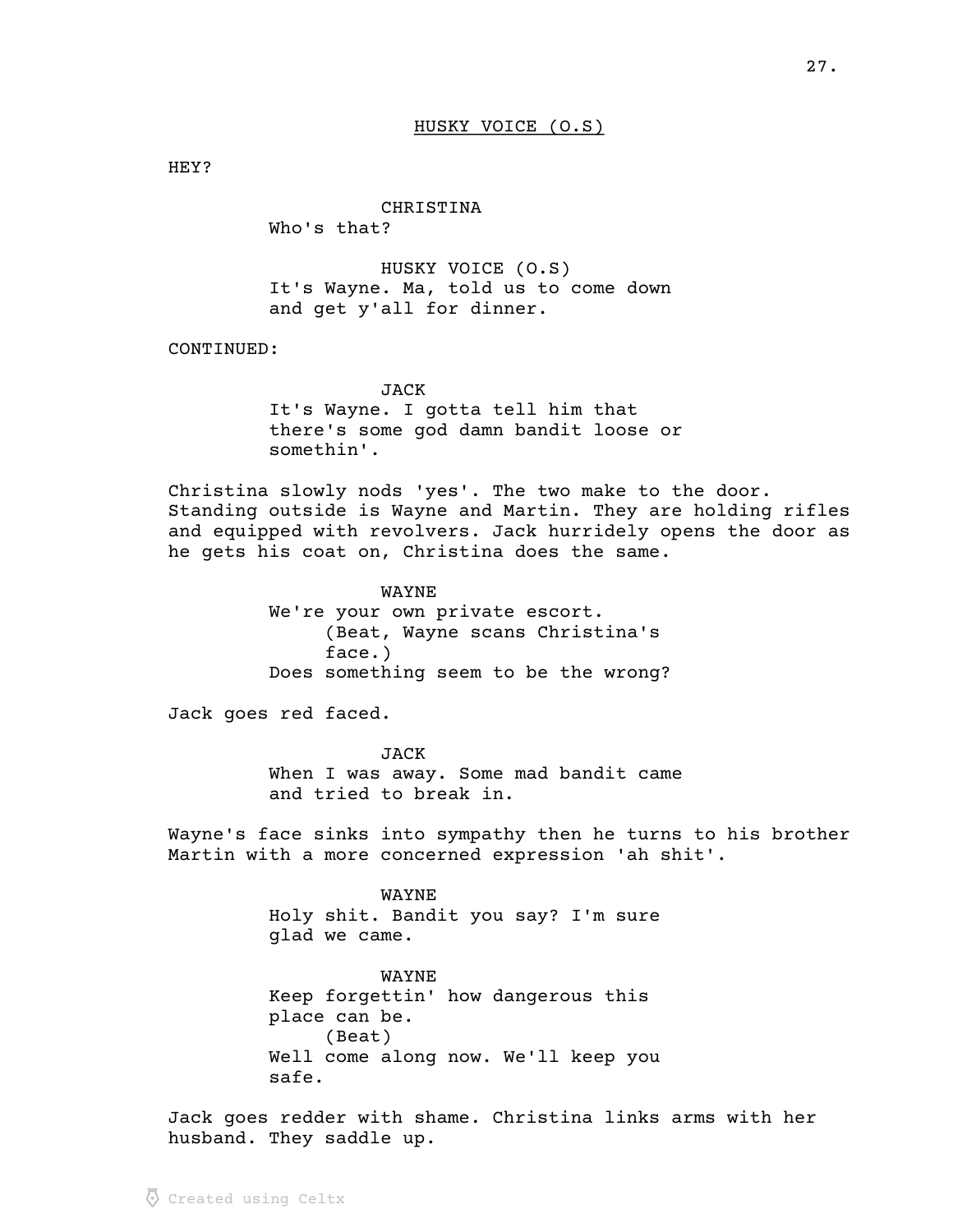EXT. GEORGINA'S HOME - MOMENTS LATER

THREE HORSES GALLOP THROUGH THE TREES AND INTO THE OPENING.

CHRISTINA GRAPPLED TO JACK'S SHOULDERS. THE SNOW IS THROWN INTO THE AIR AS THEY HALT AT A FAIR SPEED.

THE THREE HORSES ARE BEING TIED UP AGAINST A ROW OF PILLERS AND MARVIN ESCORTS JACK'S WIFE INSIDE. JACK HELPS TYING THE HORSES UP.

CONTINUED:

JACK Where's your brother?

WAYNE Probably in the shed. Why?

JACK Just haven't seen him since yesterday.

WAYNE

Just supposed you wouldn't wanna look at him, that's all. He ain't pretty to the eyes. Especially your wife.

JACK

Hey, me and my wife don't need you evicting your brother whenever we come 'round.

WAYNE

Sorry, momma's orders. He won't be making it to dinner either. He doesn't usually on acount of his smell.

JACK Why doesn't he wash?

WAYNE He has. Just can't get the smell off.

JACK

Strange.

WAYNE Yeah, really fuckin' strange.

The two leave the horses and make to the home. The evening sky grows a darker shade.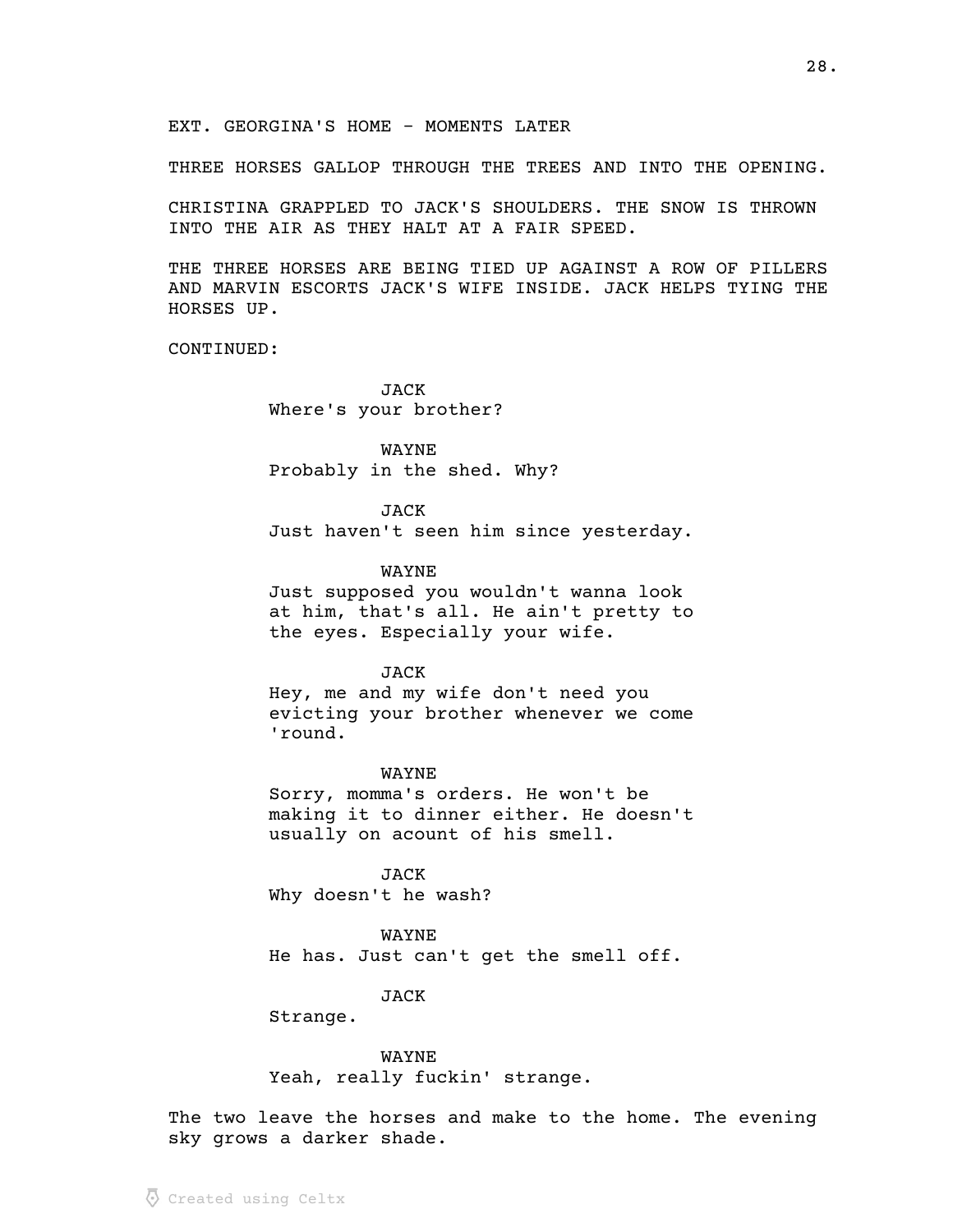INT. GEORGINA'S HOME - CONTINUOUS

MAIN ROOM. CHRISTINA IS STANDING, LOOKING OUT THE WINDOW BITING HER NAILS.

ALL SHE CAN SEE IS DARKNESS AND THE FAINT OUTLINE OF LONG TALL TREES LOOKING DOWN UPON HER. AS IF SHE WERE INFERIOR. JACK NOTICES HIS WIFE. HE GOES TO HER.

> WAYNE I'm gonna see how dinner's lookin'. I'll be right back.

CONTINUED:

## JACK

Yeah.

Christina turns to her husband. She is as pale as a bone. As the snow. As the moon. She sheds a single fearful tear. It rolls down her cheek.

Jack wraps his arms around her. Christina falls into his grasp. She digs her head into his chest and wiggles up to his ear. Her lips just touch his ear.

CHRISTINA

He's here.

## JACK

 $What--?$ 

CHRISTINA Who broke in.

Jack looks at her with fright. His face twists but he doesn't know what to do. He lets her go. She is reluctant to let go. Lets go.

Jack turns around and heads out the room. Christina almost follows.

JACK

Stay here.

CHRISTINA What are you going to do?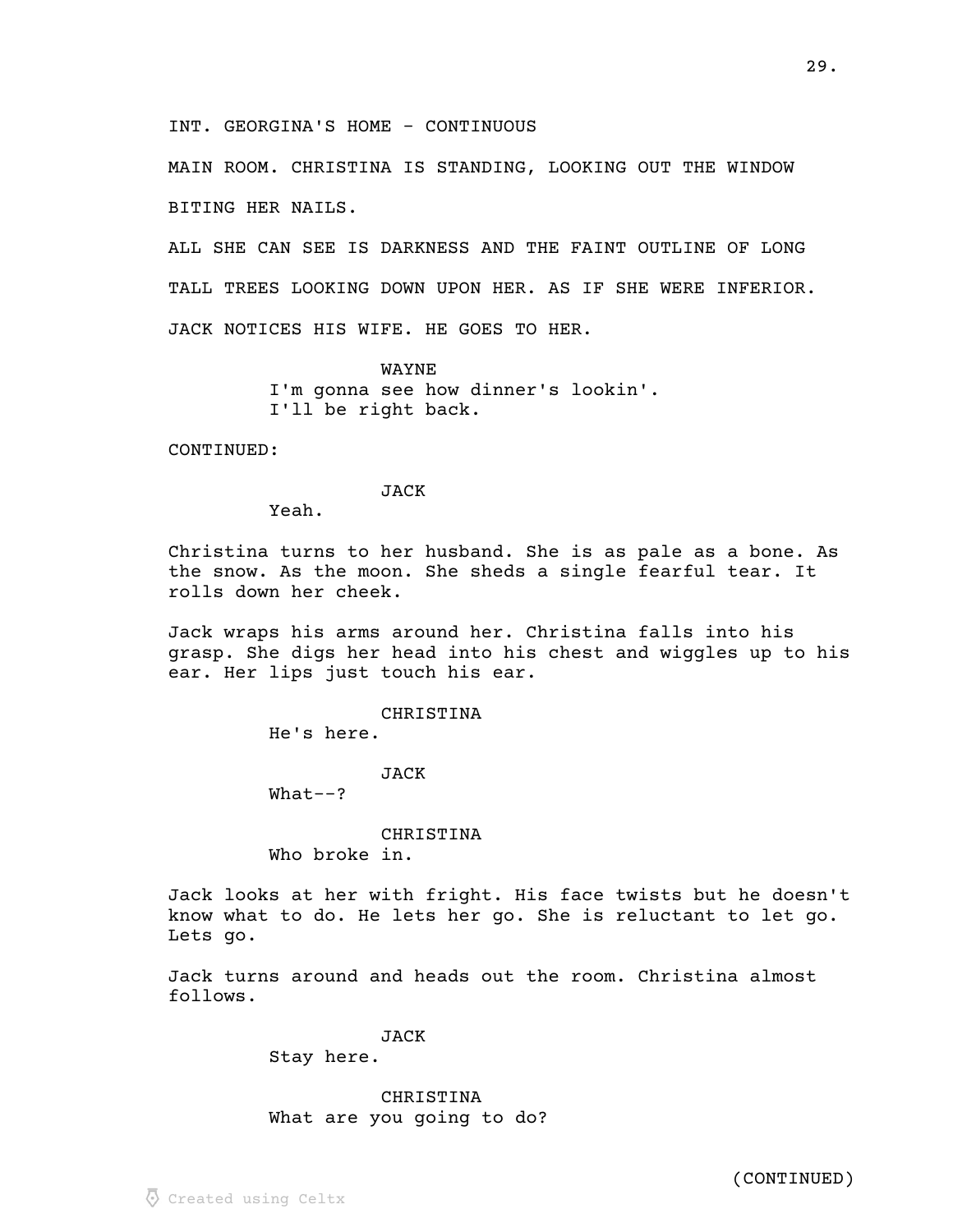# JACK

Have a word.

He steps into the hall way.

INT. DINING ROOM - CONTINUOUS

THE TABLE IS SET AND NEAT. SAT DOWN A YOUNG BLONDE GIRL. HER

HAIR LOOKS LONG AND DIRTY.

SAT BESIDE HER IS A GIRL WITH DARK HAIR THE COLOUR OF COAL.

THEY ARE GIGGLING AS JACK ENTERS.

HE LOOKS AROUND FOR SOMEONE. THE GIRLS CLOCK THIS. THE BLONDE GIRL RAISES HER ARM AND MOTIONS TO A DOOR DOWN THE HALL.

> BLONDIE Wayne's in his room gettin' changed.

CONTINUED:

**JACK** It ain't him I wanna see.

The girls go back to giggling with each other. They look to Jack as they do so. His face twists.

> JACK What's so funny?

BLONDIE Nothin', mister.

The dark haired girl burts into hysterics. Marvin walks in through a door that leads to the kitchen.

He's smiling till he sees Jack then his face goes cold.

MARVIN Is there anythin' I can do you for.. jack?

JACK Where's your brother?

MARVIN Wayne. He's in his room gettin-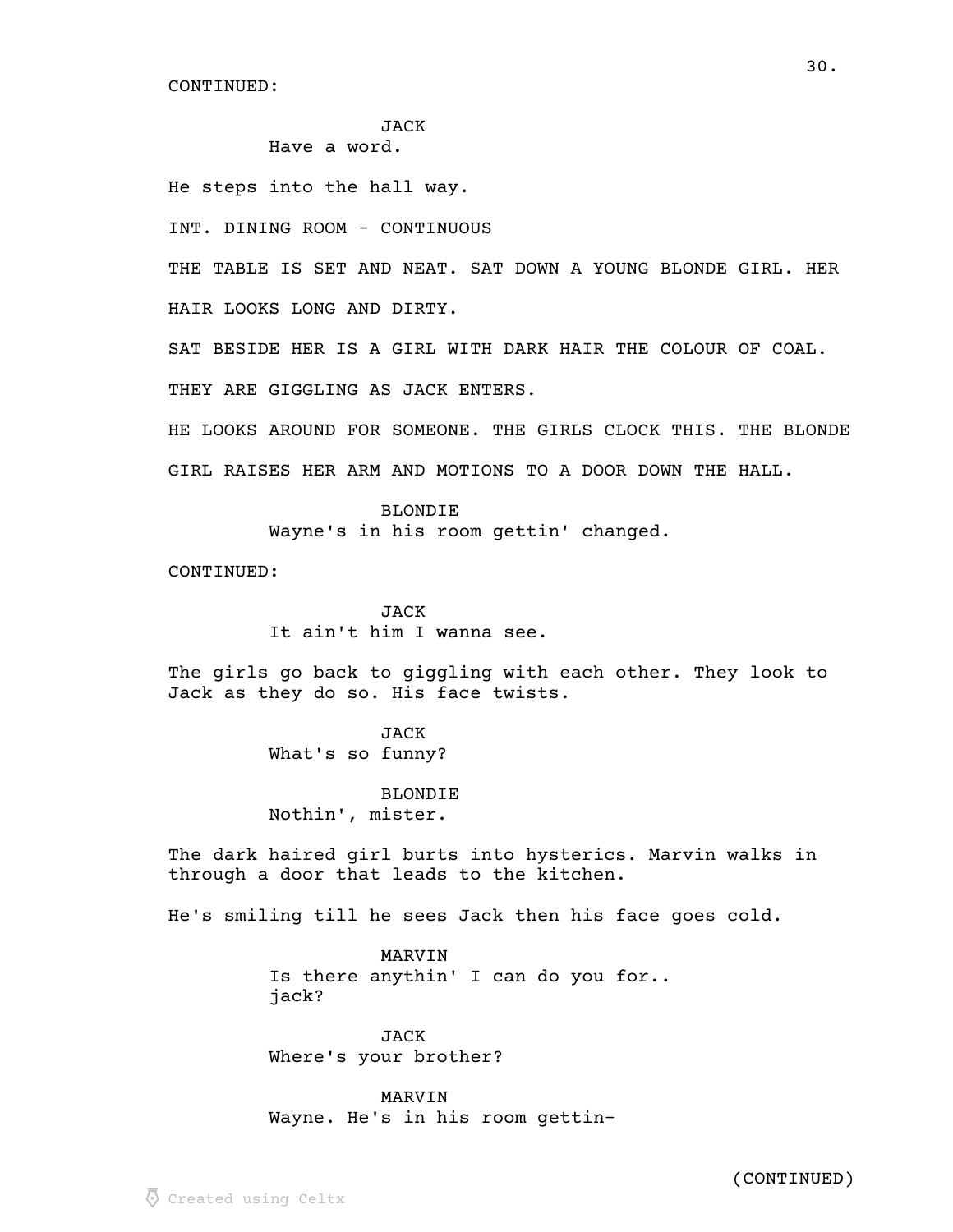JACK No. (Beat) You're other brother.

Marvin falls silent. He points. His finger stays in the air. 'Upstairs'.

Jack moves to the hall.

HALLWAY.

JACK PASSES A ROW OF ANIMAL HEADS MOUNTED ON THE WALL. THERE ARE DEER, DOE, BEAR, WOLF AND A MOUNTAIN LION.

HE MAKES HIS WAY UP THE STEPS. HIS FOOTFALL CREAKING ON THE OLD FLOORBOARDS. CREAK. CREAK. CREEEEEAK.

> MALE VOICE (O.S) AH SHIT. That hurt.

FEMALE VOICE (O.S) Quit that whining, boy!

CONTINUED:

FEMALE VOICE (O.S) I think I hear somethin'.

MALE VOICE (O.S) It hurts like hell, momma. (Beat)

AH! BANG. The sound of a boot being kicked into wood. Jack's hand pulls him up the railing. He surfaces from the top. He is quiet.

ANOTHER BANG. FOLLOWED BY ANOTHER.

MALE VOICE (O.S) Fuck. Has the bleedin' stopped?

FEMALE VOICE (O.S) It won't if you don't stop moving.

Jack approaches the door the noise is coming from. He places his paw upon the handle. Twists.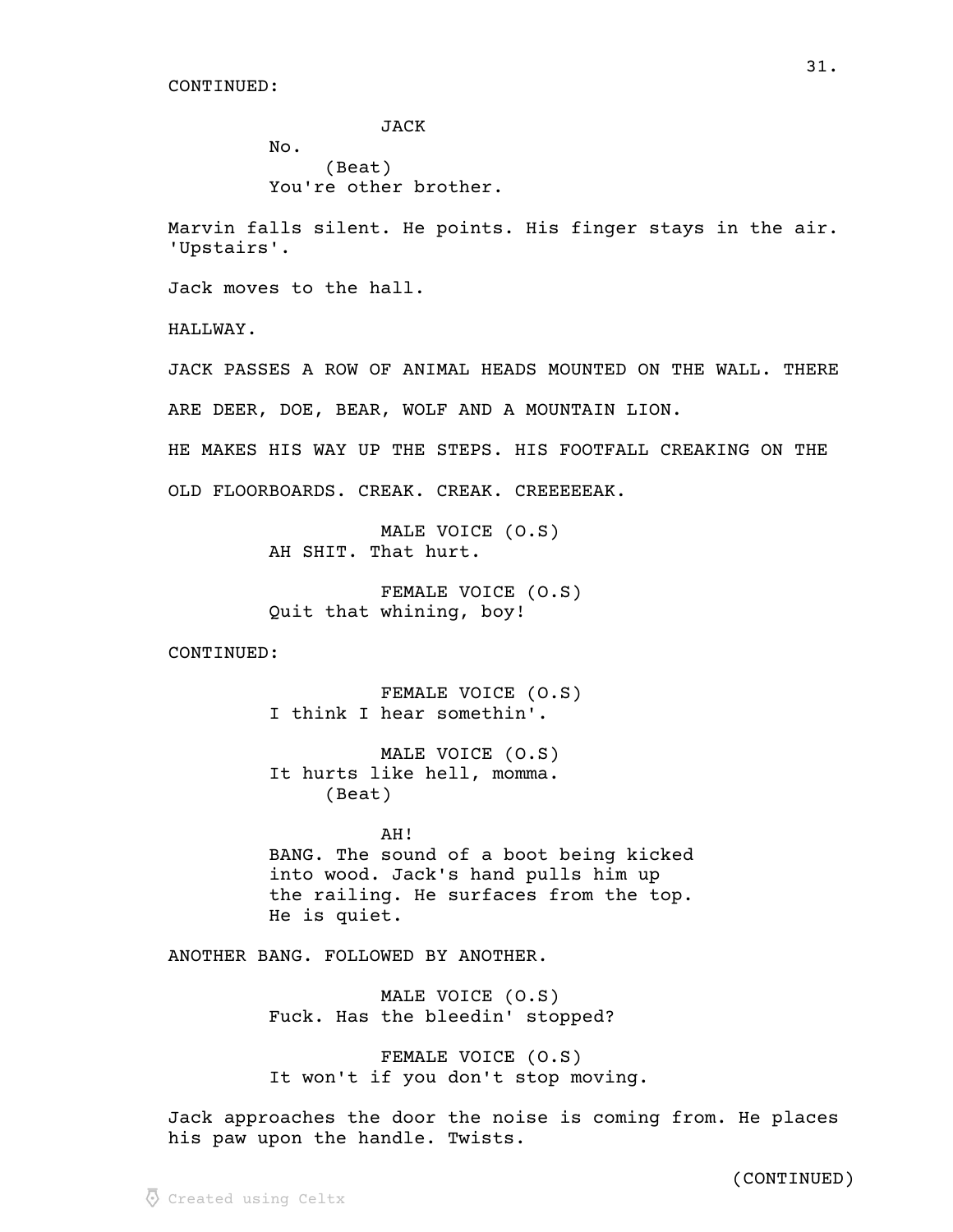The latch comes loose and the handle turns and the door opens. Through the creak we see MAMA GEORGINA sat on a bed. Across from her is Yon.

Mama Georgina is nursing a large bleeding cut on his back. Bloody rags are scowered all over the bed.

### GEORGINA Who's there?

## JACK You son-of-a-bitch!

Yon stands up looking all innocent. Jack pounces on him. Georgina just stands over them unable to do anything but scream out 'WAYNE!'.

> JACK You try to break into my home?

### JACK

## You asshole!

Jack pulls back his arm to throw a punch but as he does his arm is caught in something... caught in the grasps of Marvin who is pulling both his arms back hen rolling him on his back.

CONTINUED:

WAYNE COMES OVER WITH HIS RIFLE IN HIS HAND AND SMASHES THE BUTT-END INTO JACK'S FACE. JACK GOES OUT.

EXT. JACK'S HOME - DARK-OF-NIGHT

THE DARK OF NIGHT HAS FALLEN UPON OUR CHARACTERS. THE STARS

ARE BRIGHT IN THE SKY. THE SNOW IS FLOATING DOWN SOFTLY.

INT. JACK'S HOME - CONTINUOUS

THE MAIN ROOM IS DARK. LIT BY ONLY TWO CANDLES. THE FLAMES

ARE BRIGHT, BUT NOT BRIGHT ENOUGH.

JACK. SAT DOWN. HE BEGINS TO WAKE. HE SHAKES HIS HEAD. HE IS

TIED DOWN TO HIS CHAIR. HE LOOKS ACROSS FROM HIM. HIS WIFE.

SHE IS NAKED. SOAKED IN HER OWN BLOOD.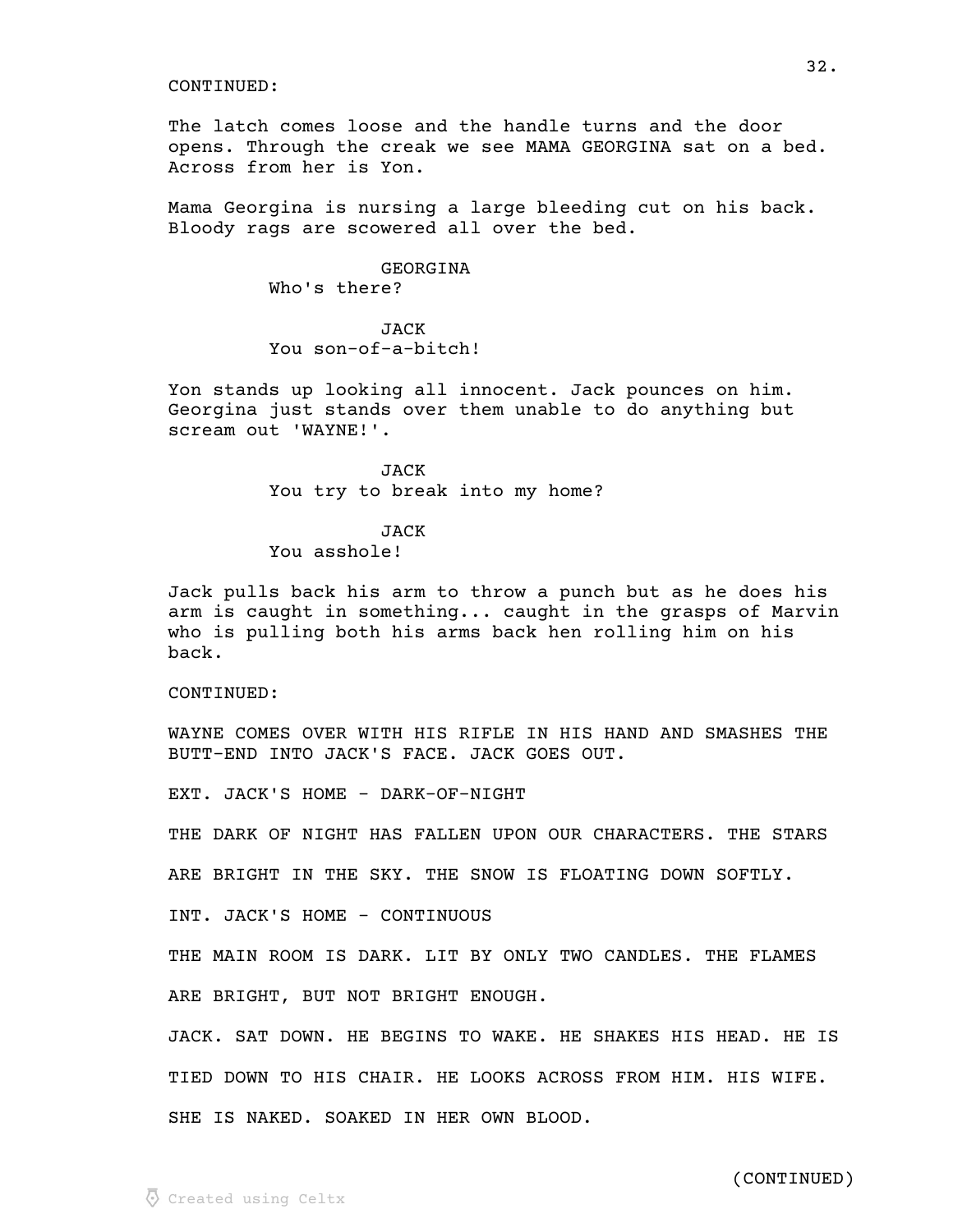HIS FACE SINKS TO THE FLOOR. HIS EYES TURN PORCELAIN. HIS TEETH BEGIN TO BARE. LAUGHTER FROM ACROSS THE ROOM. HE TURNS. ITS THEM. WE DO NOT SEE. HE DOES. HIS FACE TWISTS. MONSTROUS.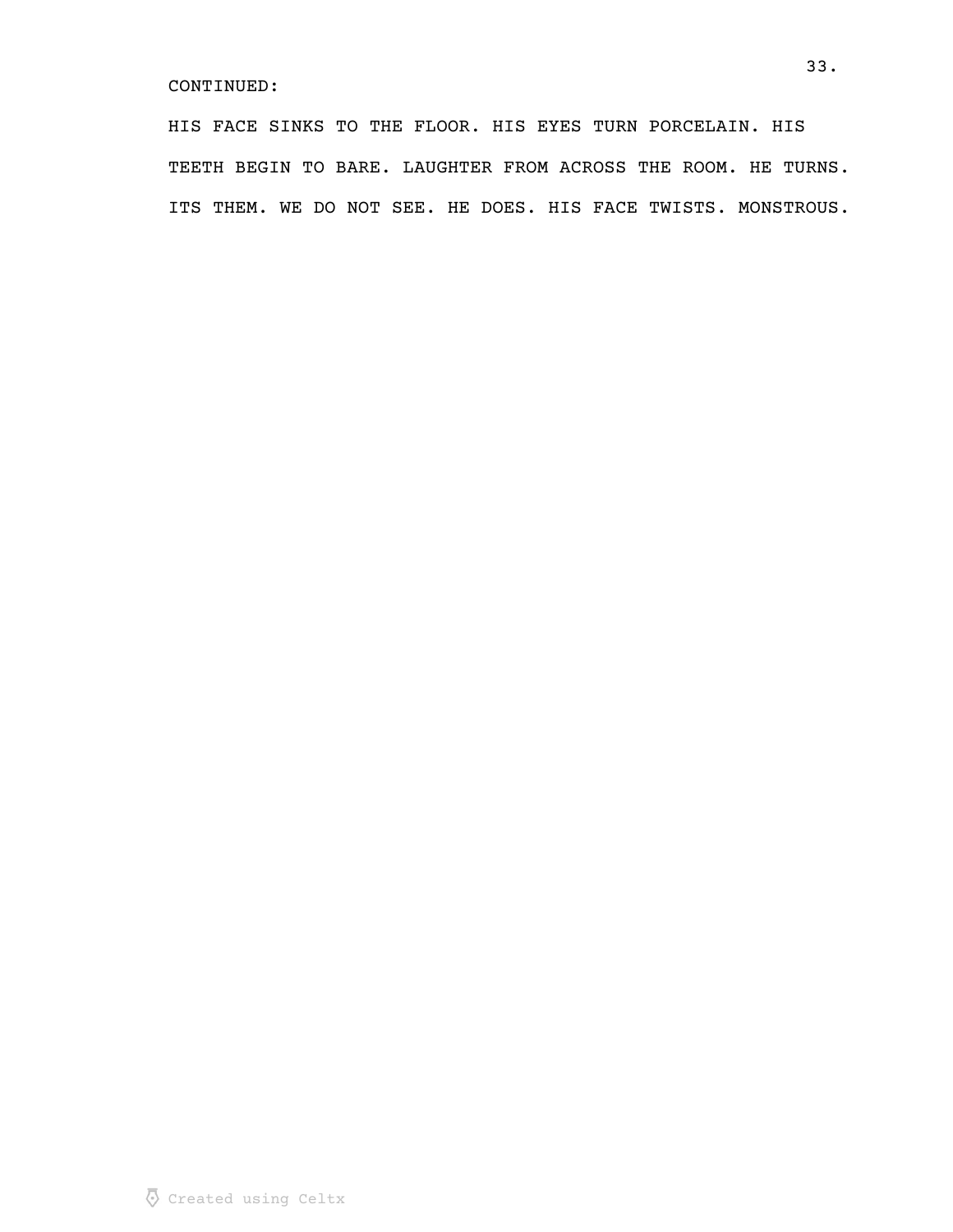#### JACK \_\_\_\_

I'M GOING TO FUCKING KILL YOU ALL.I'M

GOING TO CUT YOUR THROATS.

THE LAUGHTER JUST GOES ON. AND ON. AND ON. We move. One of the candles. The flame is small. A hand moves into frame. It pushes it over. It falls.

The men leave. The door slams. Jack twists and turns. It's no use. He cannot get out. The flames begin to feed on the floor boards.

Jack's scowl doesn't falter, only growing darker as he tries to wiggle free. The rope is tied too tight. The curtains are now engulfed by the flame.

Jack looks over at his dead wife and his anger fades. Tears begin to cough out from him. Then he erupts into fits of coughing. The smoke. It's rising. The flames are licking the ceiling. The wallpaper is caught on fire. It is climbing it's way around the room.

Jack begins moving faster. He is struggling to breath. He can't stop coughing. His wife is catching fire. HE YELLS.

FAINT LAUGHTER CAN BE HEARD OUTSIDE.

HE TOSSES AND TURNS. HE DOES IT TOO HARD. HE FALLS. THE CHAIR

FALLS AND BREAKS APART. JACK IS LOOSE. HE GETS UP AND RUNS

CONTINUED:

FOR THE DOOR. RUNS FOR SALVATION. SAFETY FROM THE FLAMES.

HE BASHES HIS WAY OUT THE DOOR.

EXT. JACK'S HOME - CONTINUOUS

HE FALLS INTO THE SNOW. HE DOESN'T MOVE FOR A MOMENT. HE MOVES TO BREATHE AND SIGHS. HE BEGINS TO WEEP. HE LAUGHS AND WEEPS. HE DOESN'T KNOW WHAT TO FEEL. HE LOOKS BACK TO THE HOUSE.

THE HOUSE HAS BEEN FULLY ENGULFED IN FLAMES. THE FIRE RISING.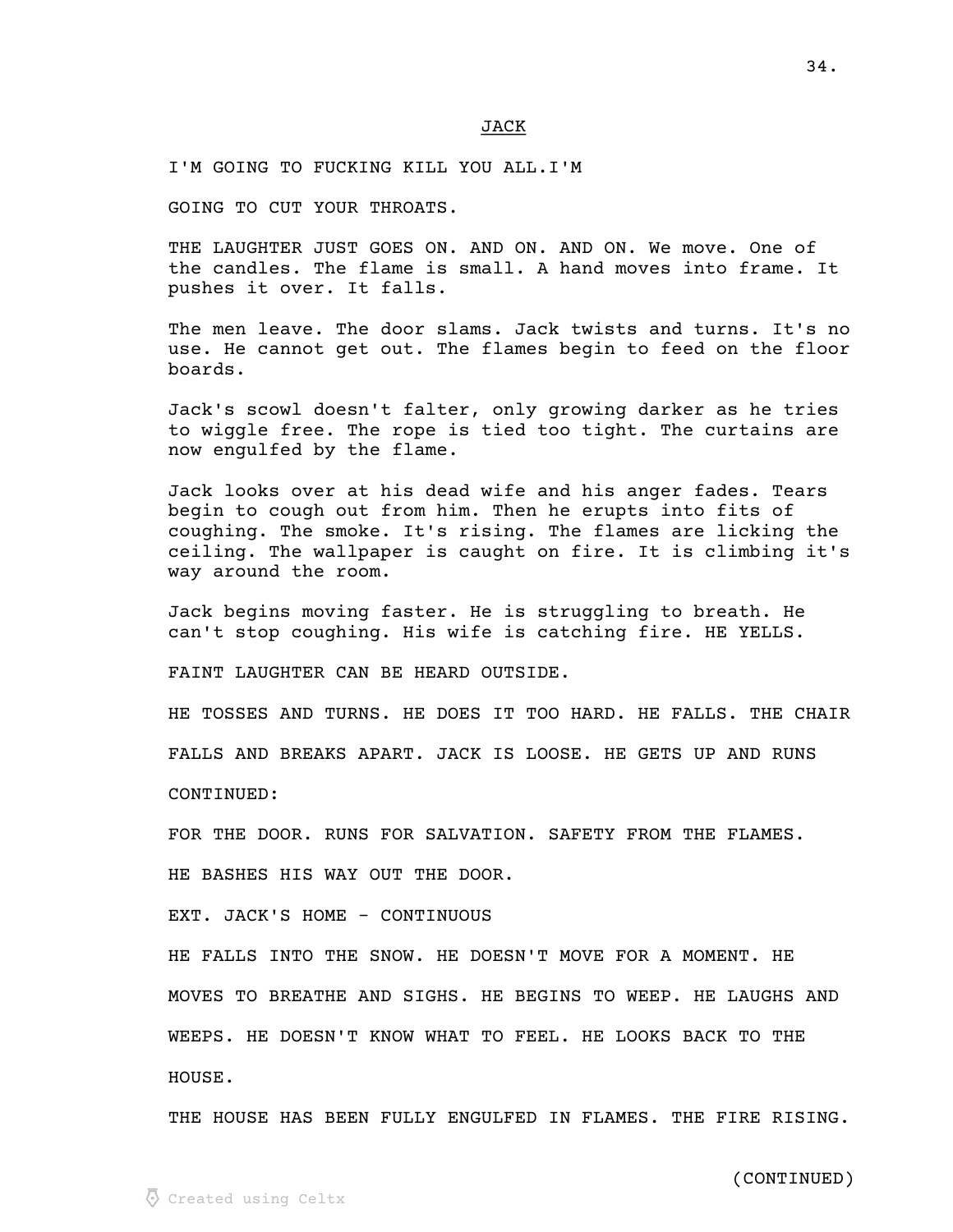THE FLAMES ARE REACHING HIGH. HIGHER AND HIGHER. JACK TURNS HIS WHOLE BODY TO THE HOUSE WHERE HIS WIFE LAYS IN ASH.

> MARVIN Oh no you don't!

Marvin comes from the trees with his rifle. He shoots Jack in the shoulder. Jack is THROWN onto the snow. Marvin sits on his chest which is still full of black smoke. Jack struggles but he is too weak.

Marvin takes out a hunting knife. He puts the knife against Jack's throat and slits it from one end to the other. Jack's eyes go out. Blood trickles down from the gash.

THE SNOW MELTS AWAY UPON CONTACT WITH THE BLOOD. IT'S

BOILING HOT. THE SNOW SIZZLES. JACK LOOKS OFF AT THE

DARKNESS ABOVE. THE STARS. HE CLOSES HIS EYES.

EXT. GEORGINA'S HOME - MOMENTS LATER

GALLOPING UP TOWARDS HIS TWO BROTHERS WHO HAVE GOTTEN OFF

THEIR HORSES IS MARVIN. HE REJOICES WITH A GOOD OLD FASHIONED

'YEEEHAAAW!'. HIS BROTHERS LAUGH WITH HIM AS HE APPROACHES.

#### WAYNE

Everything good, brother?

MARVIN

It certainly is, Wayne. It certainly is.

Marvin gets off his horse. Wayne throws his arms over his two brothers. Its a heart-warming brotherly moment.

EXT. JACK'S HOME - CONTINUOUS

A SMOULDERING GLOW OF EMBERS. THE HOUSE ENGULFED IN SMOKE AND ASH. SNOW FALLS GENTLY ON THE WRECKAGE.

THE SPOT IN THE SAND WHERE JACK ONCE WAS. GONE. EMPTY. A SNOW ANGEL OF BLOOD IS WHAT LEFT REMAINS.

A TRAIL FROM THE ANGEL LEADS INTO THE FORREST. THE NIGHT IS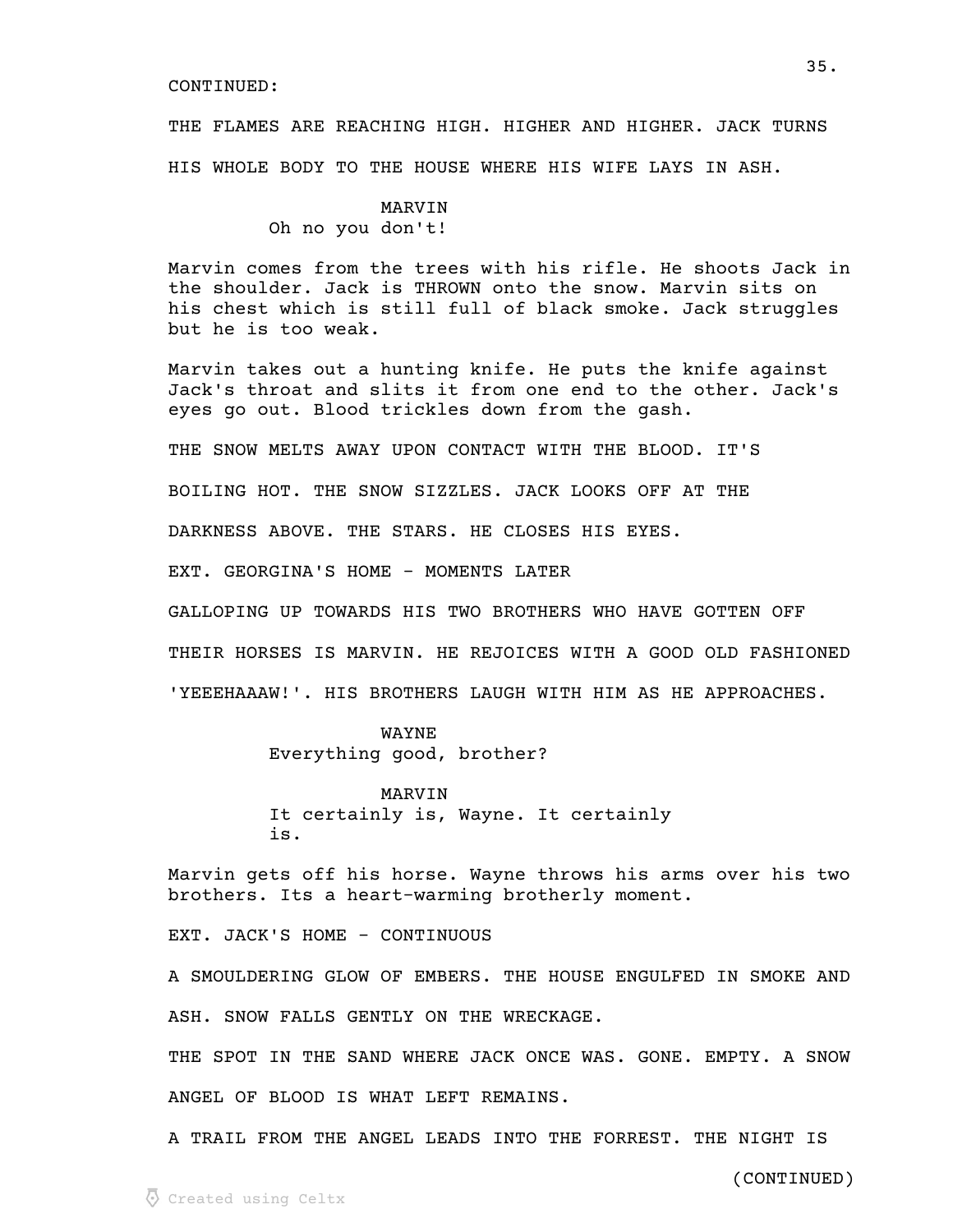SILENT. THE NIGHT IS BLACK.

CUT TO BLACK:

WATER SMACKING TIN.

FADE IN FROM BLACK:

EXT. WELL, GARDEN - MORNING

WATER BEING POURED INTO A METAL BUCKET. STANDING OVER THE WELL IS DR. DERRY COOPERSON, 71, WITH GREYING PEACH FUZZ ON HIS BALDING HEAD.

THE DOCTOR TURNS AND FACES A LOG CABIN. THE DOOR IS OPEN AND THE INSIDE THERE IS A WARM ORANGE HUE. HE MAKES A MOVE FOR IT BUT THEN SOMETHING NUDGES AT HIS FOOT.

IT'S A WOLF. THE WOLF NUZZLES ON THE DOCTORS LEG. THE DOCTOR KICKS IT OFF, GENTLY.

> DR. DERRY Off, Ursela!

Understanding, Ursulathe wolf WADDLES past him and inside. He follows.

INT. DERRY'S LOG CABIN - CONTINIOUS

DR. DERRY MAKES HIS WAY THROUGH THE CABIN, IT'S WARMTH

EMANATES PEACE AND TRANQUILITY, SAFETY AND REASURRANCE.

URSULASITS BY THE FIRE IN THE MAIN ROOM. SHE WATCHES AS THE

FLAMES LICK THE STONE BARRIER.

DR. DERRY You might not want to sit so close to the fire, baby. You might hurt your eyes.

She doesn't move an inch.

INT. DARK BEDROOM - CONTINUOUS

A SINGLE CANDLE FLICKERS IN THE CABINS BEDROOM. DR. DERRY SETS THE BUCKET PALE DOWN BY HIS BED. BESIDE HIS PATIENT. THE DEAD MAN. JACK.

(CONTINUED)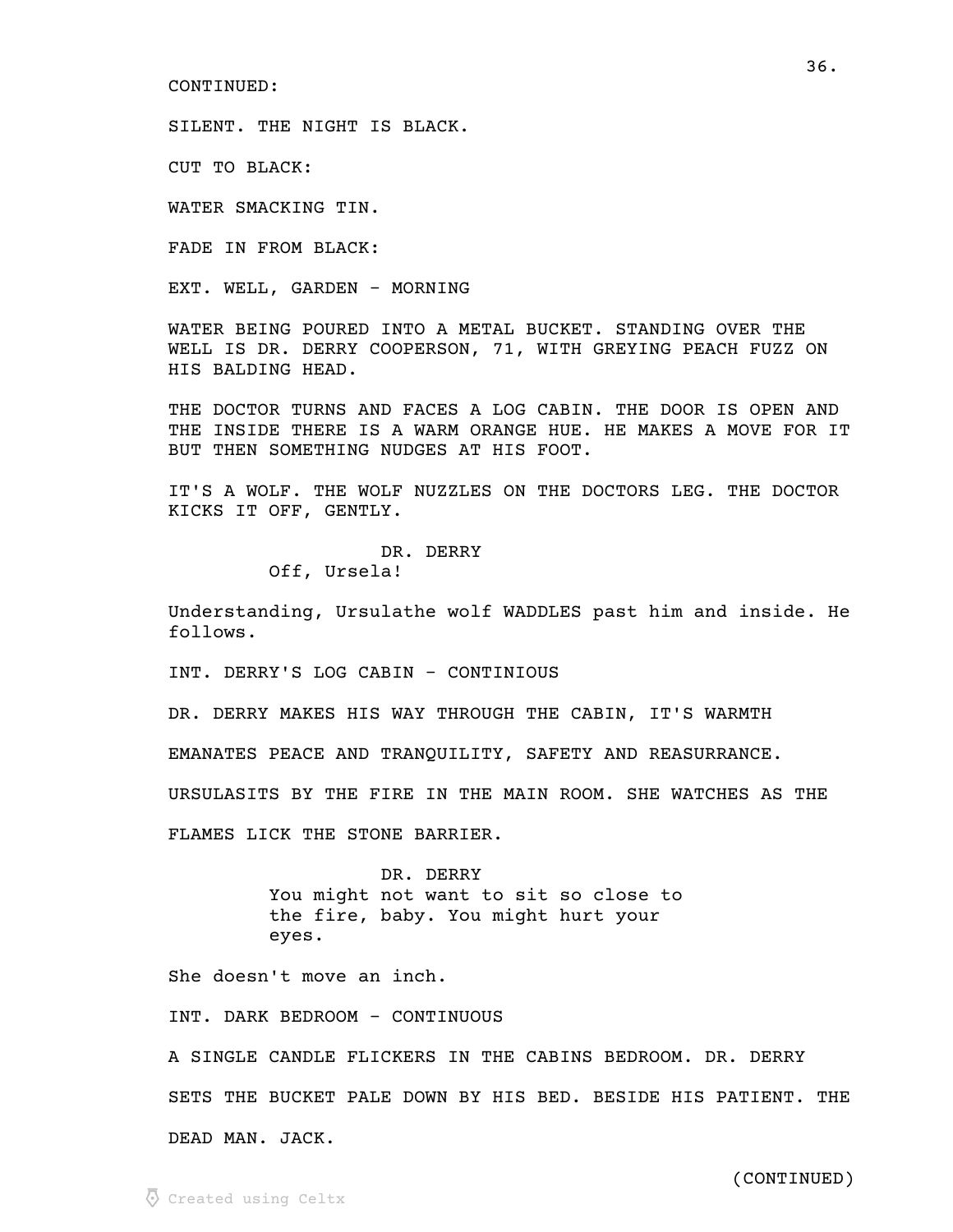HE IS STRAPPED DOWN TO THE BED. UNCONSCIOUS. NOT EVEN HIS EYES ARE FLICKERING.

DR. DERRY TAKES A RAG FROM HIS THE BACK OF HIS BELT BUCKLE, WETS IT AND USES IT TO DAMPENS JACK'S LIFELESS, PALE FACE.

### DR. DERRY

Wake up.

The doctor then throws the rag into the bucket. It SMACKS the water. He removes it and holds it over Jack's face. SQUEEZE. Rain SMACKS Jack back to consciousness.

Jack's eyes just open. Looks to his hands. They are tied to the bed. Looks to his feet. Tied down as well.

Looks to Dr. Derry and all of a sudden all that rage inside of him burns through his chest. His eyes bulge and he looks at his captor.

He doesn't know this man but he knows he has something to do with it. He must have something to do with it.

# JACK (Hoarse, crack) Iy WIW.. GUT YOW!

He goes to spit at the doctor. Nothing comes up. He is dry. The doctor looks at him with sympathy. Looks down and shakes his head.

> DR. DERRY What have they done to you.

Jack tries to speak but all that comes out is a WHEEZE. The candle flickers in the back and goes out. Dr. Derry looks behind and notices this.

He sits up from the stool, investiagtes. Takes out a match. SCRAAATCHH. Flames. Lights the candle. He returns to his seat.

> DR. DERRY I have nothing to do with what happened, son.

#### CONTINUED:

JACK LOOKS AT HIM WITH UNCONVINCED EYES.

 $\odot$  Created using Celtx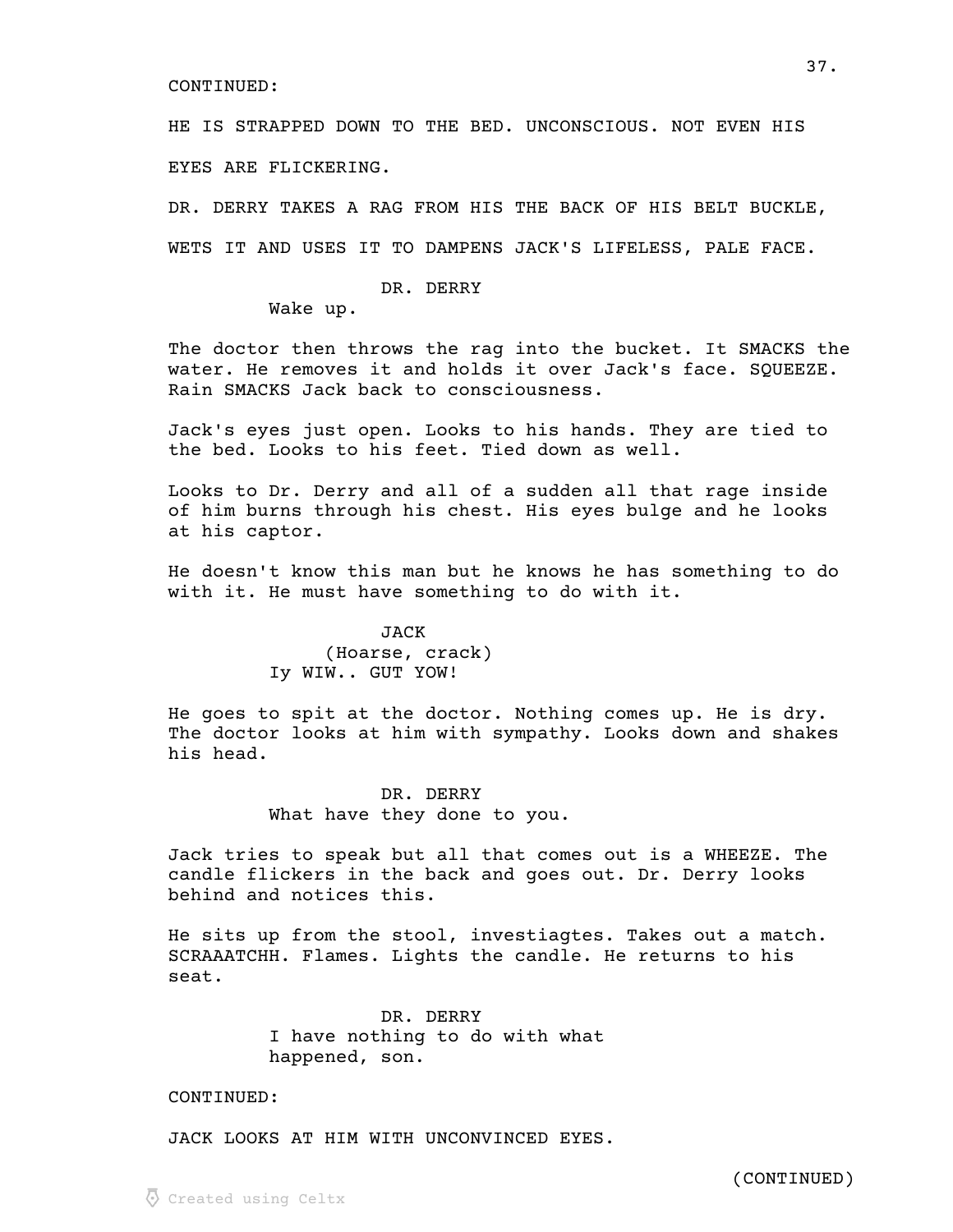DR. DERRY Yu can keep lookin' at me like that all you want. Won't change the truth. DR. DERRY I saw the flames. Figured you needed some help. Turns out that was an understatement. (Chuckles softly) Then I seen you. All covered in blood. Thought you were dead. I even checked your pulse and.. well.. there wa'n't none. Dr. Derry moves closer to Jack. DR. DERRY (Whispering) But then I heard you speak. (Beat) Not long sentences. But just whispers. Of hate. Of anger. a Rain drops rolls down Jack's cheek. DR. DERRY Think you'd'a died of hate than anythin' else. DR. DERRY I was debating bringing someone like you into my house. (Beat) But wallah. I went fuck it! Dr. Derry begins wheezing an elders laugh of pain and twisted humour. JACK Where are they? DR. DERRY Who? JACK Georgina. Marvin.. YON.. WAYNE! WHERE ARE THEY, YOU OLD DRIBBLING PIECE OF SHIT.

CONTINUED: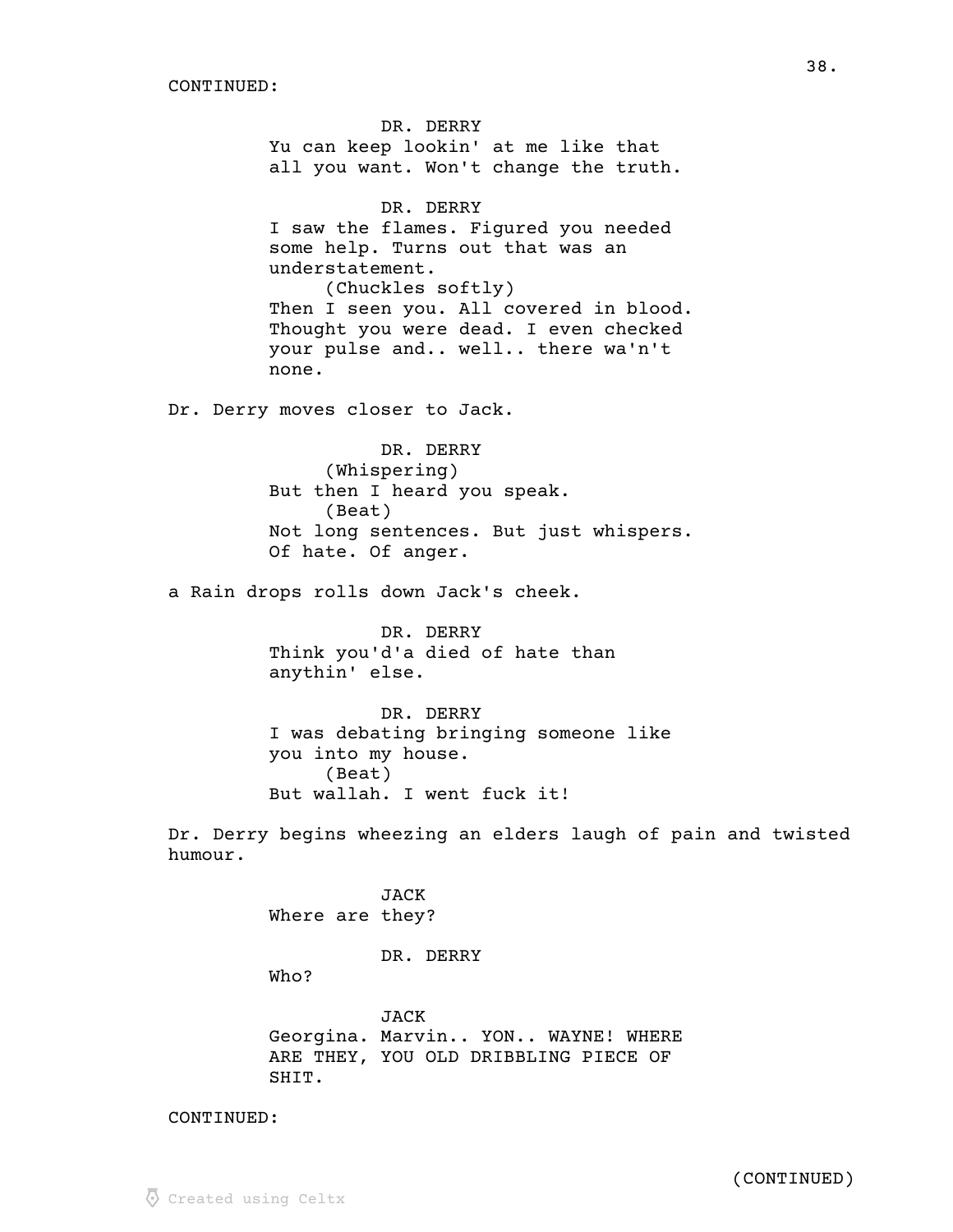DR. DERRY I'm sorry. I know I'm gettin' old. (Beat) Them folks are livin' not far from where you live.. lived.

Jack makes a move to go. He is stopped by the restraints.

DR. DERRY Where do you think you are going?

JACK I'm leavin' an I'm gonna kill them. Kill them ALL.

Dr. Derry looks at him with a patronising look. He stands up and heads towards the candle. He brings it back to Jack.

> DR. DERRY You ain't going no where, until I tell you what your situation is.

JACK What do you mean?

DR. DERRY Well why do you think you are still alive?

DR. DERRY You're throat has been slit, you've lost buckets'a blood. All you're fingers have frostbite yet you don't seem phased.

Jack looks to his hand. They are black and blue. He clenches his fist then opens it and then moves every finger individually.

> DR. DERRY I could go on.

**JACK** Wait. I think I know.

DR. DERRY

Englighten me.

JACK One of the brothers.. Marvin did this!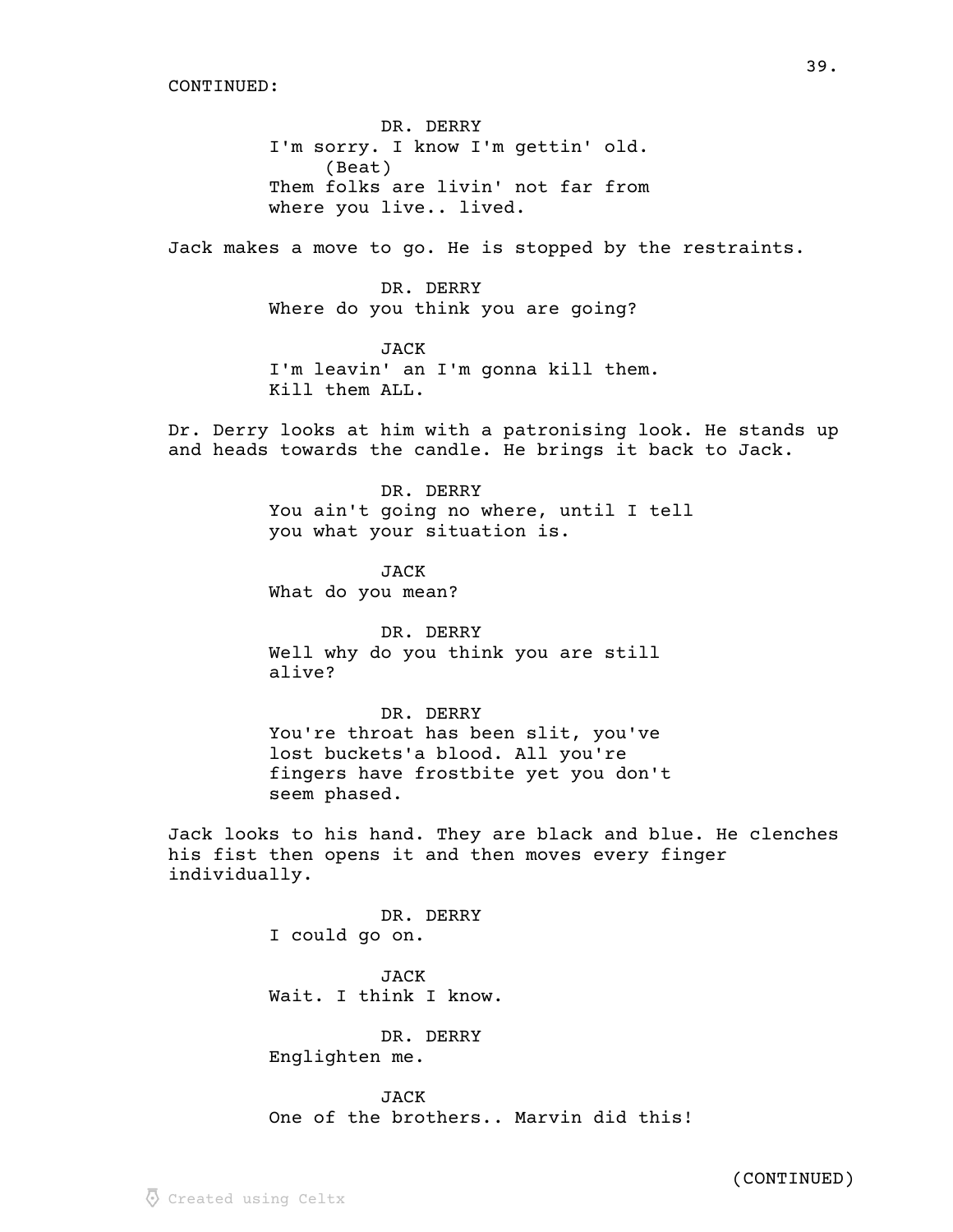DR. DERRY IS PUZZLED BUT MOTIONS FOR HIM TO MOVE ON.

JACK His bigger brother Wayne, told me of how he tried to cut a deer's throat and did a pish poor job.

DR. DERRY

Well, I'm sorry to dampen your theory. But I've seen many, many, many horrific things. Your throat might not be top ten but it's top forty.

He's right. Jack's throat is practically cut to shreads. Jack presses his fingers on it and is startled.

> DR. DERRY It looks like my old lady's vagina. Not that I got to see much of that, anyway. (Beat) This ain't no matter but the reason your whole body ain't black and blue with frostbite was because of the blood. But I'd say you lost too much to still be livin'. I seen a lot of blood in my lifetime, not just of being a doctor. But my good sir. You were in a lake of your own crimson

liquor.

**JACK** I don't understand.

DR. DERRY you should be dead. Well. A better way to put it actually is, you are dead.

JACK How's that possible?

DR. DERRY In all my life as a trained doctor, I have never came upon something such as rebirth or someone coming back beyond the grave. (Beat) You're a revenant. (Beat) (MORE)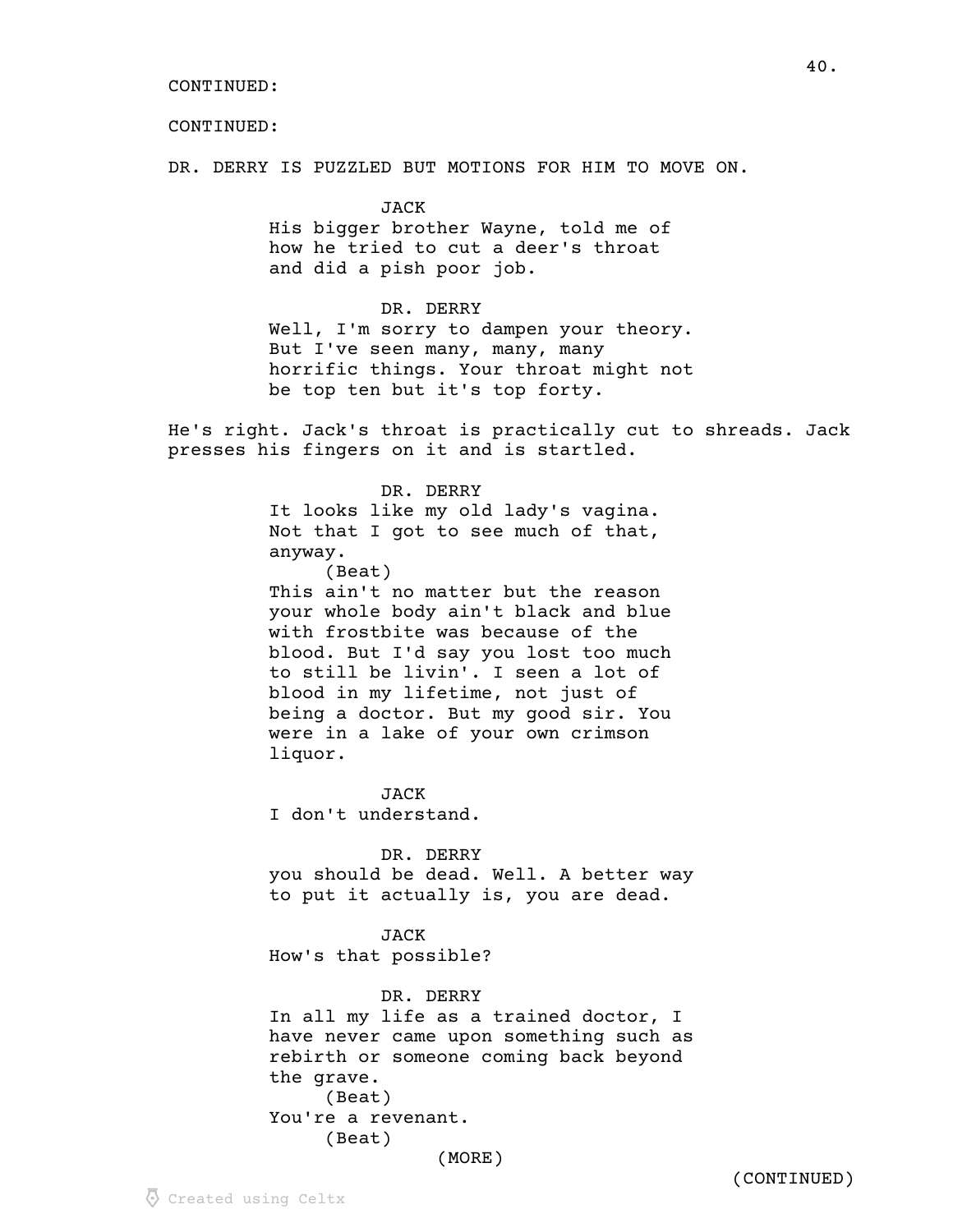DR. DERRY (CONT'D) You're the walking dead. (Beat)

CONTINUED:

### DR. DERRY

I don't know how but you are. Maybe some voodoo. hoodoo. Apache curse, tribal whatever.

DR. DERRY

That's why you are strapped down. For when you came back from that empty space, full of anger and darkness, and flames and horror. (Beat, with a smile)

you wouldn't lash out at me for helping.

## JACK

(Nodding) I understand. I don't hope for you to believe me, but I don't think I'll lash out, so could you let me go?

DR. DERRY Oh, of course. I shall not fear. It was just for as you wake. You are no threat to me anymore.

Dr. Derry whistles staring at the open door. Jack looks to the doctor with confusion.

Jack then shoots a look to the door. Standing, her deep dark fur bristling in the shade, is Ursela. She SNARLES at Jack.

> DR. DERRY You lash out at me. She lashes out at you.

Jack gulps down nervously.

DR. DERRY How about some stew?

JACK

Huh?

DR.DERRY Stew? I was making some as your house was burning so.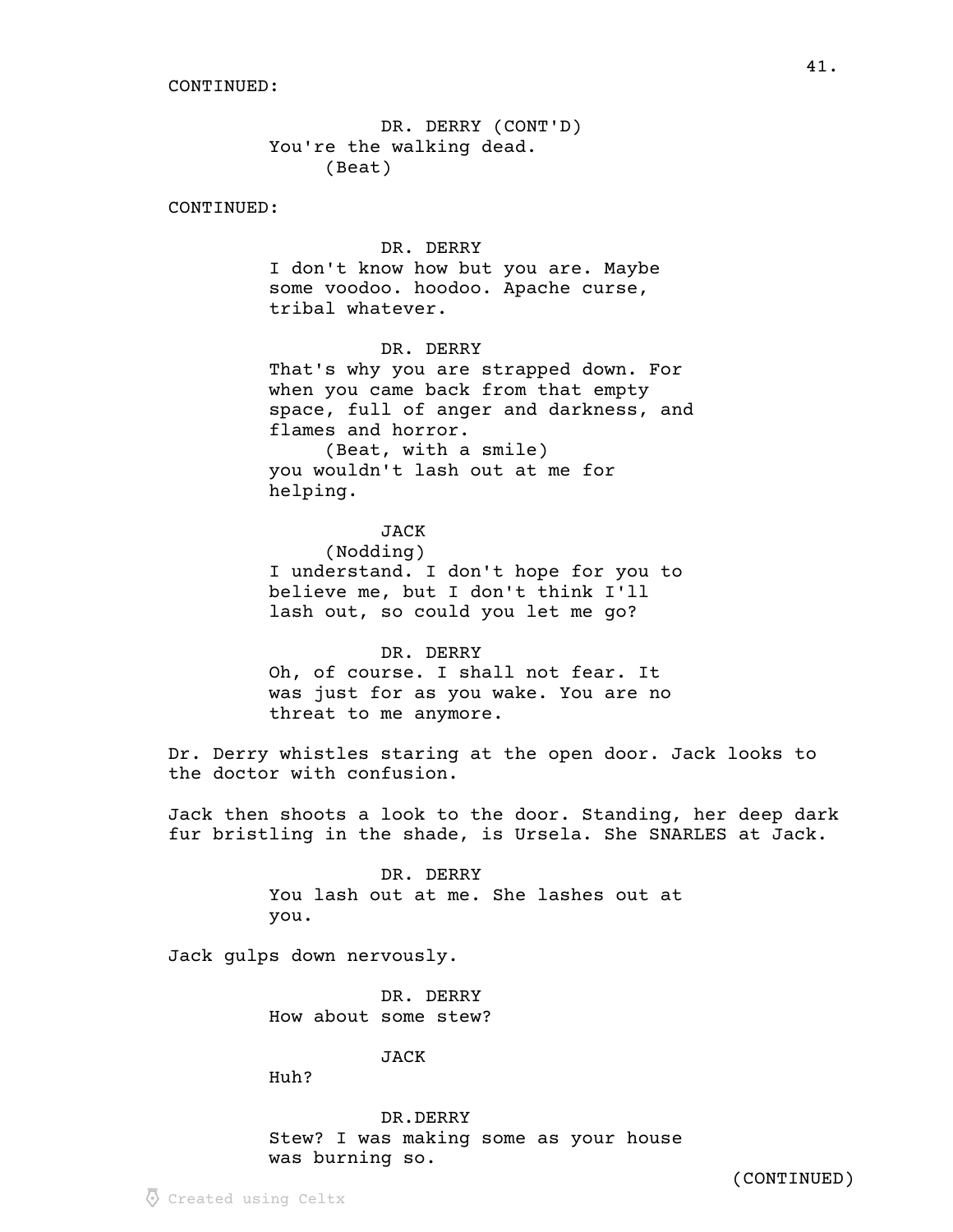#### JACK

Right.

Dr. Derry begins untying Jack. Dr. Derry gets up then leaves

CONTINUED:

THE ROOM. THE CANDLE FLICKERS AND GOES OUT.

JACK STILL IN THE BED, STUDIES HIS FINGERS. THEN HIS NECK. HE COUGHS ALMOST SILENTLY.

INT. DERRY'S LOG CABIN - MOMENTS LATER

DR. DERRY AND JACK GRIMSHAW ARE SAT BESIDE THE FIRE. EATING RE-HEATED STEW FROM SHORT CANTEENS.

JACK RATTLES HIS SPOON INSIDE THE METAL CONTAINER. SCOOPS SOME STEW THEN SWALLOWS.

DRIPPING FROM JACK'S THROAT IS SOME YELLOWISH-ORANGE PUSS. HE FEELS HIS NECK, THE OOZE. IT'S THE STEW. HE HOLDS HIS THROAT AND LIFTS HIS HEAD.

JACK FLICKS THE REMAINING BITS OF STEW FROM HIS HAND ONTO THE FLOOT WHERE URSULAWILL EAT IT. DR. DERRY NOTICES THIS.

### DR. DERRY

Peculiar.

He gulps down the rest of his stew. Jack sets his canteen down on a table. Dr. Derry does the same. They look into the fire.

Jack's eyes should burn, but they don't.

DR. DERRY How you feelin'?

### JACK

I don't.

DR. DERRY I just thought'a somethin'.

JACK

What?

DR. DERRY Take your shoes off.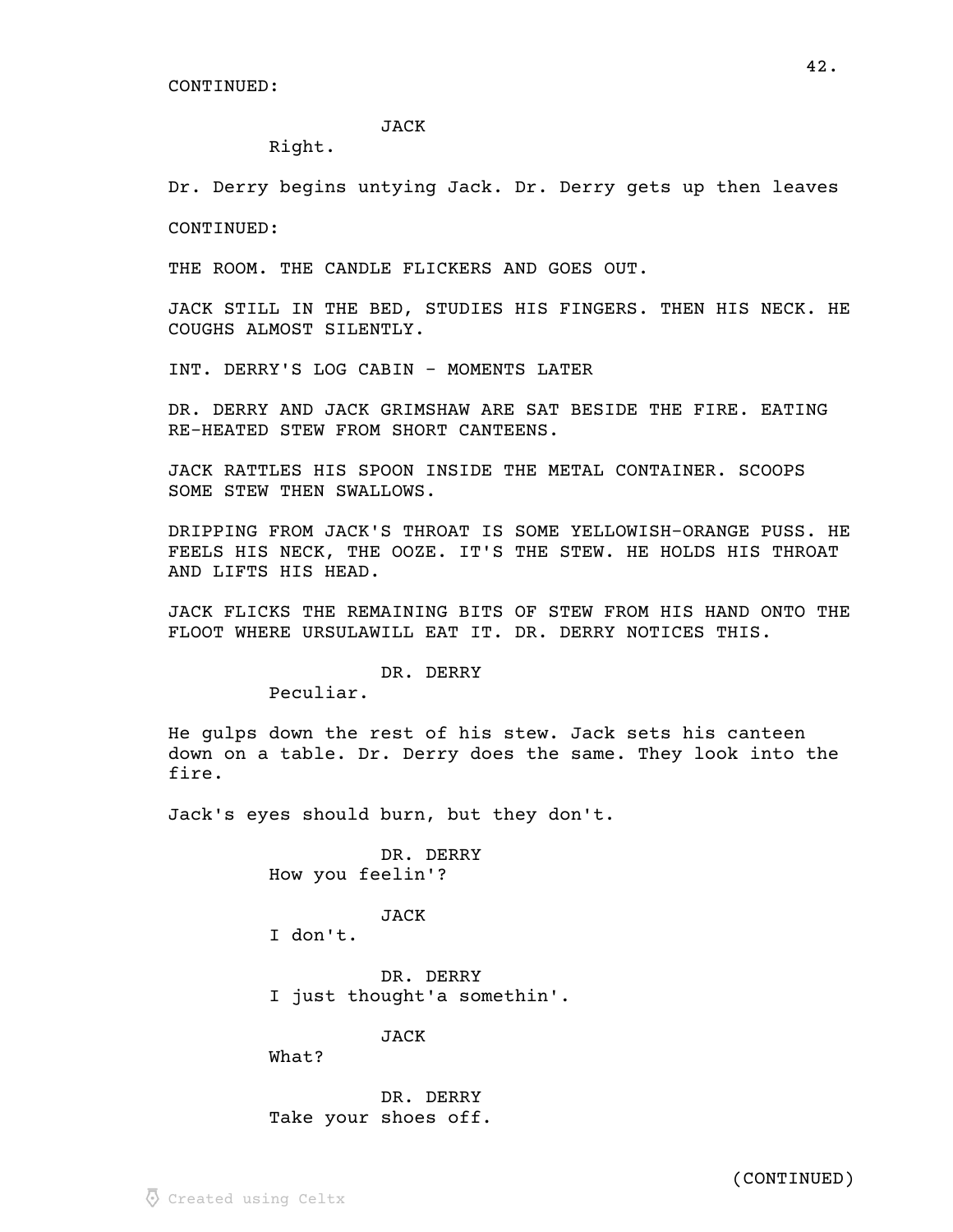JACK

Excuse me?

DR. DERRY

Humour me.

CONTINUED:

JACK

..Okay?

He flips his boots off. They are mud stained.

DR. DERRY And your socks.

Jack takes a sock off. Then the other. His feet are a dark purple and red. Dr. Derry plays with the thin hairs upon his chin.

DR. DERRY

Yep.

JACK

What?

DR. DERRY Once a body, like yourself, is dead the blood will lose circulation and travel down to the lowest point in the body. (Beat)

The feet. Gives em a purple colour.

JACK So I really am dead?

DR. DERRY It seems that way. And it's worryin'.

JACK

Why's that?

Dr. DERRY Let me make you a cup of tea.

Dr. Derry makes for the kitchen. Jack holds him back by the arm and looks down then up at him.

JACK

No tell me.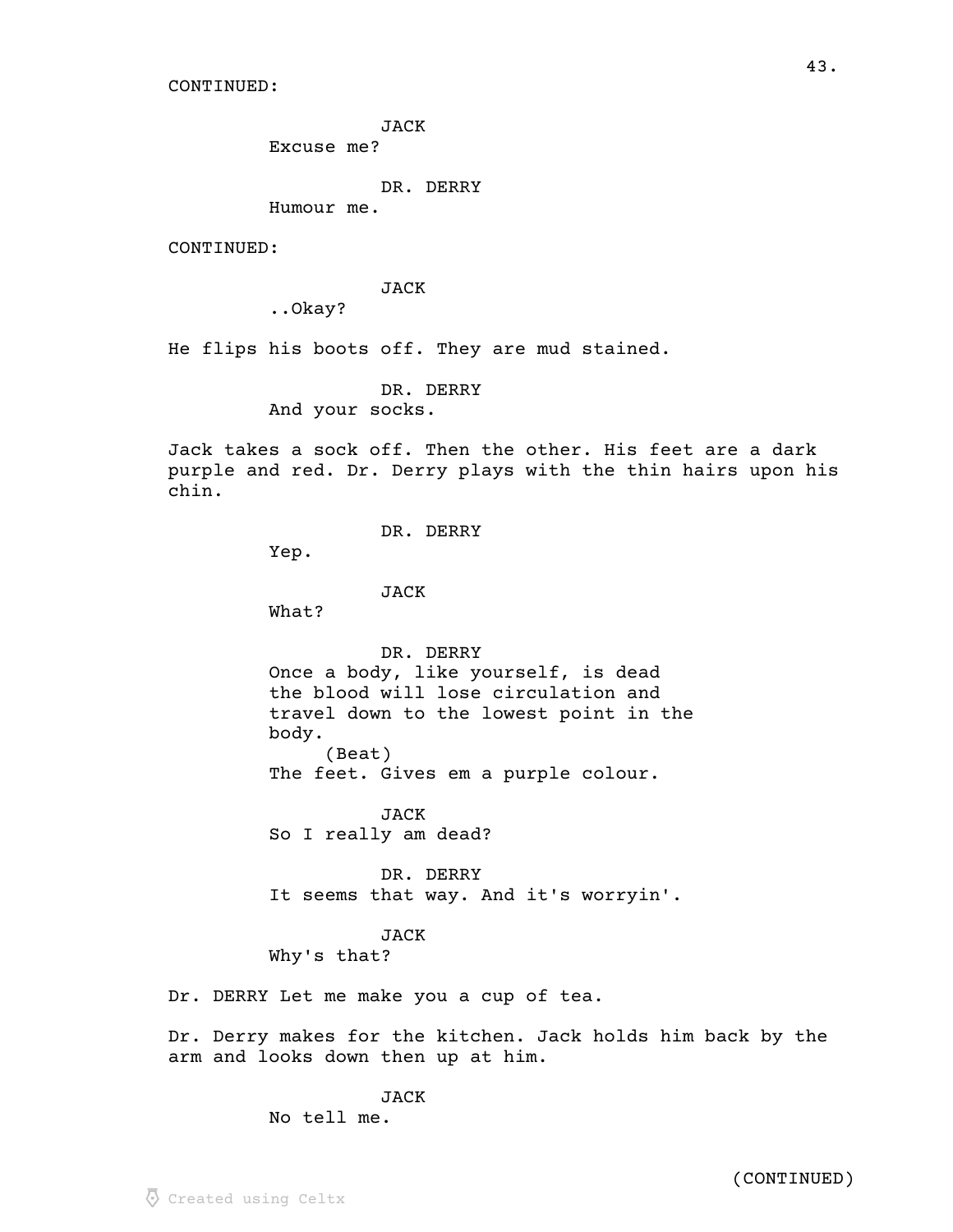DR. DERRY Well. I'm not sayin' it will happen. But it is possible that you, well, if you are dead. And your body is dying, then, well, you'll start to go into the phases of rigor mortis. (Beat) Then decomposition.

CONTINUED:

JACK LETS GO. DR. DERRY STAYS THERE. HIS EYES LOOK DOWN AT THE DEAD MAN HE'S BEEN TALKING TO, MAYBE WONDERING IF HE'S GONE MAD. HE SHAKES THE THOUGHT FROM HIS HEAD AND GOES TO MAKE TEA.

EXT. WOODS - AFTERNOON

FRESH SNOW. TRUDGING ACROSS THE SNOWY TREELINE IS URSELA.

MANUEVRING SLOW.

A BUNNY RABBIT. BOUNCING AROUND IN THE SNOW. UNAWARES.

URSULACLOCKS THE RABBIT.

MOVING IN FOR THE KILL. PULLS BACK. THEN POUNCES. EASY PREY.

THE WOLF'S FANGS SINK DEEP INTO THE BUNNY'S FLESH. THE WOUND DRAWS BLOOD.

EXT. WOODS - MOMENTS LATER

JACK WALKS THROUGHT THE SNOW WITH THE DOCTORS RIFLE. THE SNOW CRUNCHES BENEATH HIS BOOTS.

A ROBIN BIRD IS PERCHED UPON A HIGH TREE BRANCH. IT CHIRPS AT JACK HE CLOCKS IT.

THE BIRD FLIES AWAY. SNOW FROM THE BRANCH FALLS. IT HITS JACK. HE RAGES.

# JACK

#### FUCKIN' LITTLE SHIT!

HE SHAKES THE SNOW OFF HIM. LOOKS DOWN AND TRIES TO BREATH IN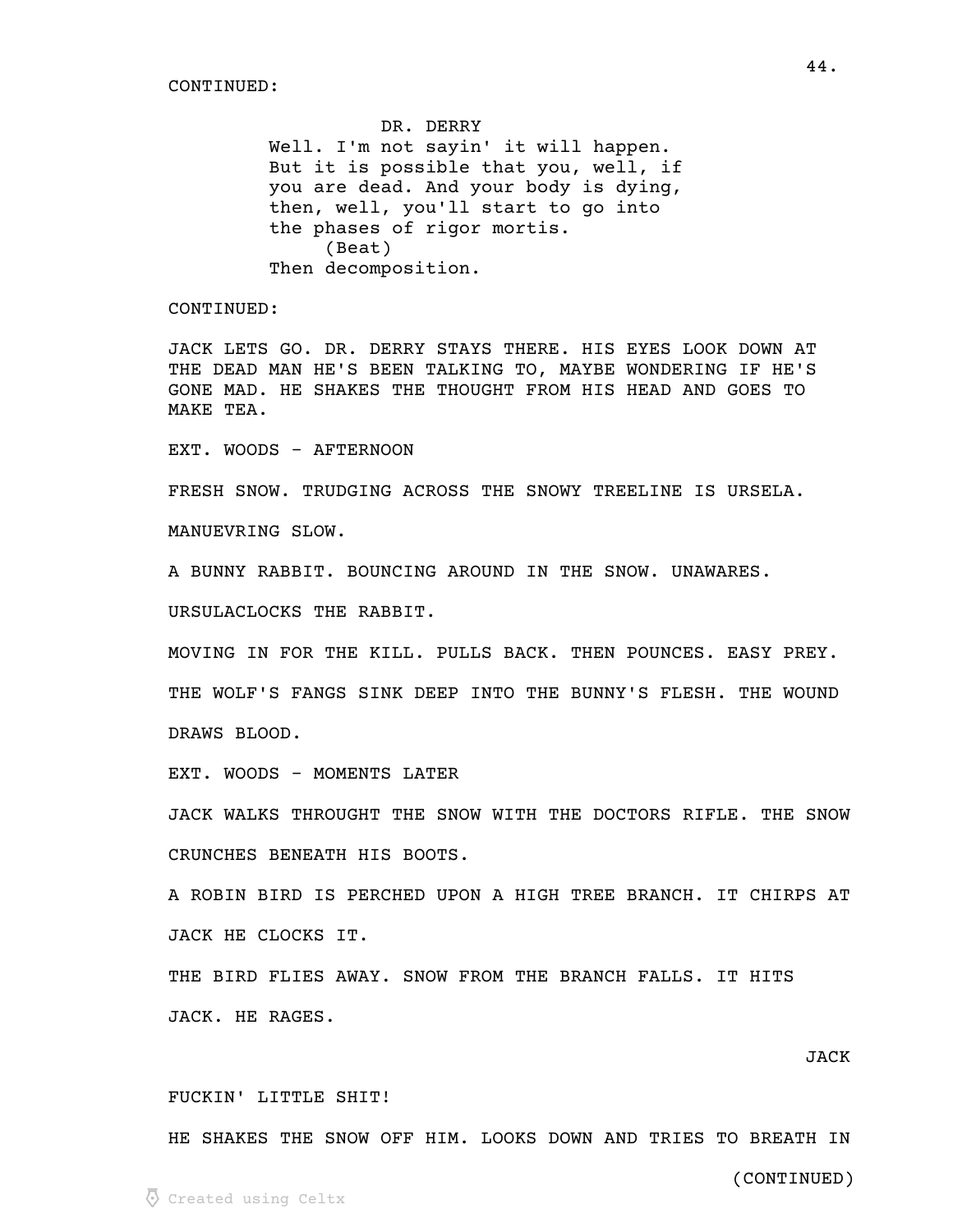AND OUT. JUST LIKE THE DOCTOR TOLD HIM OFF SCREEN. HE TRODS ON.

ROAMING THROUGH THE TREES IS URSELA. THE RABBIT STILL CLUNG TIGHTLY BETWEEN HER MONSTEROUS JAWS.

SHE DARTS TOWARDS JACK. SHE MEETS HIM AND RUBS HER HEAD ON HIS LEG. JACK RUBS HER BEHIND THE EARS.

> JACK You're a good girl, now, ain't cha.

Ursuladrops the rabbit and licks his hand.

JACK You're daddy, will be happy with what you found, girl. Now lets go.

INT. DERRY'S LOG CABIN - MOMENTS LATER

DUSTING OFF THE SNOW FROM HIS BOOT, JACK ENTERS. URSULABEHIND HIM. THE RABBIT STILL IN HER JAWS.

JACK

We're back!

INT. DERRY'S BEDROOM - CONTINUOUS

A PAPERBACK NOVEL. DERRY IS READING: 'A RIOT FOR THE WICKED' BY TAYLOR COOPERSON.

THE COVER OF THE PAPERBACK HAS A DOZEN COWBOYS ARMED TO THE TEETH, SURROUNDING A COWBOY AND HIS GIRLFRIEND.

THE COWBOY LOOKS UP AT AN ILLUSTRATED GOD IN THE SKY AND HIS GIRLFRIEND LOOKS DOWN AT AN ILLUSTRATED DEVIL.

HE PLACES A BOOKMARK IN THE PAGES AND SETS THE NOVEL DOWN ON HIS DESK.

HE GETS UP FROM THE TABLE. KNEES POPPING. HE MAKES HIS WAY THROUGH THE HOUSE TO MEET WITH THE TWO HUNTERS.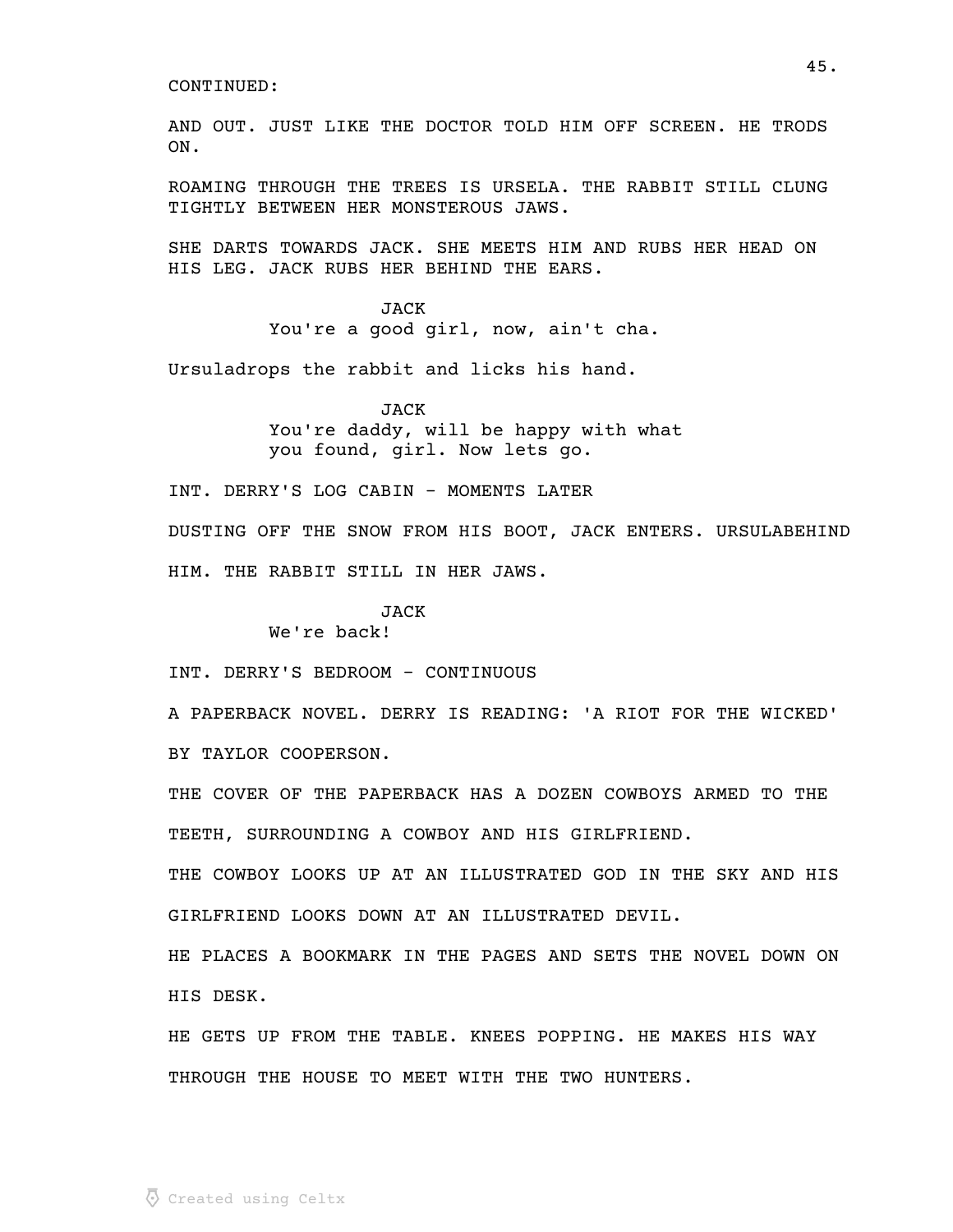INT. DERRY'S LOG CABIN - CONTINIOUS

THE TWO MEN MEET ONCE AGAIN. JACK PASSES THE RIFLE BACK TO

ITS OWNER AND JACK PASSES A COURTEOUS NOD.

DR. DERRY Happy huntin'?

JACK Your wolf caught a rabbit. But I couldn't spot nothin'.

DR. DERRY Not really lackin' nothin'. Was just testing your competance.

JACK How do you mean?

Dr. Derry tries to think of words but comes up with one: repitition.

> DR. DERRY Doesn't matter. (Beat) So what are you gonna do, after?

Jack begins taking his coat off.

JACK

After?

DR.DERRY After you leave my humble abode.

Jack hangs his coat up on the rack by the door.

JACK

Oh. Uh. (Beat) I don't really know where to start.

DR. DERRY I know what you're gonna do.

JACK Is that so?

DR. DERRY Don't act like you don't know (MORE)

(CONTINUED)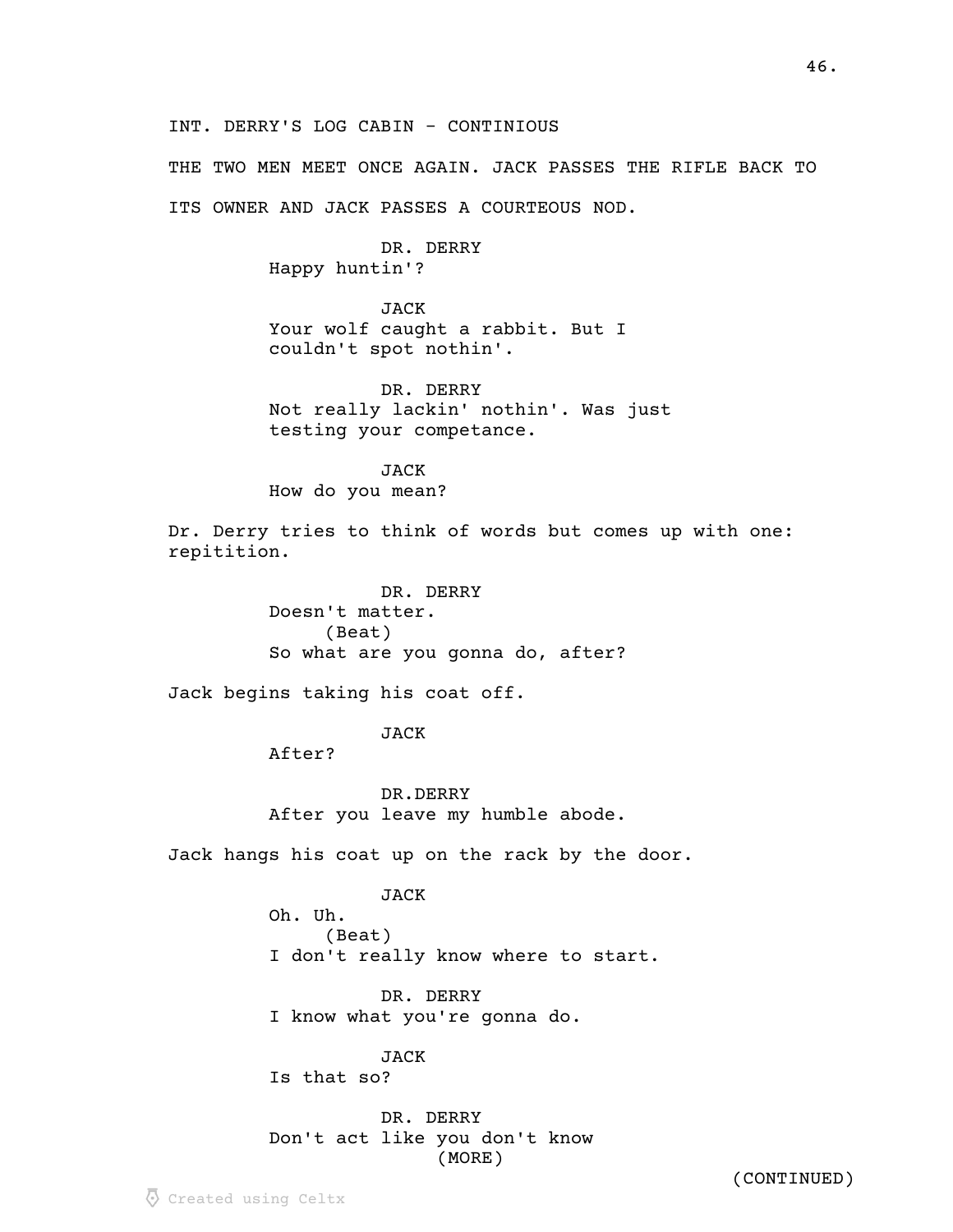DR. DERRY (CONT'D) yourself. (Beat) You're gonna march up to the Dunston's CONTINUED: DR. DERRY and get yourself killed. (Beat) That's what you're gonna do. JACK Not if I kill them first. (Beat) Besides I've got the element of surprise on my side. DR. DERRY Yeah, but surprise isn't a lasting ally. (Beat) You're in no shape to do this alone. (Beat) And I'm in no shape to help you. I've seen my fair share of combat. (Beat) Enough of it. Enough to make your skin crawl. Enough to make you vomit. (Beat) Lord knows, I did. Right on my new shoes. Saw everyone around me gettin' killed. JACK I'm not askin' you to help me. This is my own fire to burn. DR. DERRY I know. I just want you to know. It ain't cowardice. I just wouldn't be of much help. JACK I'm inclinded to believe you. Jack moves to Dr. Derry. Offers his hand. Dr. Derry accepts it.

> JACK I think I'm gonna go off now.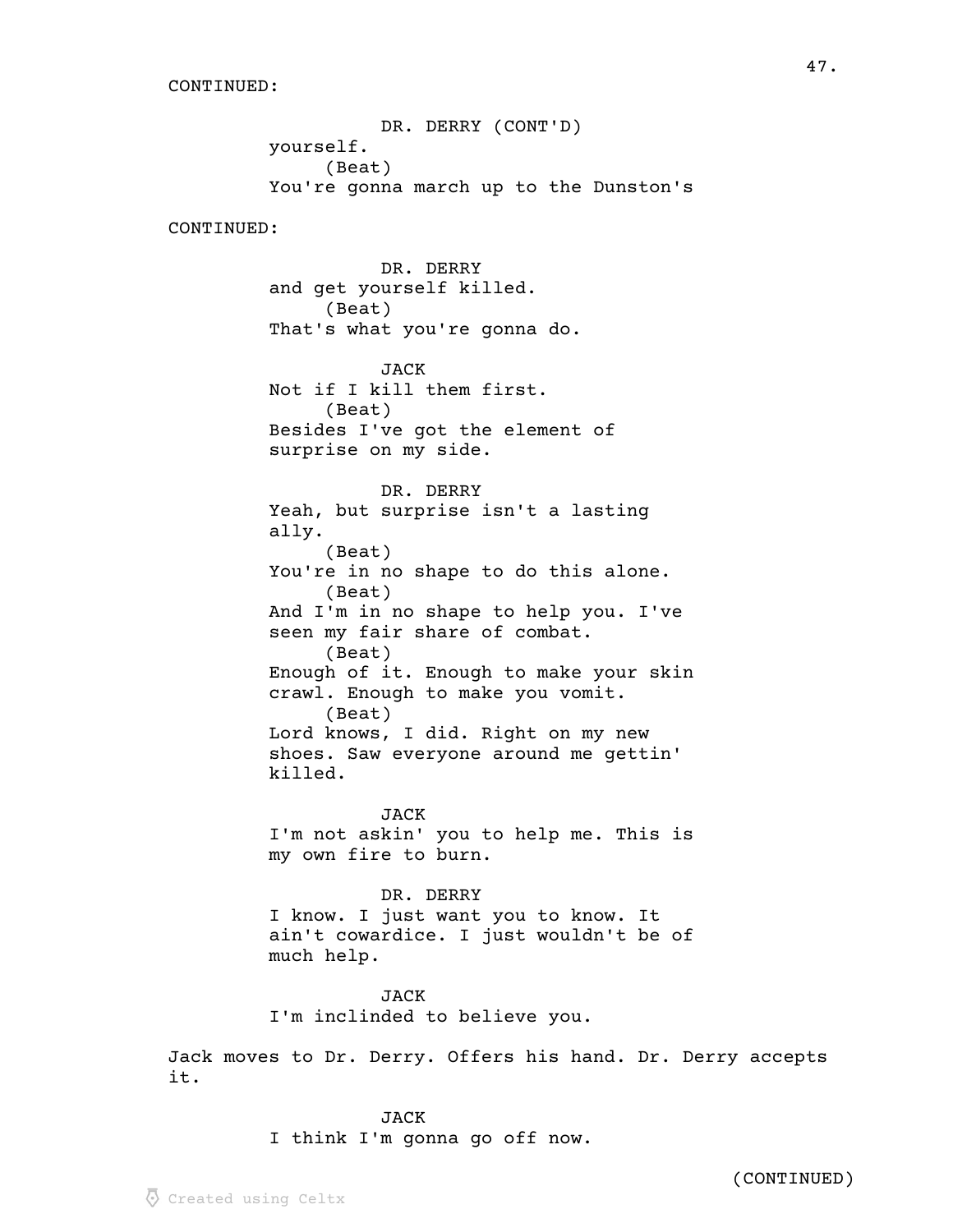They release.

DR. DERRY Okay then. Figured out where?

CONTINUED:

JACK Christina. Her brother. Think he might want to help.

DR. DERRY Recruiting a gang. Power to you, Jack.

JACK Good meeting you, Derry.

DR. DERRY Likewise. Wish it were under different circumstances.

Jack looks down.

JACK

Yeah.

Beat.

Jack walks through the log cabin and emerges with his own coat.

Dr. Derry gets his coat on and moves to the door and opens it. Jack follows. They both leave.

EXT. STABLE - CONTINUOUS

THE MEN MAKE THEIR WAY TO A MISERABLE OLD STABLE. THE PAINT

IS CRACKED, THE WOOD IS CHIPPED AND THE HINGES ARE RUSTED.

INT. STABLE - CONTINUOUS

JACK AND DR. DERRY ENTER. GREETING THEM AT THE SIDE OF THE STABLE, IN A HOLDING PENN IS MISSY, A LARGE HORSE WITH A LONG MAINTAINED MAINE.

DR. DERRY RUNS HIS FINGERS THROUGH MISSY'S MAINE. SHE MOVES IN CLOSER.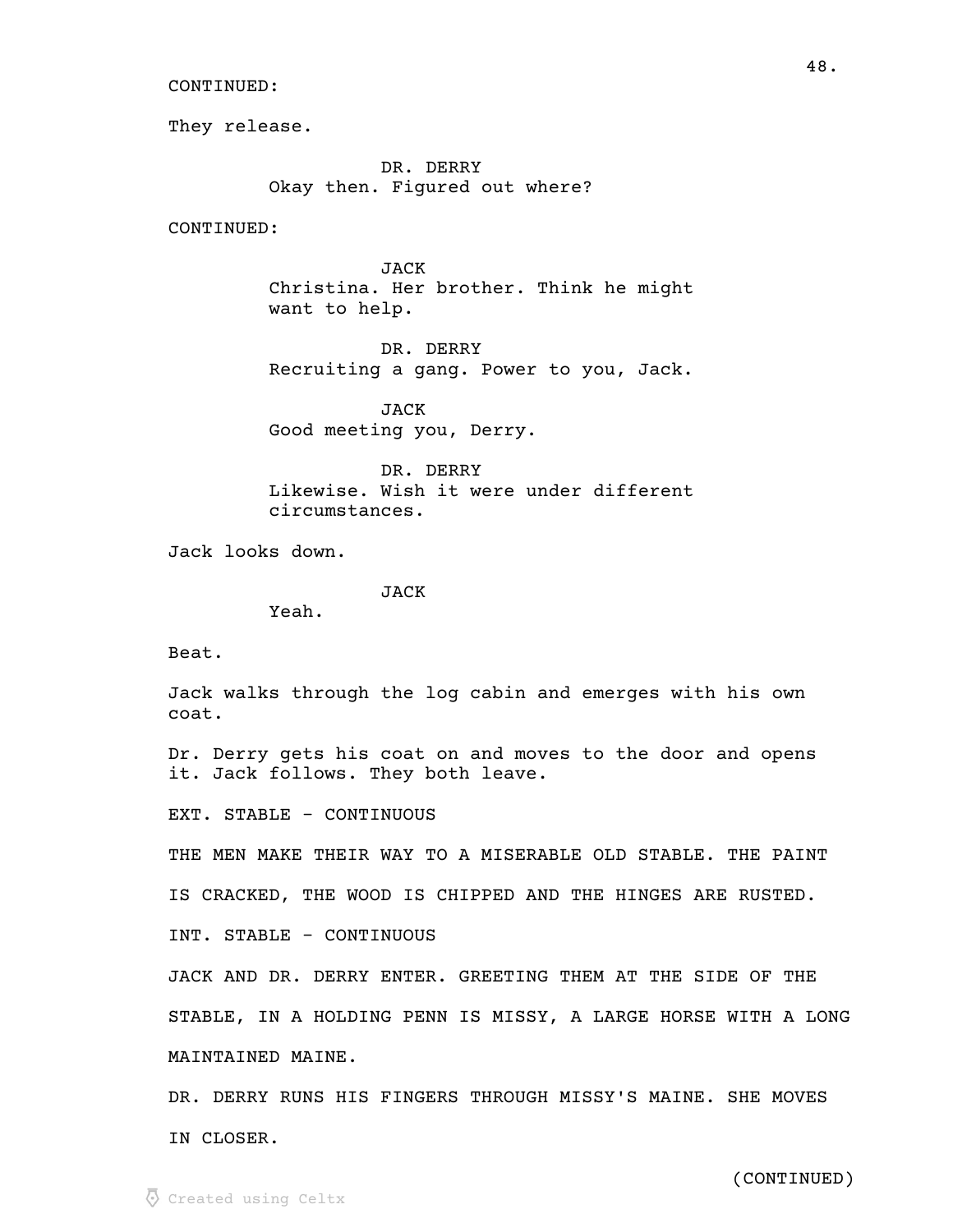DR. DERRY Hey, baby girl. My nice friend here is gonna be takin' you out. (Beat) Don't worry, though, he ain't keepin' ya.

He turns to Jack and gives him a warm smirk.

Jack reaches over and takes the horses leash as Dr. Derry

CONTINUED:

OPENS THE PENN DOOR.

MISSY STRIDES OUT. JACK KEEPING HER STEADY. DR. DERRY STROKING HER MAINE AS THEY LEAVE THE STABLE.

EXT. STABLE - CONTINUOUS

DR. DERRY LIFTS HIS ARM. POINTS LEFT OF HIS LOG CABIN, INTO THE WOODS.

> DR. DERRY About two miles that way is the road you came from.

He then moves his arm in a ninety degrees and his face drops.

DR. DERRY Make sure to avoid this area. (Beat) Best to go left as much as possible. As long as you don't circle back. (Beat) You hear me?

JACK Yeah I hear you old man.

Jack mounts Missy. Dr. Derry keeps the horse steady.

DR. DERRY It's been a pleasure.

Jack says nothing, just tips his hat. His pale face has gone greyer in the sunlight. His eyes blacker. His fingers holding onto the rains of the horse are purple-ish blue. He rides on. Fades behing the trees like a ghost.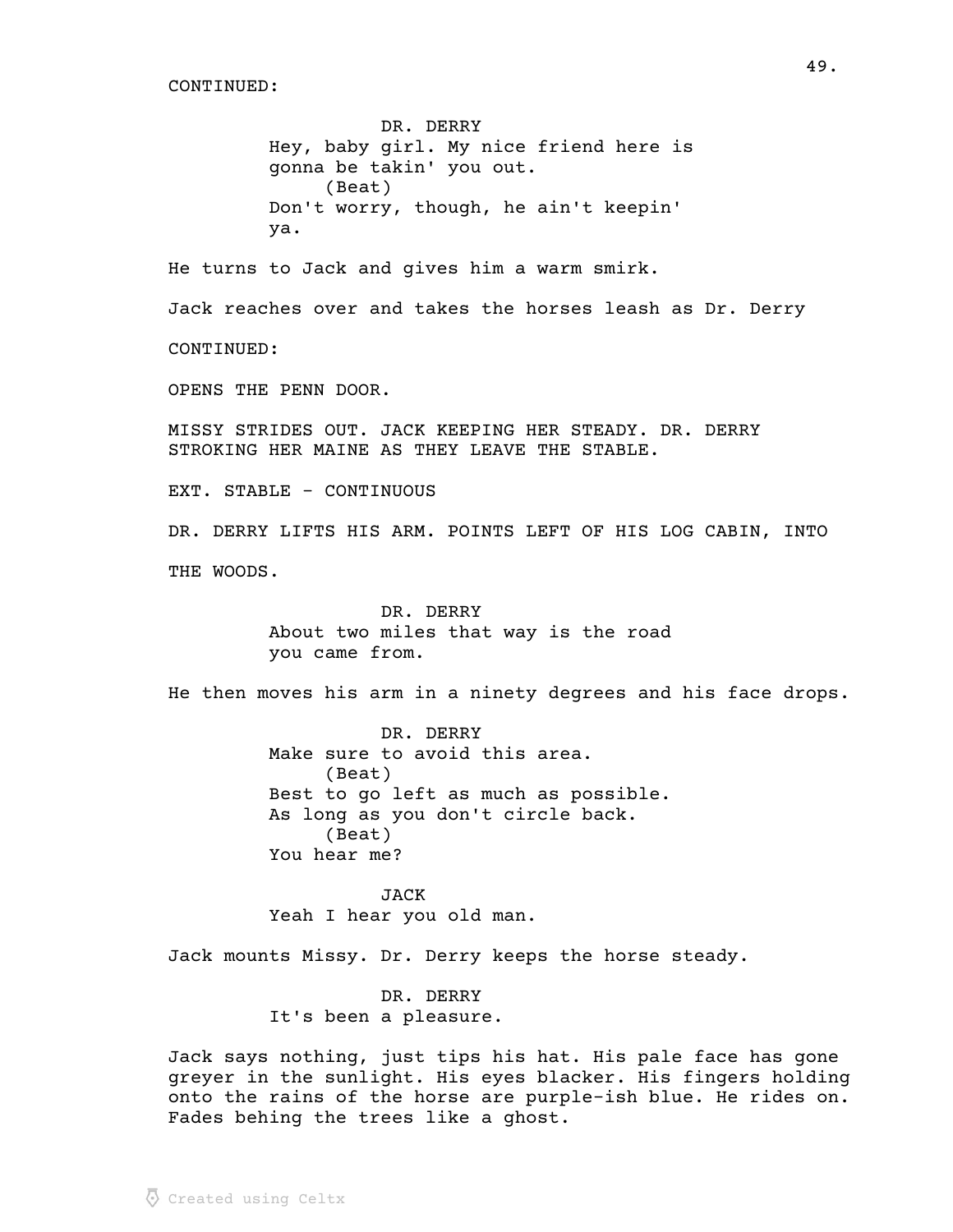#### EXT. ROAD - DAY

JACK ON HORSEBACK EMERGES FROM SOME TREES AND ONTO A DIRT

ROAD. SNOW EVERYWHERE. HE RIDES ON.

EXT. ROAD - MOMENTS LATER

RIDING UP THE ROAD IS SHALLA, 18, BRUNETTE. RIDING BESIDE HER IS HER FATHER, RICHARD, 38, WITH A ROUND BELLY AND A WHISKY NOSE.

> SHALLA Are the provisions enough, Pa?

CONTINUED:

RICHARD

Yes.

SHALLA They don't look enough.

RICHARD I'm telling you there is.

Shalla falls silent.

EXT. RIVER RAPID - MOMENTS LATER

SHALLA IS TENDING THE HORSES. THEIR NECKS BOWED, DRINKING FROM THE RIVER.

SHALLA STROKING ONE OF THE HORSES NECK. EMERGIN FROM THE WOODS IS RICHARD. HE IS BUCKLING HIS BELT. SHALLA CLOCKS THIS AND BEGINS LEADING THE HORSES AWAY FROM THE RIVER. RICHARD WAITS ON HER -- BANG -- BLOOD SHOOTS OUT FROM HIS FOREHEAD. HIS EYES ROLL AND HE THUDS TO THE GROUND. SHALLA SCREAMS.

FROM BEHIND RICHARD ARE FOUR BANDITS. LOOKING DIRTY AND GROTESQUE.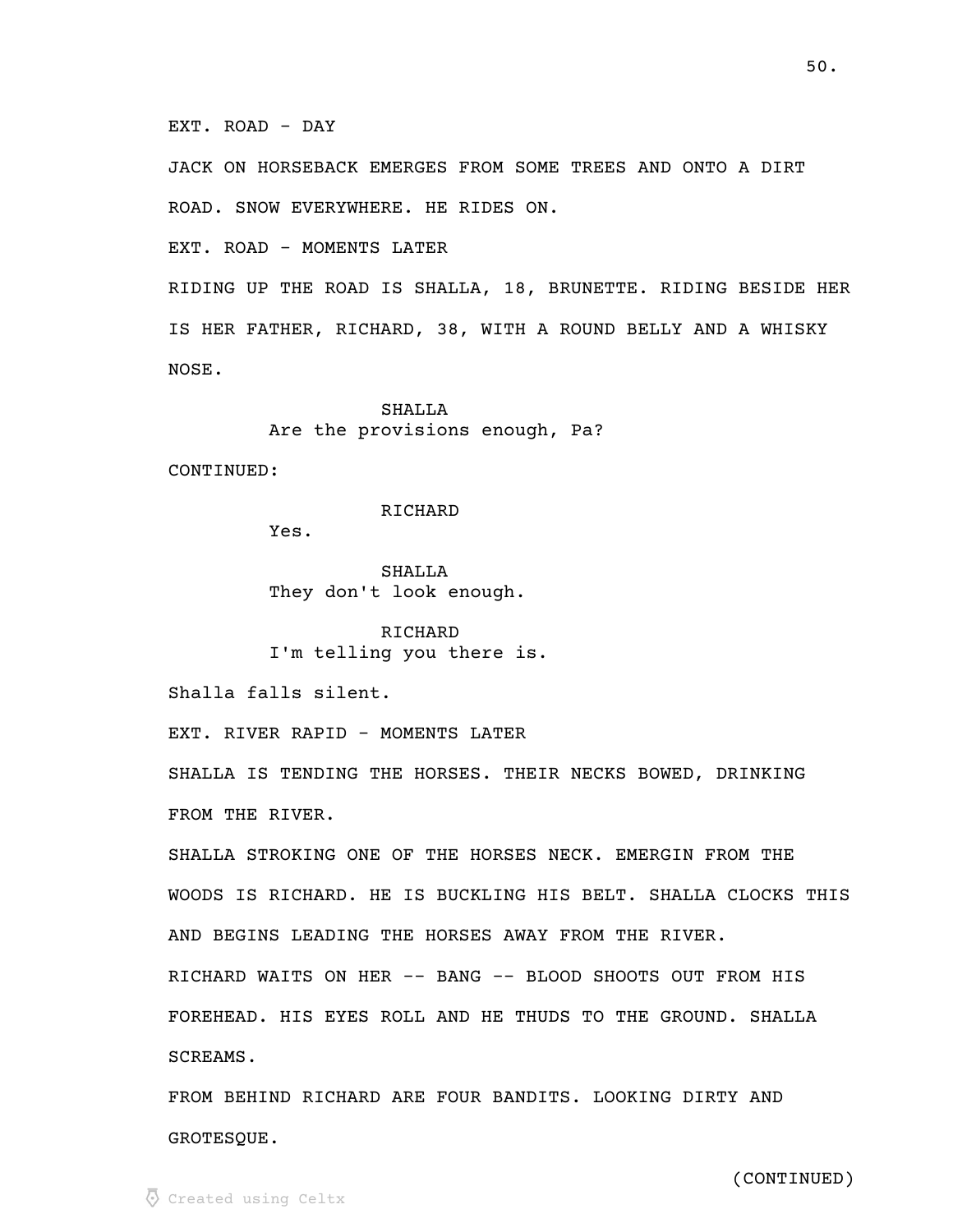ONE IS A POT BELLIED MAN WITH A BALDING SCALP AND A FAT FACE. HE BEGINS LOOTING RICHARD'S BODY.

SHALLA JUST STANDS THERE. FROZEN IN SHOCK. THE OTHER THREE MEN COME UPON HER.

SHE LETS GO OF THE HORSES AND TURNS BACK TO THE RIVER RAPIDS. SHE GOES TO JUMP INTO THE RIVER. SHE REACHES THE EDGE AND BRACES HERSELF.

ONE OF THE BANDITS FROM BEHIND THROWS A LASSO AND IT CATCHES AROUND HER THROAT AND IS PULLED. SHE IS PULLED OFF THE FLOOR BY THE NECK.

THEY FALL UPON HER, TEARING HER CLOTHES.

EXT. ROAD - CONTINUOUS

A SPECTRE TROTS DOWN THE ROAD AT AN EVEN PACE. HE HEARS SCREAMS IN THE NEAR-DISTANCE. HE FOLLOWS THE ROAD.

FURTHER ALONG HE SPOTS TWO HORSES RUNNING HIS WAY. THEY STOP WHEN HE APPROACHES.

HE DISMOUNTS MISSY. HE CATCHES THE TWO HORSES BY THE REINS AND LEADS THEM OVER TO A TREE.

HE SPOTS A REVOLVER GUN TUCKED INTO THE SADDLE. TAKES IT OUT AND FOLDS IT BEHIND HIS BELT.

THE SPECTRE WALKS OFF TOWARDS THE SCREAMS.

EXT. RIVER RAPIDS - CONTINUOUS

ONE OF THE BANDITS WITH MATTED GREASY HAIR IS MAKING OUT WITH SHALLA AS HE CUPS ONE OF HER EXPOSED BREASTS. ANOTHER BANDIT WITH BLACK AND YELLOW TEETH BEGINS UNDOING HIS BELT.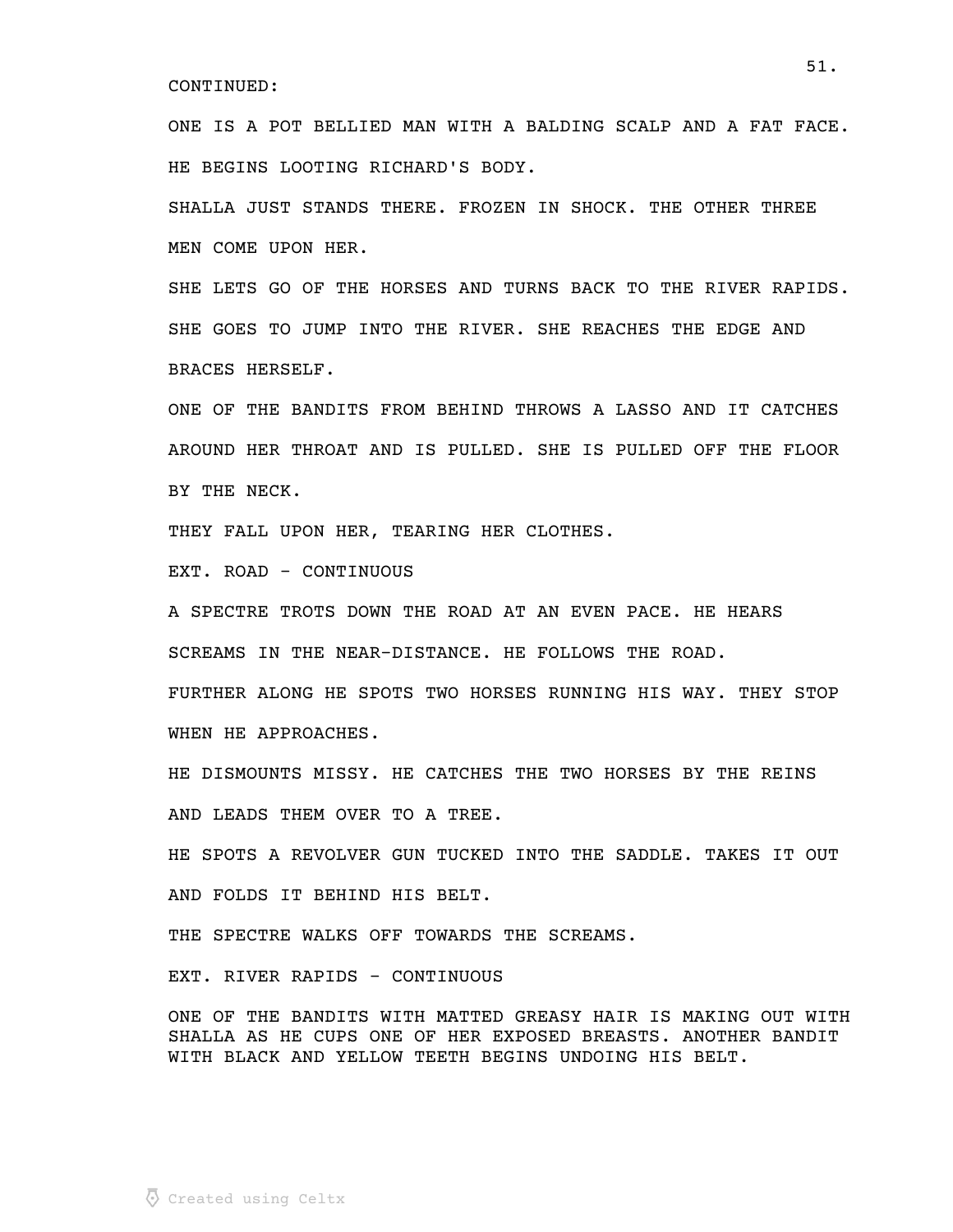THE THIRD BANDIT WITH A SQUINT EYE AND MALNOURISHED BODY BEGINS TEARING SHALLA'S DRESS OFF. SHALLA IS WEEPING.

> $SHAT.T.A$ Get off me! Mother-f-!

BANDIT #3 Hold 'er still.

BANDIT #1

I'm tryin'

Just as the second bandit's trousers fall -- BANG -- his chest explodes.

The bandits look to the shooter. What they see is the spectre with his revolver stretched out. Smoke rising from the nozzle.

The fat looter bandit is underneath the spectre's boot. His head crushed.

The remaining two bandits run off into the woods. The spectre shoots after them as he makes for Shalla.

> JACK You alright?

Shalla's eyes fall upon the dead body of her would be rapist.

She redirects them to her saviour. Fearful eyes.

JACK

You hear me?

CONTINUED:

SHALLA NODS.

JACK Get up and get behind me.

She stands up slowly. The two make their way back to the horses. Shalla's blank stare falls onto her dead father.

A single tear rolls down her blank face. She follows.

EXT. ROAD - CONTINUOUS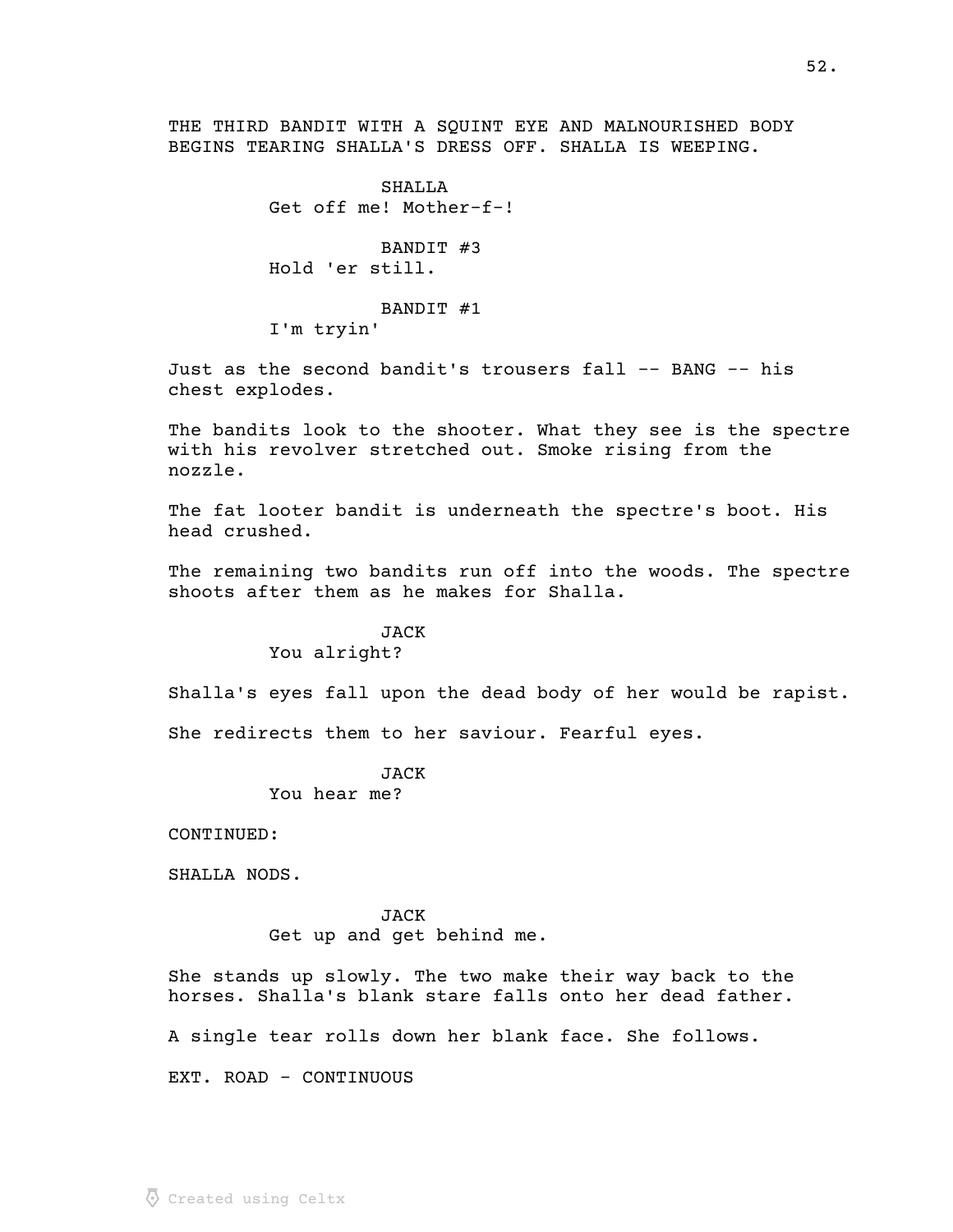AHEAD ON THE ROAD ARE TWO FAINT DOTS. THESE DOTS ARE THE TWO LAST BANDITS RIDING AWAY.

JACK HELPS SHALLA MOUNT HER HORSE. SHE LOOKS OFF TO THE DISTANCE.

> SHALLA They are getting away.

JACK Well, I'm sorry. I can't turn back.

Jack mounts his horse. As he does Shalla grabs the reins of her horse tightly.

She SPEEDS off. Jack's horse moves as he is mounting and he falls on his side.

He gets off the ground and watches as Shalla rides up on the two bandits.

### **JACK**

Ah shit.

EXT. SHALLA - ROAD - CONTINUOUS

HER HORSE IS AT A FAST GALLOP. THE HOOVES STOMPING OFF THE DIRT ROAD AND CRUNCHING SNOW BENEATH IT.

SHALLA'S FACE IS MEAN AND TWISTED. THE TWO RIDERS ARE CLOSER NOW.

EXT. JACK - ROAD - CONTINUOUS

JACK RIDES ON FASTER SLAPPING MISSY'S ASS TO GAIN SPEED.

JACK Come on! Come on!

EXT. SHALLA - ROAD - CONTINUOUS

THE BANDITS DON'T SEE HER. SHE COMES RIGHT FROM BEHIND. THEY TURN.

SHALLA LOOKS AT THEM WITH A COLD STARE AS SHE GETS CLOSER. SHE REACHES FORWARD AND PULLS A GUN FROM HER SADDLE. SHE AIMS IT AT ONE OF THE BANDITS.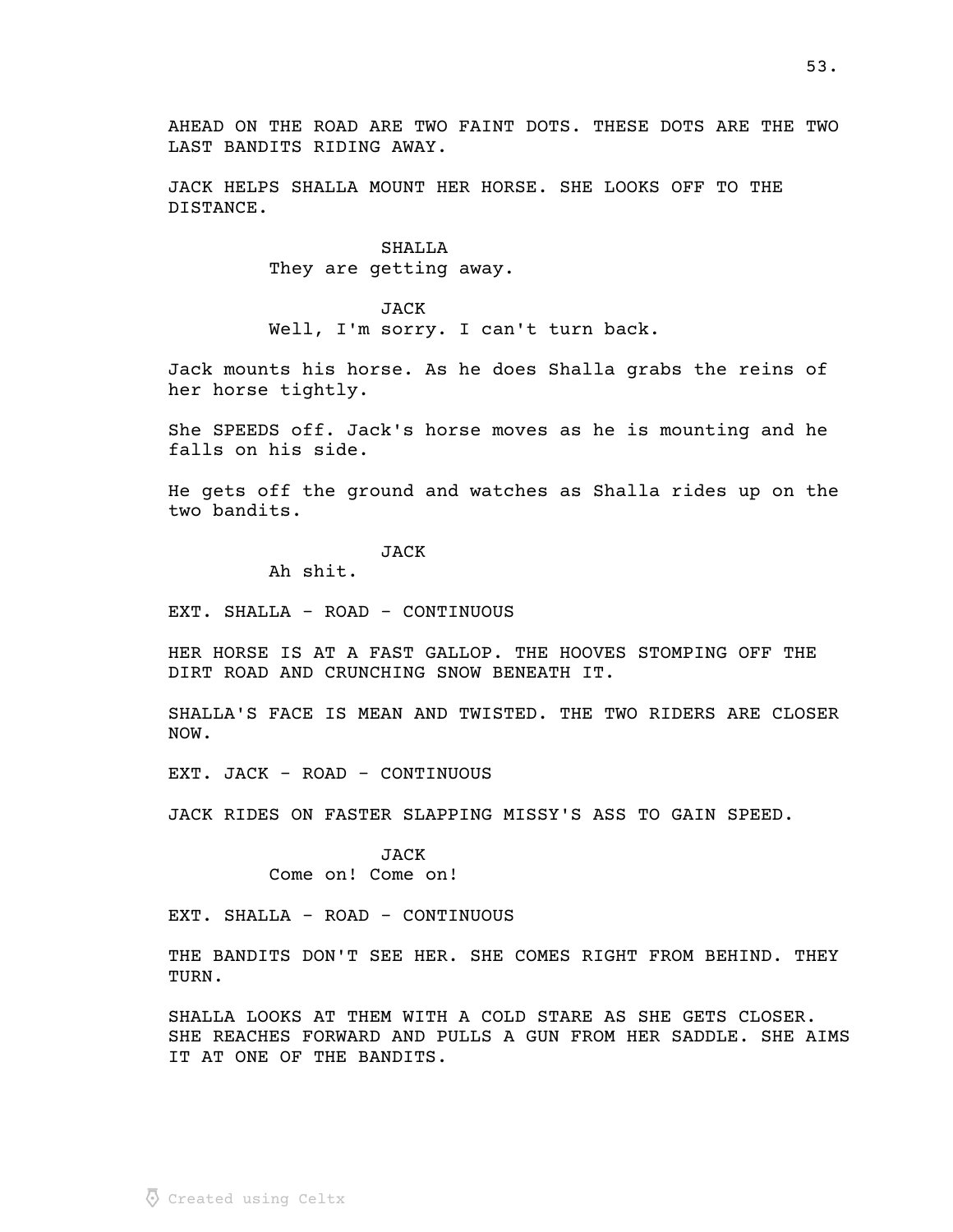THE BANDIT WITH THE SOUINT EYE IN HIS GOOD EYE. BLOOD SPURTS OUT FROM THE HOLE. HE SLOUCHES FORWARD ON HIS HORSE THEN FALLS OFF.

SHALLA GAINS STOPS AND FIRES. MISSES. THE OTHER BANDIT RIDES OFF. DIRT CLOUDS SHOOT UP INTO THE AIR.

JACK HALTS HIS HORSE BY HER SIDE. HE LOOKS DOWN AT THE DEAD BODY.

# JACK He's getting away.

Shalla holds tight to her horse. She is off. Dirt clouds are shot back into the air.

Jack follows after her but not at any speed.

EXT. BANDIT - ROAD - CONTINUOUS

THE BANDIT WITH THE MATTED HAIR IS HEAVING AND SWEATING,

RIDING ON AS HARD AND FAST AS POSSIBLE.

HE LOOKS BACK TO SEE SHALLA GAINING UP ON HIM. HE REACHES FOR HIS SADDLE. PULLS A REVOLVER.

SHALLA IS ALMOST SIDE-BY-SIDE WITH THE BANDIT. SHE AIMS HER REVOLVER AT HIS HEAD, TRYING TO CONTROL HER HORSE AS WELL. HE AIMS HIS REVOLVER AT HER. SHE STRAIGHTENS HER ARM AND AIMS AT HIS HORSE.

SHE FIRES -- BANG -- THE HORSE HEAD SWINGS TO THE SIDE AND FALLS FORWARD.

THE BANDIT IS SENT FLYING FORWARD. HE LANDS ON HIS NECK -- CRACK.

SHALLA HALTS HER HORSE. SHE GETS OFF. THE BANDIT BEGINS TO MOAN. HE IS STILL ALIVE.

SHE APPROACHES HIM AND UNLOADS THE WHOLE CHAMBER ONTO HIM. CONTINUED: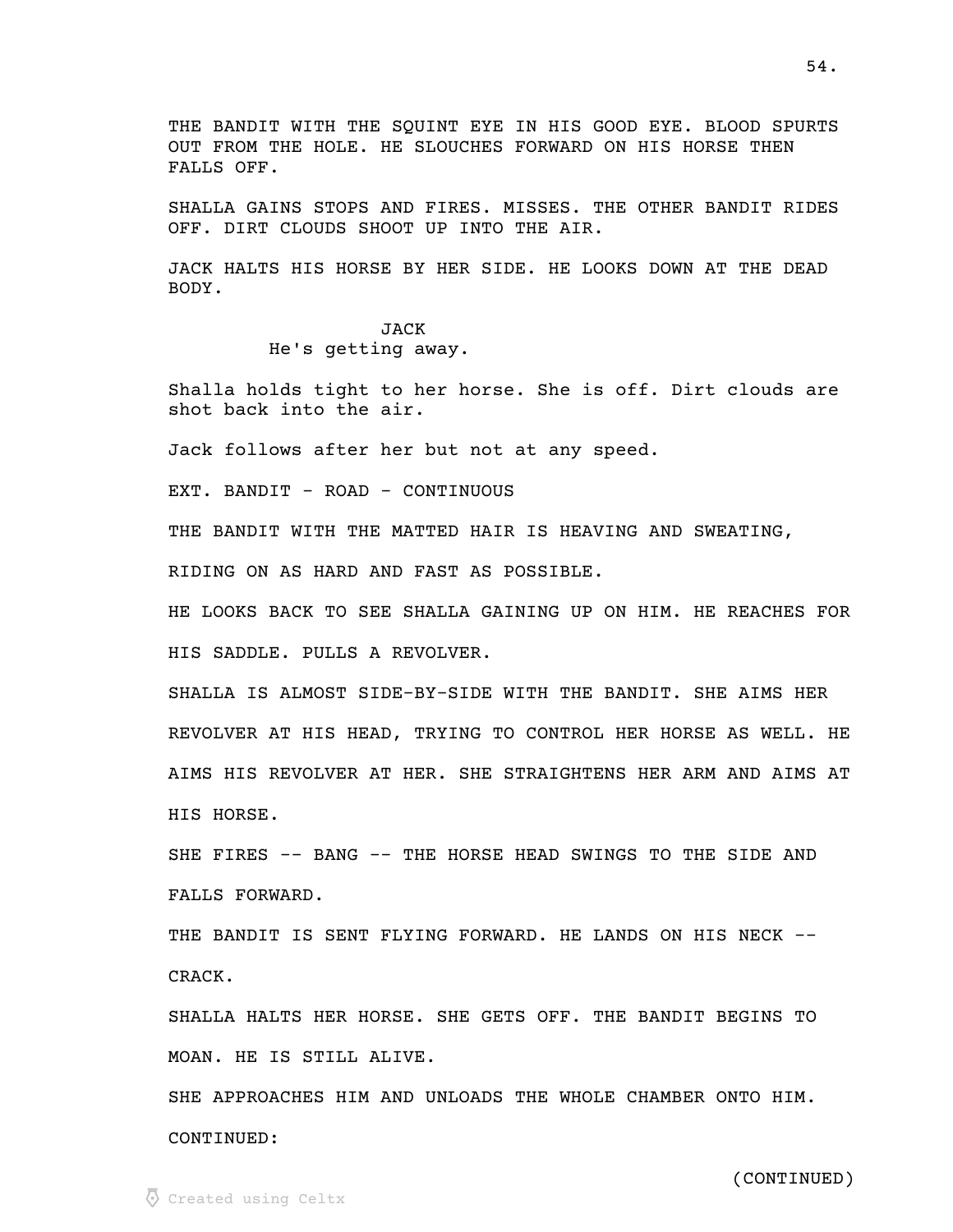HIS FACE LIGHTS UP.

HOLES ON THE BANDITS FACE, WHAT'S LEFT OF IT, ALL FILL UP WITH RED BLOOD.

HER FACE IS EXPRESSIONLESS. SHE LOWERS HER ARM. JACK STANDS BESIDE HER. TEARS STREAM DOWN HER UNMOVED FACE. IN A MOVE TO COMFORT HER, JACK PUTS HIS HAND ON HER SHOULDER. SHE SHRUGS IT OFF.

SHE WIPES THE TEARS FROM HER FACE. SHE BENDS OVER AND LOOTS THE BODY.

JACK TURNS AWAY IN DISGUST AND THEN TURNS BACK TO HER.

JACK Are you really gonna loot them?

Shalla stays silent. Jack moves slowly over to his horse. Shalla finishes looting.

They both remount their horses.

JACK Do you want me to help you escort you to where you're going?

SHALLA

No.

JACK Are you sure?

SHALLA

Very.

JACK Well okay then.

Jack turns his horse around. He looks back, troubled.

JACK Where you headed?

Jack turns back around.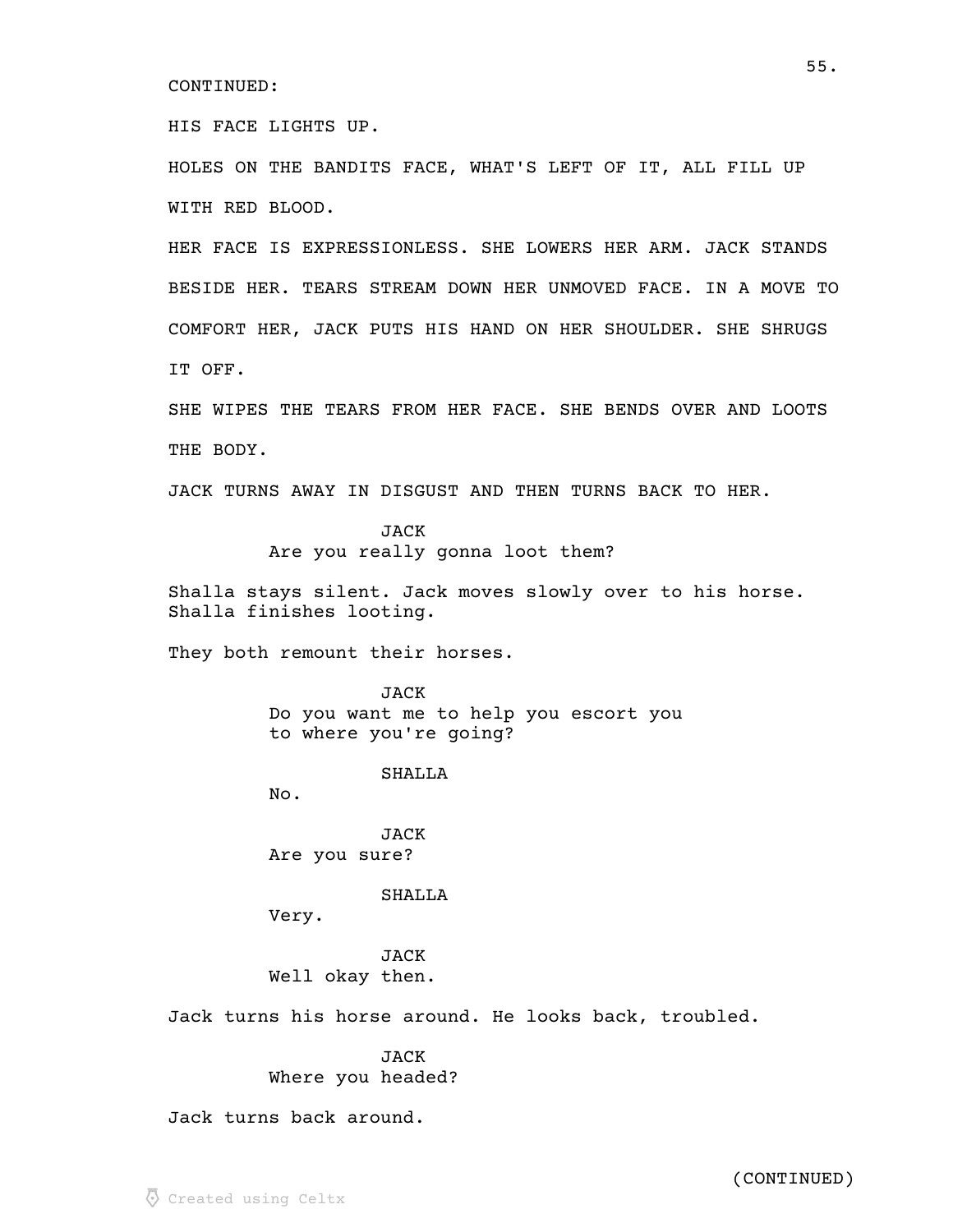SHALLA My momma is sick.

SHALLA She lives a few miles away.

CONTINUED:

# SHALLA

(Beat) Me and my Pa were headed to give her some medicine.

JACK If you'd let me escort you-

SHALLA You can't turn back remember?

Jack SHOOTS her a stern look. She looks back in defiance. She looks off. Her horse moves. Jack watches her ride away. He turns back and keeps going.

EXT. HIGH-STARR - TOWN - NIGHT

THE NIGHT IS SILENT. ABOVE IS A CRIMSON RED TURNING DARK.

STARS ARE THROBBING IN THE SKY.

TOWNSFOLK MAKE THEIR WAY INSIDE. HORSES ARE TIED DOWN OUTSIDE

THE LOOSEY GOOSEY SALLOON.

RIDING INTO TOWN IS THE SPECTRE. HE RIDES DOWN A ROAD AND

INTO THE CENTRE OF TOWN.

HE DISMOUNTS MISSY AND TIES HER UP OUTSIDE THE LOOSEY GOOSEY BESIDE THE OTHER HORSES.

INT. LOOSEY GOOSEY - CONTINUOUS

JACK ENTERED. SOME CURIOUS EYES FALL UPON HIM AS HE ENTERS.

THE PLACE IS DARK AND DINGY.

ONLY A FEW DRINKERS IN TONIGHT, SOME ACCOMPANIED BY

PROSTITUTES, NOT-SO-PRETTY ONES, WITH TOO MUCH MAKEUP.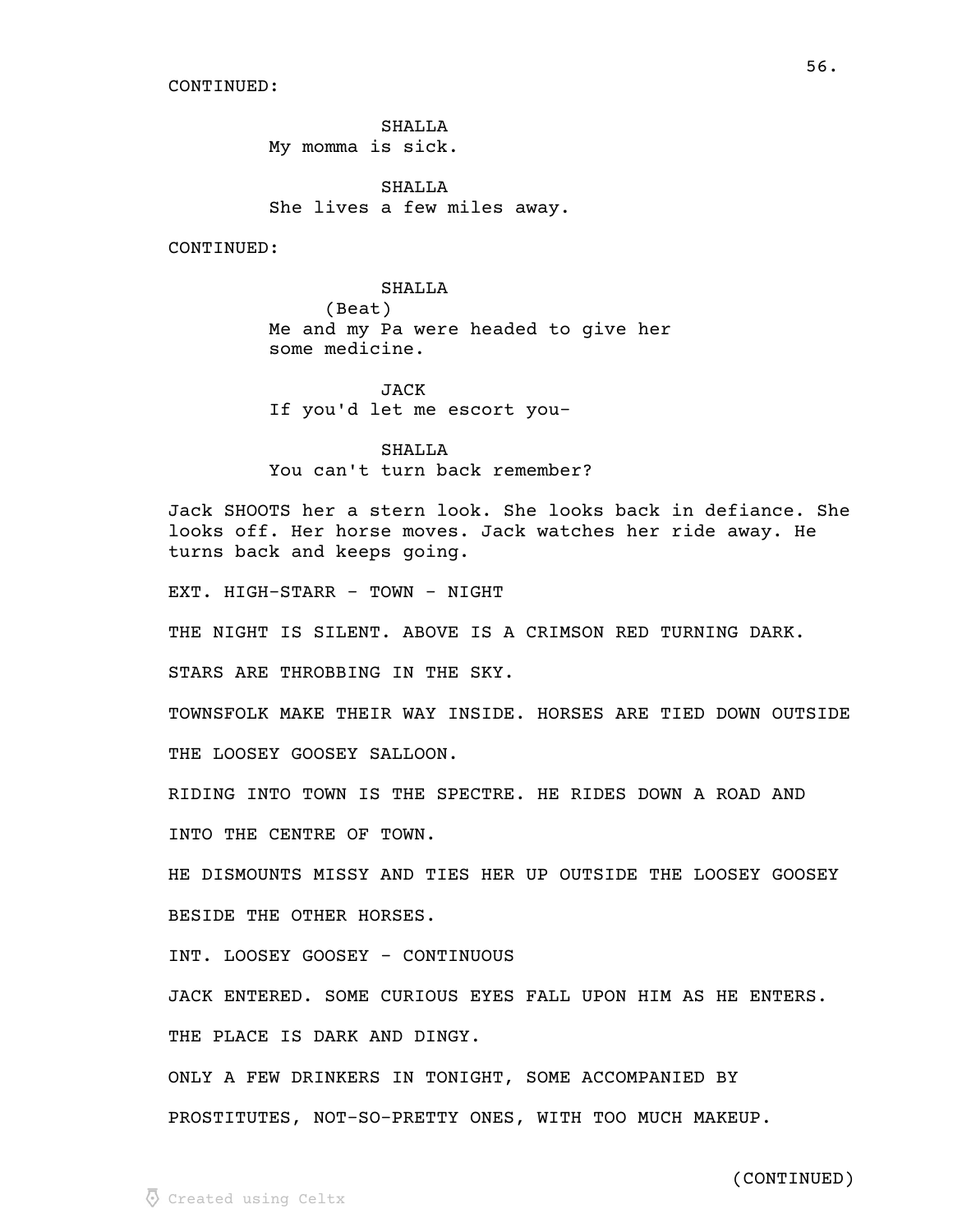SLUMPED OVER THE BAR IS A BODY. AN ARM HANGING FROM THE BODY. BELOW THE SWINGING ARM IS A SHATTERED BEER GLASS. HE MADE HIS WAY TO THE BAR AND SAT HIMSELF ON A STOOL. WAITING FOR THE BARTENDER.

THE BARTENDER APPROACHED HIM. CLEANING THE INSIDE OF A GLASS WITH A DIRTY RAG.

> BARTENDER JO What is it you're wantin'?

JACK Your sister warmin' my bed at nights.

CONTINUED:

THE BARTENDER FLUSHED AND FROWNED.

BARTENDER JO Hey, you! Where do yo-

His face twists as he give Jack's face another look.

BARTENDER JO If it ain't BLACKJack! How you doin'?

JACK Not too good, Jo.

BARTENDER JO Yeah you look it.

JACK I'm lookin' for a certain .

BARTENDER JO

Oh.

Jo goes back to cleaning the glass.

BARTENDER JO We don't see chris in here often. (Beat) He has been noted living up with the old RATSHACK.

Jack's face twists.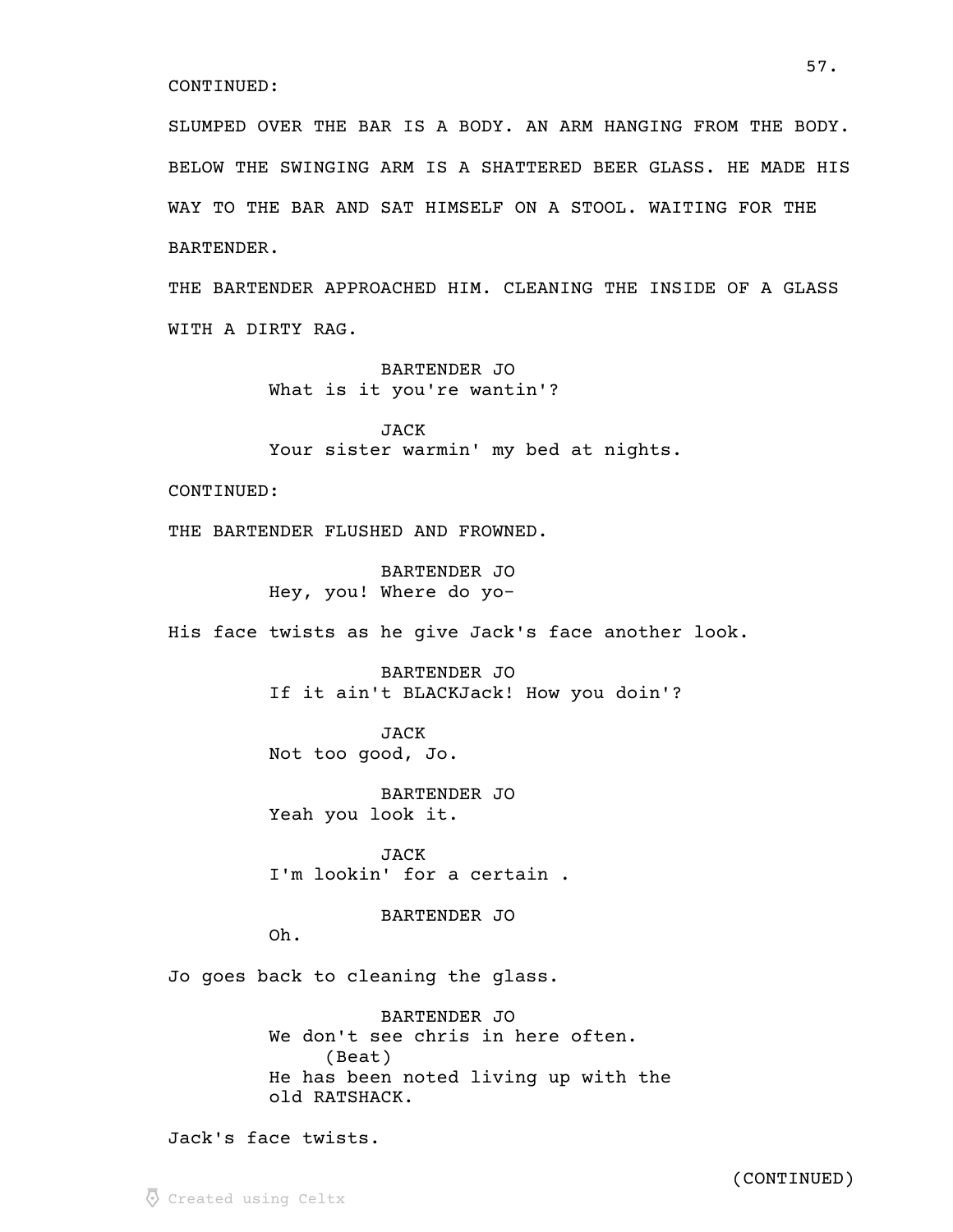JACK Whats he doing over there?

BARTENDER JO Without you and Clark there weren't many folks wantin' to be friends with no black.

JACK He ain't a member is he?

Jo's face twists.

BARTENDER JO Yeah. They got him by the balls too.

JACK

How so?

### CONTINUED:

JO MOVES IN CLOSER TO JACK.

#### BARTENDER JO

About a year ago chris got one of Fereri's women pregnant. Keeps them close by, says he'll do them harm if he don't do as he's told. Essentially he became a slave again.

JACK

This don't seem like chris the coon Crazy to me.

BARTENDER JO People change. He became from fragile.

JACK I wouldn't say that. (Beat) If it were back in the day. He'd'a shot Fereri dead on the spot. (Beat) He'd not even give a fuck about some hooker and child.

BARTENDER JO Well. She wasn't just some hooker. He fell for her. Was planning on taking

her away.

```
(Beat)
```
(MORE)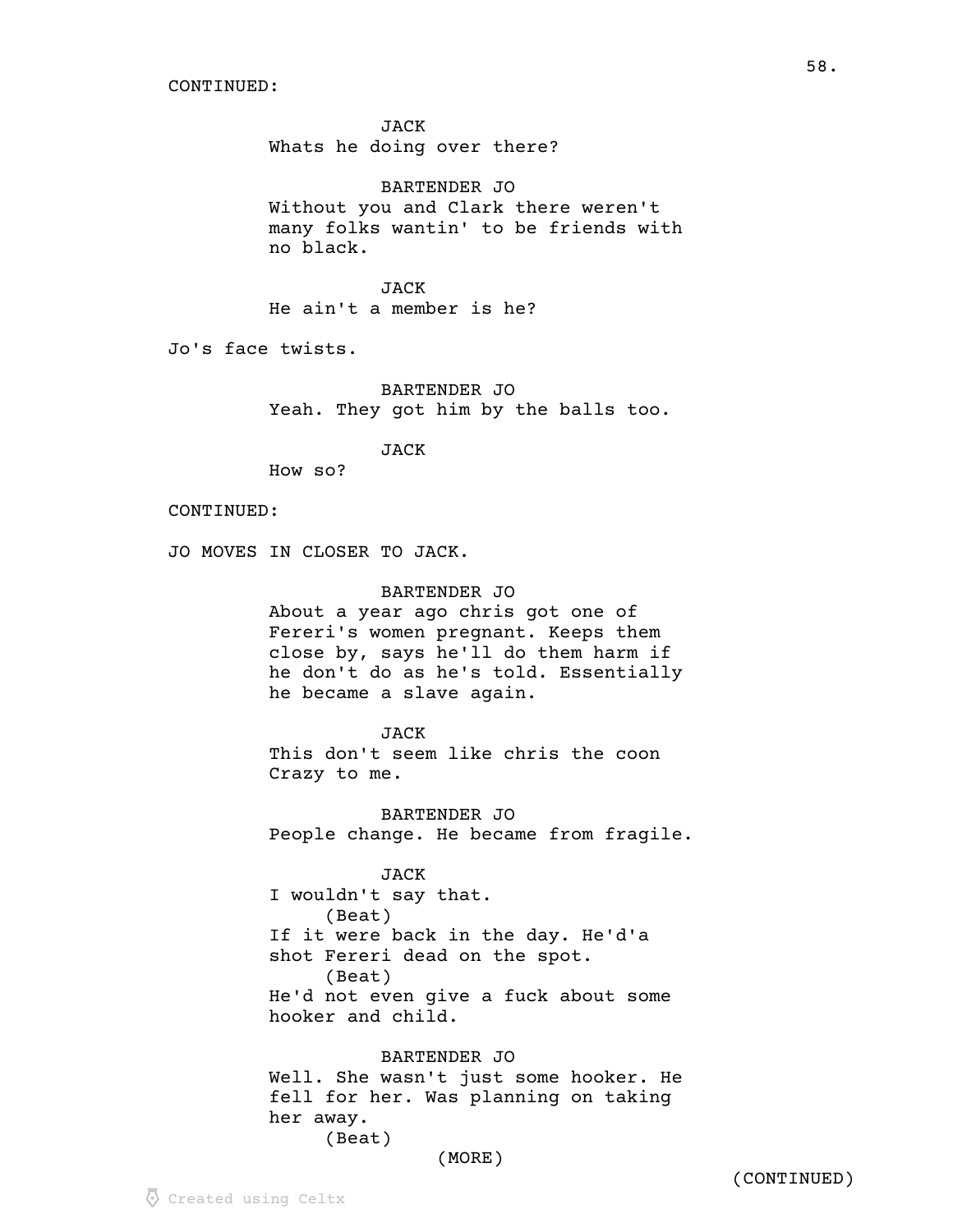### BARTENDER JO (CONT'D)

Fereri found out about the pregnancy when she started growing. That halted any way of them escaping and fleeing. Fereri had to beat it out of her who impregnanted her. Then before he left he had his way with her. If what I've been told is true.

#### JACK

You hear a lot do you?

BARTENDER JO You know me. Biggest ears there is this side of the Carion Ridge.

#### JACK

Yeah. Well I need my . So if you hear gun shots tonight. Lock up. And don't come out.

CONTINUED:

BARTENDER JO

I hear that.

JACK People really do change.

BARTENDER JO I've got a bar to maintain. Can't do it if i'm dead.

#### **JACK**

Fair point.

Jack gets up from his seat. He then tilts his hat.

JACK I'll be seein' you.

BARTENDER JO

You too.

### JACK

Remember.

He keeps on moving to the door.

JACK As soon as you hear the noise of (MORE)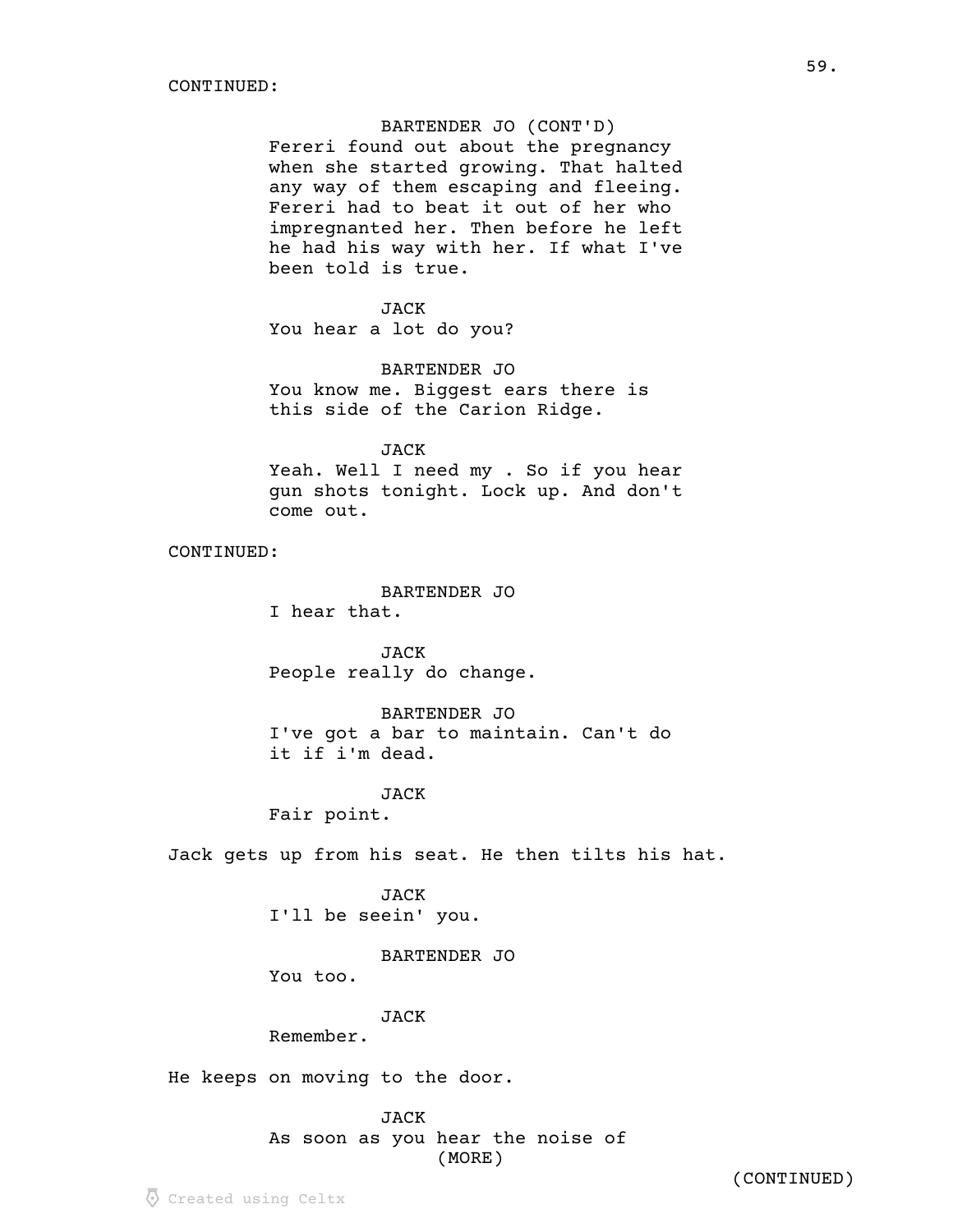```
JACK (CONT'D) 
gunpowder exploding.
     (Beat)
Lock up.
```
The bartender just smiles and waves goodbye. Jack exits through the double doors.

EXT. STREETS, HIGH STARR - CONTINUOUS

TRAILING DOWN A DIRT PATH IS MISSY WITH JACK RIDING HER AT A SLOW PACE. HE HALTS THE HORSE HALF WAY DOWN THE STREET. HE DISMOUNTS AND ENTERS A HOTEL. ABOVE THE DOOR IS A SIGN IN RED PAINT: RATSHACK.

INT. RATSHACK - CONTINUOUS

JACK APPROACHES THE FRONT DESK. STANDING THERE IS A SHORT MAN WITH A SHORT MUSTACHE AND A SMALL BELLY. HE HAS ROUND SPECTACLES ON.

THE RECEPTIONIST IS READING A HARDBACK NOVEL. JACK RATTES HIS KNUCKLES OFF THE DESK. IT GETS THE RECEPTIONISTS ATTENTION. HE PUTS HIS BOOK DOWN AND APPROACHES THE DESK. HE LOOKS JACK UP AND DOWN THEN GIVES A FALSE SMILE.

> RECEPTIONIST I'm sorry, but all the rooms ar-

JACK Yeah, yeah, I'm here to see one chris the coon .

RECEPTIONIST Excuse me?

JACK chris the coon . I am under the understanding that he is living in this fine establishment. I'd like to know his room number if you'd please.

 $60.$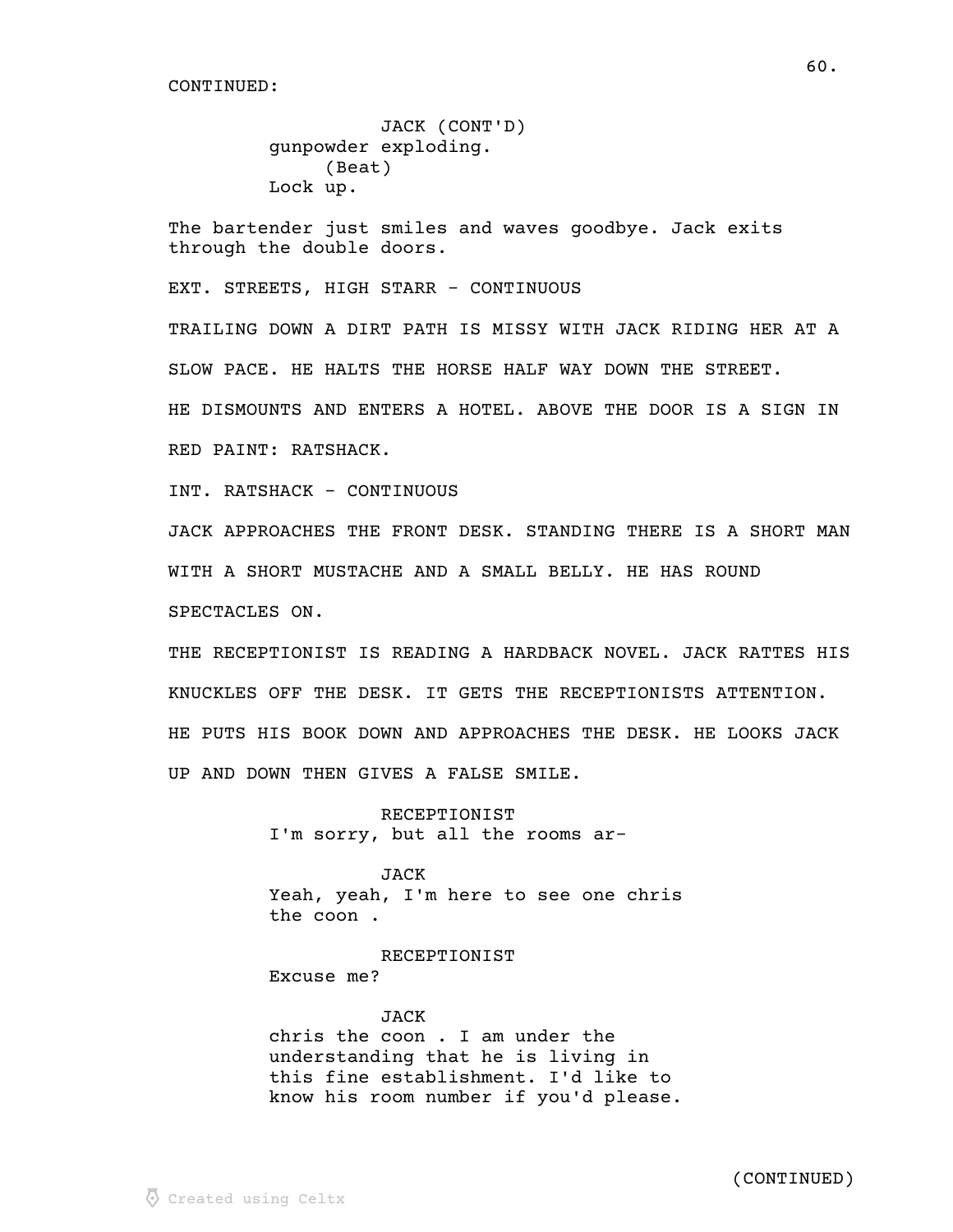RECEPTIONIST I'm sorry but that is none of your business.

JACK We go awhile back.

RECEPTIONIST I don't care. Mr Fereri has specific orders. I can't bypass them. (Beat) My deapest apoligies.

Jack's face twists.

JACK Oooh so you work for Fereri?

RECEPTIONIST This is his establishment.

**JACK** Is he a great man?

RECEPTIONIST (proud) The best.

CONTINUED:

JACK Well, why didn't you say so!

Jack GRABS the hardback book with both hands and SHOVES it into the receptionists neck. The receptionist gasps.

That just angers Jack more. He uses the book and SMASHES it across the receptionists face. He is out.

He moves in behind the desk where the receptionist was and looks through a document with all the room numbers and occupants.

#### JACK

Jack pot!

He's found it. He moves away from the desk and heads up the spiralling staircase to look for his old friend.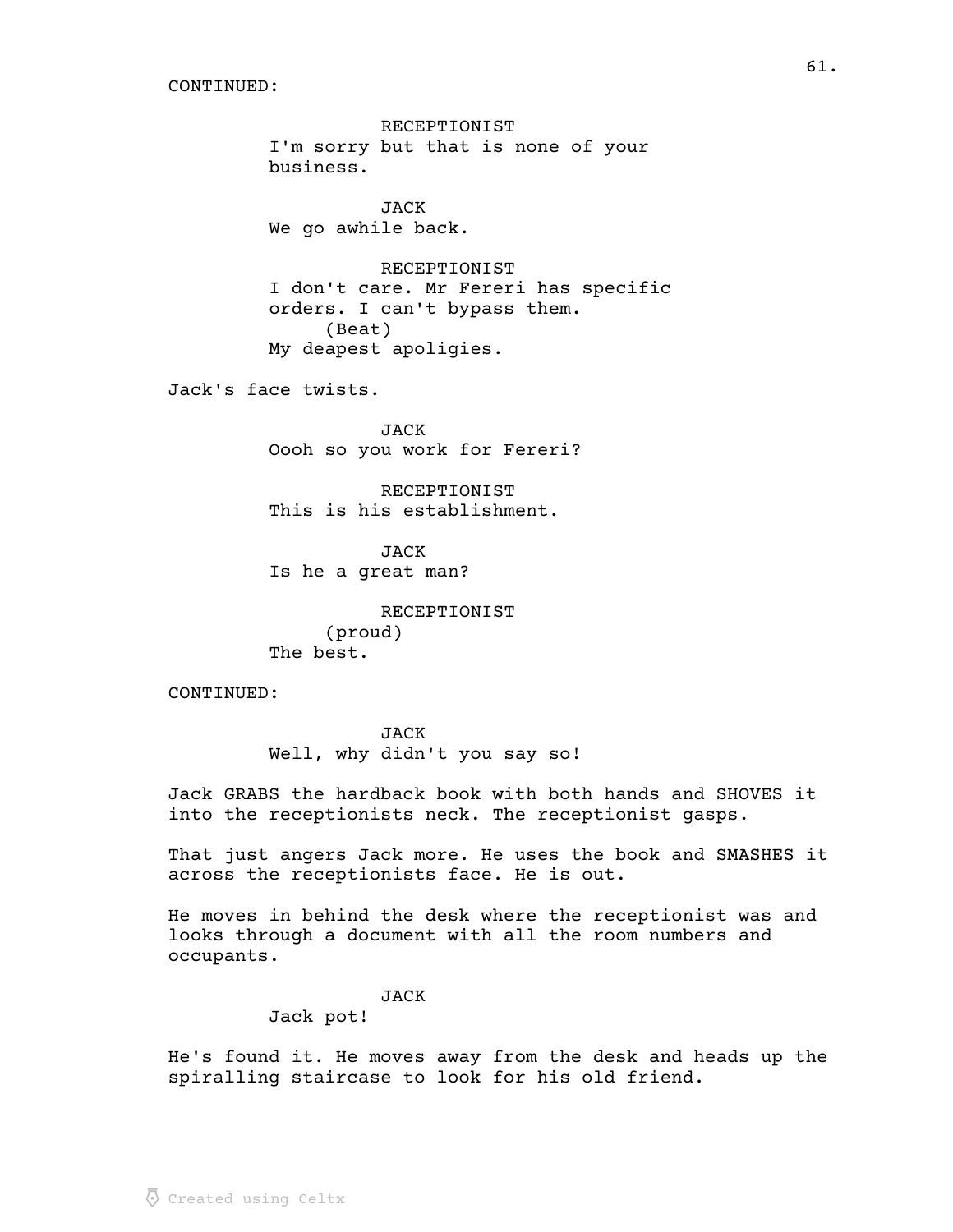JACK WALKS SOMBERLY THROUGH THE HALLWAY AND TOWARDS CHRIS'S ROOM. HE REACHES IT. IT IS NUMBER '6'.

HE PUTS HIS EAR UP TO THE DOOR. HE HEARS NOTHING. HE RATTLES HIS KNUCKLES AGAINST THE DOOR.

SOME MOVEMENT FROM INSIDE CAN BE HEARD THEN SOMETHING BEING UNLOCKED. THE DOOR OPENS SLIGHTLY.

THROUGH THE CREAK IN THE DOOR JACK CAN SEE THE FACE OF CHRIS THE COON , 37, WITH SKIN AS BLACK AS COAL, A SHORT AFRO AND A SIX O'CLOCK SHADOW. HIS BLUE EYES LOOKING INTO JACK'S FACE. HE KNOWS WHEN HE LOOKS INTO THE EYES IN FRONT OF HIM THEY DON'T RECOGNISE HIM BACK.

> CHRIS Yeah. What you want?

JACK Some black fella'. Goes by the nickname 'chris the coon '. (Beat) You heard 'a' him?

CHRIS Nah. You got the wrong person man. That some other negro.

JACK Don't recognise your own partner?

CONTINUED:

### **CHRIS**

I don't know you. Now go away. Or my boss will whoop yo ass.

JACK

Your boss ain't gonna do nothin'. Not if Black Jack can do anything about it.

chriss eyes recognise him finally. He opens the door fully to see Jack better.

> JACK Well. I have gotten older so I may not be able to.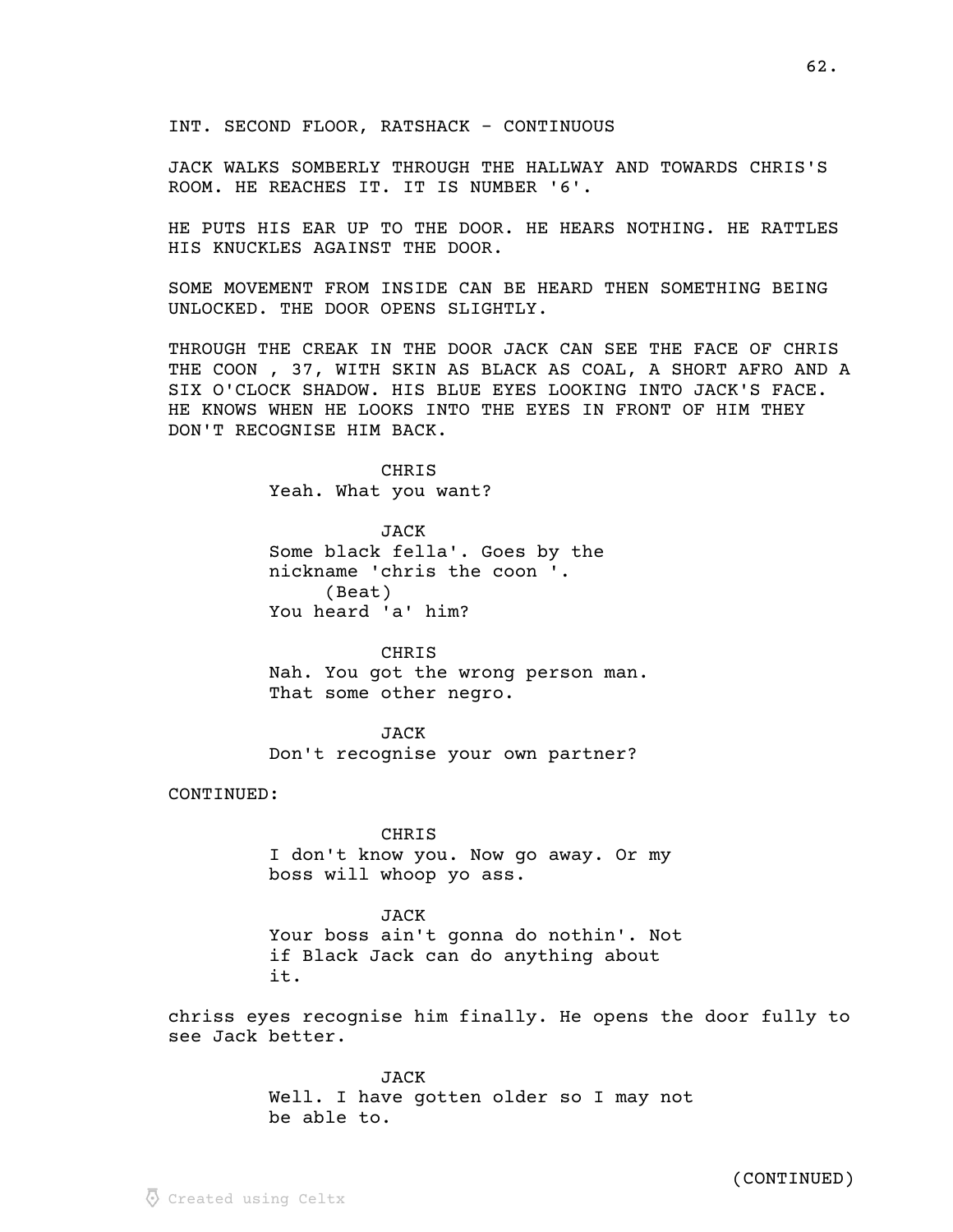**CHRIS** Is that really you?

JACK Yeah you son of a bitch!

They hug and let go.

CHRIS Come in! (Beat) Be quick about it.

Jack enters with help from chris.

INT. ROOM SIX, SECOND FLOOR, THE RAT SHACK - CONTINUOUS

THE PLACE ISN'T HALF BAD. THE BED IS WELL MADE AND THERE ARE IS A SMALL BOOK SHELF RIDDLES WITH HARDBACKS.

 $\overline{63}$ .

THERE IS A TABLE AND A SET OF CHAIRS. CHRIS PULLS TWO OUT AND GIVES ONE TO JACK. THEY BOTH SIT.

> CHRIS So how's it been?

JACK This might seem as if i'm dropping a big load on you all at once.

He sighs.

JACK Me and my wife after years of living with the misses' old woman we decided

CONTINUED:

JACK to move out after her passing. (Beat) We found a nice place out in this nice secluded area. On the first day I meet my new neighbours. Right off the bat I can tell these fuckers are just..

JACK fucking weird. Like fuckin eachother and having babies weird. (Beat) Anyway. When I'm away hunting with two (MORE)

 $\odot$  Created using Celtx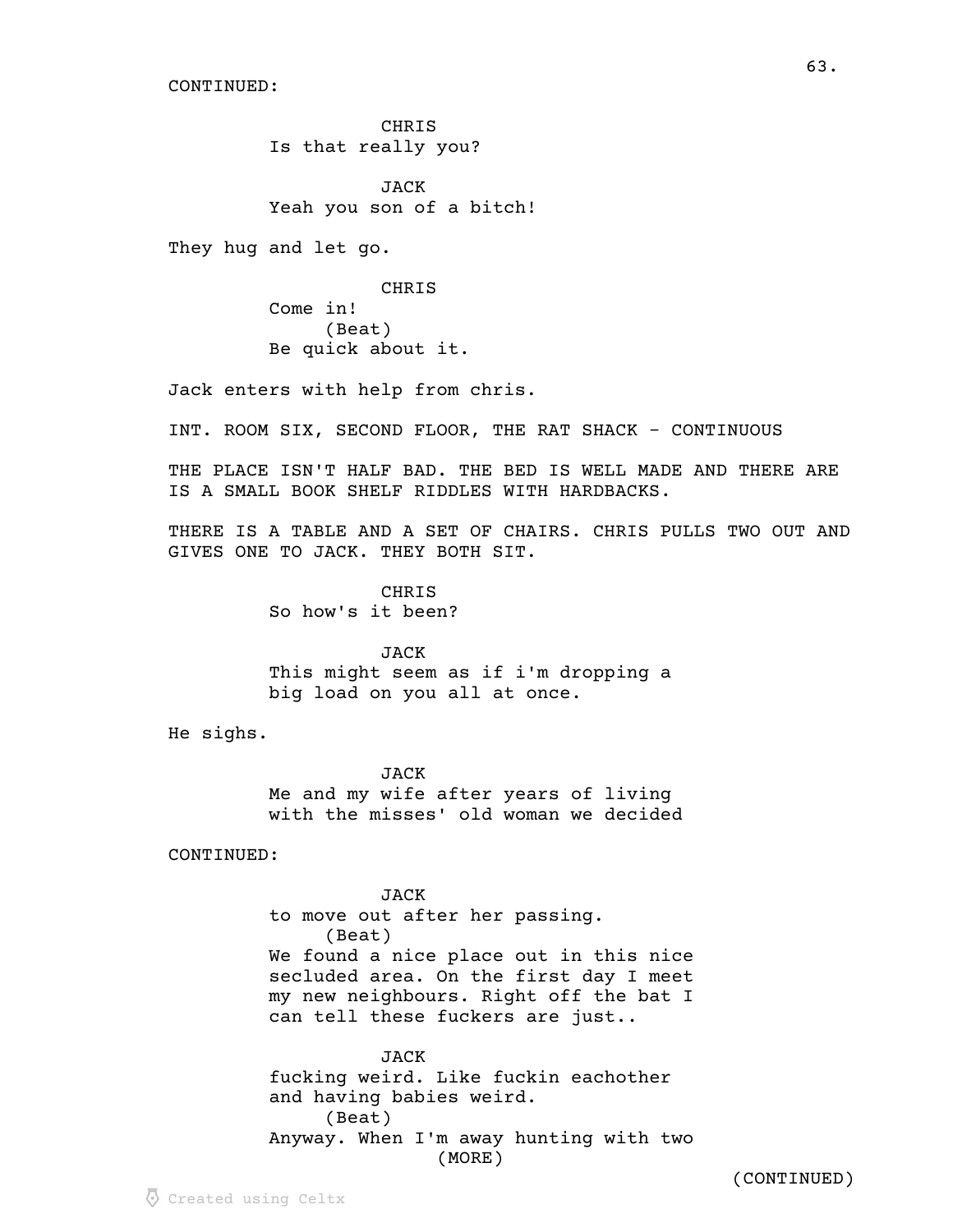JACK (CONT'D) out of three of the brothers that are living up there the third tries to break into the house where Christina is. CHRIS Holy shit. Jack looks down at his feet. Worse is to come. JACK Then when I confronted the one who had tried to break in they knocked me out. (Beat) When I awoke I was surrounded by flames in my home with christina next to me. (Beat) She was naked, dead. (Beat) I got away. CHRIS Jack. I'm sorry to hear about that. Really. (Beat) But I'm guessing you need my help for somethin'? (Beat) And I'm guessing that it ain't pickin a coffin for your wife. Jack looks down at his feet. He looks back to his friend. JACK You know the score. CONTINUED: CHRIS Jack.. Jack.. We go way back. But I got things here. In this county. (Beat) I got into a spot of bother. Don't you know? JACK

Oh yeah about that. (Beat) No need to worry none.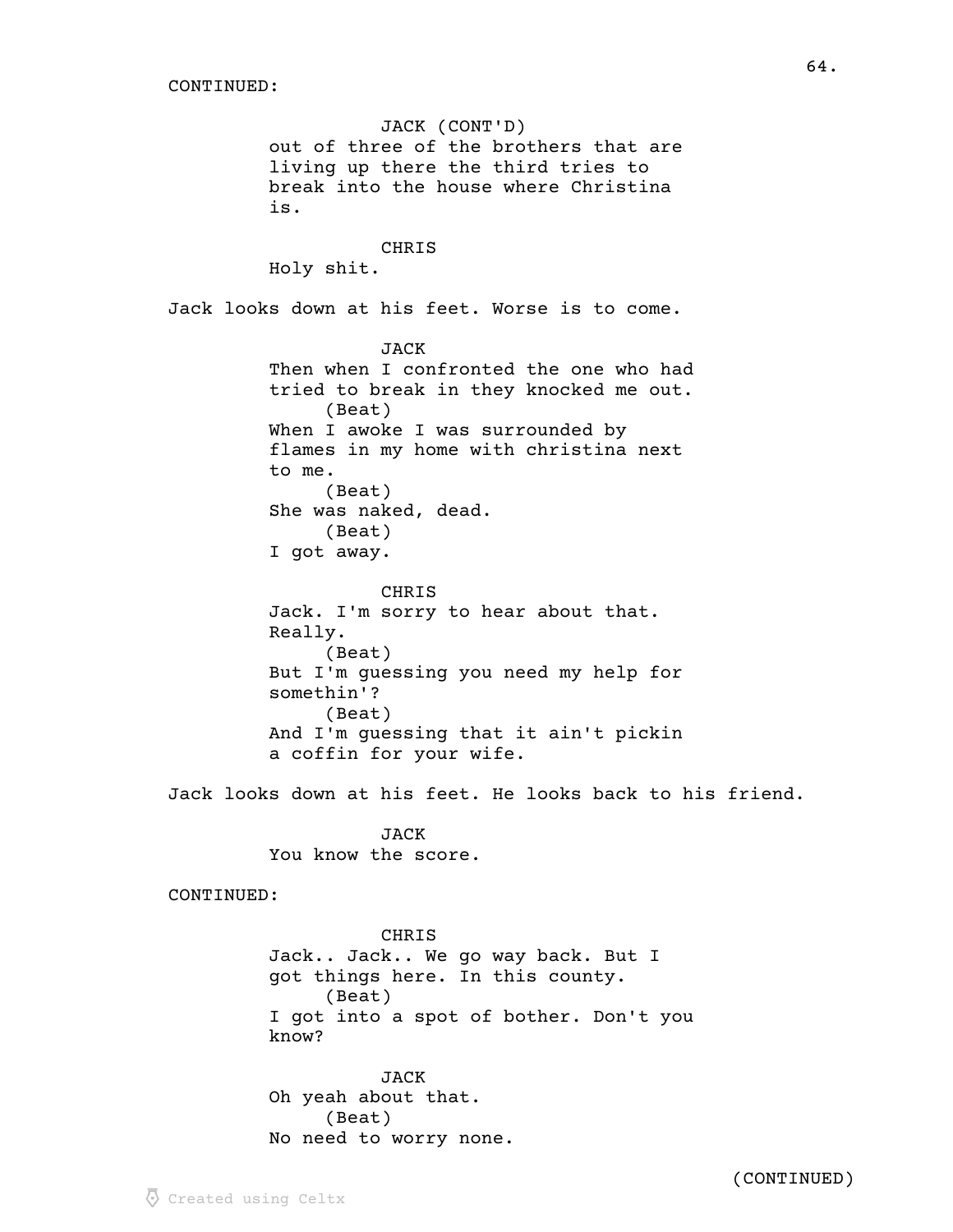CHRIS How so? (Beat) They got this place locked up real tight. (Beat) I ain't even able to leave unless it's on a job. JACK Come with me. Jack gets up from the stool. He heads for the door. It opens. JACK Lets get this done with then. INT. SECOND FLOOR, RAT SHACK - CONTINUOUS THE TWO MEN MAKE THEIR WAY TO THE SPIRALLING STAIRCASE. INT.FIRST FLOOR, RAT SHACK - CONTINUOUS THE HALLWAY IS DULL, WITH LANTERNS FLICKERING ATTACHED TO THE WALLS. JACK You got a gun? CHRIS Nah. You? JACK Sure do. Jack hands it to chris. JACK Here. You have it. CONTINUED: CHRIS (Beaming) Ah shit!

They get ready. The first door to the right. Jack in the centre. He lifts his leg then SMASHES it into the door. It goes flying off it's hinges.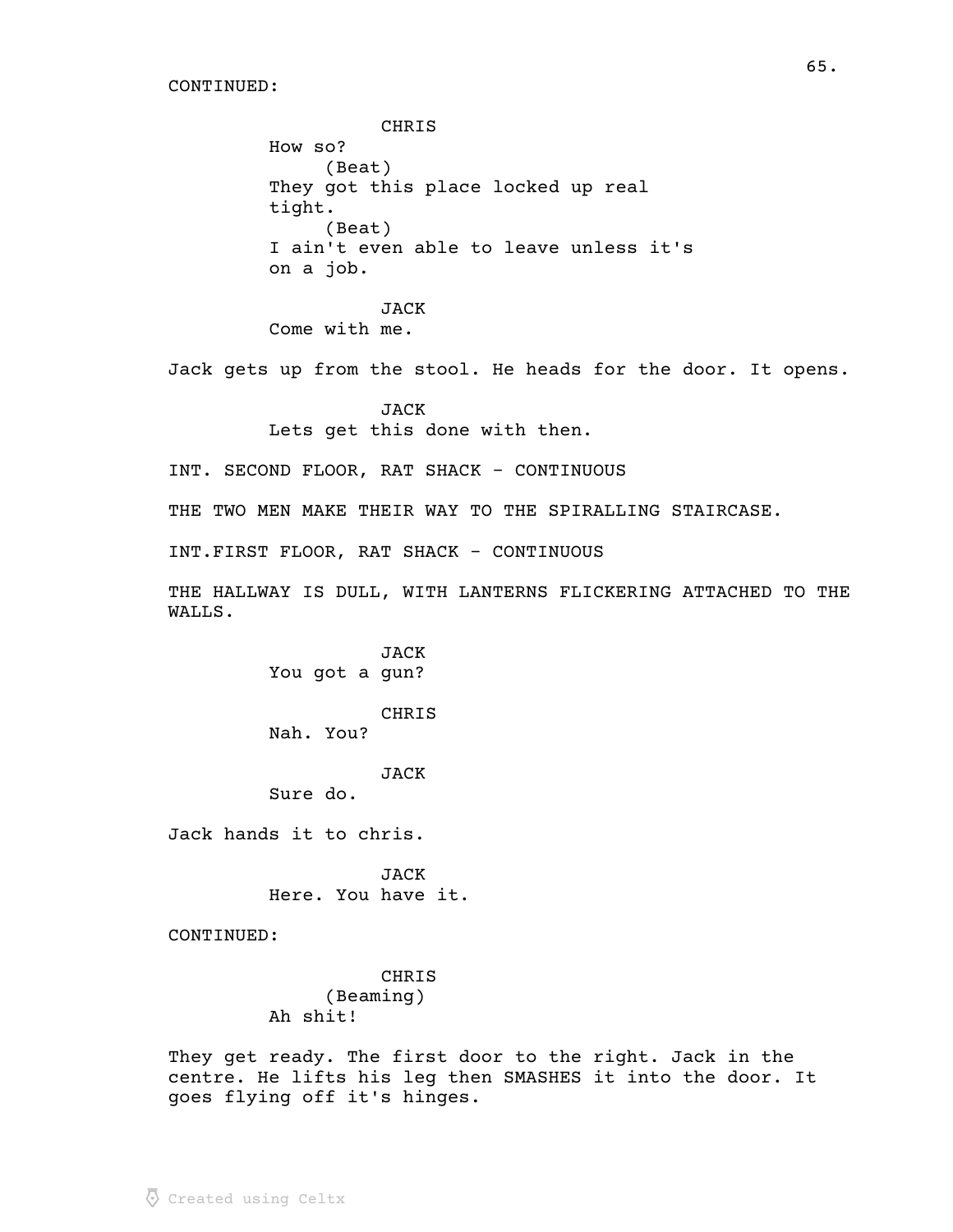INT. FIRST FLOOR - RAT SHACK - MOMENTS LATER

JACK IS LEANING AGAINST THE WALL OUTSIDE. HE IS LOOKING AT HIS BRUISED AND BLOODIED KNUCKLES.

HE US FURTHER ALONG THE HALL THAN THE MOMENTS EARLIER. ALL THE ROOMS DOORS ARE WIDE OPEN, WITH THE EXCEPTION OF THE FIRST ONE AT THE END.

JACK LOOKS TO THE ROOM ACROSS FROM HIM, WHERE A SHADOW IS FORMING. IT'S CHRIS. HIS FACE IS BEAMING.

# **CHRIS**

I'm in.

Jack leans his arm against the door frame.

### JACK

Are you sure? This don't mean nothin'. You were in a sticky situation. I got you out. (Beat) I want you to know I ain't hangin' this over your head.

# CHRIS

I know better than that, man.

JACK What about your girl? and her child?

CHRIS I'll ride them out to her mama's house just a few miles outta town.

JACK Well alright then. (Beat) Oh and Tommy will be comin'.

CHRIS Why the fuck is he comin'?

CONTINUED:

JACK Three's better than two.

chris motions his arms all around.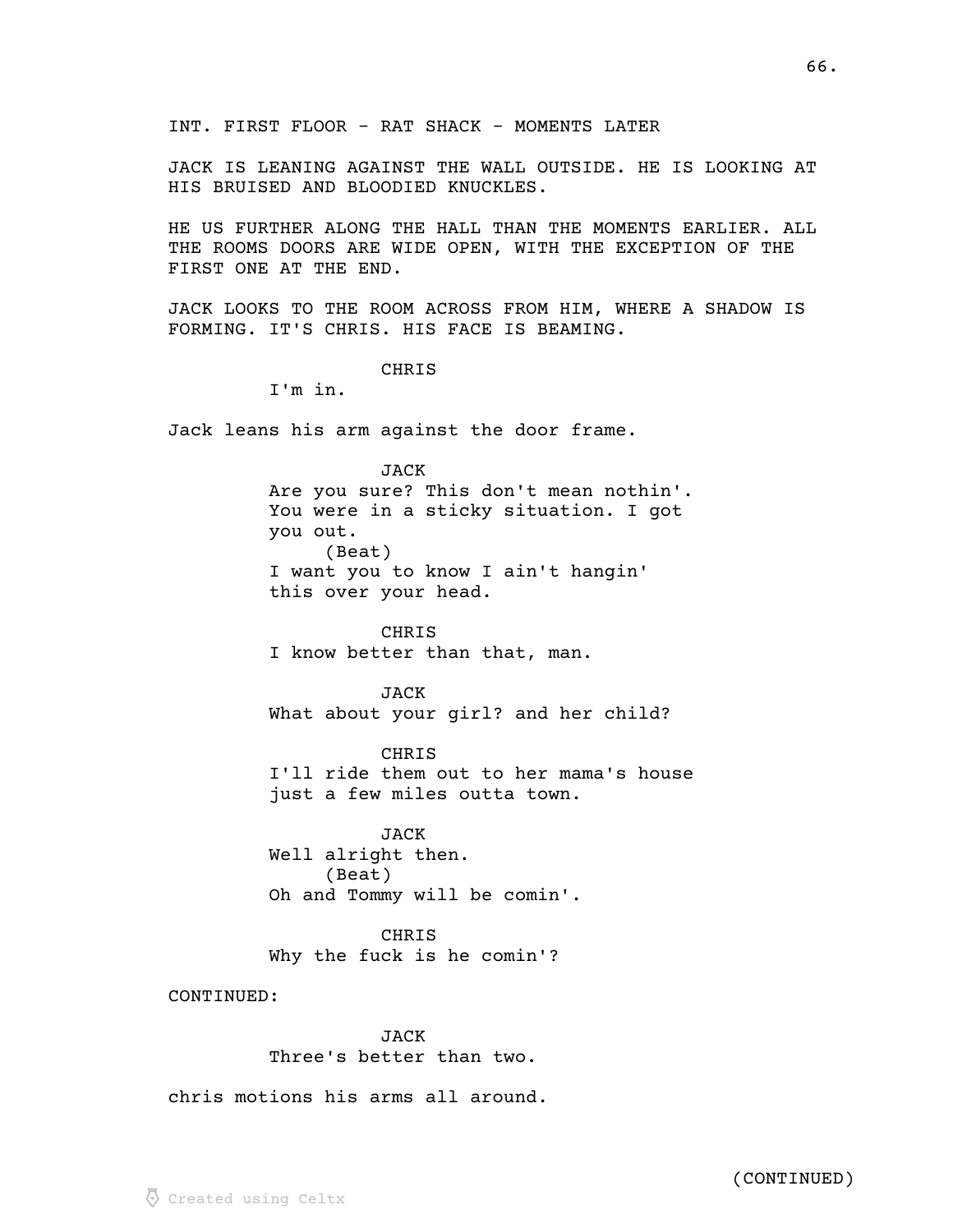CHRIS Look at what we did. With two. CHRIS (Beat) It's the luck of having even numbers. (Beat) Three's just a crowd. Jack looks off then back at chris. JACK It's his sister. He has a right to fight. CHRIS Fuck you. JACK Still comin'? CHRIS Shit yeah. JACK Then c'mon. I ain't got much time left. chris doesn't think anything of this remark and the two men head for the stairs. EXT. OUTSKIRTS OF HIGH STARR - NIGHT THE WHITE PLAINS OF THE OPEN EARTH LOOKS MAGNIFICENT WITH THE SHINE OF THE NIGHT SKY.

THE TWO MEN AND THEIR HORSES TRUDGE THROUGH THE SNOW. RIDING ON THE BACK OF CHRIS IS TRYSH, 32 AND HER DAUGHTER SHELLY, 8 MONTHS.

TRYSH IS A BEAUTIFUL RED HEAD WITH FRECKLES LIGHTLY COVERING HER PALE FACE. A FACE AS PALE AS JACK'S GHOST LIKE FACE. THEY COME ACROSS A SMALL HOME. EXITING THE HOME IS A SKINNY OLD WOMAN. HELLEN, 57, WITH THIN WHISPS OF KNEE LENGTH HAIR AND ROTTEN TEETH.

### CONTINUED:

CHRIS DISMOUNTS CAREFULLY. HE HELPS TRYSH AND HER SUCKLING BABE DOWN OFF THE HORSE NAMED OLLIE.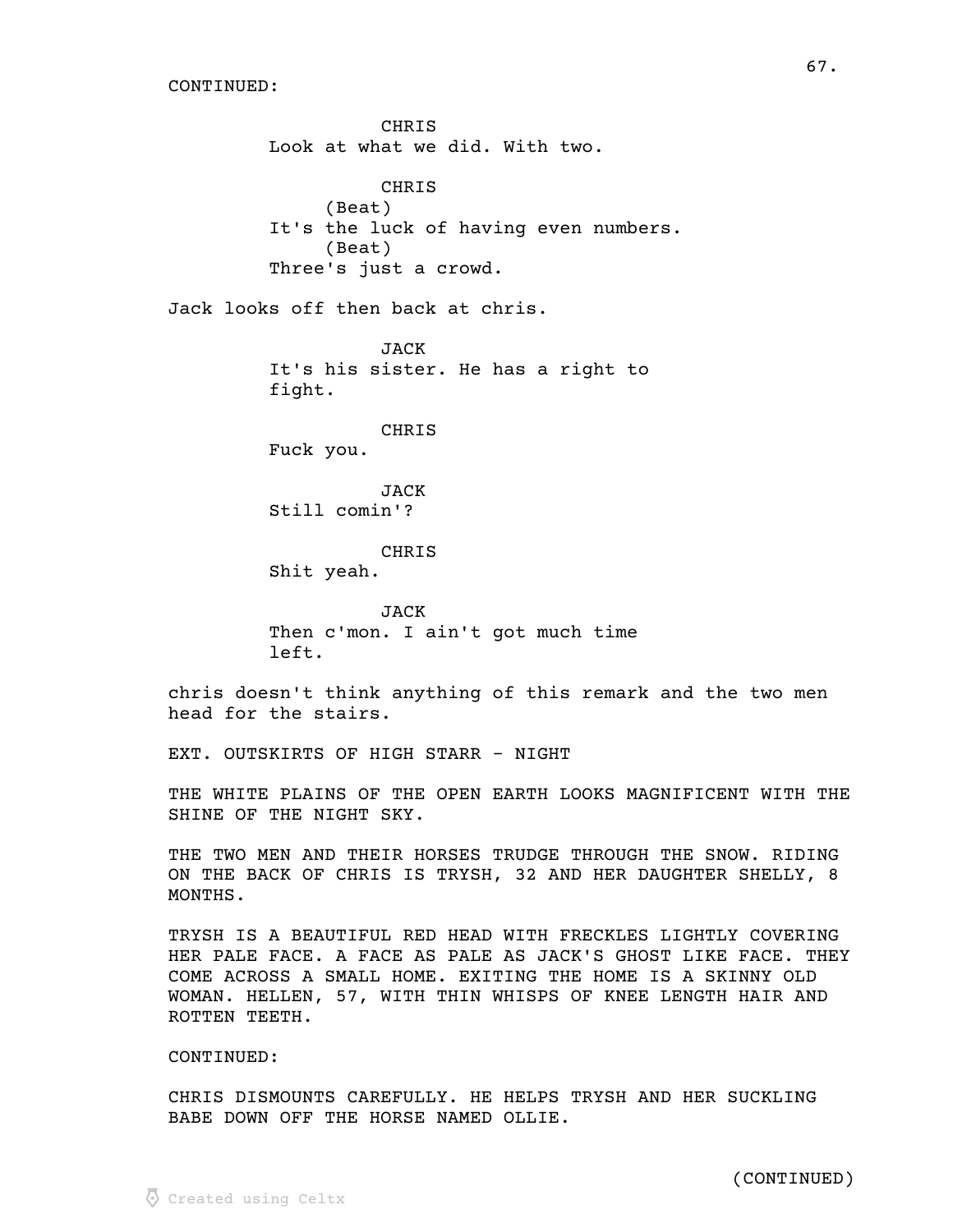**TRYSH** How long will you be gone?

CHRIS I don't know.. maybe a week. Maybe more.

TRYSH What about the baby?

CHRIS Just hold on til I get back. Okay?

Trysh has tears roll down her face but she wipes them away. She turns back to her angry looking mother.

The mother wraps a boney arm around her daughter and SHOOTS chris a look of disapproval. chris looks down in shame. chris the coon mounts Ollie. Jack turns to him.

> **CHRIS** Lets get the fuck out of here.

JACK First we need to get you a gun. (Beat) Then. Fuck yeah.

They ride back into HIGH STARR. For the last time.

EXT. WOODS - MORNING

THE SNOW IS MELTING AWAY WITH THE THE SUN BEAMING IN THE BLUE SKY. PINE. TREES STANDING TALL AND PROUD.

DR. DERRY IS HUNCHED OVER. HE IS SHUFFLING THROUGH THE SNOW WITH HIS BIG COAT ON. HIS EYES ARE WANDERING ALL OVER.

> DR. DERRY Ursula? Where are you girl?

His feet look heavy on him as he makes his way through the wet snow.

The doctor is exhausted, resting himself up beside a tree. Then the sound of commotion on the other side catches his attention.

CONTINUED:

TWO MEN: YON AND HIS BROTHER MARTIN. YON IS SMILING LIKE AN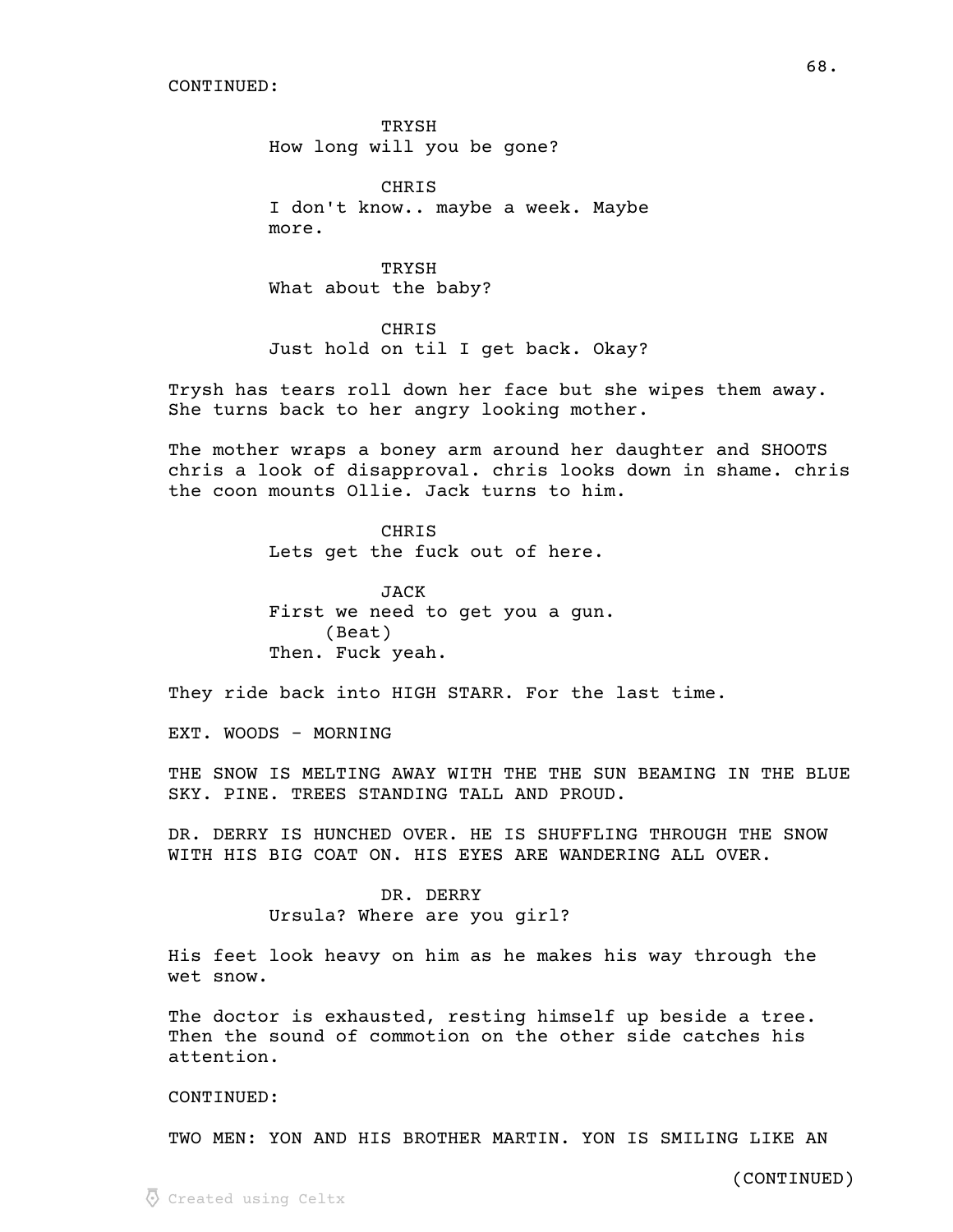ASSHOLE.

# MARTIN Quit standin' there, greasin' up your dick and help me with dinner.

Dr. Derry curles his head around the tree. His eyes widen in suprise.

The two men at each ends of a wolf. Hauling it onto the back of one of their horses.

The wolf in question is Ursela. Her ash-grey fur is tinted red. Her eyes are shut.

Dr. Derry stays in his postition behind the tree for a moment, knowing what they done to Jack and his Mrs.

A tear rolls down his cheek. He moves away from the tree. With every footstep his face twists into anger.

EXT. TROOPER TOWN - DAY

RIDING IN THROUGH THE TOWN ARE CHRIS THE COON AND THE

SPECTRE. THEIR HORSES MISSY AND OLLIE.

**CHRIS** This where Tommy live?

> JACK (Sigh)

Yep.

EXT. TOWN CENTRE, TROOPER TOWN - MOMENTS LATER

IT'S A SMALL TOWN COMPARED TO HIGH STARR. THE TWO MEN DON'T EAILY BLEND IN AS PEOPLE STOP AND STARE AT THEM. PROBABLY BECAUSE ONE IS AS BLACK AS COAL AND ONE IS WHITE AS A GHOST.

> **CHRIS** I don't know who they' more freaked out by. (Beat) Me or you.

chris offers up some soft chuckles. People begin coming out from their homes and saloons to have a look at the men.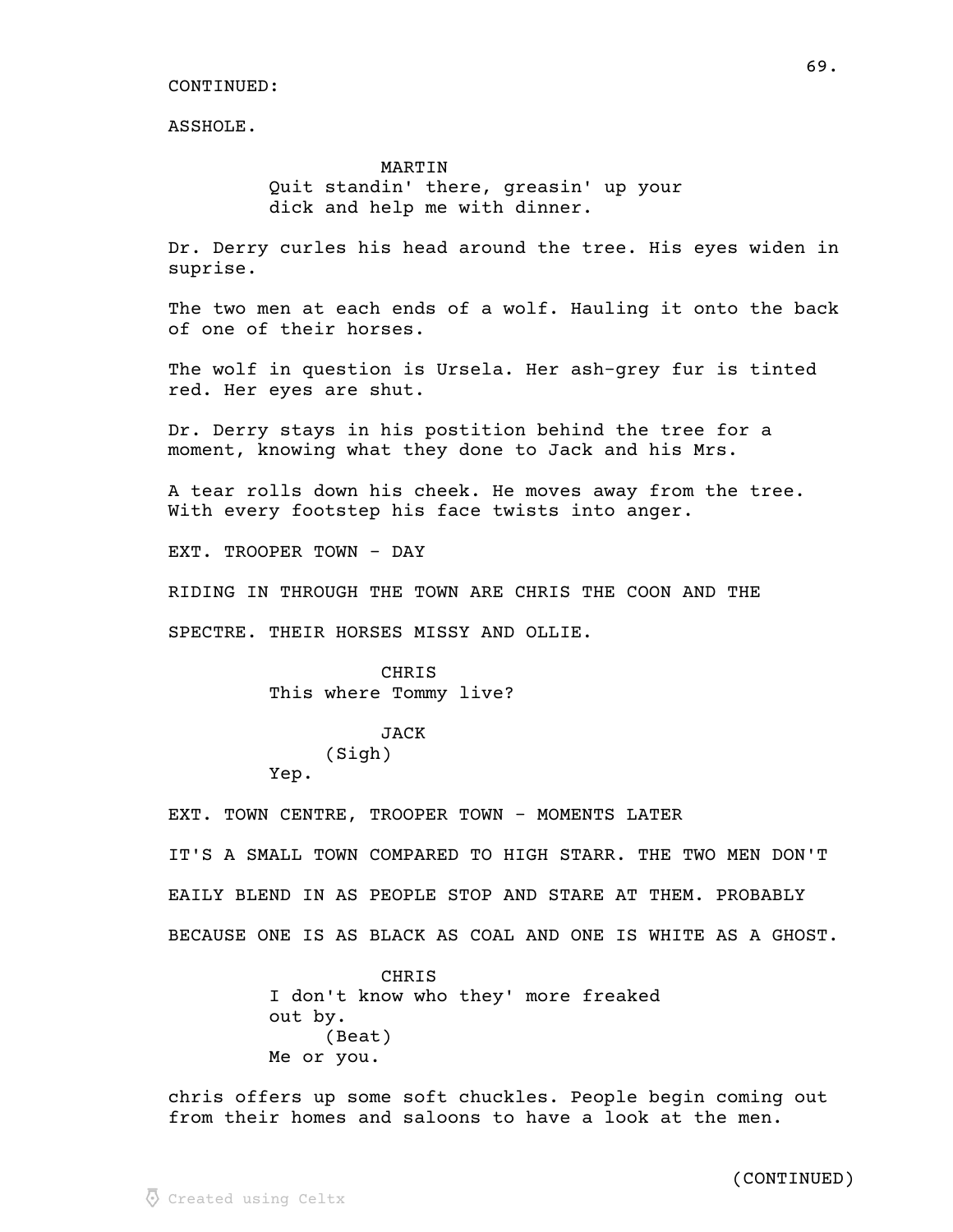VOICE (O.S) That looks like an awfully familiar

CONTINUED:

VOICE (O.S)

black boy.

Coming out from a sheriffs station is TOMMY WALLACE, 32, with a tidy mustache and neat hair underneath his hat.

> TOMMY But you. I don't recognise you.

JACK I'm your brother in law.

TOMMY

Jack?

JACK

Tommy.

Tommy inspects the man once again. His face lights up then dies down.

> TOMMY You look like shit. (Beat) Is Christina in town?

JACK She's dead.

Tommy gives a false guffaw.

JACK I'm serious.

Silence.

TOMMY You gotta be shittin' me!

JACK Wish I was.

TOMMY Holy fuckin' shit you ain't lyin' are you?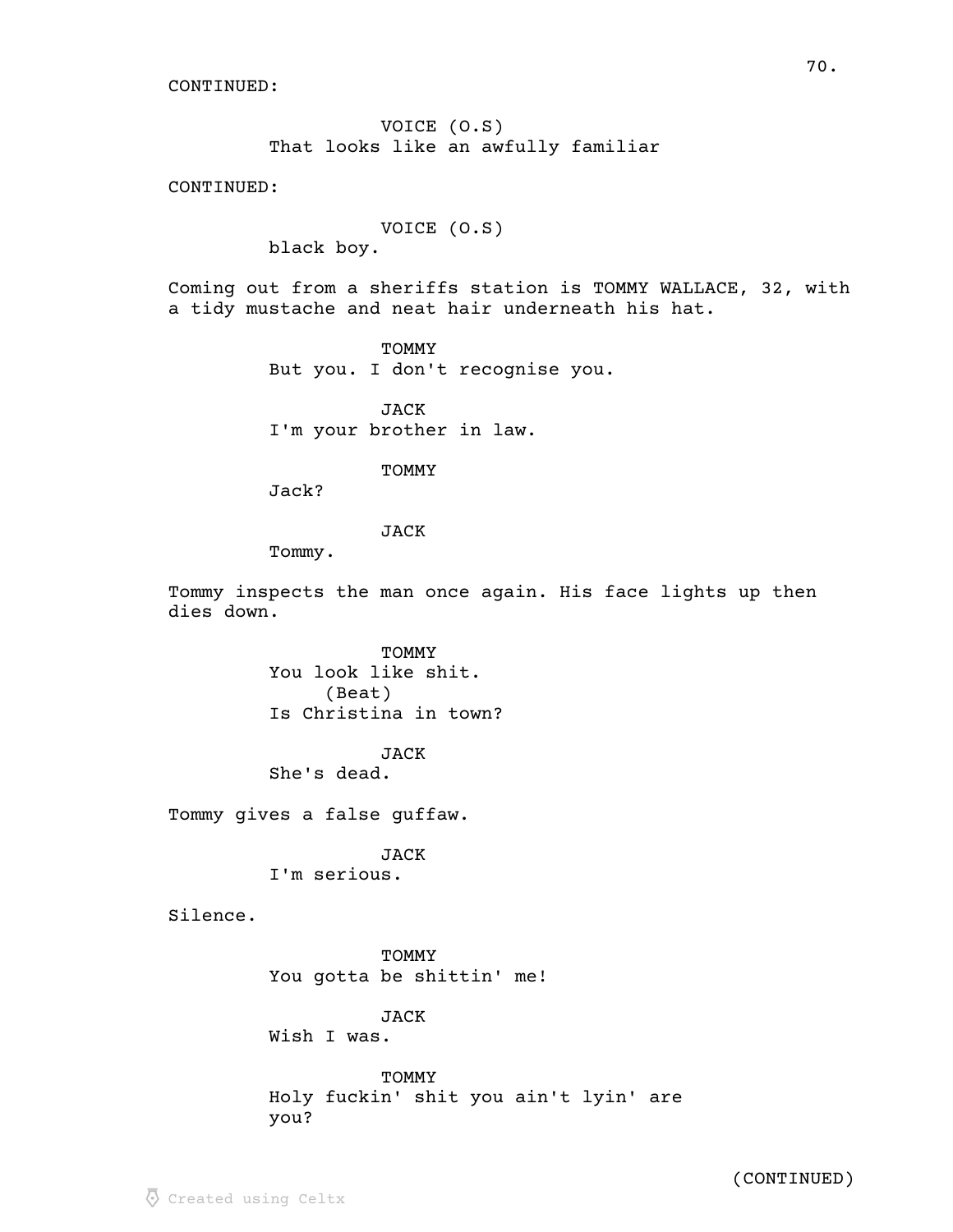JACK

No. (Beat) I ain't.

CONTINUED:

TOMMY LOOKS DOWN. HIS WARMTH HAS LEFT HIM AND HIS FACE GROWS COLD.

71.

JACK

Can we-

TOMMY What everybody looking at? (Beat) Scran! Get back into your houses. This ain't no monkey. Go away.

The townsfolk begin to scran.

**TOMMY** Peter, you better do as your told. Remember I am the sheriff now.

Tommy points to his badge. An older fellow with a bald head and a bushy beard throws a limp hand and walks off.

> TOMMY You boys meet me in the station.

Tommy storms off back to his station. chris and Jack swap looks of discomfort.

INT. SHERIFF STATION - MOMENTS LATER

ALL THREE OF THE MEN ARE INSIDE. SOME TIME HAS PASSED AND

JACK HAS TOLD HIS STORY TO TOMMY WHO IS STILL PROSSESSING

WHAT HE'S BEEN TOLD.

TOMMY HAS A CIGARETTE HANGING OUT HIS MOUTH. HIS EYES ARE RED AND HE IS LOOKING OFF. HE TAKES THE CIGARETTE BETWEEN HIS

FINGERS AND BEGINS SMOKING.

#### **TOMMY**

So what's the next move?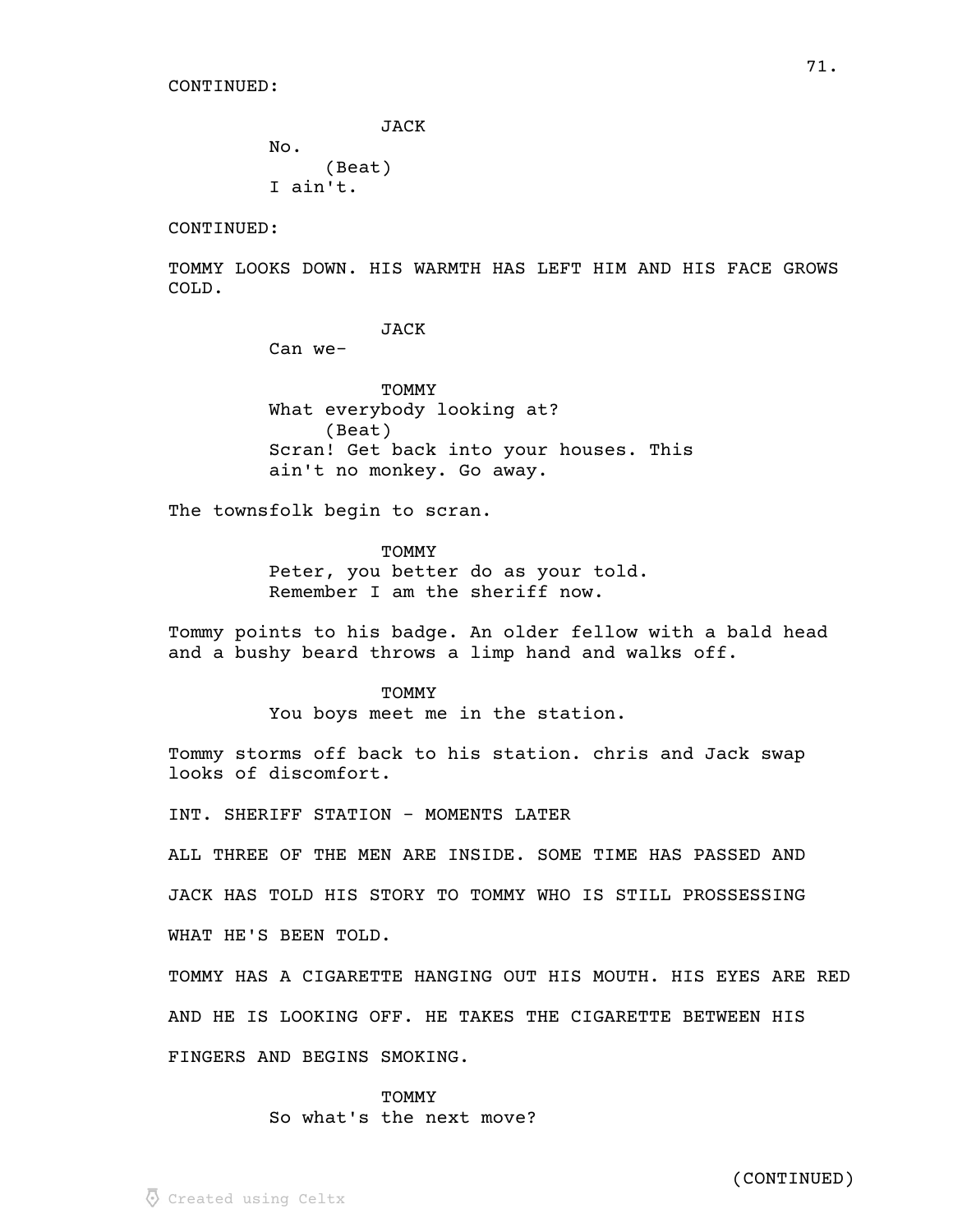He inhales his cigarette.

JACK Well we - Me, you and chris-

Tommy exhales a cloud of smoke.

**TOMMY** It's You, chris and I.

CONTINUED:

JACK Whatever. You chris and I ride back there and kill those fuckers.

TOMMY Solid plan.

JACK I thought so.

TOMMY I ain't goin' if he goin.

Tommy motions to chris.

CHRIS And why the fuck is that?

**TOMMY** Do I really have to say it? (Beat) Your a hazzard. You're a wild card.

CHRIS You sure it ain't just because I'm a black.

**TOMMY** No it ain't. I know some blacks up here. (Beat) They ain't crazy mother fuckers.

Tommy puts out his cigarette then points it at chris.

TOMMY

Like you. (Beat) Shit. you were the only example I had (MORE)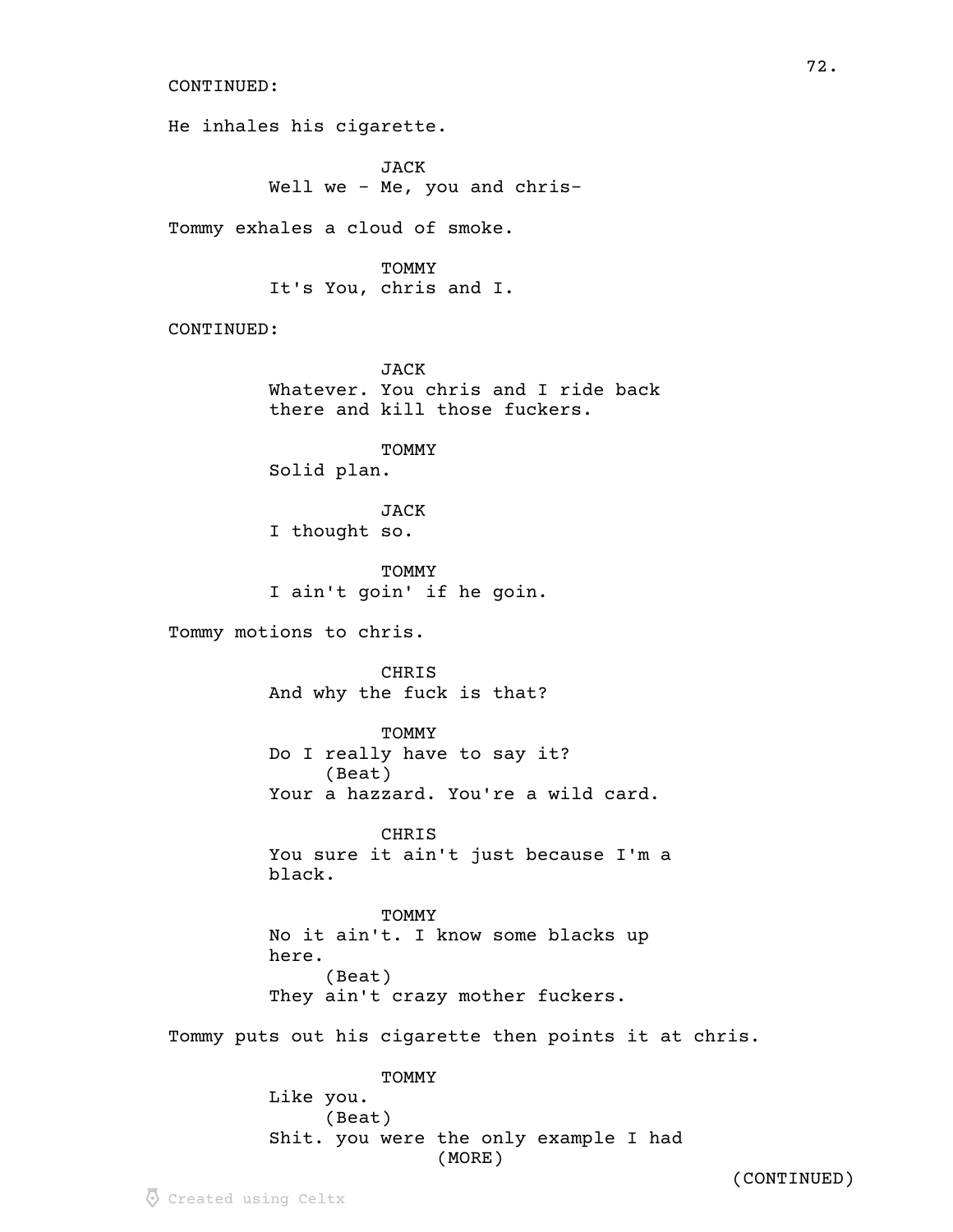TOMMY (CONT'D) of a black. Now I'm in a town with three of them. A small family to be sure. (Beat) But I can guarantee they ain't shit heads like you. JACK Tommy. Listen. Three is better than two-CONTINUED: TOMMY Then we get someone else. (Beat) If he goes then we might as well be dead. JACK He's changed. TOMMY Don't look like he's changed. CHRIS What do you think I'd just lose my niggerness and turn as white as Jack. Tommy turns to Jack. **TOMMY** If you can swear upon my sisters grave that he is reliable and has changed his way. Then I'll come along. (Beat) But one wrong move I see behind those eyes of yours -- or his -- then I'm out. Jack looks from the floor then at Tommy his face stern. JACK He's changed. **TOMMY** Is that a fact? JACK Yes, thats a fact. He's got a family (MORE)

(CONTINUED)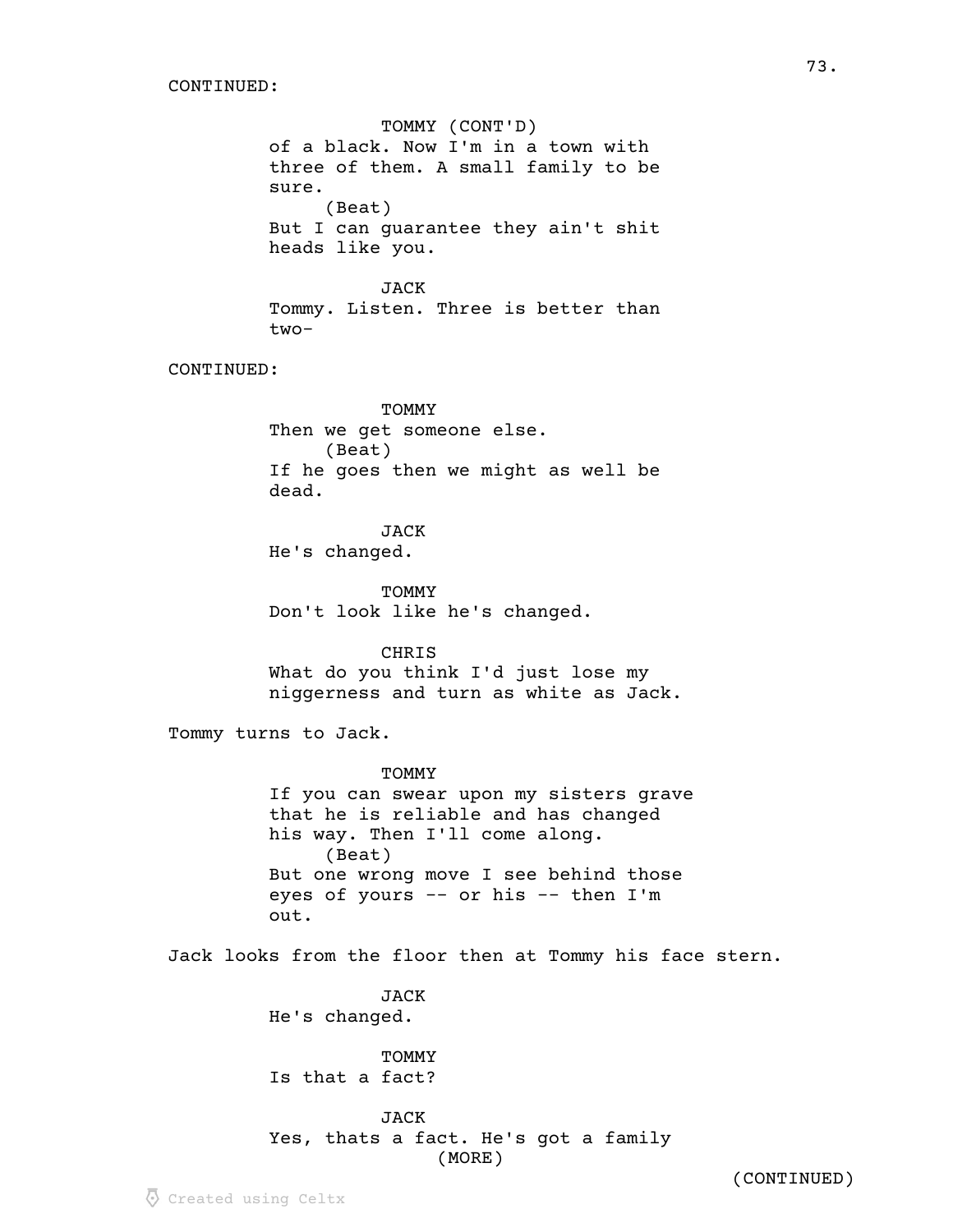JACK (CONT'D) now. He ain't gonna risk actin' like he used to.

TOMMY A family huh? You found some black woman up at High Starr?

JACK They got a kid.

Tommy looks to chris. He thinks for a moment. He meets Jack's eyes.

CONTINUED:

TOMMY he straight?

JACK On Christina's grave.

#### TOMMY

I'm in.

Jack takes one of Tommy's cigarettes and Tommy lights it using a match.

Jack takes in a lung full. BLOWS out a thunderstorm.

INT. SPARE BEDROOM, TOMMY'S HOME - NIGHT

NIGHT HAS FALLEN OUTSIDE. THE ROOM IS SHROWDED IN DARKNESS. A

SINGLE CANDLE BURNS BRIGHTLY BY THE BED.

IN BED SLEEPING IS JACK. HIS FACE GREY AND DEAD. HE LOOKS HORRIBLE.

THE DOOR CREAKS ALIVE. AN AMBER GLOW EMANATES FROM THE HALL. JACK'S EYES OPEN. THEY MEET THE EYES OF THE WOMAN BY THE DOOR.

SHE IS SEMI-TRANSPARENT. A GHOST. SHE IS CHRISTINA. SMILING AT HER HUSBAND.

(CONTINUED)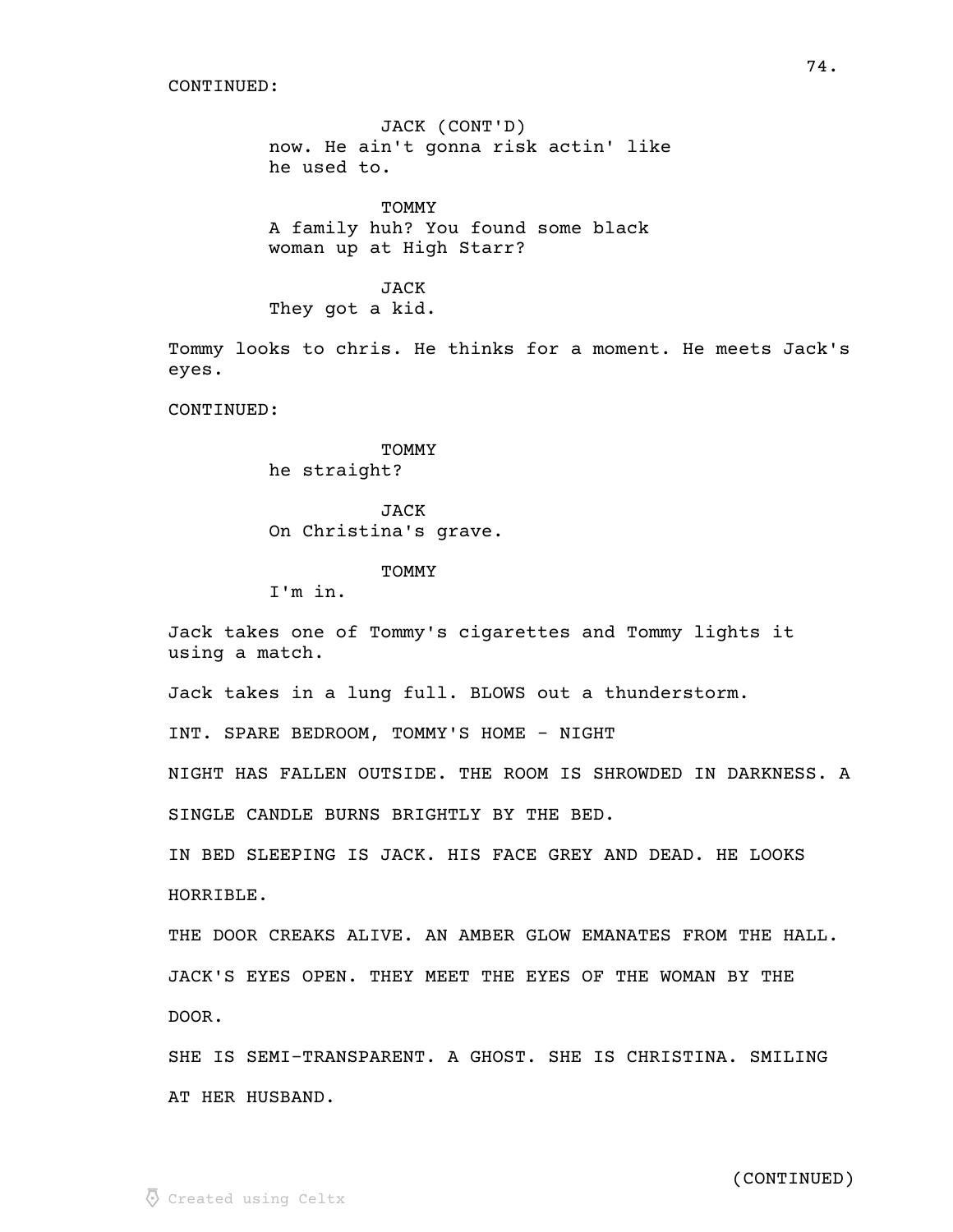#### JACK

## Christina..?

Jack lays there in shock and fear. His eyes don't move. The ghost of his wife soon turns RED. Her glow fades and the room glows with anger.

Christina's dead face twists into a snarl. Her face distorting and horns begin to grow from her temples.

She screams silently as her husband watches. He dares not move.

Her visage alters. It is no longer his wife. We do not see but he does.

She transforms into a demon. Her eyes are balls of flames. Licking upon her brow and her dangling fringe.

Jack lifts the candle by his bedside. Gets out of bed and approaches this demon. She.. It disappears..

CONTINUED:

IN HER PLACE IS TOMMY. HE LOOKS WORRIED. IN HIS HAND IS A CANDLE.

> **TOMMY** Are you okay, Jack?

JACK Huh? Yeah. Just thought I saw something.

TOMMY I heard you say her name.

JACK You did huh.

Tommy watches Jack as he looks down towards his feet.

**TOMMY** 

I think we need to talk.

JACK

Right.

INT. KITCHEN, TOMMY'S HOME - MOMENTS LATER

STEAM EMENATES FROM A KETTLE. TOMMY LIFTS IT. HE MAKES HIS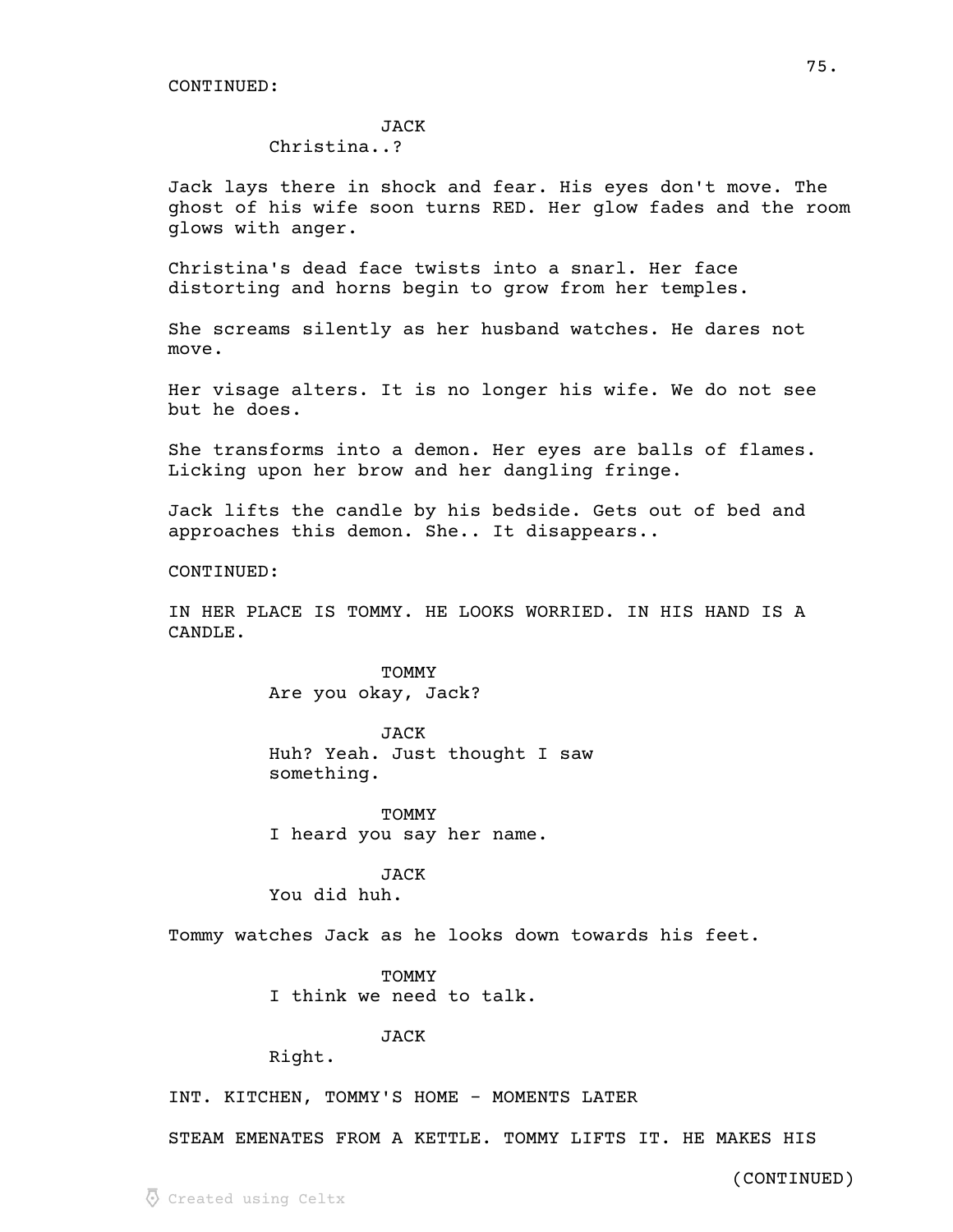WAY TOWARDS THE TABLE.

SITTING AT THE OTHER SIDE OF THE TABLE IS JACK AND TWO EMPTY CUPS.

TOMMY POURS INOT EACH CUP. THE STEAM RISES AND DISIPATES INTO THE AIR.

TOMMY

So.

Tommy sits.

TOMMY Tell me. Why do you look the way you do?

JACK How do you mean?

Tommy CATCHES Jack wraps his hand around his mug. Drinks.

TOMMY You look sickly. Your skin is growing

CONTINUED:

TOMMY grey and your finger tips are blue.

Tommy blows on his coffee.

TOMMY If I didn't know any better I'd say you're dead.

JACK

Bingo.

TOMMY

Sorry?

JACK

I'm dead.

TOMMY Be serious.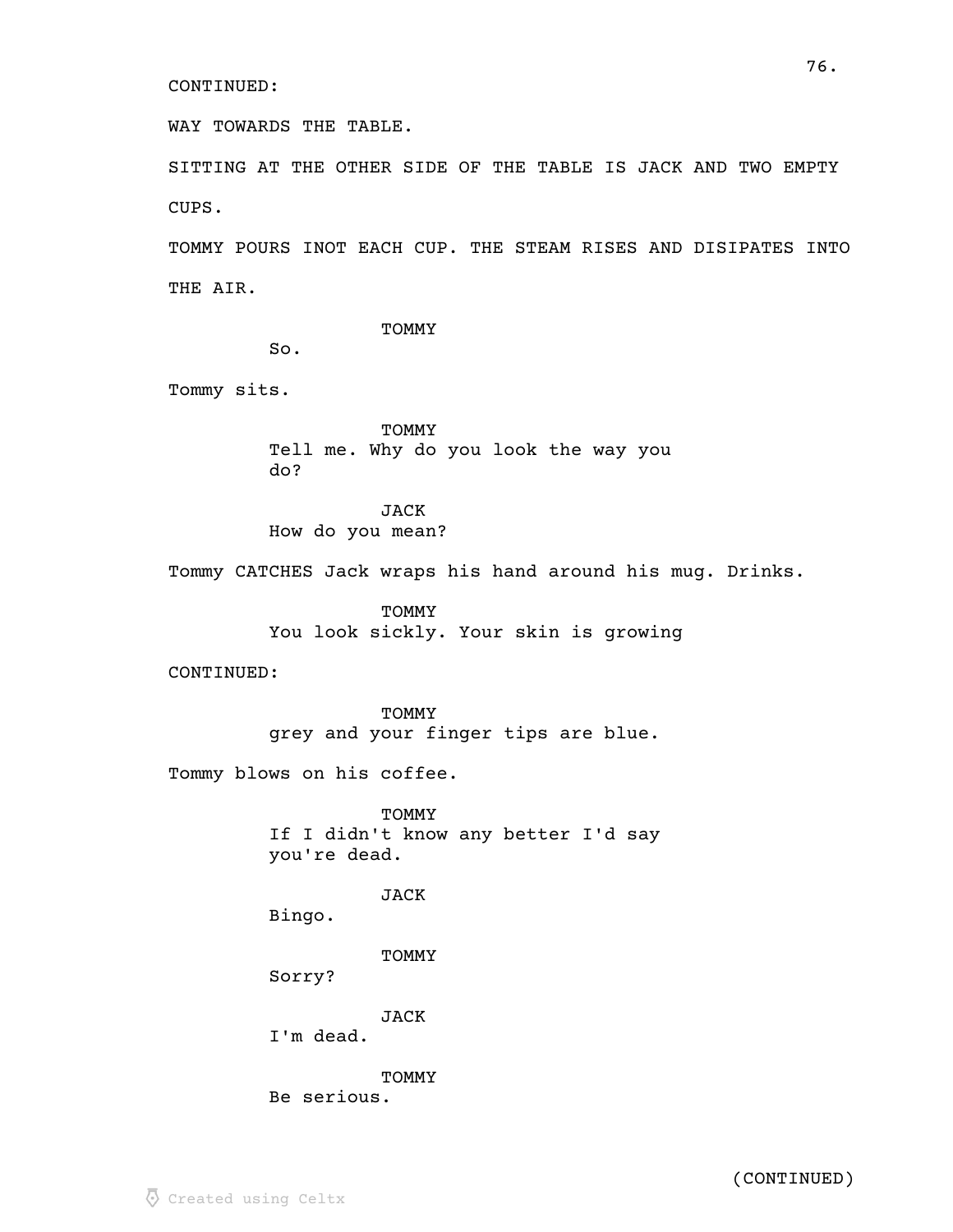JACK

I am.

A smile grows on Tommy's face.

TOMMY

Prove it.

JACK

How-

Tommy gets up. He makes towards the kitchen counter. Takes a large knife out from the knife rack.

He sits his ass back down. Hands Jack the knife. His smile grows bigger. Unbelieving.

> TOMMY Stab your heart.

# JACK

Pardon?

TOMMY If you're dead. Stab yourself in the heart. (Beat) If you decide to tell me what the true reason is-

CONTINUED:

JACK PICKS UP THE KNIFE WITH TWO HANDS AND STABS HIMSELF IN THE HEART. HE WINCES AND GROWLS AT THE SLIGHT PAIN OR PHANTOM PAIN.

TOMMY GETS UP KNOCKING HIS CHAIR TO THE FLOOR BEHIND HIM.

TOMMY What the fuck.

### JACK

Told you.

Jack retches the knife from his chest. He places it on the table. Bloodless. Almost clean.

Tommy hesitates. Picks the knife up and inspects it. He drops it back to the table as if it were hot iron.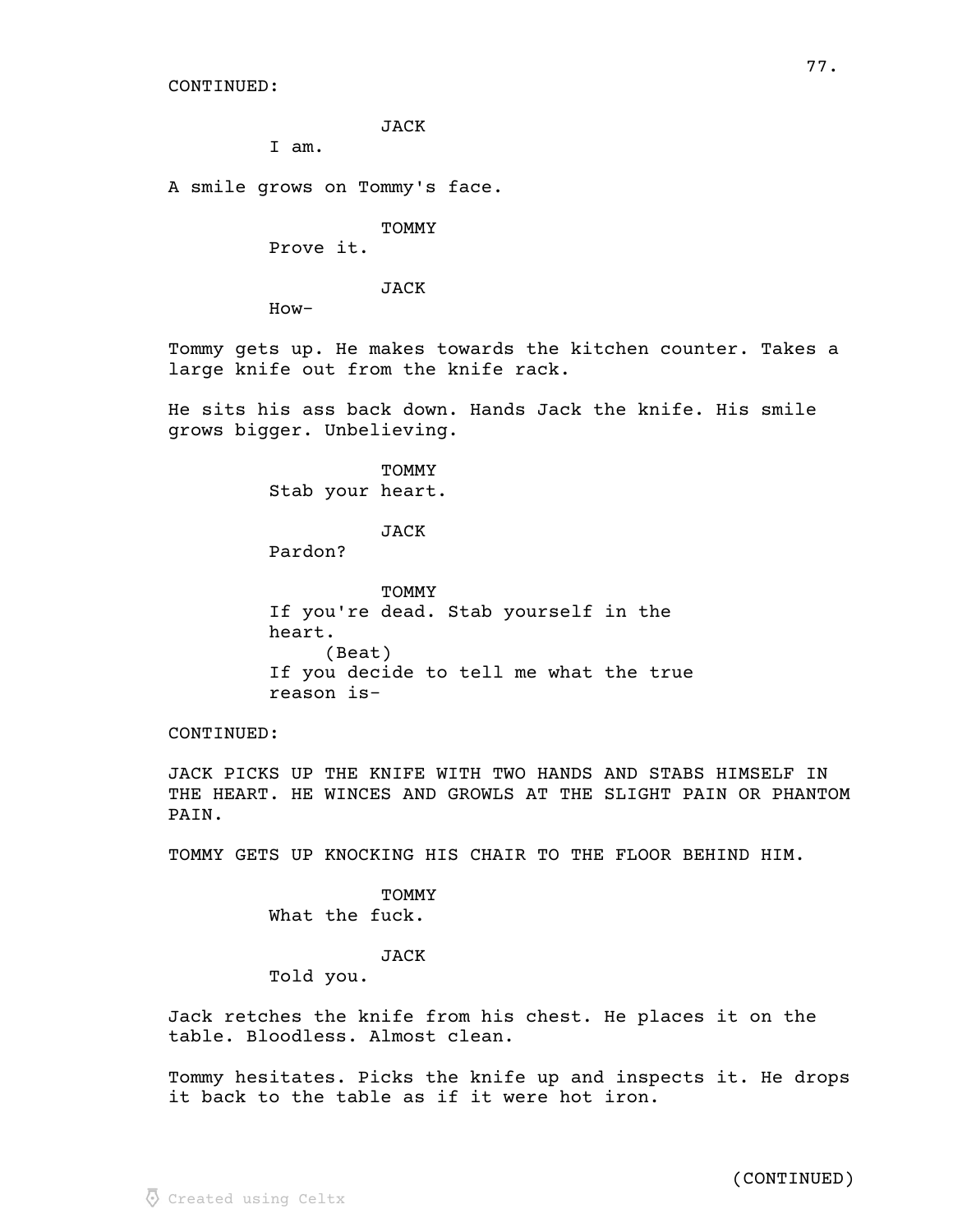**TOMMY** 

You're a monster.

JACK

Sit down.

**TOMMY** Out from here.

JACK Sit your fucking ass down.

Tommy remains silent but does as he's told.

## JACK

I've told you the story but I did leave out the dead part, for good reason.

TOMMY But. You can't be dead. It doesn't make sense.

JACK Hey, you're preaching to the choir here, pal.

**TOMMY** Tell me what happened.

Jack lifts his mug. Downs the still steaming liquid.

CONTINUED:

JACK Before they burned down my house I got out. Just as it was collpasing-

TOMMY Yes. You've already said.

JACK All I could do was watch as the fire burned. Before I knew it one of thr brothers came up from behind me. (Beat) Must'a been from the fire. The noise blocking out everything-

**TOMMY** Stop drifting!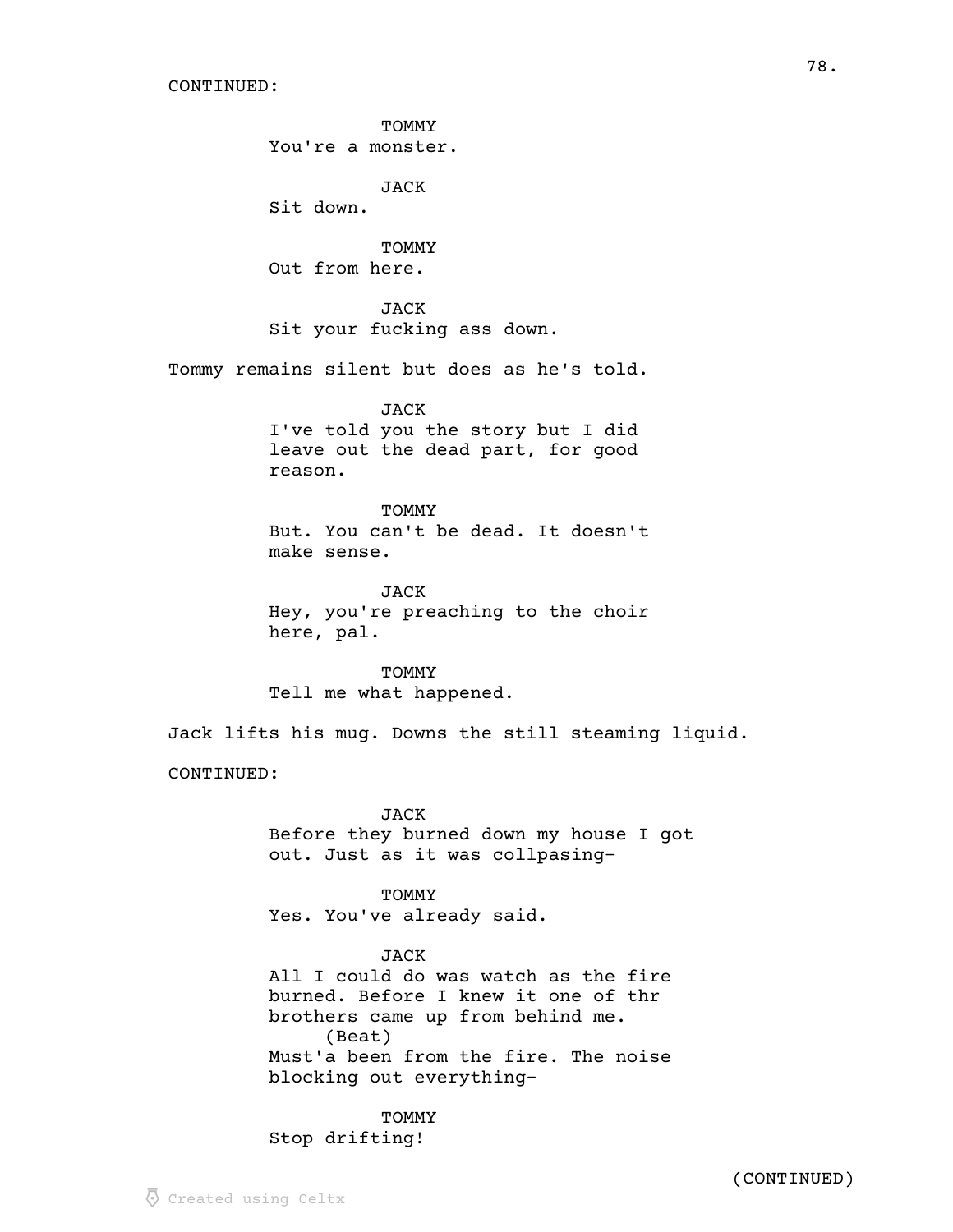JACK Right. Right, sorry. (Beat) He took me - unawares. Pinned me down and slit my throat. (Beat) Woke up the next morning in a bed. Some doctor's had come when he notices the fire. He patched me up and all. Jack took the kettle. Poured some more liquid into his mug. Drank. JACK Told me that I was going through the stages of death. The two men can't hold - or make - eye contact. JACK My hearts stopped. The rest of my blood has went to my feet - making them turn plum colour. (Beat) Told me most like that I'll start reaching the states of rigor mortis then decomposition. TOMMY Fucking hell. JACK Yeah. CONTINUED: **TOMMY** I don't know what rigor mortis is but it don't sound good. JACK It means my body - my muscles everything are gonna stiffen. (Beat) Like frozen meat. Tommy picks up his mug. He sips. The steam almost blinding him. He sets it down.

> JACK That don't change anything.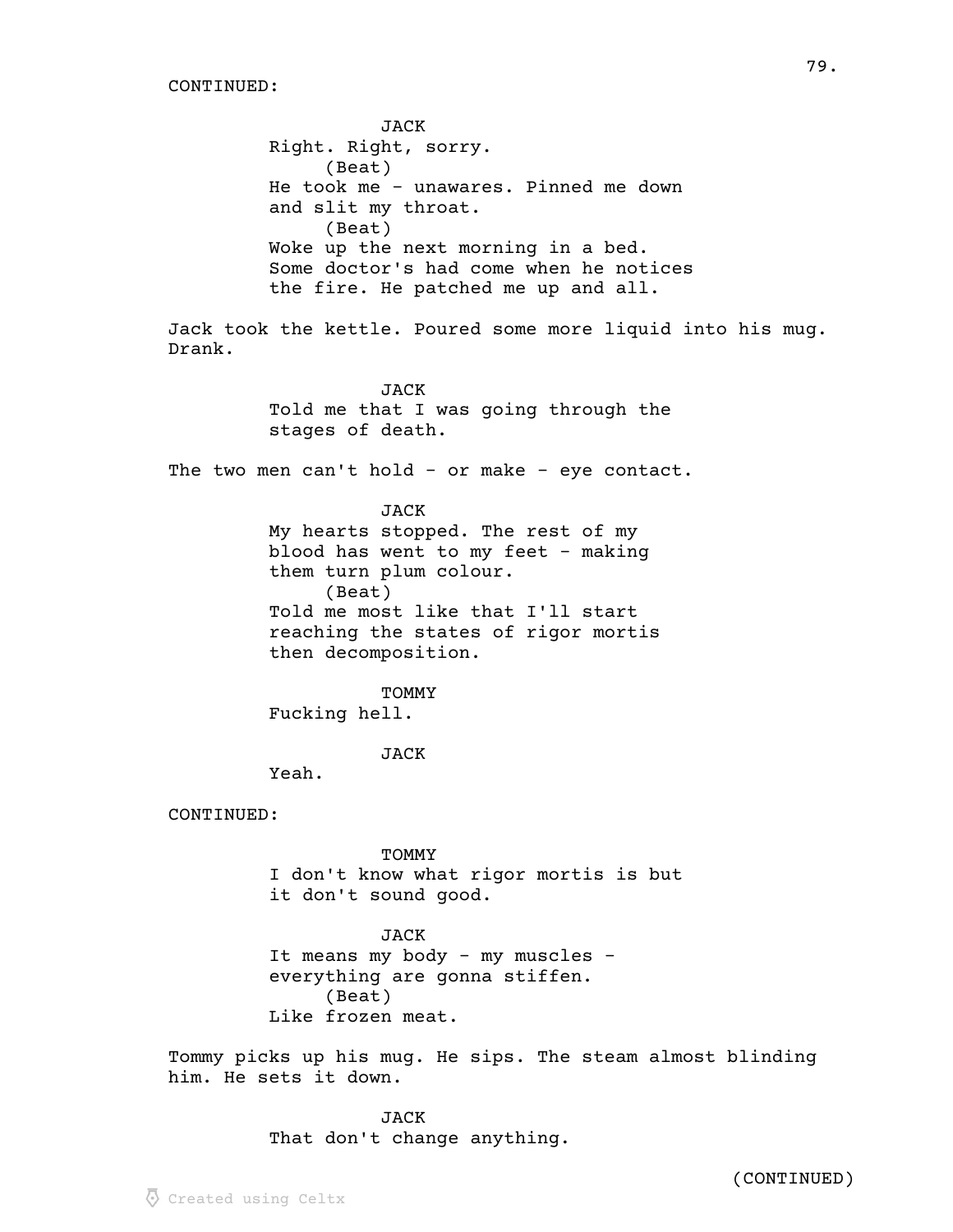JACK (CONT'D) (Beat) You still comin' with us?

Tommy looks off thinking. He meets Jacks eyes.

**TOMMY** As long as you don't try to bite me sure.

JACK Bite you?

Tommy doesn't answer. He gets up. He moves for the door. It opens.

> TOMMY Get some rest. We're leaving early.

They lock eyes then seperate.

EXT. TOMMY'S HOME - MORNING

WIND HOWLS SHYLY THROUGH THE BRANCHES OF A COUPLE OF NEARBY TREES THAT ENCIRCLE TOMMY'S HOME.

THE PALE BLUE SKY IS BITTER COLD. THERE ARE NOT CLOUDS NOR A SUN.

INT. SPARE BEDROOM, TOMMY'S HOME - CONTINUOUS

THE SMALL ROOM IS LIT FROM THE OUTSIDE BEAMING THROUGH A WIDE WINDOW BY THE BEDSIDE WALL.

THE BEDDING IS RUFFLED AND MESSY. A WET SPOT OF A HUMAN FIGURE CAN BE SEEN ON THE BED SHEET.

SORTING HIS BOOTS ONTO HIS FEET, JACK THEN MOVES FOR THE DOOR. HE LEAVES THE SMALL EMPTY ROOM.

INT. TOMMY'S MAIN ROOM - CONTINUOUS

IN SOME FRESH GETUP TOMMY STANDS BY THE DOOR WITH HIS SLIGHT CRIMSON LINED HAIR COMBED TO ONE SIDE.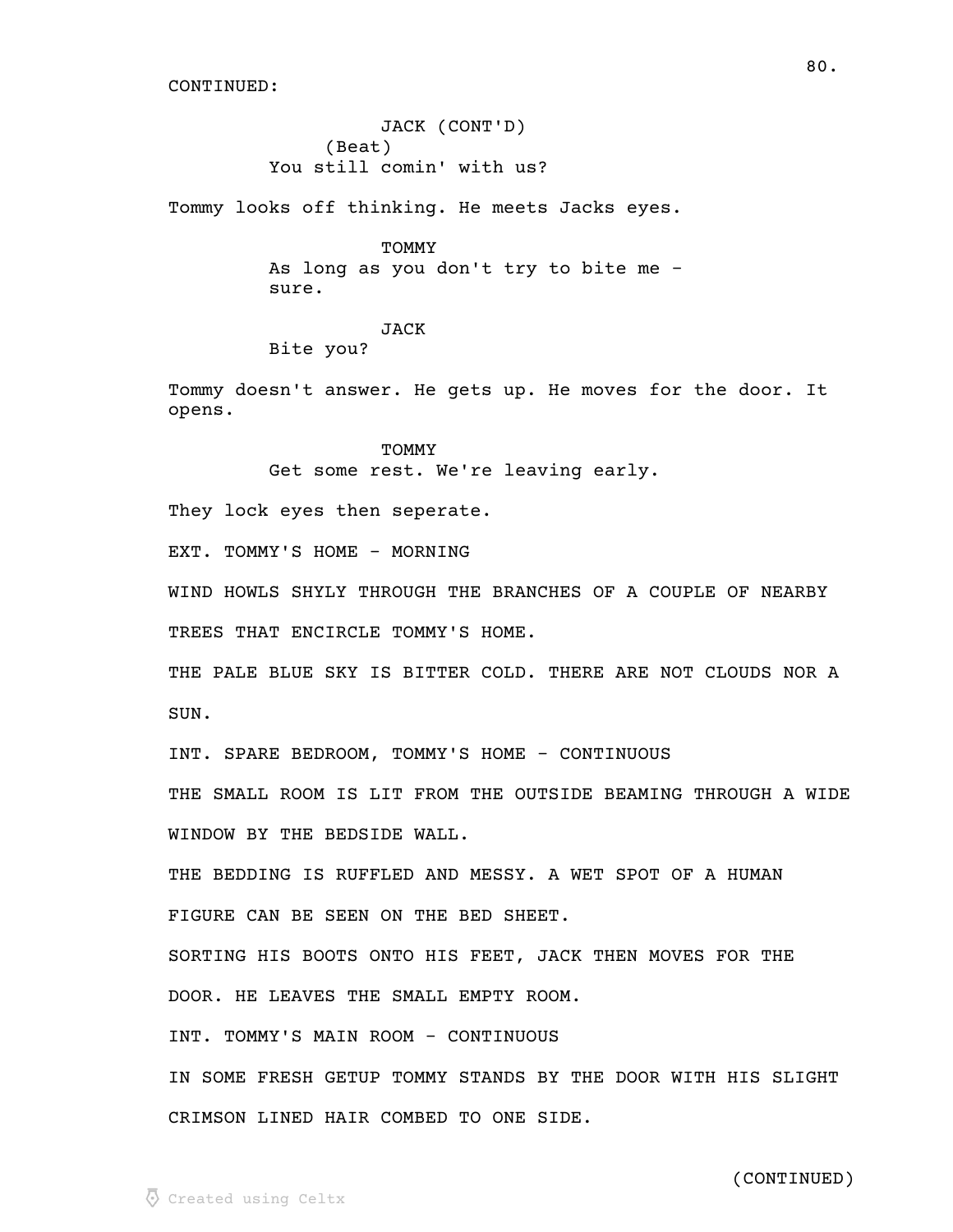JACK ENTERS THE ROOM AND GIVES TOMMY A NOD. TOMMY NODS BACK THEN MOVES A SINGLE FINGER TO HIS LIPS 'SHOOSH'.

NOT UNDERSTANDING JACK SHAKES HIS HEAD IN CONFUSION AND LIFTS HIS SHOULDERS.

TOMMY THEN MANUEVERS HIS ARM TO THE DOOR AND POINTS OUT. JACK FOLLOWS WHERE HIS FINGERS LEADS AND EXITS THE HOME. TOMMY PICKS UP HIS COAT FROM THE COUCH IT WAS DRAPED OVER THEN HEADS OUT AFTER JACK.

EXT. TOMMY'S HOME - CONTINUOUS

TOMMY APPROACHES JACK TO EXPLAIN HIMSELF AS JACK HIMSELF IS SORTING MISSY.

> JACK What was that in there?

### TOMMY

I don't want you to wake the others.

Jack lets go of missy and shoots a look at Tommy.

JACK We ain't leavin' 'im.

**TOMMY** Pity. But i'm afraid we'll have to. (Beat) I have someone I want you to talk with.

## JACK

Who?

**TOMMY** Ride your stallion and follow me.

Tommy made for his white horse DARLIN'. He mounts his Darlin'

CONTINUED:

THEN PRESSES HIS SPURS INTO THE HORSE.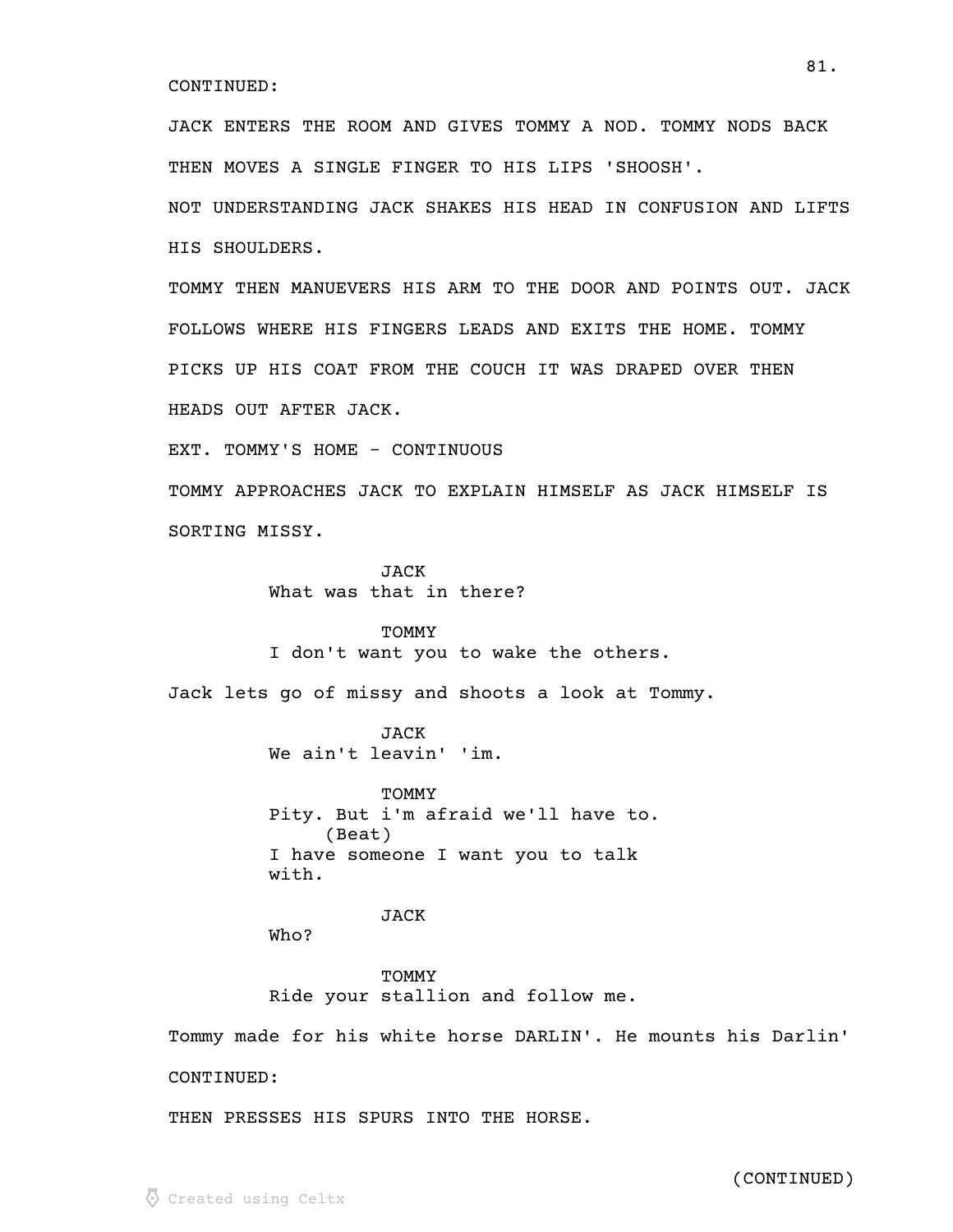DARLIN' TROTS ON AND TOMMY TURNS TO JACK WHO IS STILL MOUNTING MISSY.

> **TOMMY** You might want to join us. The journey is treacherous.

Jack finally mounts the horse and throws a concerned look at Tommy.

> JACK Treacherous?

TOMMY Don't worry, Jack. You can't die. You seem to forget. (Beat) It's just rocky.

Tommy, unsmiling, turns back around and the horse moves on further. Jack follows.

EXT. SNOWY PLAINS - MOMENTS LATER

THE TWO HORSEBACK MEN RIDE AT A SMOOTH PACE THROUGH THE SNOWY PLAINS.

TOMMY IN LEAD FOLLOWED BY JACK STILL. IN THE DISTANCE IS A

SMALL CAMP.

EXT. NATIVE CAMP - MOMENTS LATER

STRIDING INTO THE CAMP GROUNDS ARE THE TWO WHITE RIDERS.

SURROUNDING THE TWO HORSES ARE BLACK NATIVES.

THEY GIVE SMALL NOTICE TO THE TWO WHITE MEN. BUT STILL

NOTICE.

JACK Tommy. Who are these people?

**TOMMY** The IBITHI people. Late settlers from a country called Jamaica.

The Ibithi are natives with dark skin. Some of the women wear loose garments over their breasts and the men only wear cloth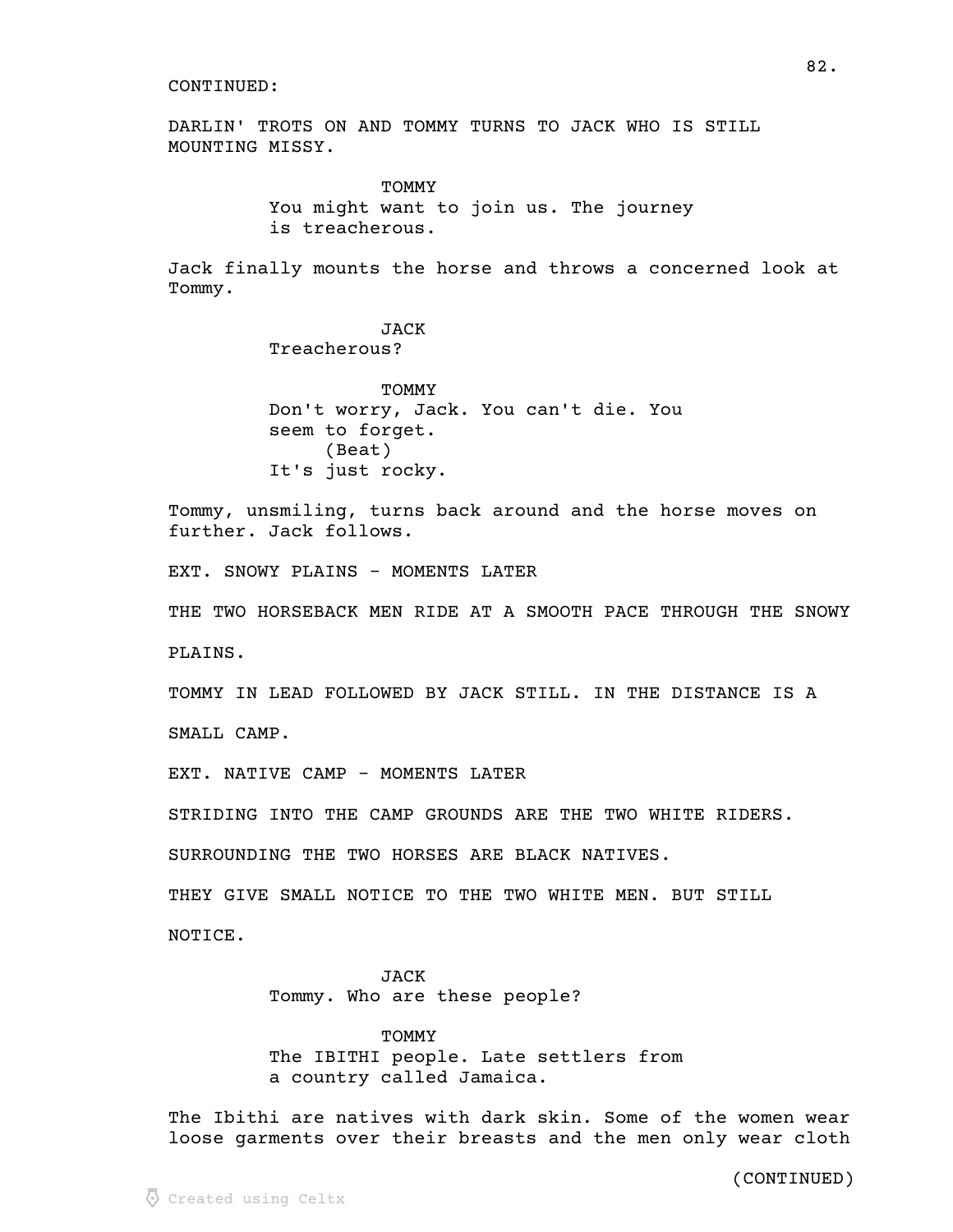covering their nether regions.

CONTINUED:

JACK What are we doin' here?

**TOMMY** 

The Ibithi people have resurection and rebirth ingrained into their culture and beliefs.

JACK What that got to do with us?

TOMMY You know why Jack. I thought they'd maybe understand why you are... still fucking alive. (Beat) Now stop being an asshole.

JACK Go fuck yourself.

From the crowd of Ibithi people comes a dark man dressed with ringlets of gold around his neck.

Tommy recognises the man and approaches further. The Ibithi man is TOMIEO, 25, he is the messenger.

TOMIEO

Tom!

TOMMY

Tomieo!

TOMIEO Are you hear to greet the cheif?

TOMMY Not today, Tomie.

Tomieo scratches his head confused.

TOMEIO Who would you be seeking?

**TOMMY** The 'Dark Man'.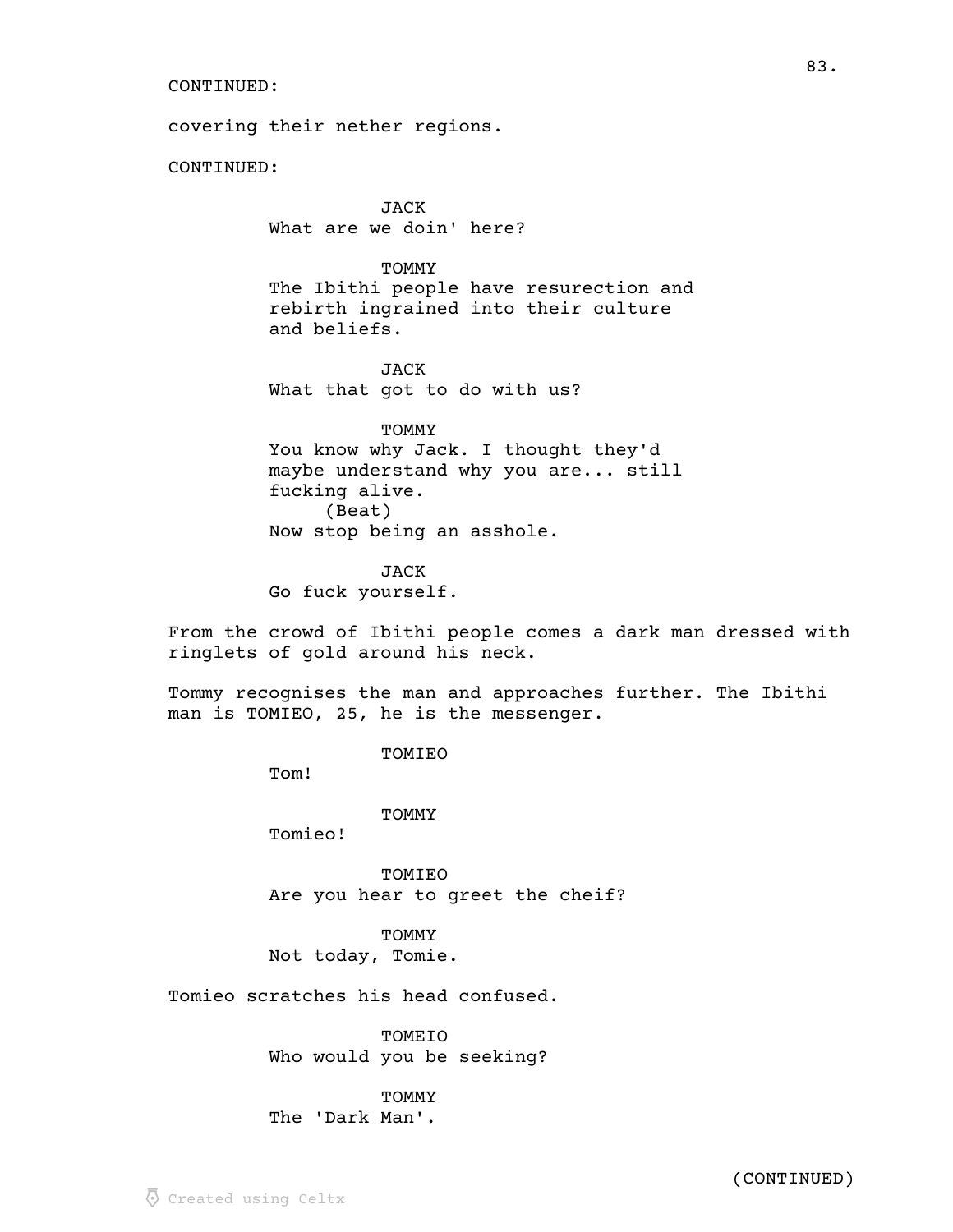Tomeio looks down and sighs. He looks up and jogs away from the riders.

Jack slaps Tommy's chest.

CONTINUED:

JACK Where the fuck is he going?

**TOMMY** To the 'Dark Man'. (Beat) Let's go.

Darlin' follows. Missy follows behind.

EXT. TENT, NATIVE CAMP - MOMENTS LATER

TOMEIO STANDS BESIDE AN ERECTED TENT BY THE CORNER OF THE CAMP.

JACK AND TOMMY COME UP TO THE TENT AND TOMEIO RUNS OFF INTO THE CROWD.

> JACK Weird fucking guy.

## **TOMMY**

That's just how they are. Chill out.

The two riders dismount. They approach the tent. Tommy slides his hand along a wind chime and it jingles.

```
VOICE (O.S)
     (In Ibithi)
Who there?
```
TOMMY Tommy-yi

VOICE (O.S) (In Ibithi) Seeking?

TOMMY

Council.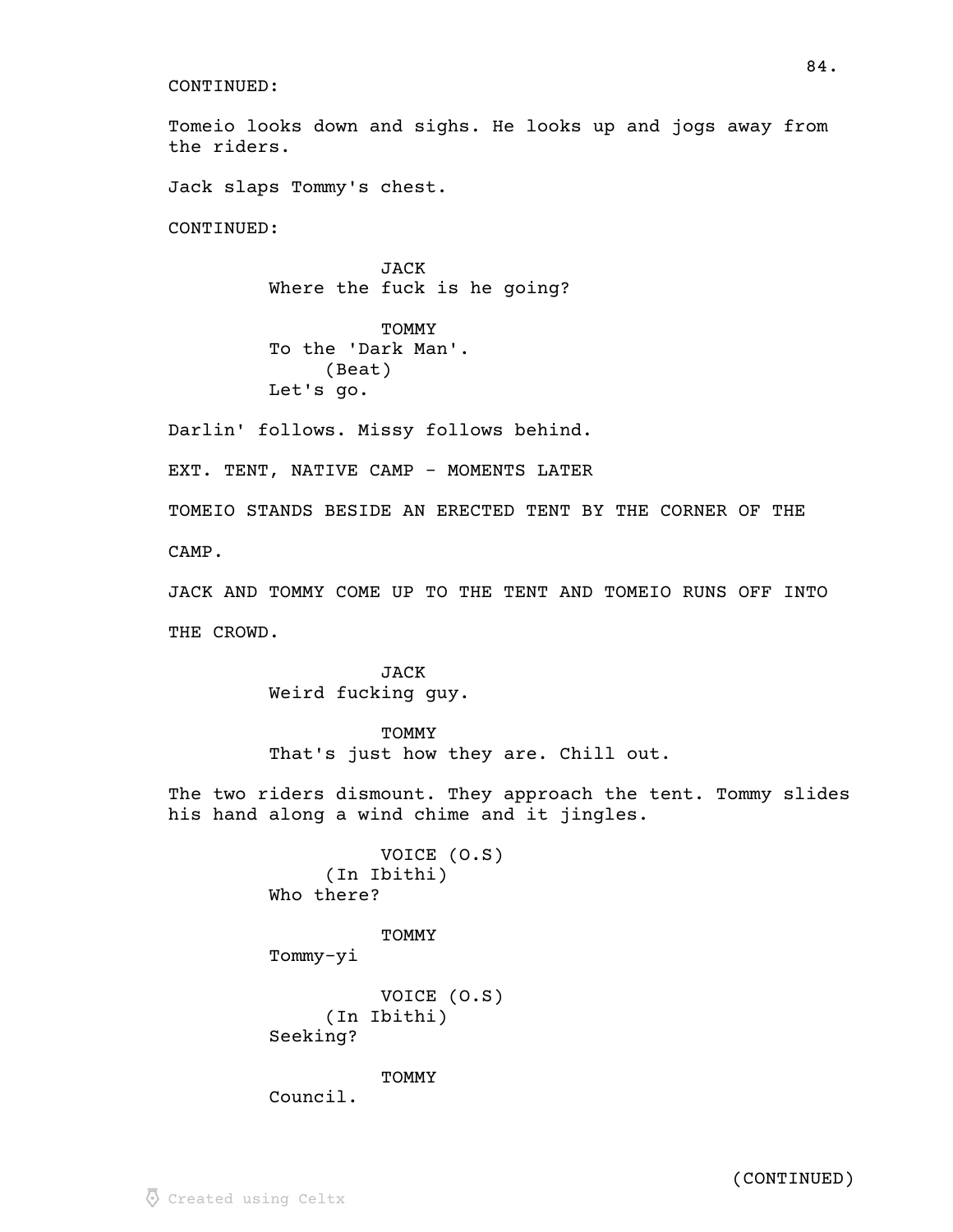```
VOICE (O.S)
     (English)
English?
```
TOMMY

Yes.

```
VOICE (O.S)
```
Enter.

INT. THE DARK MAN'S TENT - CONTINUOUS

AT THE END OF THE TENT STANDS A FIGURE IN BLACK CLOTHES COVERING HIS WHOLE BODY.

ONLY THE MANS EYES CAN BE SEEN THROUGH SLITS IN THE FACIAL COVERING.

HE IS STANDING OVER A FIRE. THE FIRE IS GLOWING EMBERS. SMOKE RISES UP AND HITS THE ROOM OF ENVELOPES THE CEILING IN A THIN LAYER OF FOG.

TOMMY APPROACHES THE FIRE AND SO DOES JACK. TOMMY LEANS BACK TO JACK.

> **TOMMY** Just follow me.

> > JACK

Right.

Tommy approaches the fire.

TOMMY

Tommy-Yi

JACK

Jack-yi?

THE DARK MAN

ViHo.

Tommy sits down and crosses his legs. Jack does so too but has relative difficulty as his legs look stiff but he eventually does.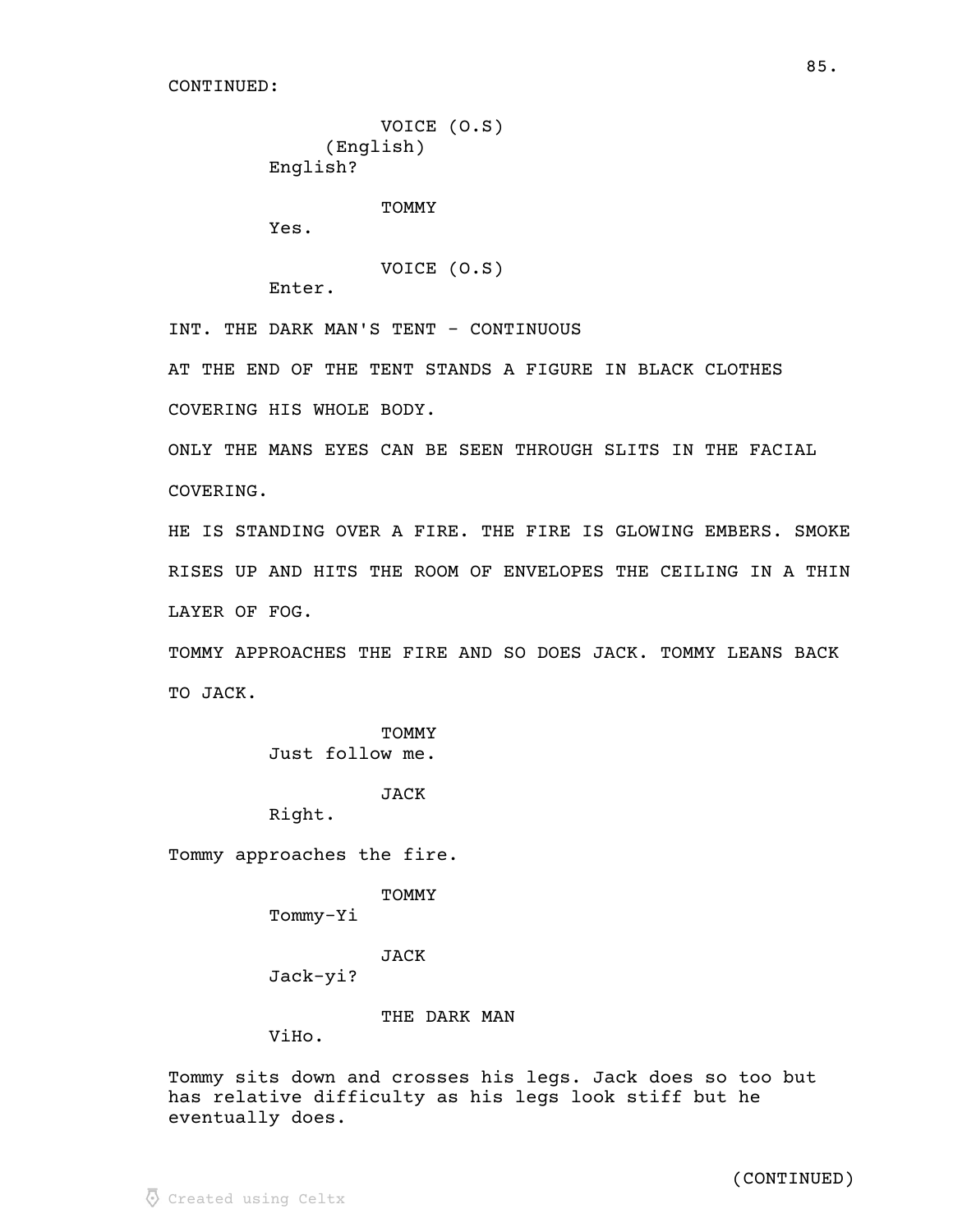The dark man then sits too with his legs crosses. He looks over the two men.

Jack looks to the dark man with an intimidated suspiscion. The dark man then takes his facial covering off like a hat. Underneath the dark man is a kind looking old man with savage wrinkles that don't lie about the man's age. He is old.

86.

THE DARK MAN You need council?

**TOMMY** Yes. We need council.

CONTINUED:

THE DARK MAN What makes you think I can help?

TOMMY I was told you were known in death and rebirth.

## THE DARK MAN

Yes.

He looks to Jack with suspiscious eyes then back to Tommy.

THE DARK MAN

This man.

JACK Excuse me?

THE DARK MAN You. You are not living. (Beat) I see into you. There is nothing but a shell. (Beat) There is no soul inside you. You are dead.

Jack doesn't break eye contact from the dark man. The dark man doesn't break it either.

> **TOMMY** So you know?

THE DARK MAN I know many things. I see more.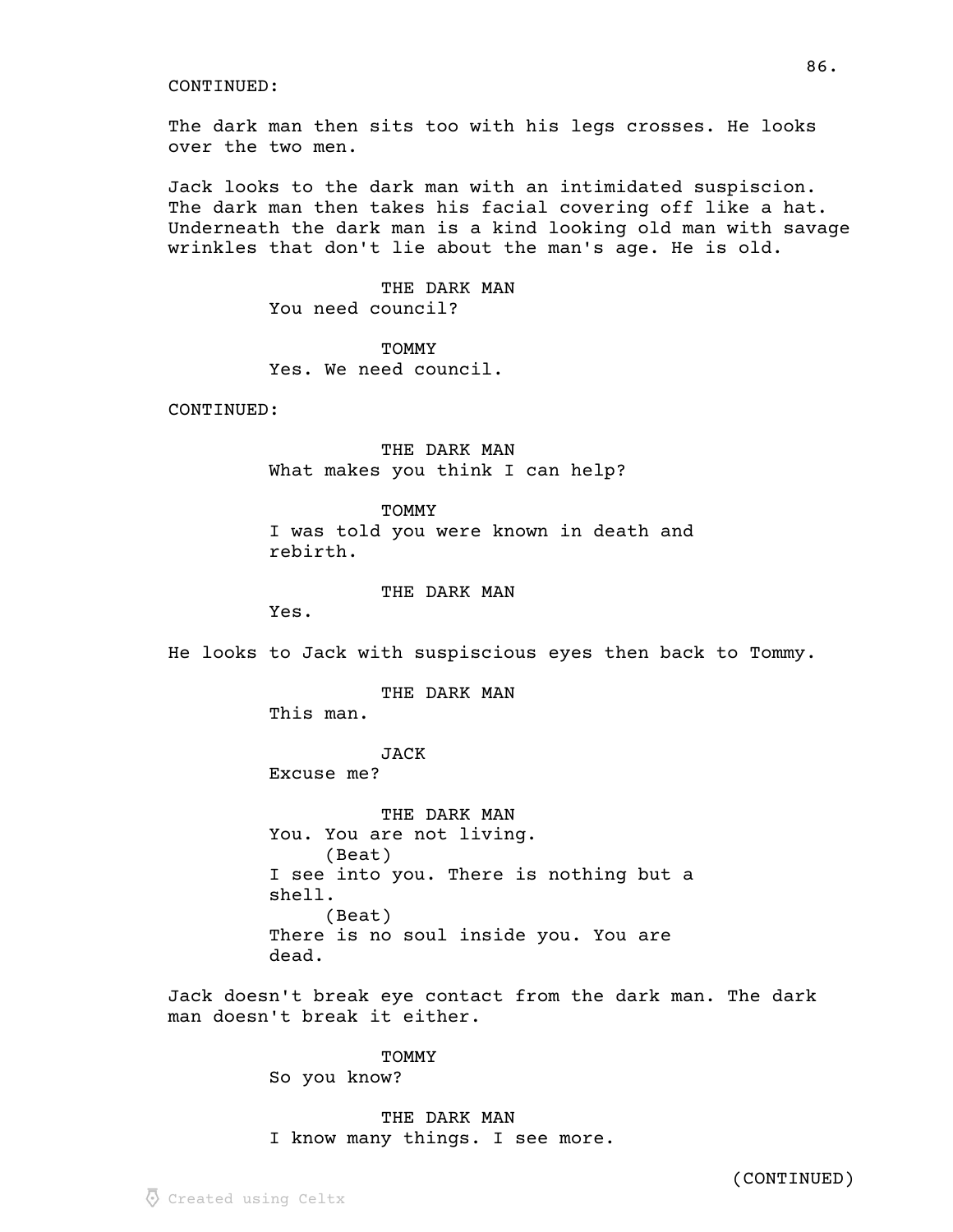JACK You're gonna have to be clearer than this bullshit.

87.

THE DARK MAN You are dead. Yes? (Beat) The CONTURI has brought you back.

**TOMMY** Who are the conturi?

THE DARK MAN It is one. It is the all powerful being. He is evil in his ways. Feared

CONTINUED:

THE DARK MAN by all Ibithi. (Beat) We see him in the flames. When they sore with rage. The fire rises and the conturi with his many tongues licks the foolish and the furious with his flames. (Beat) Those who stand to close to fires.

Jack's eyes widen. Thinking of his burning home.

THE DARK MAN Those who don't give him blood will die screaming in never-ending pain. (Beat) Their body will stiffen. Their bones will go brittle and they will feel the flames of HORR drag them asunder.

JACK

Rigor Mortis.

TOMMY

What?

JACK Rigor Mortis. It's where your body stiffens after death.

THE DARK MAN Begone. Before you blacken and curse (MORE)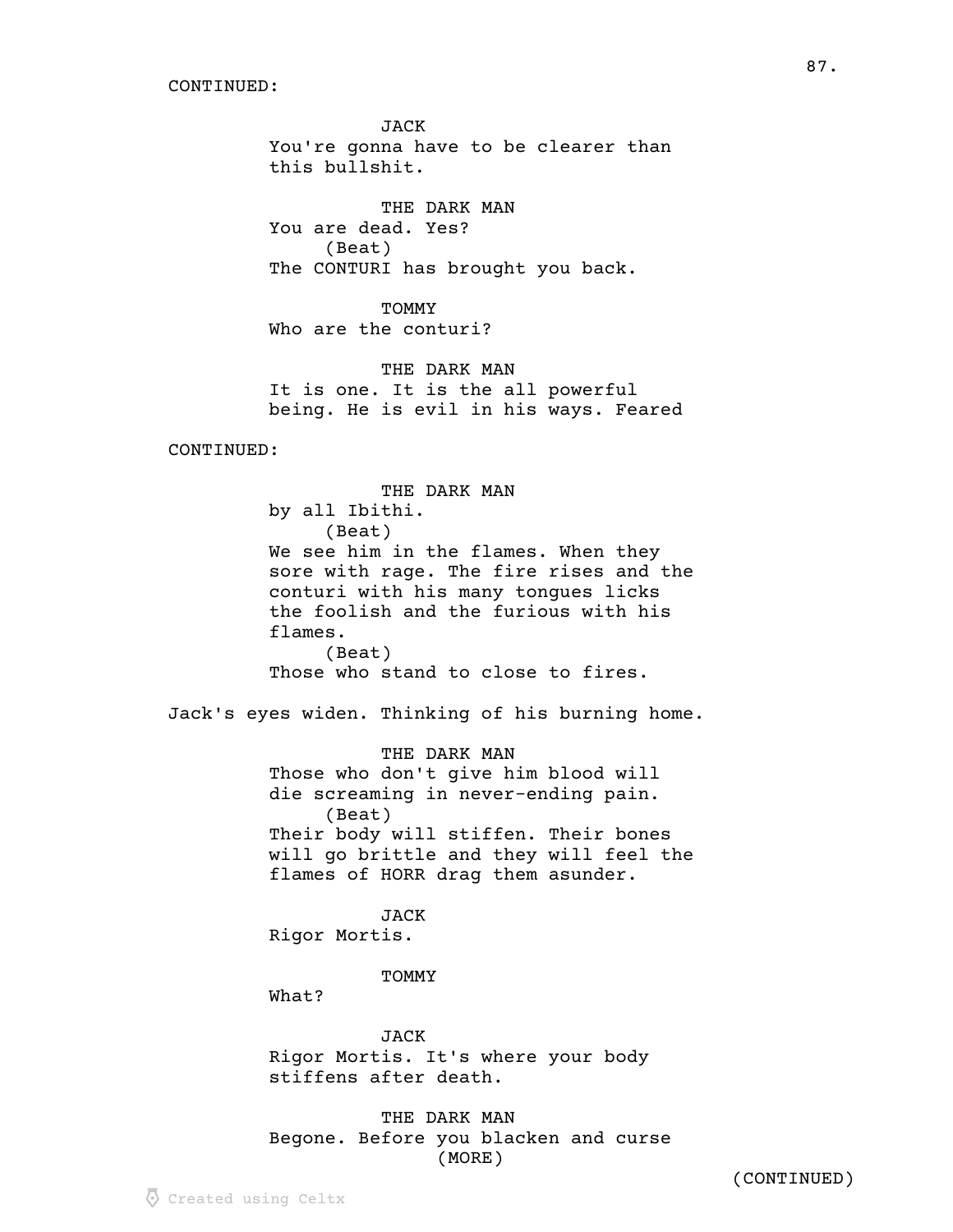THE DARK MAN (CONT'D) us with your DISTIRI.

Jack gets up and goes for the door in a fit of rage. As he does the embers burning in the fire ignite and the flames lick upward.

The dark man looks to the flames and shudders. Tommy gets up and follows after Jack.

EXT. TENT, NATIVE CAMP - MOMENTS LATER

JACK MOUNTS HIS HORSE SILENTLY. TOMMY RUNS OUT AFTER HIM.

TOMMY TRIES TO FIND EYE CONTACT BUT CAN'T.

JACK We shouldn't have come here.

CONTINUED:

**TOMMY** I'm sorry. We never should have come here you're right.

Jack looks off and Tommy follows his gaze. In the near distance are a band of the Ibithi creeping closer to them. In their hands are spears and other weapons.

Tommy hurridley mounts his horse and the two ride away from the band of Ibithi. Some are racing after the white riders. An Ibithi throws a spear. Green tipped. The spear shines off the sun and flies through the air.

INT. KITCHEN, TOMMY'S HOME - MOMENTS LATER

INSIDE THE KITCHEN IS MARTHA, 32, BLONDE, TOMMY'S WIFE. SHE

IS CLEANING DISHES.

ABOVE THE SINK IS A LARGE WINDOW. IN THE DISTANCE ARE TWO HORSES RIDING TOWARDS THE HOME.

SHE LOOKS UP AND SPOTS THE TWO RIDERS AND HEADS OUT INTO THE

AFTERNOON BREEZE.

EXT. TOMMY'S HOME - MOMENTS LATER

JACK RIDES UP TO THE HOUSE FIRST THEN FOLLOWED BY TOMMY. JACK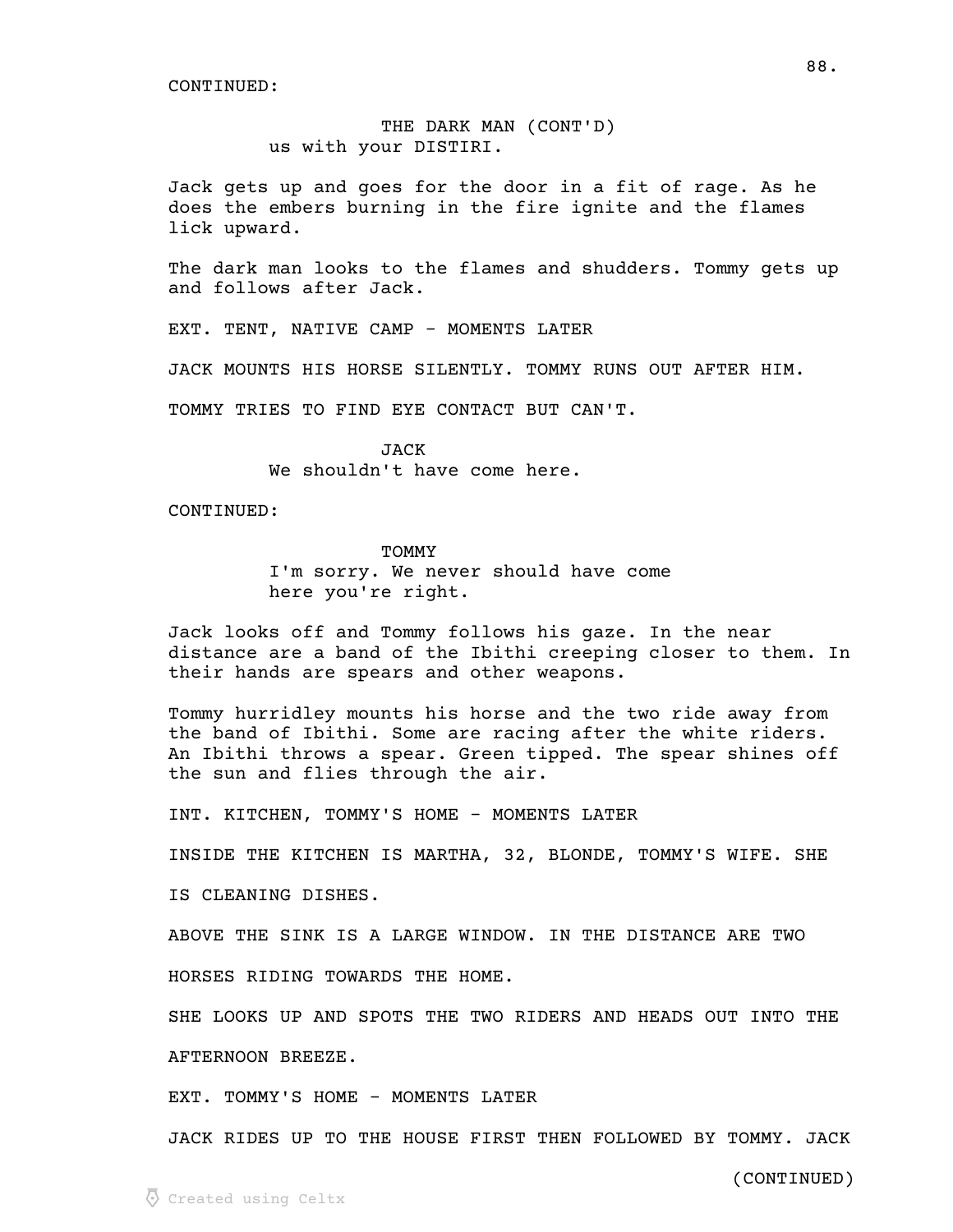QUICKLY DISMOUNTS AND TOMMY FALLS OFF.

HIS WIFE RUNS OVER TO HER HUSBAND AND HE LOOKS AT HER

CONFUSED. WHY DID HE FALL OFF?

CRIMSON STREAKS DOWN TOMMY'S LFT PANT LEG. HE WINCES AS HIS TURNS HIM OVER.

WE SEE DUG INTO THE BACK OF TOMMY'S LEG IS A LARGE SPEAR HEAD.

## TOMMY

What is it?

Jack approaches the two and spots the metal blade in his leg.

JACK

Oh shit.

He goes under Tommy's arm. Tommy's wife follows suit.

**JACK** Get him inside.

CONTINUED:

JACK AND MARTHA DRAG AND LIFT TOMMY TO THE FRONT PORCH THEN THROUGH THE DOOR.

INT. LIVING ROOM, TOMMY'S HOME - CONTINUOUS

THEY DRAG TOMMY OVER TO THE SOFA AND LAY HIM DOWN. HE MOANS

SLIGHTLY IN PAIN.

MARTHA (RE: Tommy) What the fuck did you do?

**TOMMY** What? What's wrong with my leg?

MARTHA There is a fucking spear head biting into your leg.

Tommy sighs then leans over to his wife.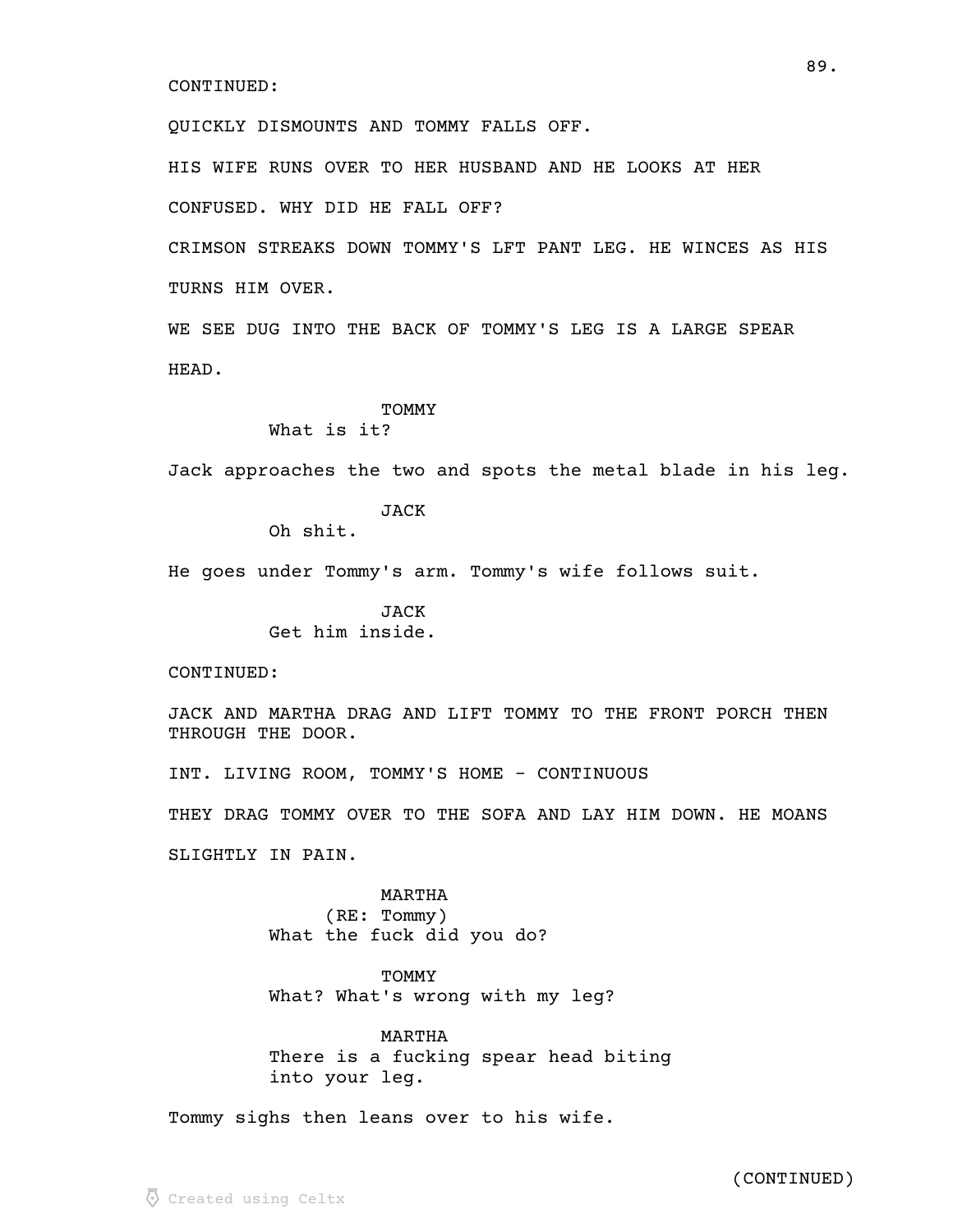**TOMMY** I was taking Jack over to see the chief. (Beat) Thought it would be nice to show him some civility.

JACK Real civility.

TOMMY They were just scared, Jack.

Martha looks at Jack as he cringes at Tommy's words. She looks to her husband.

> MARTHA Scared of what?

She doesn't get an answer.

MARTHA Somebody better fucking tell me what you two were really doing.

JACK It's the truth. They kept naming me evil names in their language. (Beat) I don't know why. We didn't do

CONTINUED:

**JACK** 

nothin'.

Martha looks at Jack unconvinced.

MARTHA Tommy ain't coming with you no more.

JACK

Understood.

Tommy sits up.

TOMMY

What?

MARTHA It's for your own good, Tom-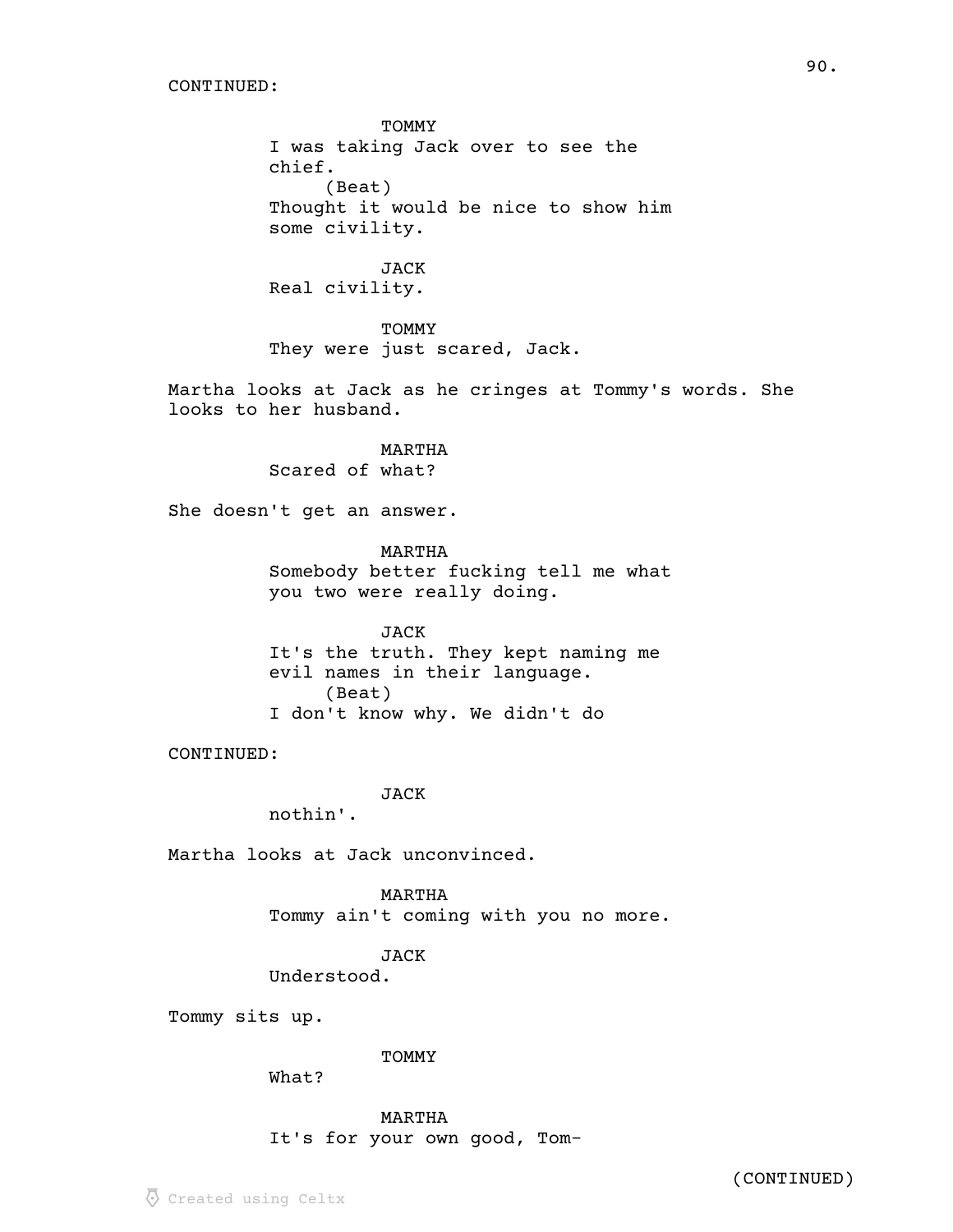**TOMMY** They murdered my sister.

JACK Your mrs. Is right, Tom.

Tommy stood up with the spear head still lodged in his leg. chris walks in from the next room. He doesn't know what is happening.

> CHRIS What is all this yapping about?

He spots the blood running down Tommy's pant leg.

CHRIS What happened to your leg, man?

**TOMMY** 

Nothin'.

He gets up. Martha gets up as well.

MARTHA Where do you think you're goin'?

TOMMY To get my things. (Beat) Boys, I'll meet you out front.

Tommy makes off for his horse. Limping as he goes. Martha

CONTINUED:

TRACES AFTER HIM. BEFORE SHE GOES SHE SHOOTS A LOOK OF CONTEMPT AT JACK.

HE MEETS HER LOOK WITH PAIN AND FRUSTRATION. CYCLE APPROACHES JACK.

> CHRIS What the fuck happened, Jack?

JACK Tommy was showing me to the blacks he was tellin' us about the other night. (Beat) They say my pale ass and thought I was a ghost or some other. (Beat) (MORE)

Created using Celtx

(CONTINUED)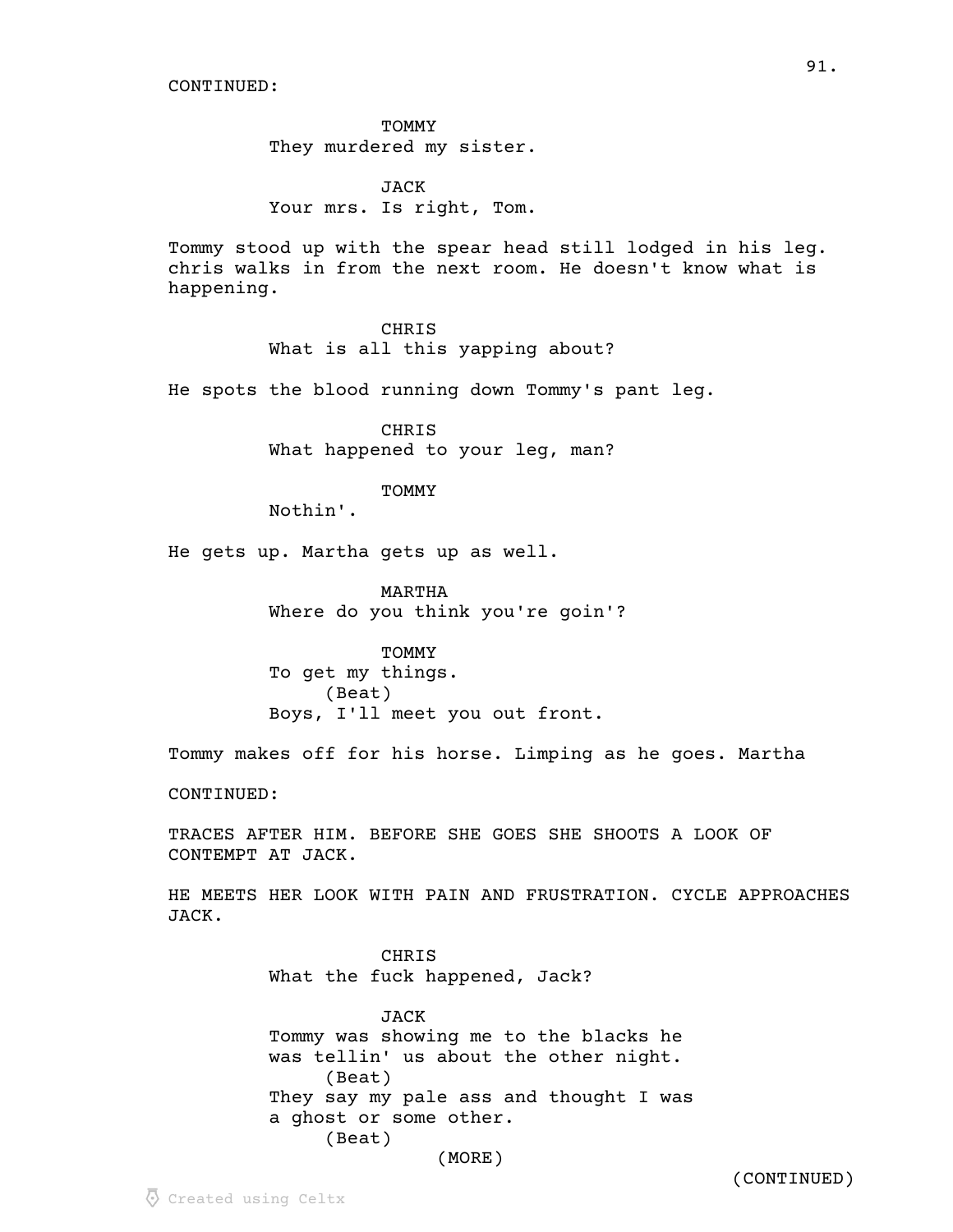JACK (CONT'D) Started throwing fucking spears at us.

chris gives Jack an unconvinced look similar to Martha but keeps it hidden.

> CHRIS Fucked up world, Jack. (Beat) We better go before Martha convinces DEAR Tommy to stay. (Beat) That'd be a real travesty.

> > JACK

Yeah.

They make for the door.

EXT. TOMMY'S HOME - CONTINUOUS

AS THE TWO MEN WALK OUTSIDE MARTHA WALKS PAST THEM BACK INSIDE. SHE NUDGES JACK ON PURPOSE AND GROWLS AT HIM AS SHE DOES.

TOMMY IS ALREADY MOUNTED UP ON DARLIN' WITH RELATIVE EASE. JACK MOUNTS MISSY AND CHRIS MOUNTS OLLIE RESPECTIVALLY. THE TWO NEW RIDERS TROT BESIDE TOMMY.

> JACK What did you say to her?

> > **TOMMY**

Not much.

CONTINUED:

JACK Okay then.

CHRIS So where to?

**TOMMY** First into town. We need a better load out.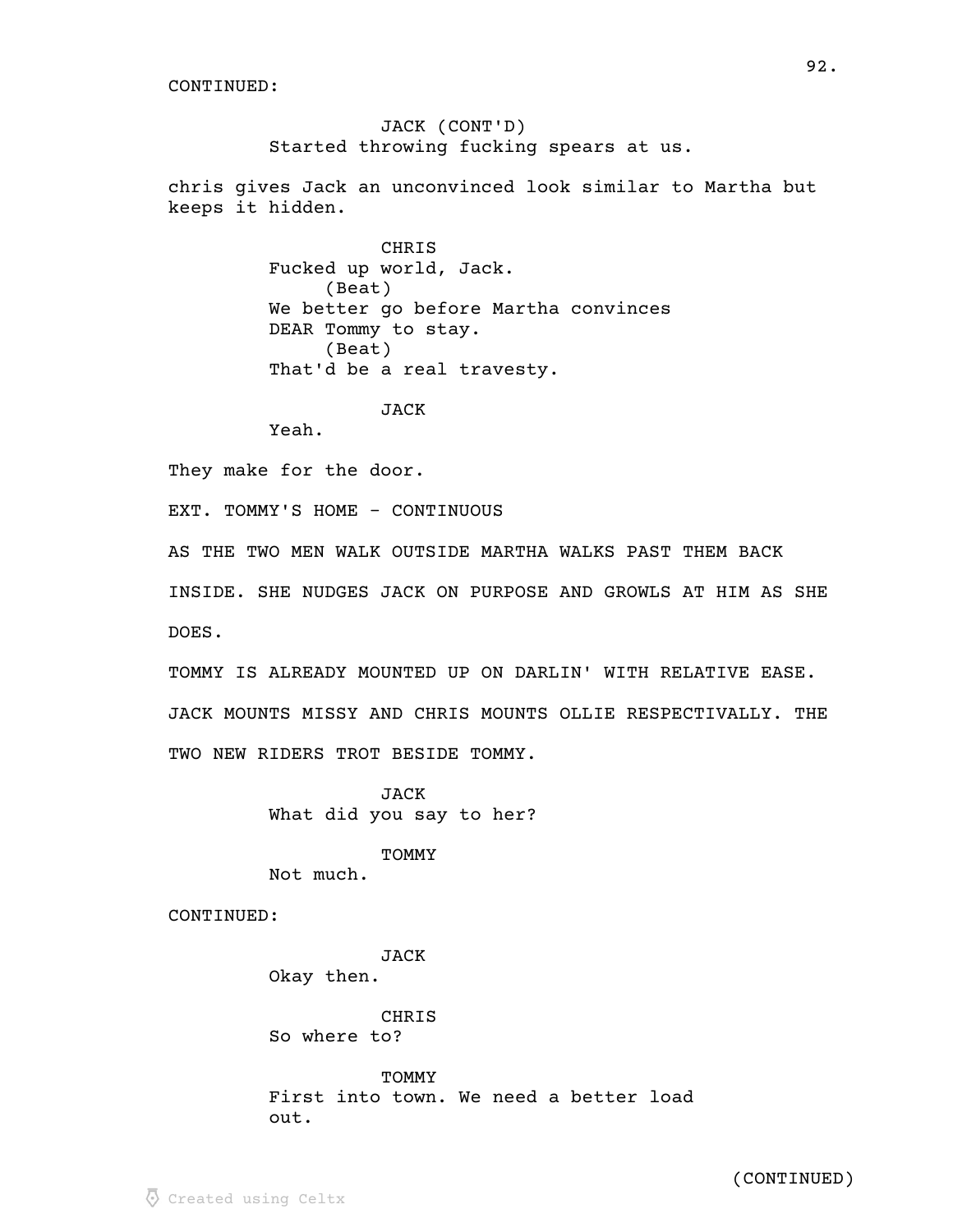**CHRIS** What's wrong with what we already got?

**TOMMY** Three revolvers between us and a singular repeater rifle. (Beat) Barely enough to go against these men.

JACK He's right, our load out is shit. (Beat, RE: Tommmy) You know a place?

**TOMMY** 

Yep.

INT. SENDERS' SPIRITS, AMMO STORE - DAY

STOOD BEHIND THE DESK IS A PORTLY FELLOW NAMED GREIG SENDERS, 43, BALDING AUBURN HAIR AND A WHISKEY NOSE. THE MAN IS COUNTING MONEY FROM THE REGISTER. THE BELL ALERTING THE KEEPER OF CUSTOMERS RINGS.

HE DUCKS DOWN AND LIFTS A REVOLVER FROM BENEATH THE COUNTER. THREE SHADOWS COME STALKING BEHIND A SHELF. REVEALING THEMSELVES IS CHRIS, JACK AND TOMMY.

THEY APPROACH THE COUNTER AS THE KEEPER PUTS DOWN HIS GUN.

G. SENDERS Well if it ain't Sheriff Tathers!

TOMMY Good evenin' Mr. Senders.

G. SENDERS Good evenin' to you too. (Beat) Now what can I get- (Beat)

CONTINUED:

G. SENDERS Are these your friends sheriff?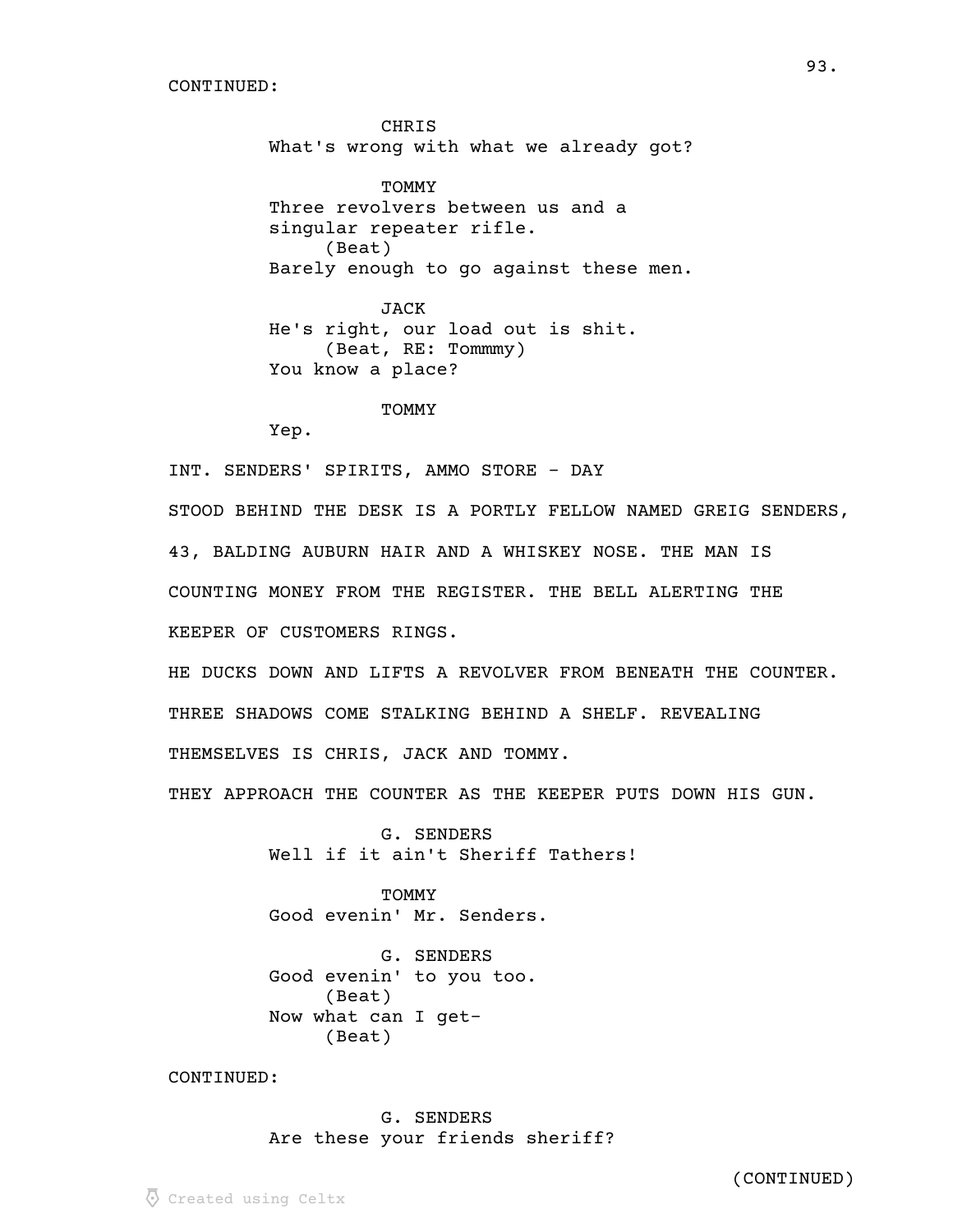Tommy is digging for something in his pocket trying to keep conversation.

> **TOMMY** Uh. Yeah. Sorry. (Beat) The pale looking fella is my brotherin-law. (Beat, sneering) And this black fella is an old friend.

chris sniggers and Tommy sniggers as well.

G. SENDERS I see. Well what can I do you three for today?

Tommy pulls out a small burgendy bag. It is full of rattling coins.

He sits the big on the counter and the keeper looks at it with wonder.

Tommy then opens the bag and tips it upside down. Pennies flood out.

> TOMMY We'd like two Allen & Wheelock Drop Breech Rifles. (Beat, RE: his two friends) Them's new.

G. SENDERS The newest there is. (Beat) Anything else?

TOMMY

A shotgun. (Beat) Colt model.

G. SENDERS Right on. I've got one of them tucked under my bed at nights.

**TOMMY** 

I remember.

CONTINUED: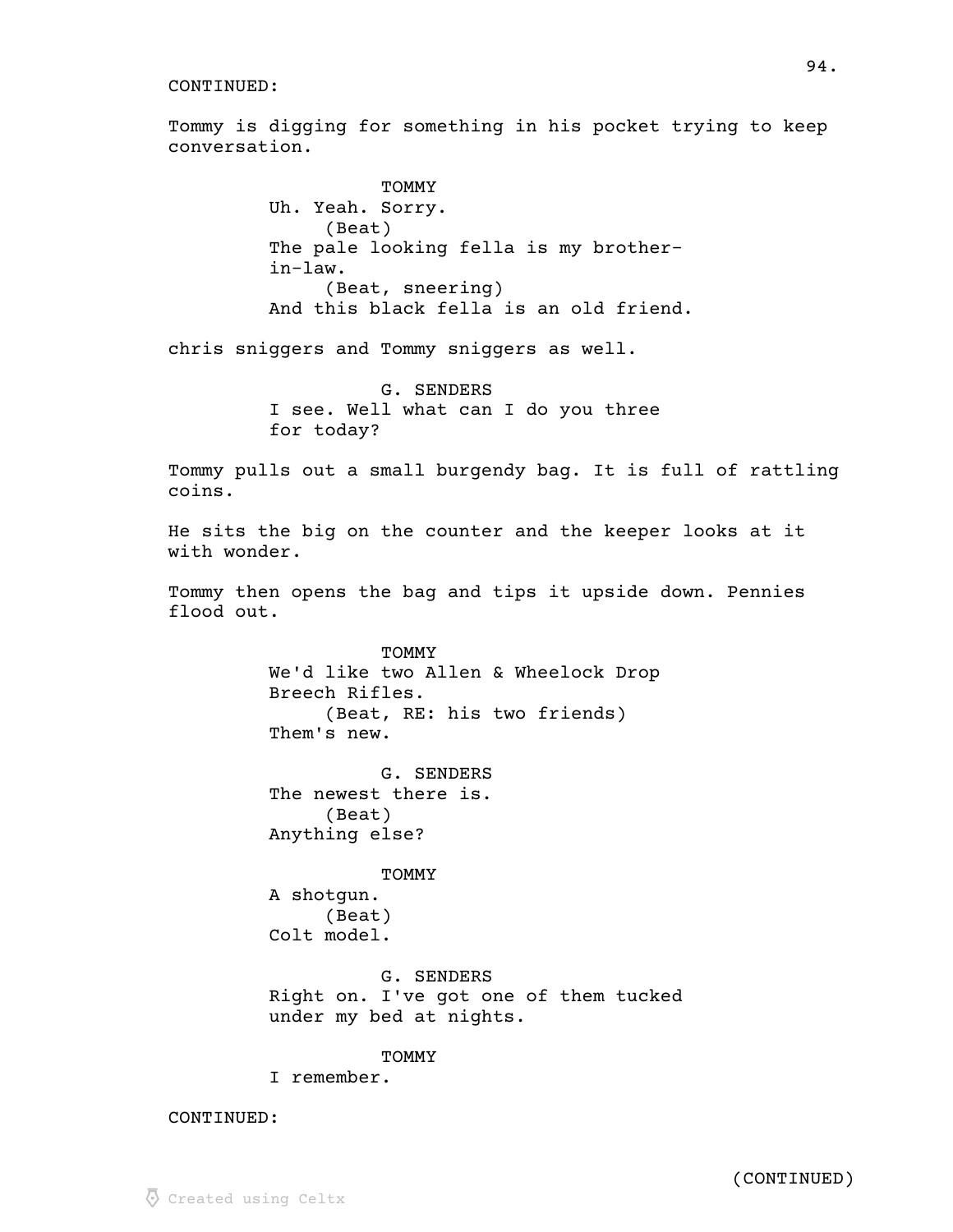TOMMY (Beat) You showed me it that time I came over for dinner one night. G. SENDERS That I did. (Beat) And you should do that again sometime. **TOMMY** Truely. But in the meantime. (Beat) I think that's all we'll be needin'. G. SENDERS Alright-JACK We will be requiring some C4. G. SENDERS Alright (Beat) Won't be a jiffy. G. Senders spins around and begins picking up the order. chris turns to his friend with queer suspiscion. **CHRIS** What we gon' do with C4? JACK We are going to blow their fuckin' house to smitherens. (Beat) Any objections? TOMMY None. CHRIS And yous call me the crazy mutha fucka. chris turns a way with an amused smile on his face. He looks partly excited and partly hysterical.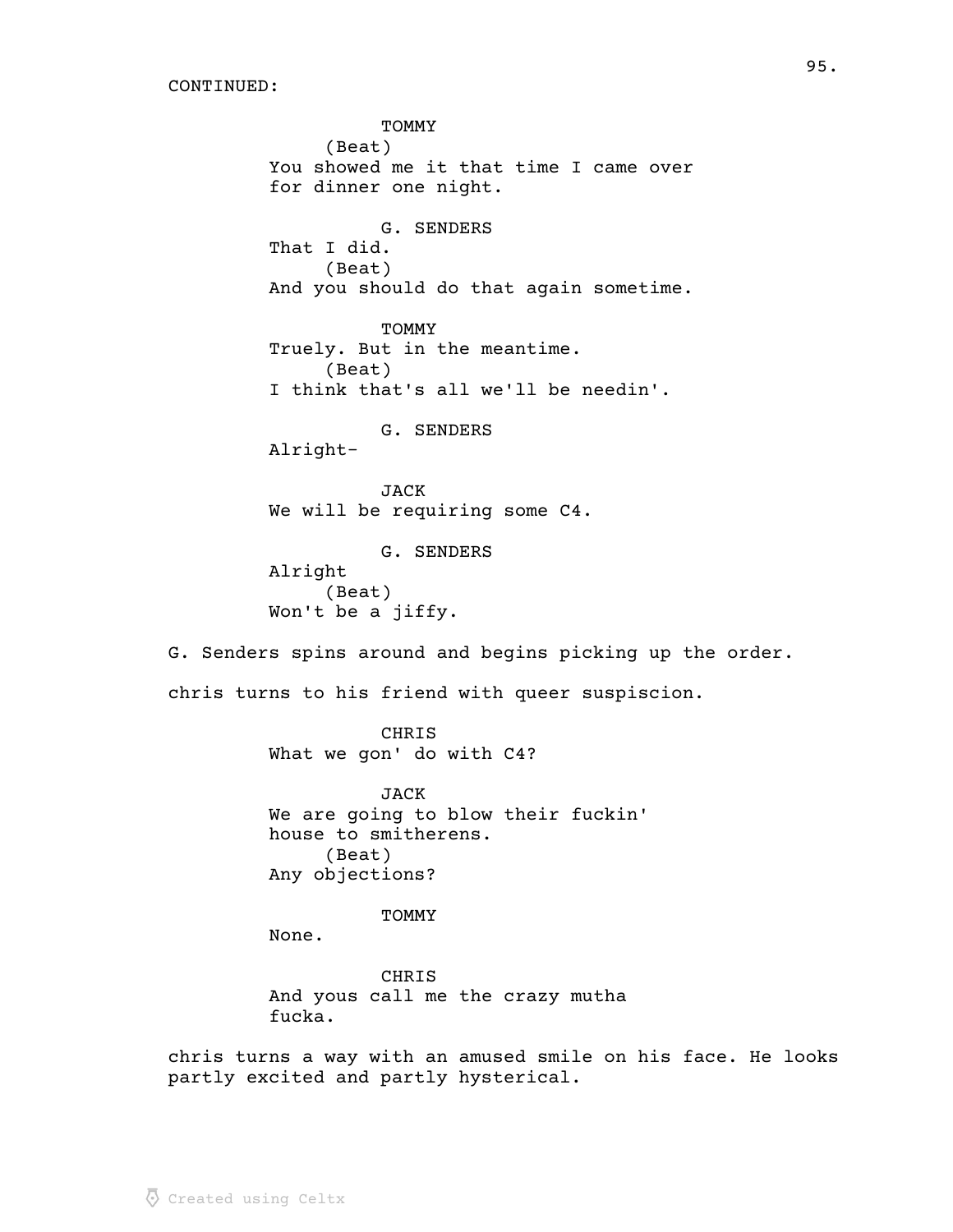EXT. OPEN FIELD - EVENING

HAY FIELDS STRETCHING ON FOR MILES AHEAD. TRAMPLING THROUGH THE FIELD ARE MISSY, OLLIE AND DARLIN' RESPECTIVLEY. TIED TO THEIR SADDLES ARE THEIR WEAPONRY. EACH MAN HAS A REPEATER RIFLE. TOMMY IS THE ONLY ONE WITH A SHOTGUN.

JACK

Hey, Tom.

TOMMY

Yeah.

JACK Your leg doin' any better?

TOMMY Aches. But I should be good.

chris rides up beside Tommy.

CHRIS Is it still in ya leg?

**TOMMY** 

What?

CHRIS The blade?

**TOMMY** Right. Uh, yeah.

**CHRIS** Ain't we better takin' it out?

Tommy thinks this over.

TOMMY I don't think that'd do much good.

JACK He's right. Before we wreck some havoc, I know a doctor.

JACK He can sort your leg. (Beat) (MORE)

96.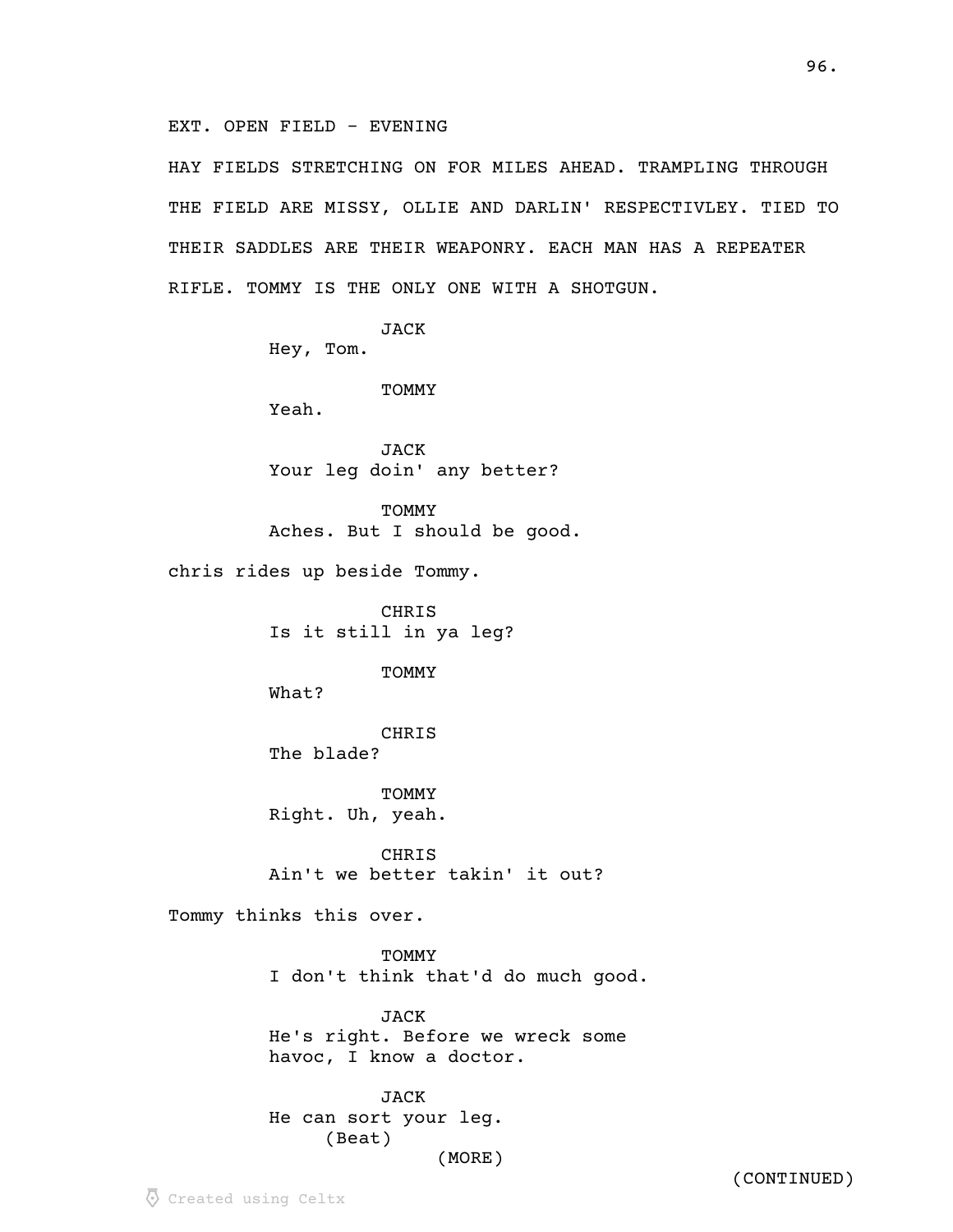## JACK (CONT'D)

Hopefully.

Snowflakes begin to fall. Jack's face hardens over with CONTINUED:

ANNOYANCE.

EXT. WOODLAND - MOMENTS LATER

LONG STOCKY TREES EVERYWHERE. THE HORSES NAVIGATE BETWEEN THE TREES AS BEST THEY CAN.

TOMMY LOOKS DROWSY AS IF HE WAS DRUNK. HE TRIES HIS BEST TO KEEP HIS EYES OPEN.

JACK IS AHEAD. HE TURNS AROUND AT TOMMY WHO IS STILL FIGHTING THE URGE TO CLOSE HIS EYES.

> JACK I guess we'll be restin' here then.

EXT. WOODLAND - NIGHT

A NEAT LITTLE FIRE IS BURNING TWIGS AND BRANCHES. JACK IS TENDING THE FIRE.

TOMMY IS SAT AGAINST A TREE DRINKING FROM A FLASK. CHRIS IS BESIDE HIM.

JACK MOVES UP TO MEET THEM. TOMMY PASSES CHRIS THE COON FLASK AND HE DRINKS.

> JACK That fire should last us the night. (Beat) Save some for the rest of us chris.

He GRABS the flask from chris's lips and drinks. chris gives out a drunk chuckle.

Jack passes it back to Tommy. Tommy is already asleep with his arms crossed.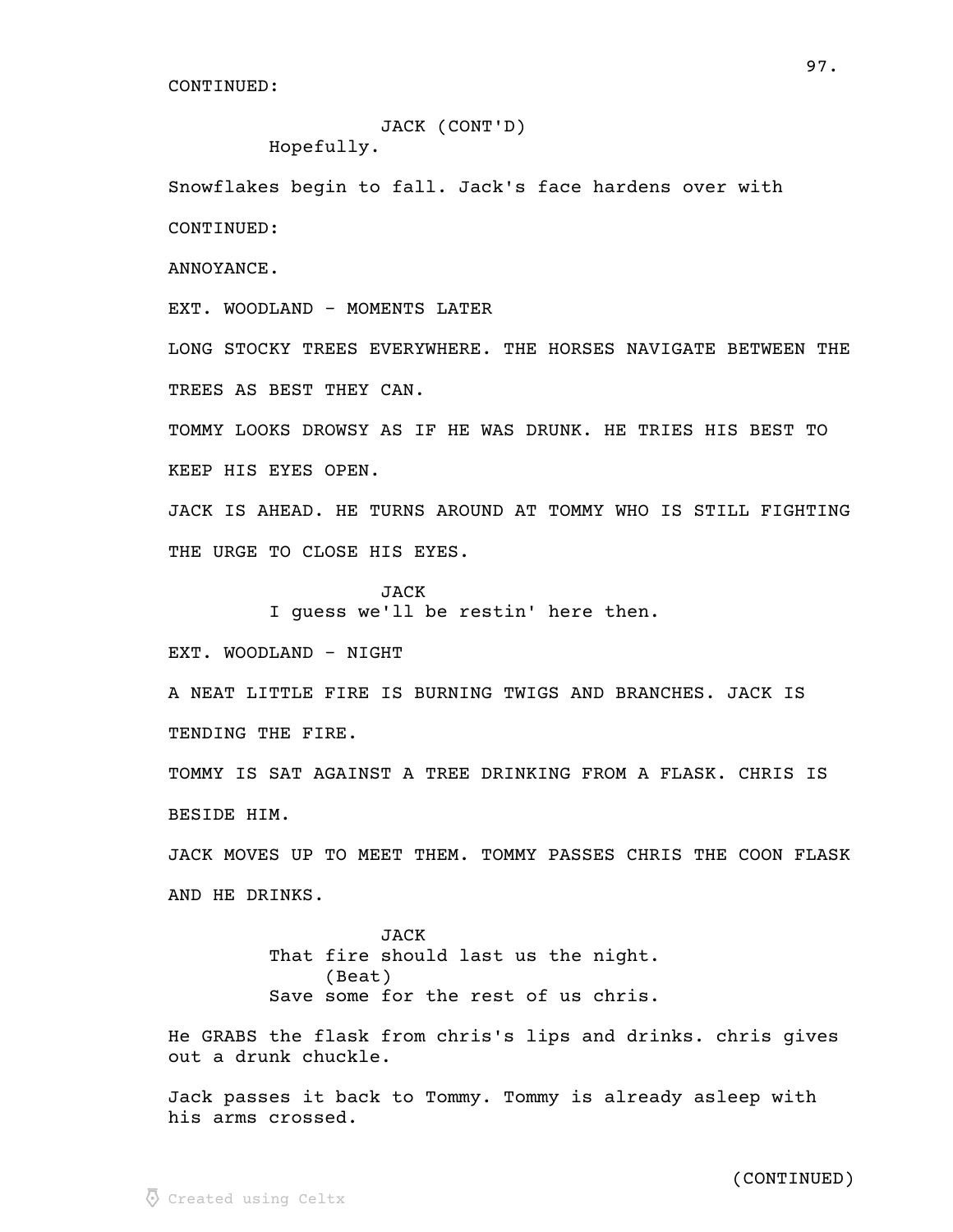Jack puts the flask in between Tommy's crossed arms. He mutters in his sleep.

As the fire burns softly Jack sits down against a tree across from chris.

chris has a thick and heavy cover over his legs. So does Tommy.

> **CHRIS** Don't you want a cover?

CONTINUED:

JACK Nah. I can't feel the cold.

CHRIS Suit yourself.

chris motions to Tommy.

CHRIS Do you think he's gonna be okay?

JACK

Huh?

CHRIS You saw how he was.

JACK I think he was just tired. Its been a long ride.

CHRIS Not that long. (Beat) I'm shattered and I can still keep my eyes open with relative ease.

JACK You got a point there. (Beat) Let me mull over it as I sleep.

CHRIS

Fuck you.

Jack closes his eyes and chris does the same. The fire weakens and the flames grow smaller.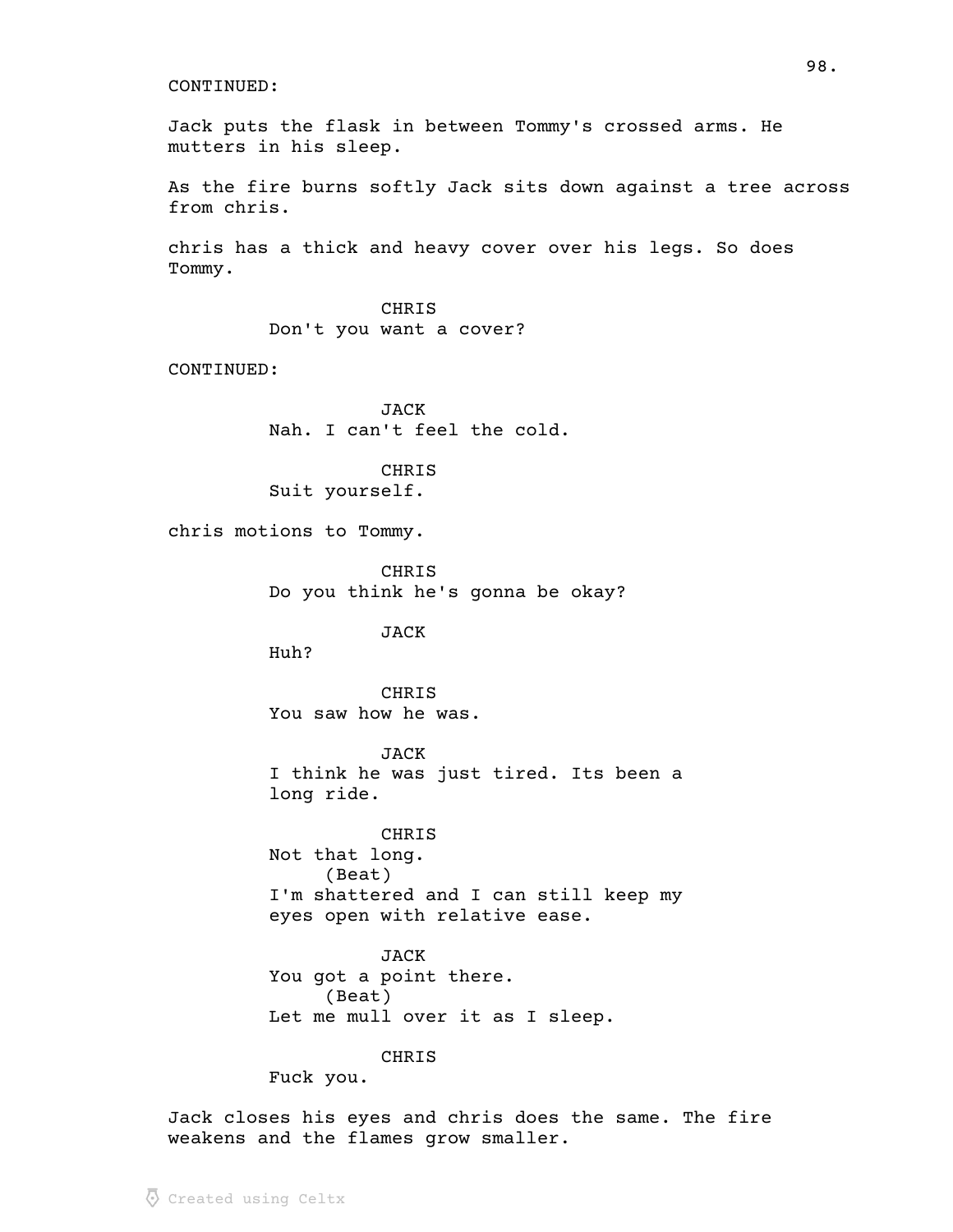THE ROAD THAT JACK CAME UP WITH HIS WIFE ON. THE THREE

HORSEMEN TROT THROUGH THE SLUSH AND MUCK.

**JACK** Up here we swirve into the woods.

**CHRIS** 

Why?

JACK There is a clearin' through the trees

CONTINUED:

JACK which will show our comin'.

Tommy is holding onto Darlin's reins as tight as he can. He loses graps then slides off the horse side ways.

Tommy THUMPS to the ground. He makes a moaning noise as the two other rides wurl around.

JACK

Shit!

They unmount and go over to fallen Tommy. They put their arms under his and drag him over to a tree. They lean him against it.

> **CHRIS** I told you somethin' like this'd happen.

JACK We need to get him to my doctor friend.

CHRIS How far?-

TOMMY (Disorientated) No more!

Jack looks down at Tommy's leg. He takes a small knife he has in his back pocket and opens Tommy's trouser leg.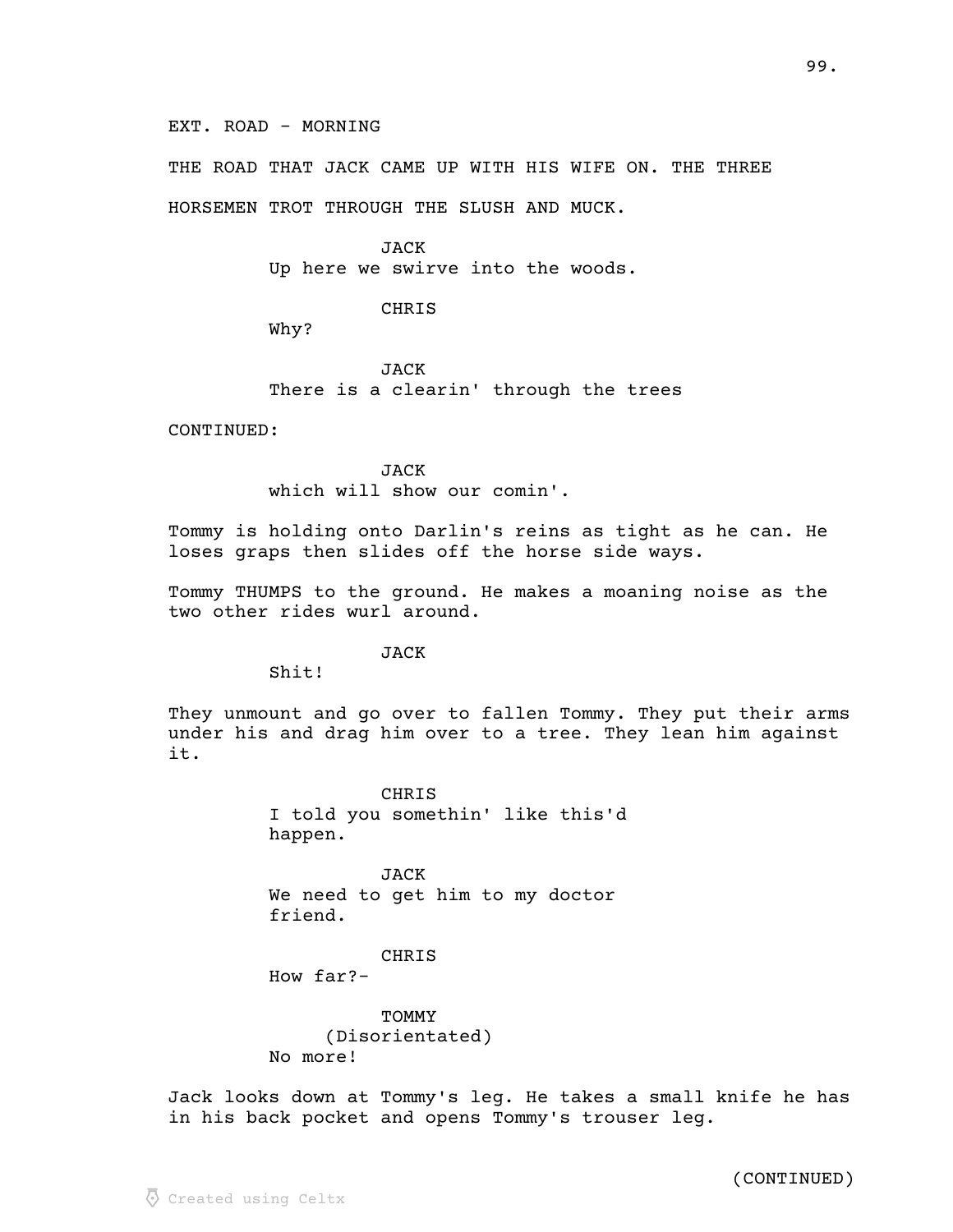Crawling up Tommy's leg are dark tentacles. His veins have turned black and gooey.

> JACK Fuckin' shit.

**CHRIS** What the fuck!

JACK The bastards must have poisoned arrows and spears.

CHRIS Help him get back on his horse and we can tie him to her.

CONTINUED:

## JACK

Alright.

They lift Tommy up over their shoulders and move him over to Darlin'. She hasn't moved since Tommy fell.

They drape Tommy over the horse. Jack holds him up making sure he doesn't fall as Cyl goes over to Ollie.

He comes back with rope. He ties Tommy's arms around Darlin's long neck. Then his body around Darlin's torso.

> CHRIS That should keep him steady. (Beat) I'll tie this rope to my horse and drag Tommy with us.

chris and Jack run to their horses. They begin to mount.

JACK The doctor is just up ahead.

They ride on ahead.

EXT. WOODS - MOMENTS LATER

SNOW IS RAINING NOW. THE RIDERS RIDE ON A FASTER PACE THAN BEFORE THROUGH THE TREES.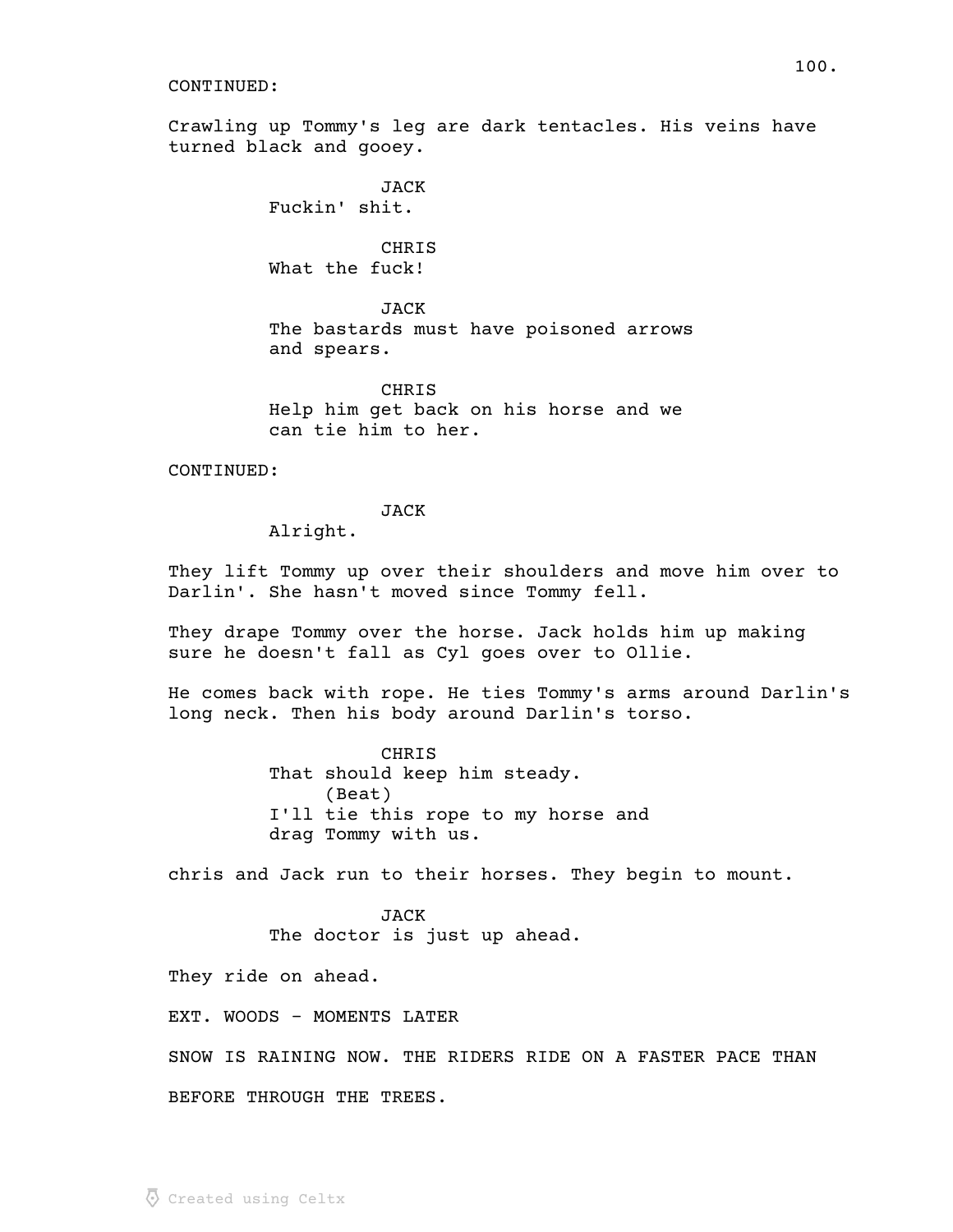EXT. DERRY'S LOG CABIN - MOMENTS LATER

THEY COME ACROSS DERRY'S HOME. JACK DISMOUNTS AND APPROACHES THE DOOR.

> JACK Derry! Derry are you home?

He opens the door and walks in.

INT. DERRY'S LOG CABIN - CONTINIOUS

DERRY IS NOWHERE TO BE SEEN. THERE ARE LIQUOR BOTTLES

EVERYWHERE.

JACK MAKES HIS WAY THROUGH THE HOUSE CHECKING IN ROOMS BUT CAN'T FIND HIM.

HE LEAVES.

EXT. DERRY'S LOG CABIN - CONTINUOUS

JACK WALKS OUT FROM THE CABIN. HE MAKES FOR CHRIS.

JACK He ain't here.

CHRIS Shit! (Beat) We're gonna have to leave him man.

JACK

What?

CHRIS You ain't seriously thinkin' of still bringing him are you?

Jack thinks this over.

JACK Lets bring him down and get him inside.

INT. BEDROOM, DERRY'S LOG CABIN - MOMENTS LATER

TOMMY'S LAME BODY RESTS DRAPED ACROSS THE BED JACK HAD SLEPT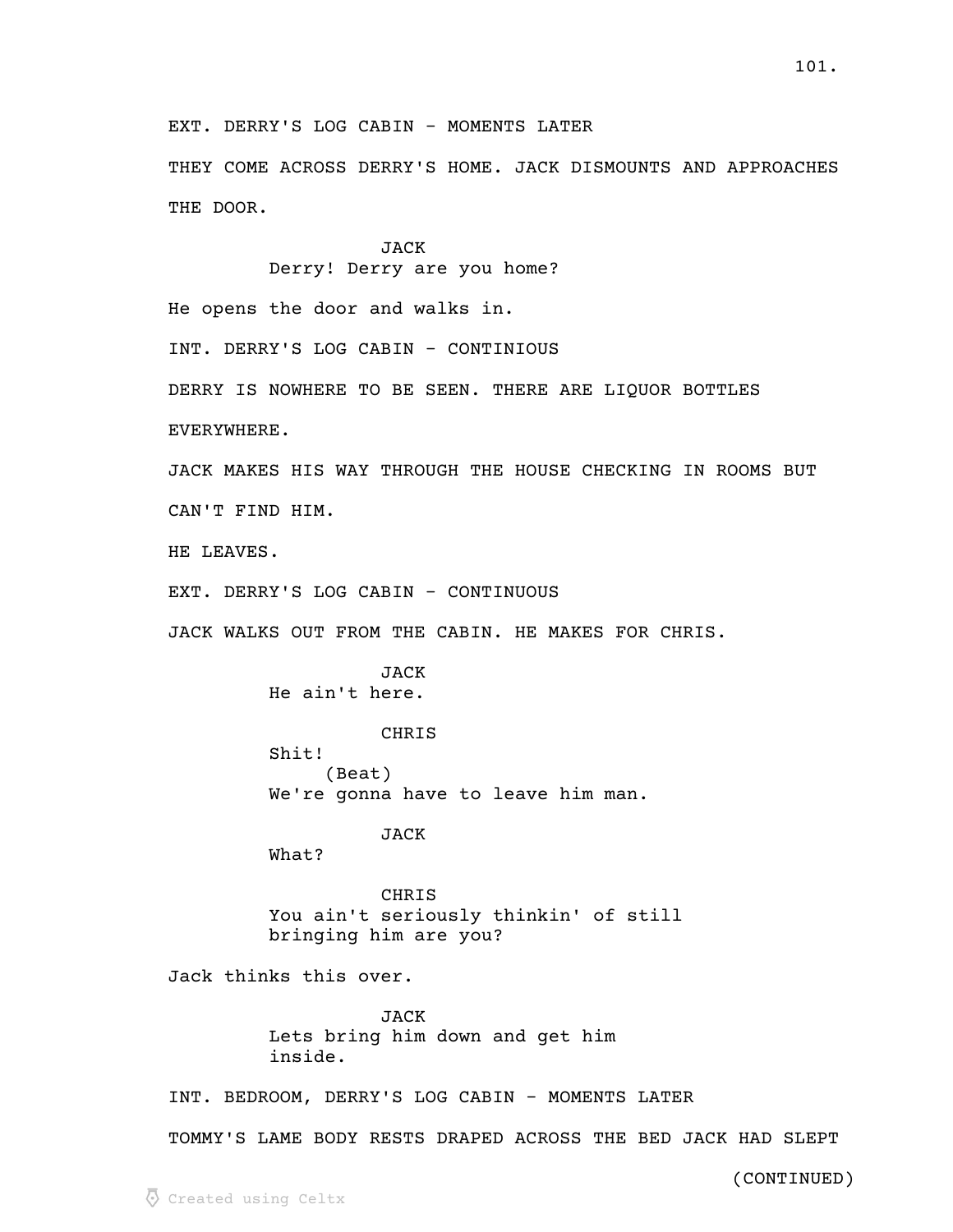IN.

SAT BESIDE HIM IS JACK. HE HAS A BUCKET BY HIS SIDE AND A WET RAG IN HAND.

JACK BEGINS DAMPENING TOMMY'S PALE FOREHEAD. HIS LOWER FACE HAS GONE A GREEN COLOUR.

TOMMMY BEGINS TO MOAN. IT SOUNDS LIKE WORDS BUT ARE INCOMPREHENSIBLE.

JACK LEANS IN FORWARD TO HEAR WHAT TOMMY IS SAYING. AS HE DOES WE HEAR IT.

> **TOMMY** I don't feel so good.

Black and green bile come up from Tommy's throat and shoot out his mouth and lands on Jack's face.

The bile drips down Jack's beard somberly. He closes his eyes in disgust.

CONTINUED:

JACK THEN GETS UP FROM THE STOOL. HE TAKES THE BUCKET. CUPS SOME WATER AND SPLASHES HIS FACE.

COLD WATER DRIPS DOWN JACK'S WIREY BEARD. HE COMBS THE WATER AND BILE FROM HIS BEARD.

EXT. DERRY'S LOG CABIN - CONTINUOUS

CHRIS IS STROKING MISSY'S MAINE. SHE LIKES IT.

JACK EXITS FROM THE LOG CABIN. CHRIS SPINS AROUND.

CHRIS Whats the report?

JACK He's too far gone.

CHRIS

Shit.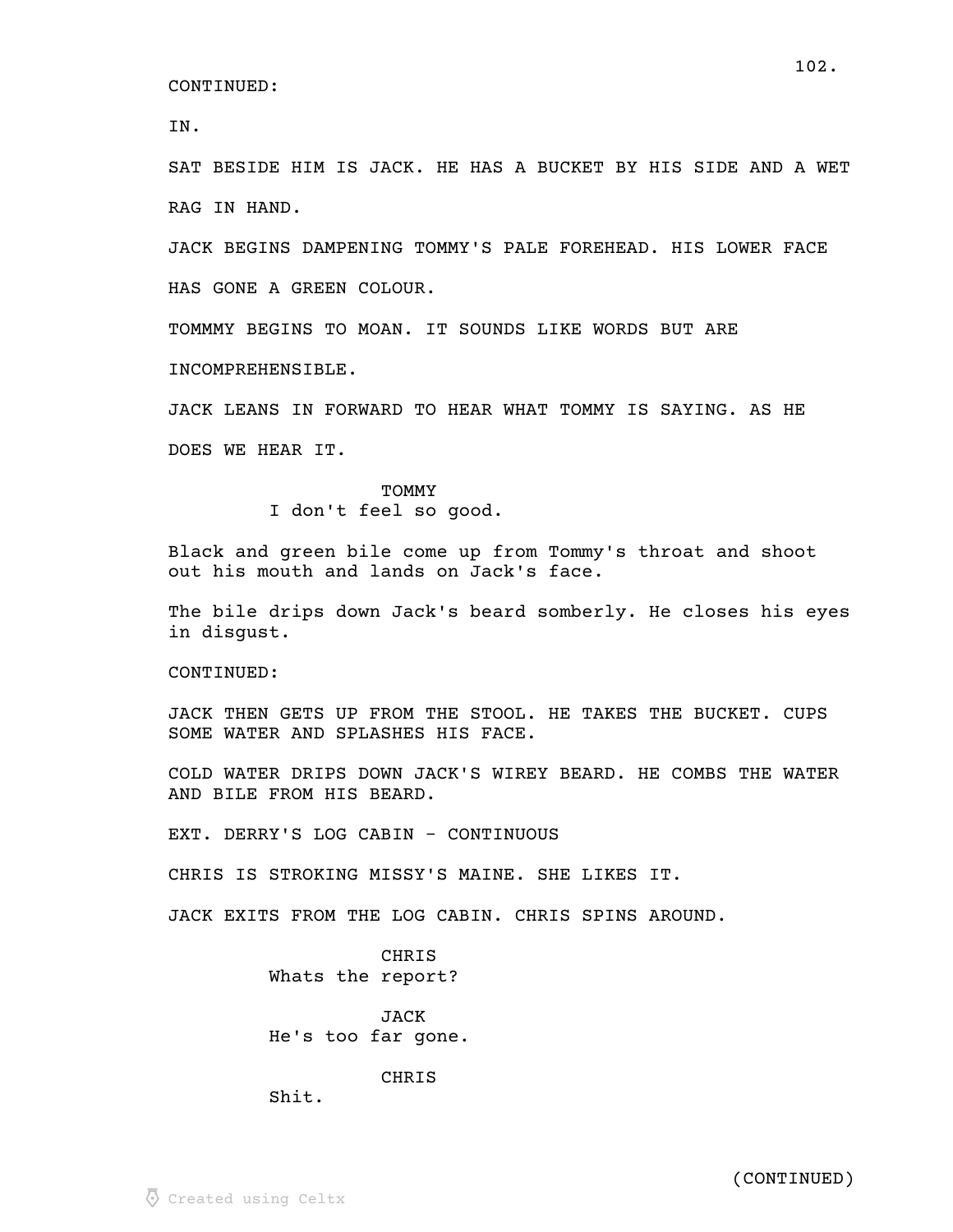JACK Oh god. We shouldn't have brung him.

Silence. Jack looks down at his leg. It is straight.

JACK What the hell..?

CHRIS

What?

His leg is stiff...

JACK

Nothing.

chris mounts his horse with a sigh of defeat.

Jack mounts his horse with difficulty. His knee won't bend.

The remaining troups stride off into battle.

EXT. CLEARING, WOODS - DAY

MAKING WAY FROM THE HOME IS MARTIN. HE WALKS OVER TO THE HORSES.

IN MARTIN'S HAND IS A BROWN SACK. HE PULLS OUT A CARROT AS HE APPROACHES ONE.

## MARTIN

Hey, CARAMEL!

Caramel neighs.

MARTIN Look what I got.

As he puts the carrot to the horses mouth a gun reaches his temples.

Caramel CHOMPS the carrot as the revolver's hammer is pulled back.

Martin turns his head slightly as he raises his hands. He is shaking nervously.

> JACK Look what I've got.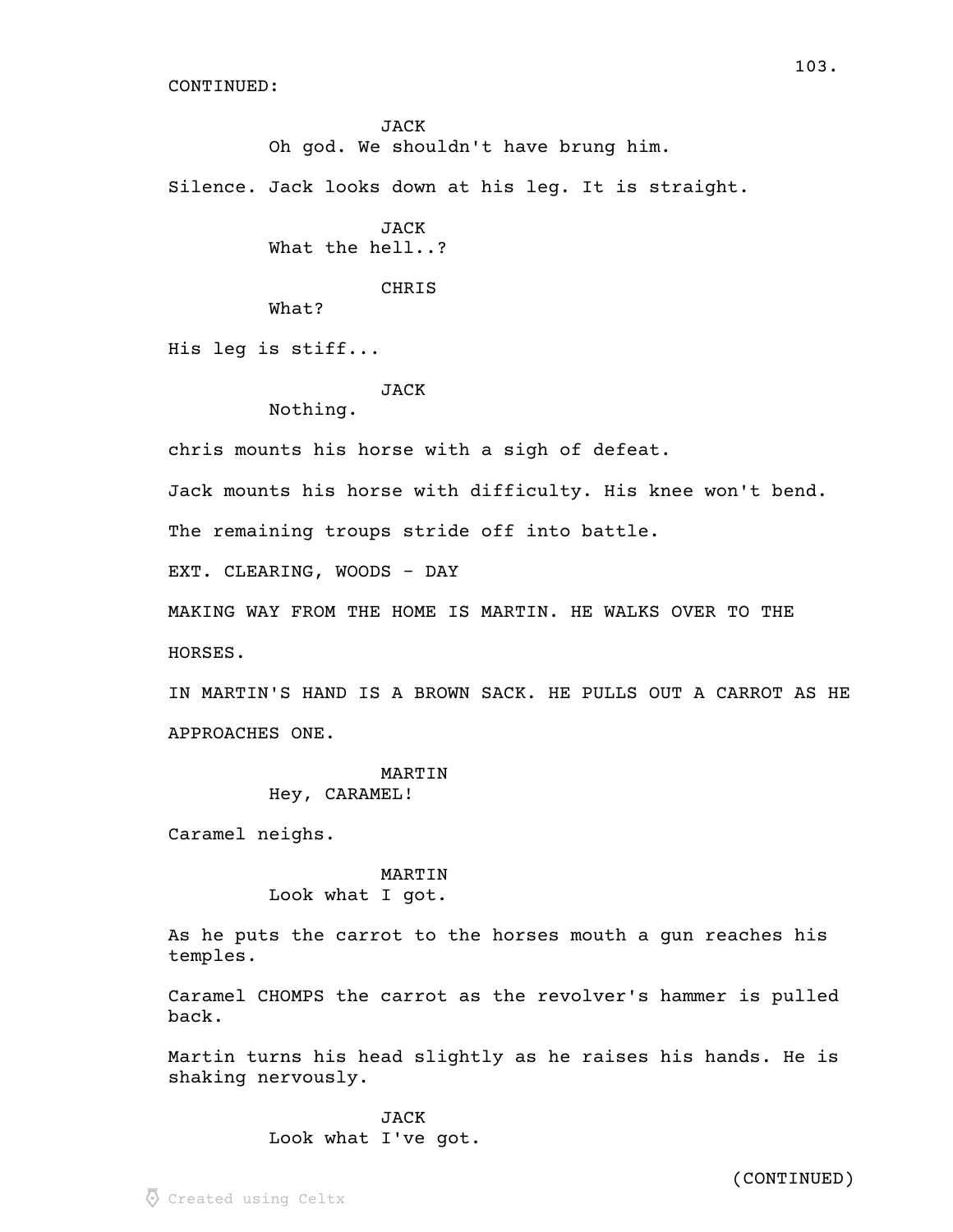```
MARTIN
You..you're dead.
     (Beat)
I killed you.
          JACK
Yeah.
     (Beat)
My turn.
```
The gun goes off -- BANG -- blood shoots across the barn wood and some gets in the horses face.

The horse freaks out and begins neighing loudly.

Jack spots Chris behind a tree and gives him a nod and a wink.

Chris strides to the back of the house still hidden behind the trees.

Jack holsters his revolver and moves to the side of the barn where his rifle is sat.

He takes the rifle and heads for the front door.

EXT. SIDE OF THE HOUSE - CONTINUOUS

SKIMMING THROUGH THE TREES AT A BRISK PACE IS CHRIS. IN HIS HAND IS TOMMY'S SHOTGUN.

HE STOPS AS HE COMES UP TO A SMALL CABIN. THE DOOR IS LOCKED SHUT.

CHRIS SLOWS HIS PACE AS HE APPROACHES THE CABIN. HE CAN HEAR WIMPERING INSIDE. POSSIBLY FROM A CHILD.

AS HE ADVANCES THE WIMPERING BECOMES SOFTER. HE CREEPS ALONG THE SIDE TO THE DOOR.

CHRIS USES THE SHOTGUN AND BLASTS THE LOCK OFF -- BANG -- IT SWINGS OFF TO THE SIDE AND CREATES A CANYON IN THE SNOW.

A SCREAM COMES FROM THE CABIN. CHRIS LOOKS AROUND FOR A MOMENT. HE QUICKLY OPENS THE DOOR.

INSIDE IS A SMALL GIRL. IT IS GILLY. SHE LOOKS IN WORSE CONDITION WITH A RED SHOWING SCALP AND THIN CLOTTED HAIR.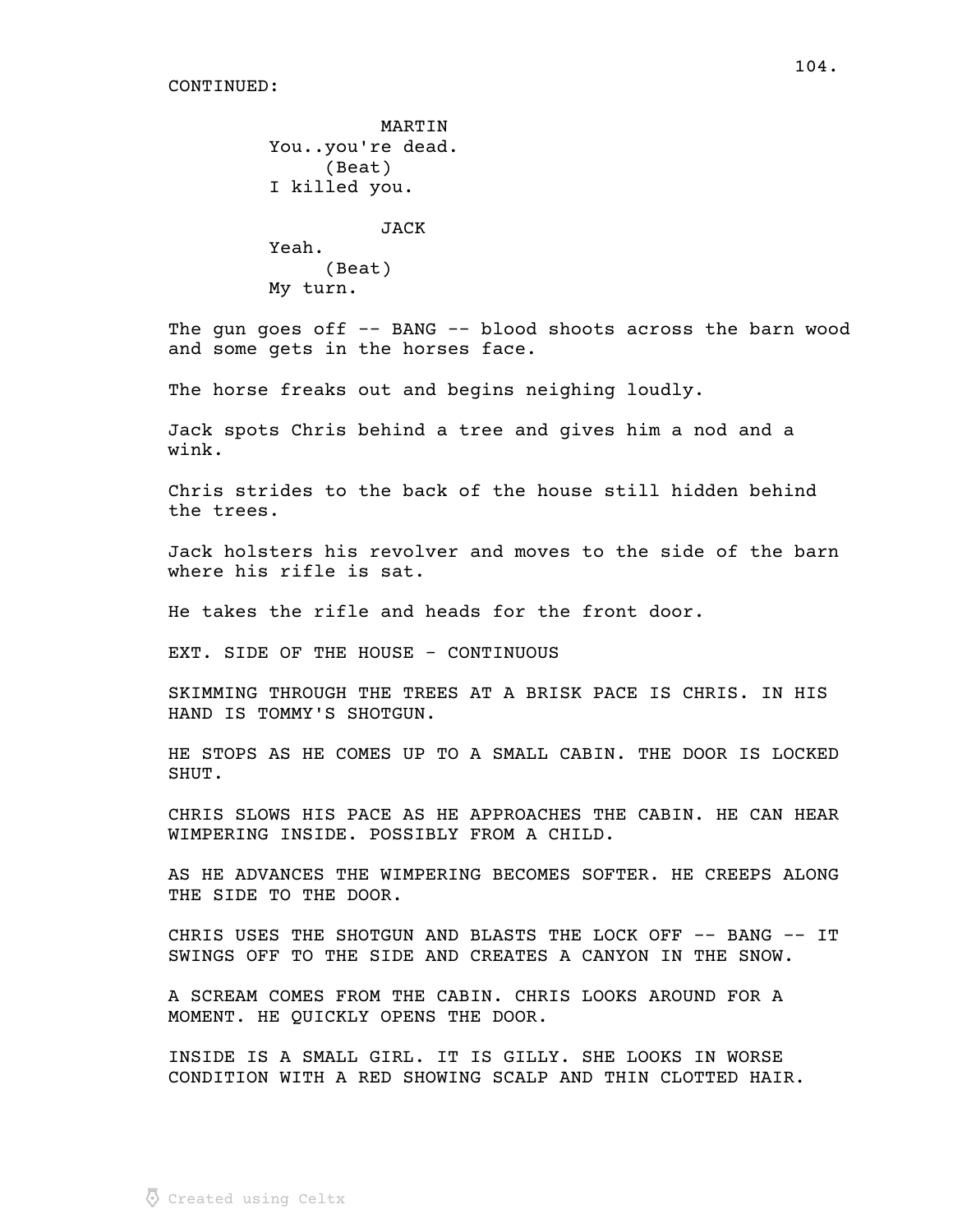HER TEETH ARE SCARCE AND ALL SORTS OF COLOURS. CHRIS ENTERS HURRIDLEY.

> **CHRIS** Hey. Are you okay? (Beat) I'm not here to hurt you. (Beat) We need to go, okay?

The girl's eyes rise to meet his. He smiles in hope. Her eyes divert behind chris. She screams.

chris SPINS around. His shotgun aiming upwards. The gun goes off --BANG -- as a hatchet HITS chris's forehead.

The shotgun blasts HITS Yon in the shoulder and he FALLS back.

chris FALLS back with a THUMP. Gilly crawls up tighter into a ball.

She looks over to Yon. His unmoving body. She gets up. She peaks out of the hut to get a better view.

He begins breahting hurridely. He tries getting up. Gilly in fear GRABS chris's shotgun. She COCKS it then FIRES it at Yon -- BANG -- She is PUSHED back HARD.

CONTINUED:

SHE HITS THE WALL AND FALLS ON HER BUM. HER HEAD SMASHING A BIT AGAINST THE WALL.

SHE SHAKES HER HEAD IN PAIN AND DISORIENTATION. THE RASPY BREATHING COMING FROM YON GETS HER ATTENTION.

SHE GETS UP. ALMOST FALLING BACK DOWN. SHE APPROACHES YON. HE IS DYING. A MULTITUDE OF RED STREAMS EMANATE FROM BULLET HOLES IN HIS CHEST.

GILLY RETREATS BACK INTO THE CABIN AND APPROACHES CHRIS'S DEAD BODY.

SHE GLANCES AT HIS LIFELESS EYES AS SHE TAKES THE REVOLVER FROM HIS BELT.

THE GIRL EXITS THE CABIN WITH THE REVOLVER AND AIMS IT AT YON'S HEAD. THEN DRAGS THE AIM DOWN TO HIS COCK AND BALLS.

SHE FIRES -- BANG -- HE GRUNTS. SHE AIMS IT HIGHER AND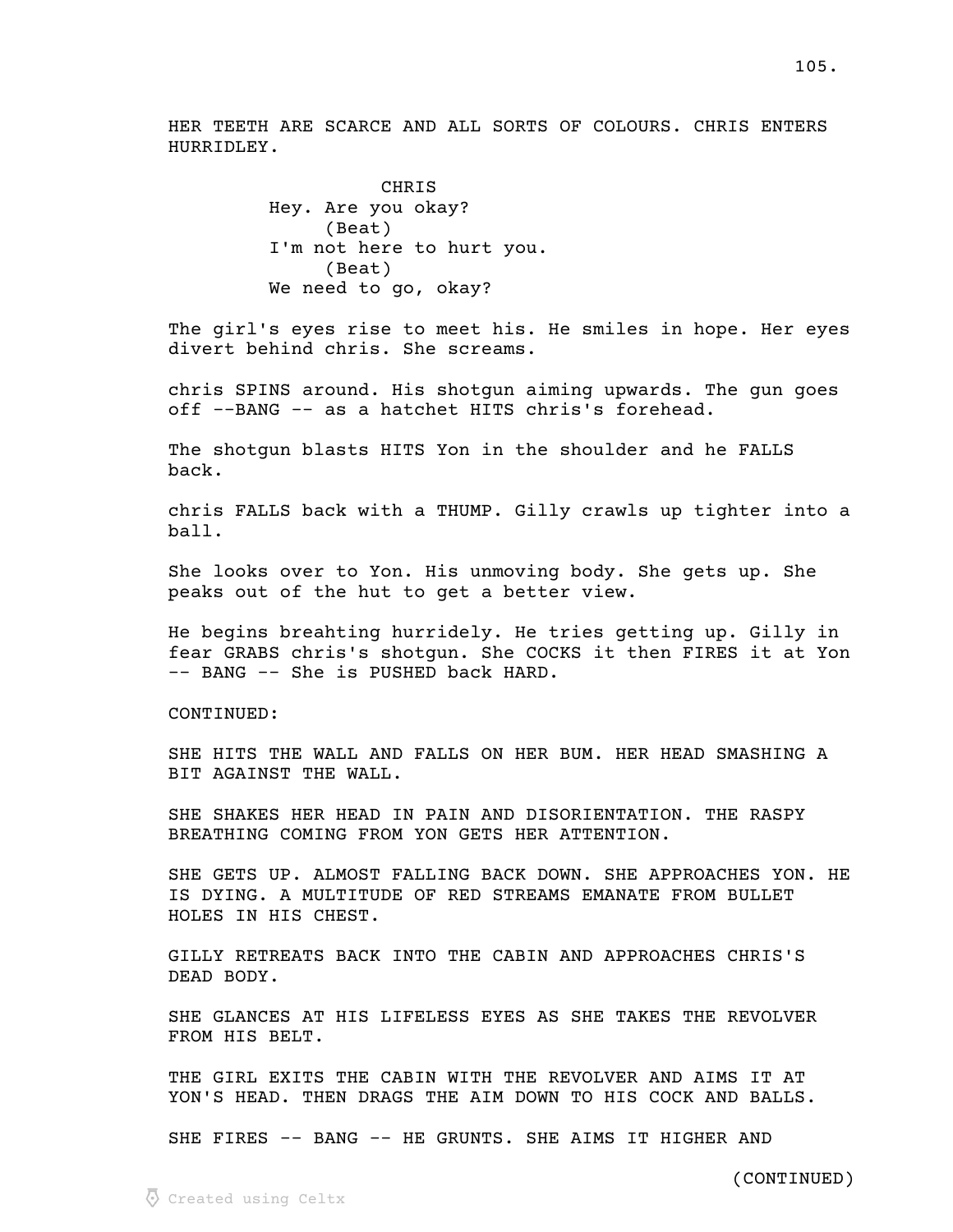UNLOADS THE CHAMBER ONTO HIS FACE.

HIS HEAD ERUPTS INTO CHUNKS OF BRAIN, BONE AND BLOOD.

INT. HALLWAY, GEORGINA'S HOME - CONTINUOUS

THE HOUSE IS ALMOST SILENT. JACK STALKS THE HALLS WITH HIS RILFE UP TO HIS CHEST.

A LOUD CLATTER CAN BE HEARD UPSTAIRS. HE REDIRECTS HIMSELF TO THE STAIRCASE BY THE DOOR.

HE LIMPS UP THE STEPS WITH CAUTION.

ANOTHER BANG CAN BE HEARD. LIKE THE SOUND OF SOMETHING HEAVY BEING MOVED.

AS JACK REACHES THE TOP FLOOR HE MAKES HIS WAY DOWN THE HALL.

HE WRAPS HIS HANDS AROUND FIRST DOOR TO THE RIGHT. IT OPENS.

THERE'S NOBODY THERE. A BED MADE WITH A SMALL CANDLE ON THE BEDSIDE CABINET.

HE SLOWLY CLOSES THE DOOR AND CONTINUES DOWN THE HALL. JACK ONCE AGAIN TWISTS A DOOR HANDLE-

IT WON'T OPEN. THE DOOR IS LOCKED. OR SOMETHING IS BLOCKING IT... JACK RAISES HIS RIFLE AND AIMS IT AT THE DOOR.

HE FIRES OFF TWO SHOTS -- BANG -- BANG -- SMOKE BLOWS FROM

CONTINUED:

THE HOLES LEFT ON THE DOOR.

A GIRLISH SCREAM COMES FROM INSIDE. THE VOICE IS YOUNG NOT LIKE GEORGINA.

> JACK Open this door!

Silence.

Jack aims his rifle at the door again and lets off another two shots -- BANG -- BANG -- another startled scream.

> FEMALE VOICE (O.S) Don't shoot. I'll open the door.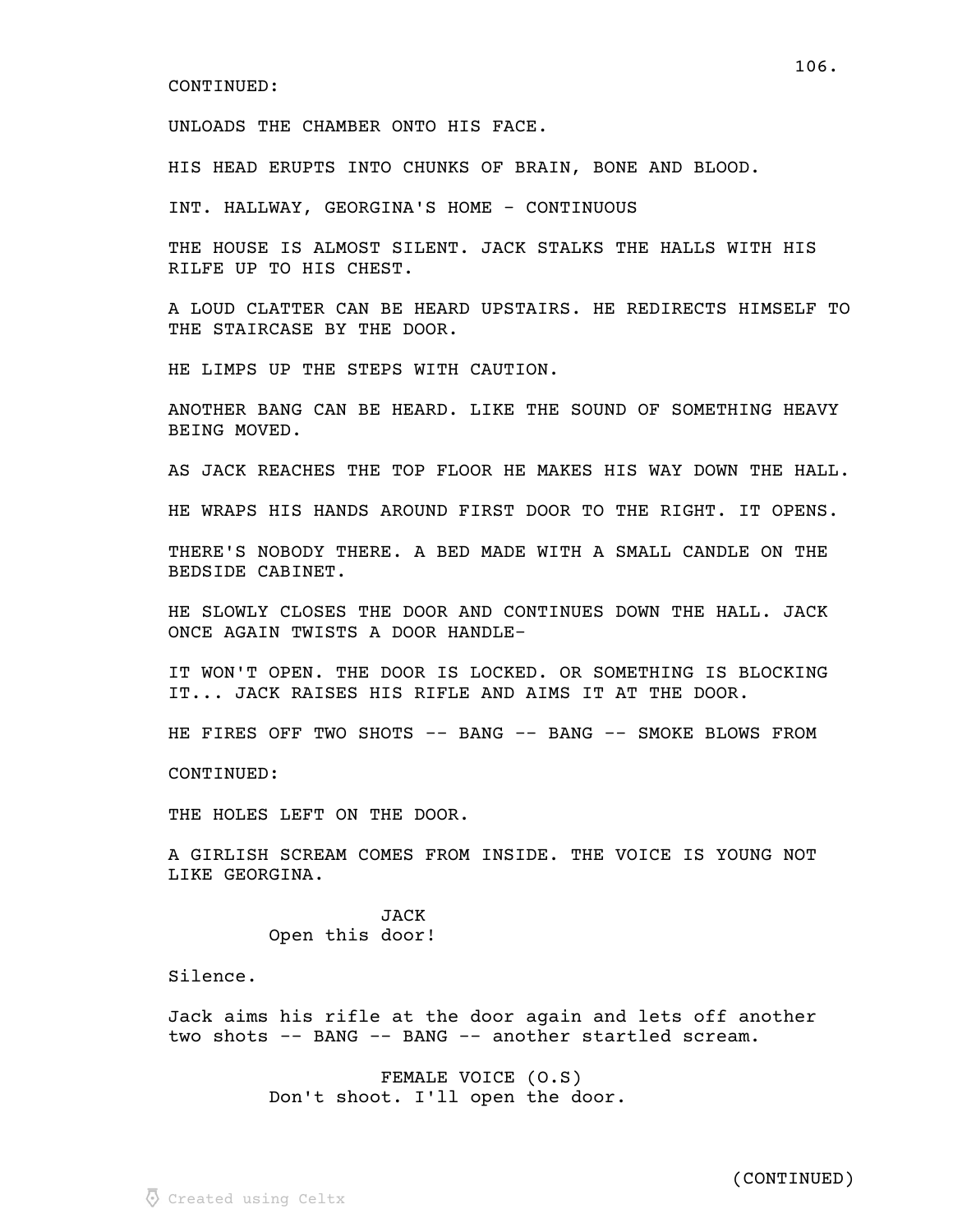## JACK

Alright.

The sound of something heavy is dragged away from the entryway into the room.

Jack aims his rifle at the door as the handle twists and the door opens...

> JACK What the fuck are you doin' here?

Opening the door is the woman from before: Shalla. Behind Shalla on the floor behind a bed is Georgina.

> JACK So I take it this is your mother here.

Shalla says nothing. She looks to her mother Georgina with tearing eyes.

Jack walks in and closes the door behind him. He keeps his rifle up.

> **JACK** Lucky for you girls I'm just here for the men.

GEORGINA You gon' leave them boys alone!

Jack looks at her with a cold demonic stare.

**JACK** Did you know what they did?

CONTINUED:

GEORGINA

No.

JACK Why don't I believe you?

Jack meets her eyes. She is weeping. He spits.

JACK You knew didn't you.

Georgina continues to cry and deny.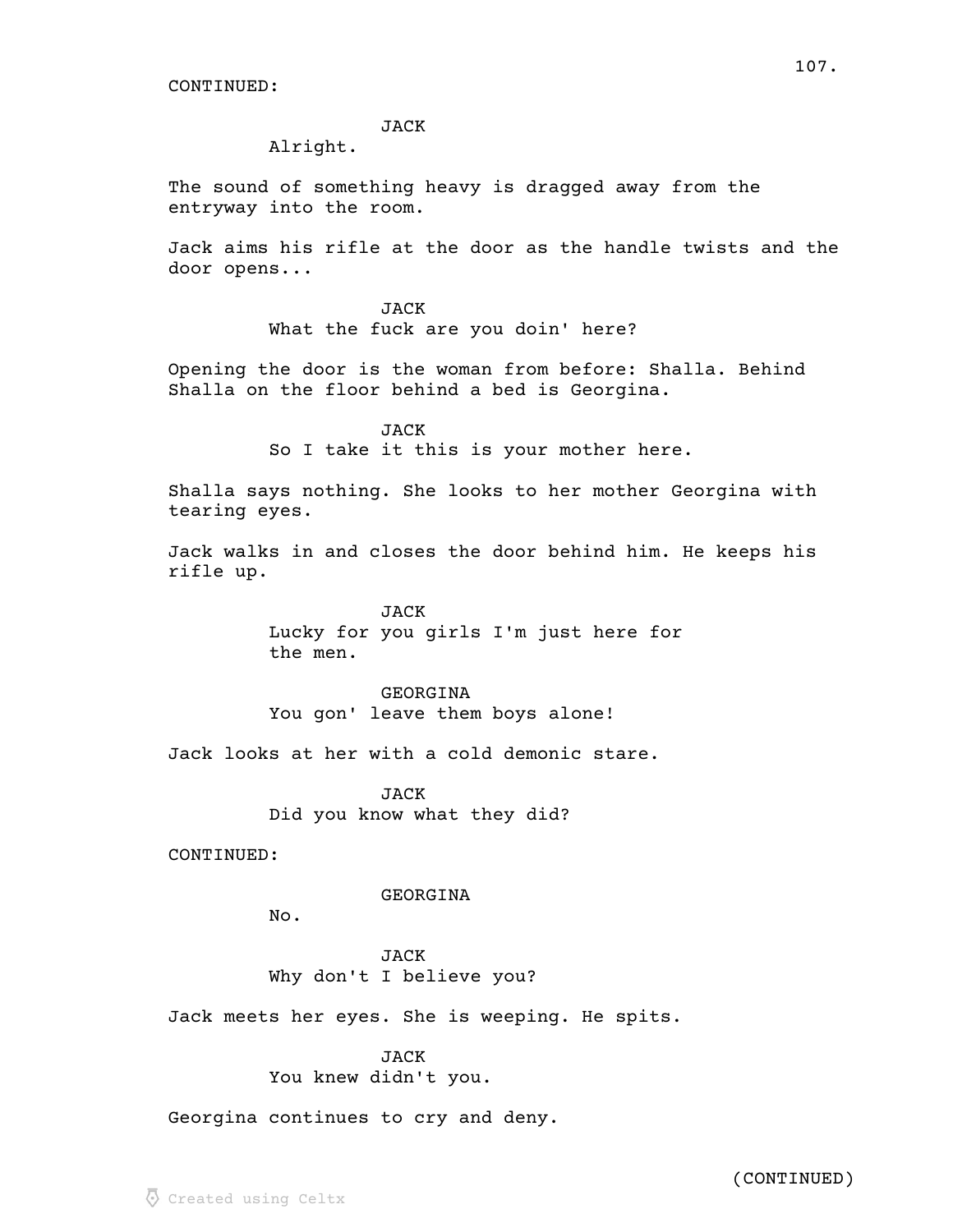JACK You knew what they were gonna do and just let them do it.

Georgina stops crying. She looks up at Jack.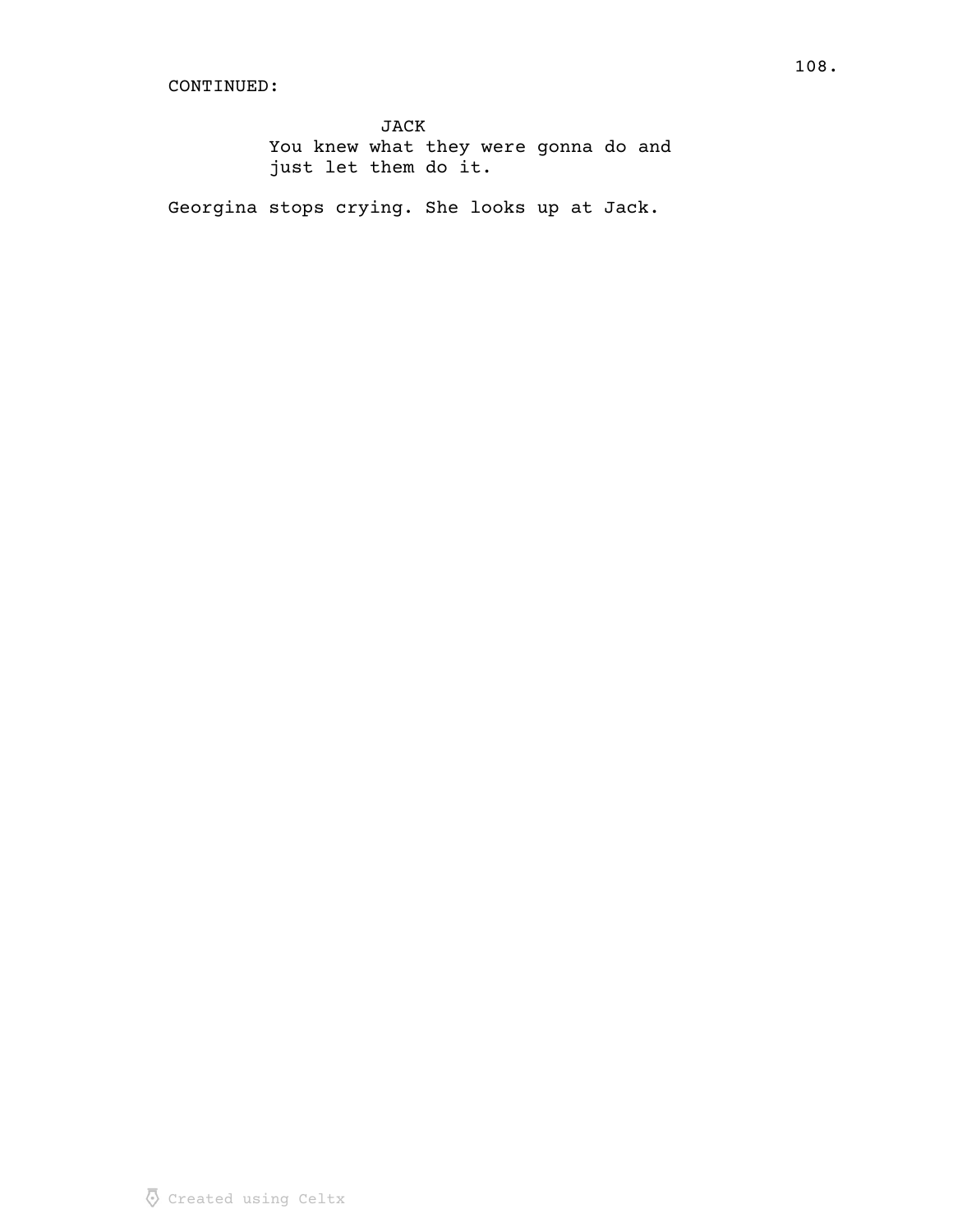# GEORGINA \_\_\_\_\_\_\_\_

 $I -$ 

(Beat, cold)

I knew.

(Beat)

Fuck it.

(Beat)

I was the one who orchestrated it. They do as they told.

(Beat)

Ain't nobody go against mama.

SHALLA

Mama, shut up.

JACK You should listen to your daughter and shut your cunt mouth.

Shalla's eyes flash with anger. She reaches down for her revolver tucked in her skirt.

She pulls it out and shoots it as Jack lowers his rifle and shoots -- BANG -- BANG -- both of them go down.

Shalla shot Jack in the chest. Jack shot Shalla in the neck. Shalla's neck resembles that of a fountain with blood SQUIRTING from her throat.

She tries to stop the flow with her hands but her eyes fade and her arms slowly drop.

CONTINUED:

JACK GETS UP SLOWLY. GEORGINA SCREAMS. SHE CHARGES AT JACK. THEY BOTH FALL.

GEORGINA IS ON TOP OF HIM. HER FINGERS DIGGING INTO HIS THROAT.

HIS THROAT COLLAPSES. HE TRIES USING HIS ARMS BUT HIS LEFT ARM WON'T BEND.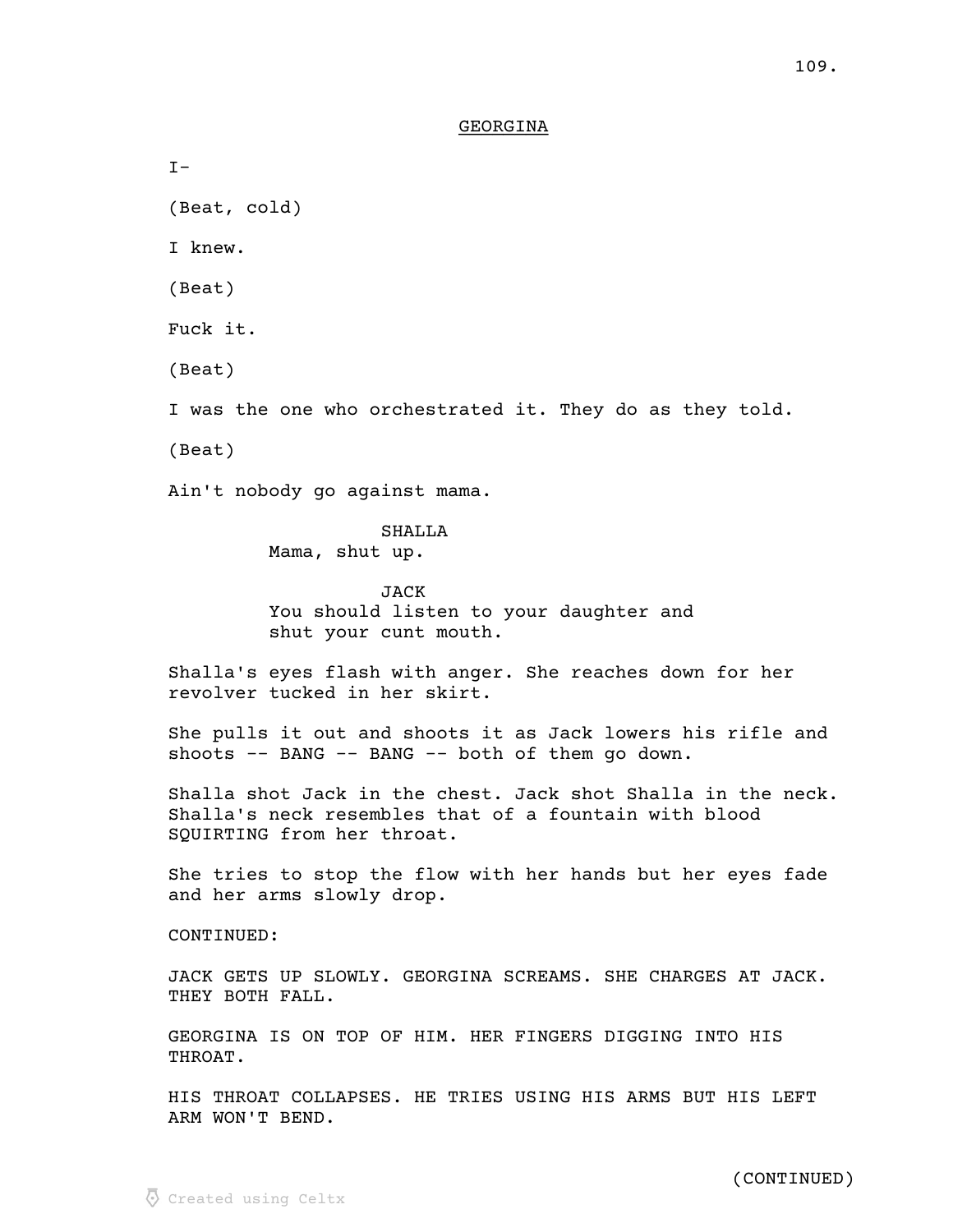HIS FINGERS MAKE A FIST. HE SLAMS HIS FIST INTO GEORGINA'S FACE. SHE FALLS OFF HIM.

HE IS NOW ONTOP OF HER. SHE IS BARELY CONSCIOUS FROM HIS PUNCH. HER JAW IS HANGING OFF ITS HINGES.

HE CURLS HIS HAND INTO A FIST AGAIN AND SMASHES AGAIN AND AGAIN AND AGAIN INTO GEORGINA'S FACE.

HER HEAD CAVES IN AND BLOOD RUNS ALONG THE FLOORBOARDS AS HER SKULL POOLS WITH THE RED LIQUID.

HE GETS OFF HER DEAD CORPSE. HE USES HIS GOOD ARM TO PUSH HIMSELF UP ON HIS GOOD LEG.

HE LOOKS DOWN AT HER BODY. SOMETHING HAPPENS IN HIS EYES... REMORSE?

HE SPITS ON HER BODY AND MOVES ON. USING HIS RIFLE LIKE A WALKING STICK.

JACK MAKES WAY TO THE STAIRS AND HEADS DOWN. ALMOST FALLING WITH EVERY STEP.

AS HE REACHES THE GROUND FLOOR HE HEARS YELLS FROM SOMEWHERE.

YELLING... MORE LIKE CROAKING... FROM SOMEWHERE DOWNSTAIRS...?

JACK APPROACHES A DOOR OPPOSITE THE STAIR CASE. HE TWISTS THE HANDLE AND IT OPENS.

IT LEADS DOWN INTO A DARK CELLAR/BASEMENT. CONCRETE STEPS LEADING INTO THE PITS OF HELL.

> CROAKIE VOICE (O.S) Hheellpp!!

Then a series of moaning and coughing continues after. Jack recognises the voice...

He heads down the steps leaving the door behind him open...

CONTINUED:

THE DARKNESS CONSUMES HIM.

INT. DARK CELLAR, DARKNESS - CONTINUOUS

JACK TURNS A CORNER DOWN A STONEY CORRIDOR. HE COUGHS INTO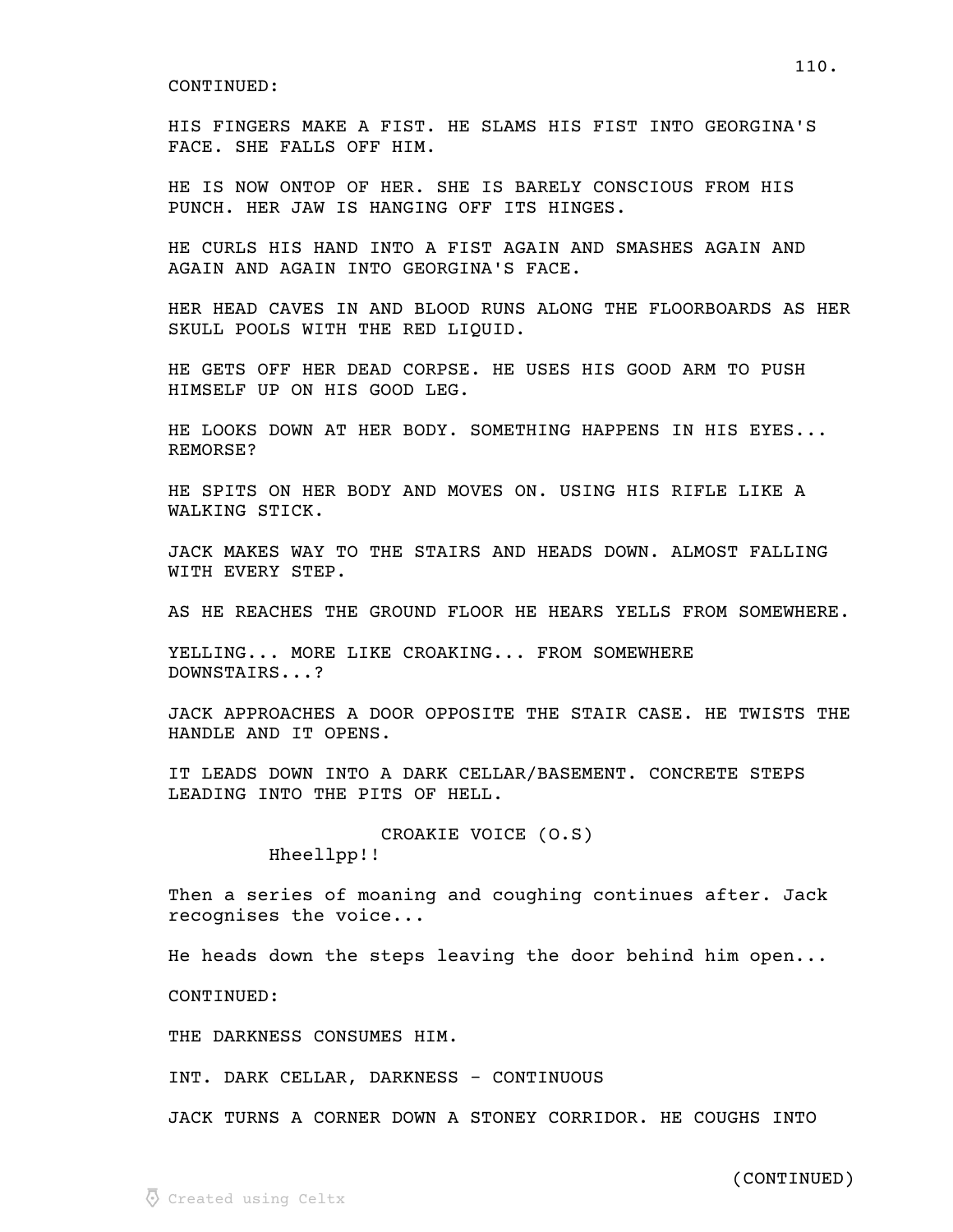HIS HAND.

HE LOOKS AT HIS HAND FOR A MOMENT. BLOOD. HE PUTS HIS HAND DOWN AND CONTINUES.

THE MOANS GROW LOUDER AND LONGER. HE IS GETTING CLOSE...

NEARING THE END OF THE CORRIDOR IS AN OPEN HATCH LEADING INTO ANOTHER ROOM.

THE ROOM IS LIT UP WITH CANDLES. AN AMBER FIRE HUE EMANATING AND FLICKERING FROM INSIDE. HE ENTERS THE ROOM...

INT. DARK CELLAR, LIGHT - CONTINUOUS

JACK'S EYES GAZE ACROSS THE ROOM. THEN. HE CATCHES SOMETHING. HIS EYES WIDEN.

HIS JAWS WIDEN AND HE FALLS TO THE GROUND. HE TWISTS HIS NECK TO THE SIDE AND PROJECTILE VOMITS.

DERRY IS TIED DOWN TO A CHAIR WITH LEATHER BELTS.

HIS ARMS HAVE BEEN REMOVED AND WOLF LEGS HAVE BEEN SEWN TO HIS STUMPS.

HIS EYES ARE POPPED OUT BULDGING FROM HIS EYE HOLES.

DERRY

Hheellpp!!

Jack forces himself to his feet. He tries to look away but he can't.

# JACK

Derry.

DERRY P-Pleee don' h-hur-t m-me-!

Jack approaches the table. Looking over Derry horrified.

JACK (Whispered) You're okay, it's me Jack.

(CONTINUED)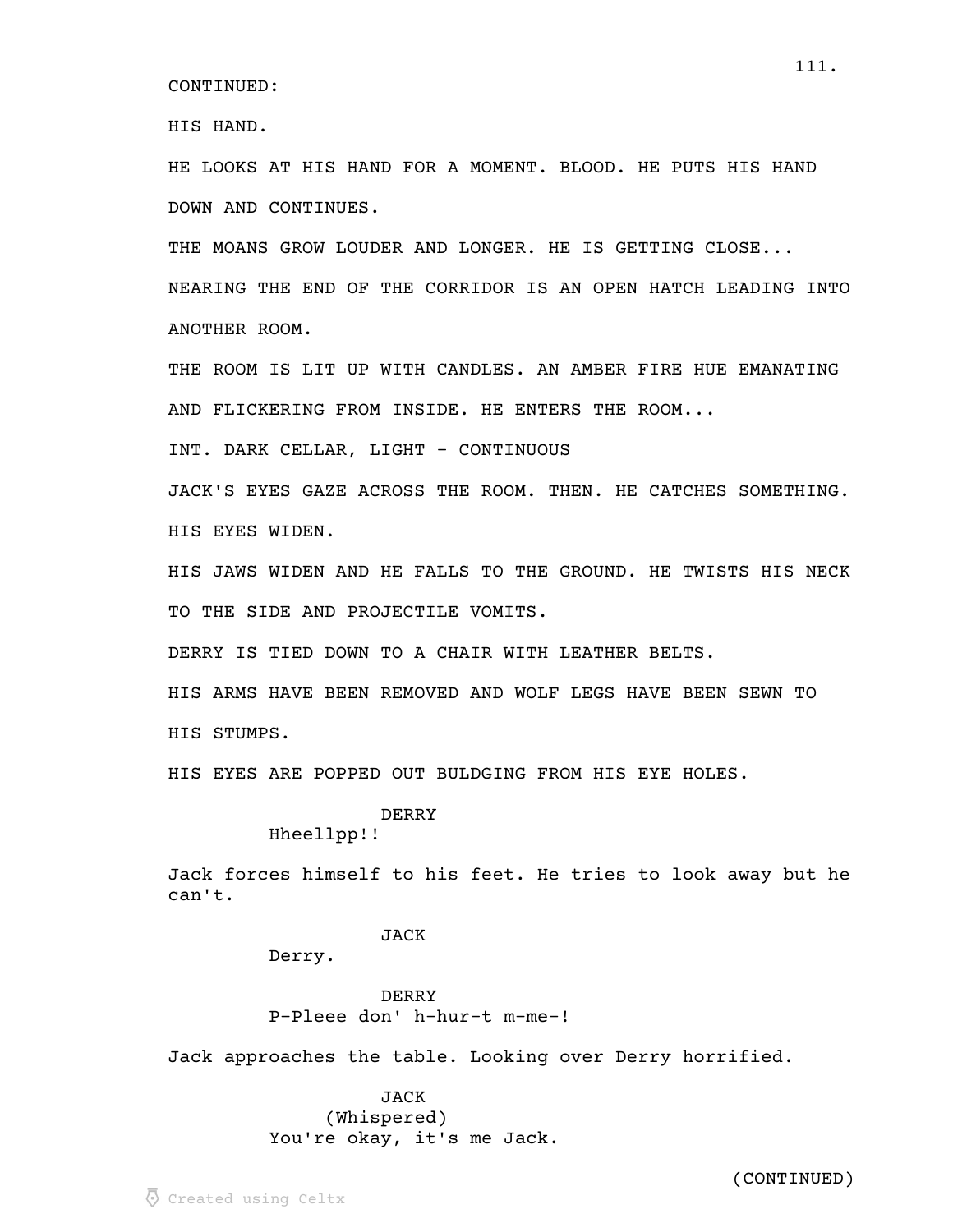CONTINUED:

DERRY BEGINS TO BREAK DOWN SOBBING WITHOUT TEARS. JUST PAIN.

DERRY J-J-Jack? Get out of here (Beat) Ki-ill m-m-me.

JACK I'm gonna get you outta here.

DERRY P-please shoot me. (Beat) It hurts so m-much.

As Jack's eyes follow Derry's neck downwards he can slowly see his skin has been flayed as a bed of blood covers Derry's stomach.

> JACK Oh god. What did they do to you? DERRY Th-they killed Ursel-l-la. (Beat) I c-came and t-tried to kill-l these fu-ck-s.

Derry begins to sob uncontrollably.

DERRY I c-can't. I'm sorry.

Silence.

DERRY Jack? You still there?

JACK I am, buddy.

DERRY Please kill me. (Beat) Please kill him.

JACK

Wayne?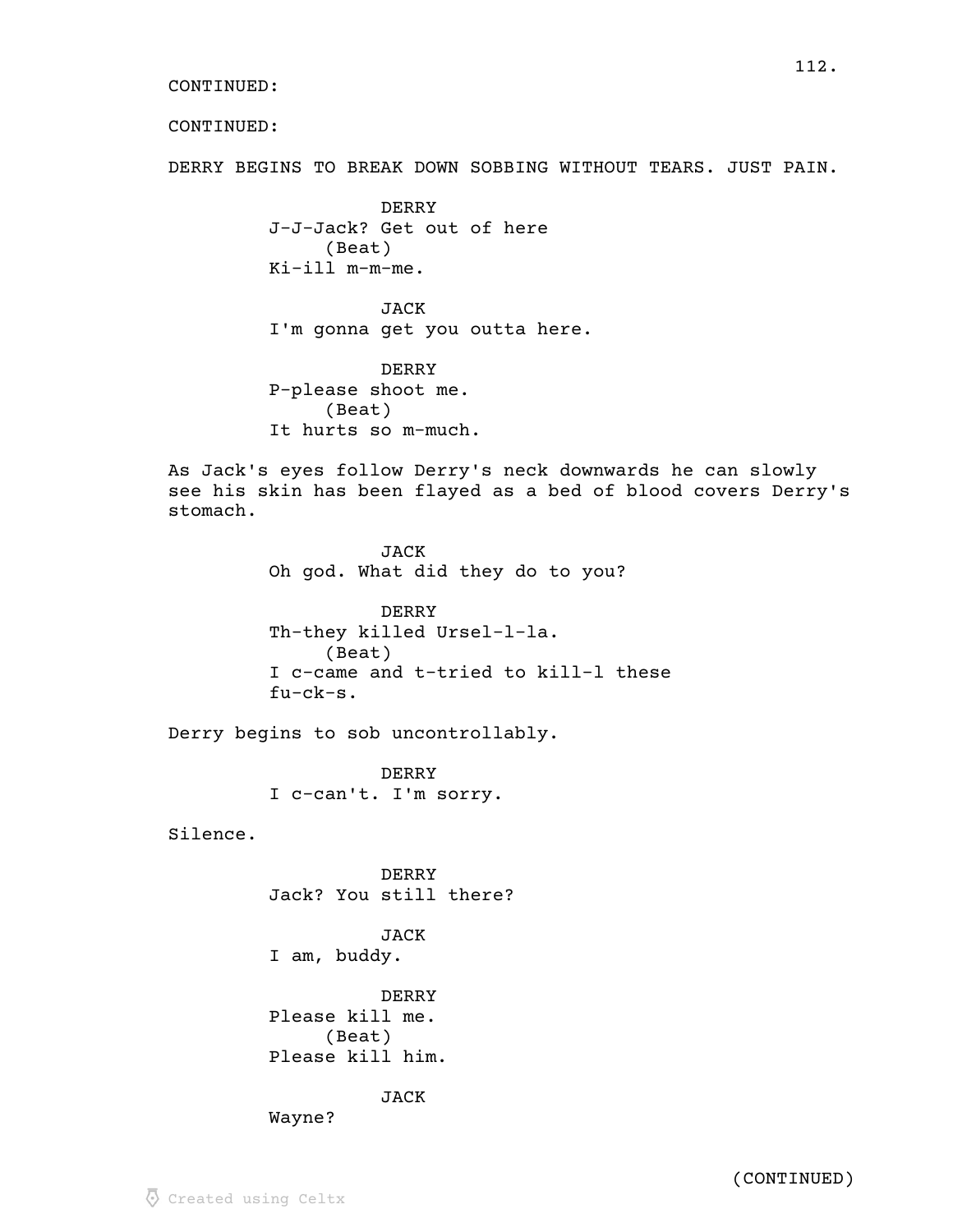DERRY Yes. That f-fuck-er.

CONTINUED:

JACK'S FACE TWISTS.

JACK I'll make sure he pays.

A loud clatter from upstairs can be heard. Jack turns to the sound. Someone is coming.

> JACK Just you hold on.

# DERRY Please d-don't go-o.

Jack hobbles hurridley over behind a wooden pillar.

INT. GEORGINA'S HOME - CONTINUOUS

GILLY IS WANDERING THROUGH THE HOUSE WITH THE REVOLVER IN HER HAND.

SHE IS SEEKING OUT ANYONE ALIVE TO KILL. SHE MOVES THROUGH THE HALLWAY AND INTO THE DINING AREA.

THE DINING AREA IS EMPTY WITH NO ONE IN SIGHT. THE CLANGING OF METAL ON METAL RINGS FROM THE KITCHEN.

GILLY TURNS AND INCHES TOWARDS THE DOOR. SHE REACHES FOR THE HANDLE. SHE TWISTS. IT OPENS.

THE GIRL ENTERS THE KITCHEN. HIDING BEHIND A COUNTER IS THE GIRL WITH BLACK HAIR.

THE DARK HAIRED GIRL HAS A MEAT CLEVER IN HER HAND. SHE LOOKS SCARED.

GILLY APPROACHES THE GIRL SLOWLY WITH THE REVOLVER AIMED AT HER.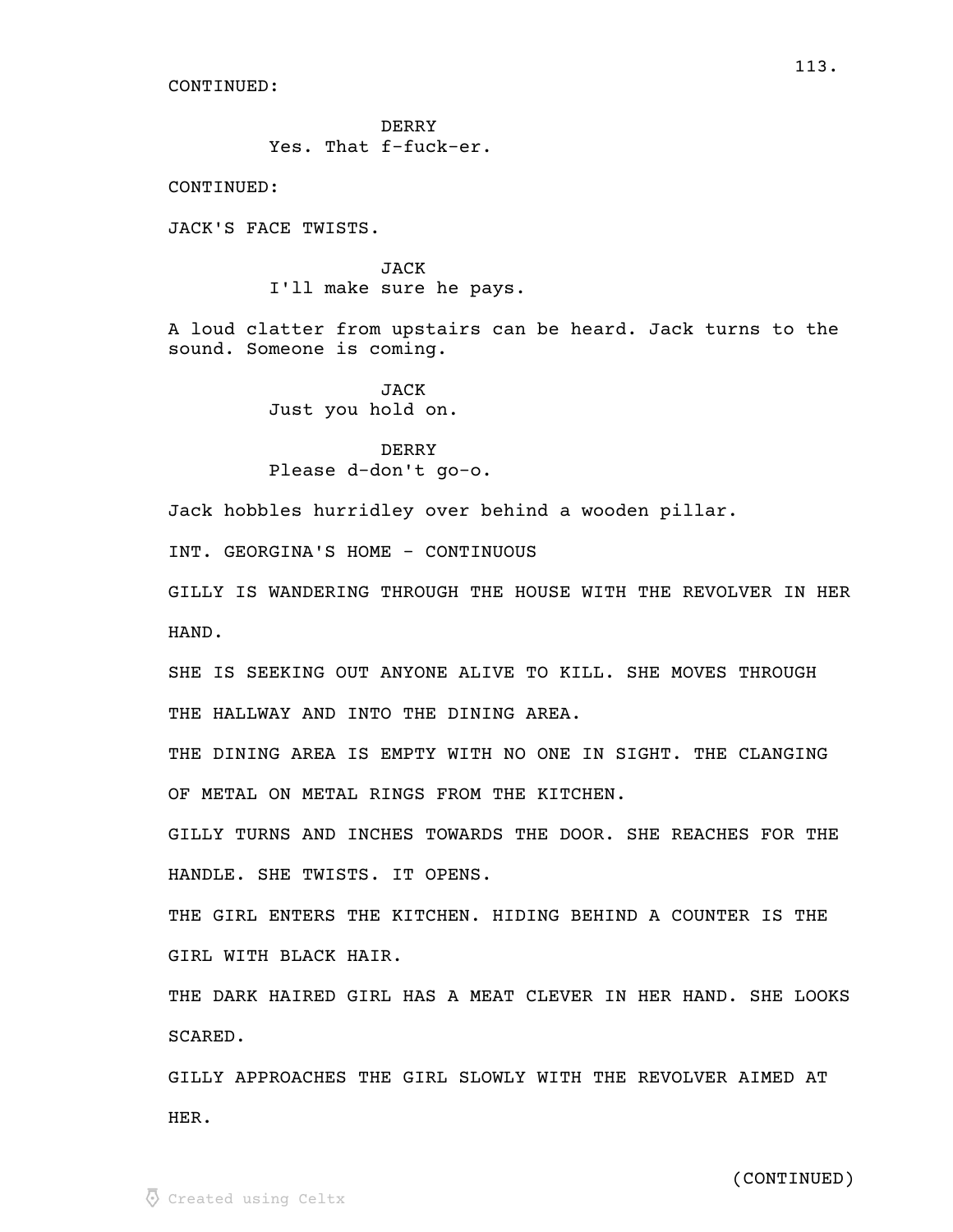DARK HAIRED GIRL

I'm sorry.

Gilly pulls back the hammer of the revolver.

GILLY

So am I.

Before she can fire Gilly is smashed in the head with a metal pan.

Weilding the pan is the blonde haired girl. She is giggling.

CONTINUED:

THE DARK HAIRED GIRL GETS UP AND BEGINS TO GIGGLE AS WELL. GILLY LOOKS UP AT THE GIRLS DAZED. HER EYES FLUTTERING.

SHE HAS HER HANDS SPREAD ON THE WHITE TILE FLOOR. A CLEVER COMES DOWN HARD ON GILLY'S MIDDLE AND FOREFINGER.

THE WHITE TILES POOL WITH BLOOD AS HER FINGERS ARE CHOPPED OFF.

GILLY SCREAMS.

INT. DARK CELLAR, LIGHT - CONTINUOUS

RUNNING DOWN FROM UPSTAIRS IS WAYNE. HE HIS FACE IS TWISTED

IN FURY.

HE APPROACHES DERRY. DERRY IS STILL SOBBING HARD.

WAYNE What happened! Who done this?!

Derry begins to blabber.

DERRY wuh-who? P-ple-

WAYNE Don't you lie to me!

Wayne slams his hand on Derry's forehead. Derry's head hits the table.

> WAYNE I'll ask you, only once. (Beat) (MORE)

> > (CONTINUED)

114.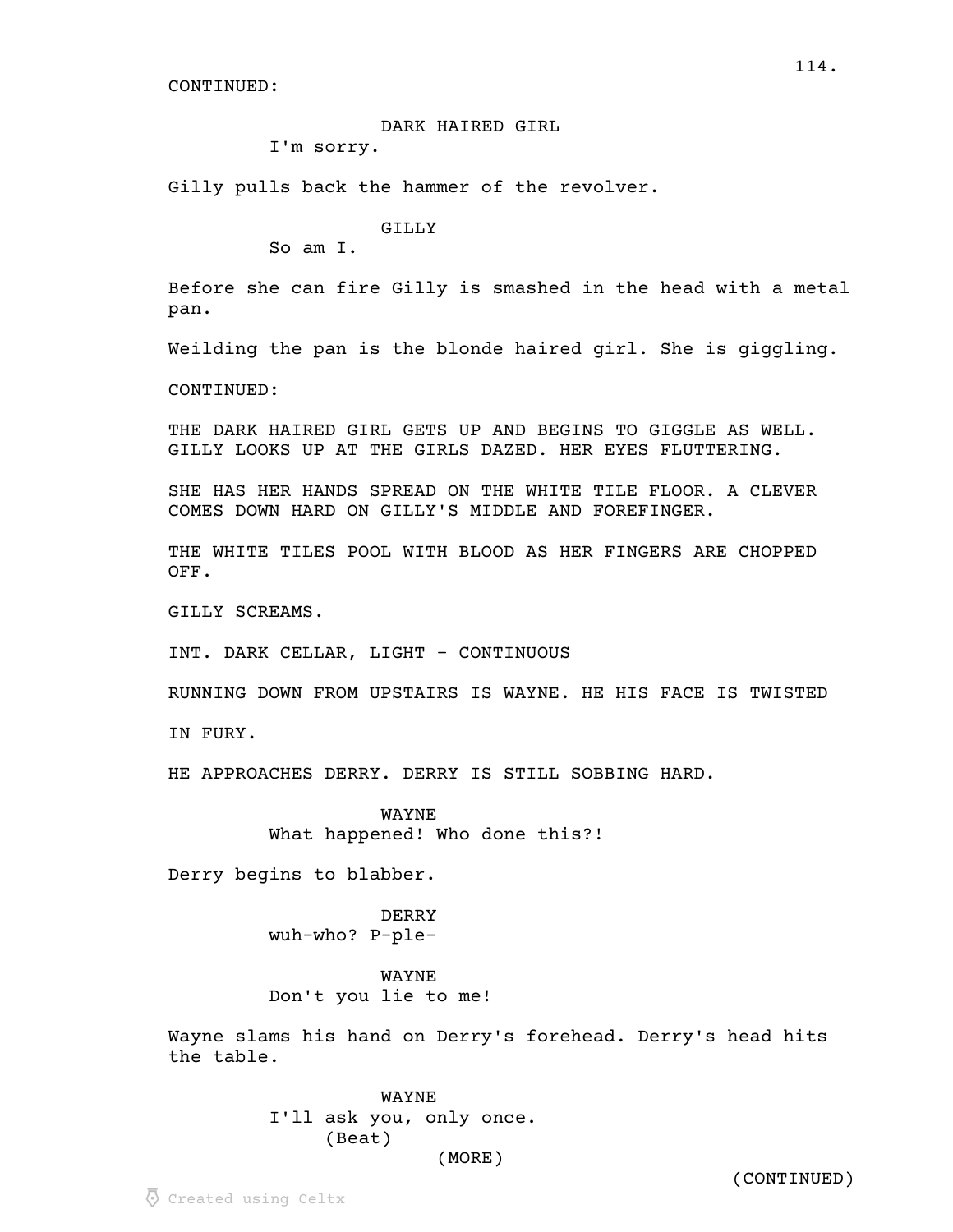WAYNE (CONT'D) Who was it? Did you hear them?

DERRY No-nope-nope-no-no-no.

Wayne looks down. Anger flashes across his face.

Jack peers behind the pillar at Wayne. Wayne moves to the corner of the room.

He comes back with a mallet in his hand and two nails in the other.

> WAYNE Your ears ain't any use to me if you can't hear nothin'.

### CONTINUED:

## DERRY

Wh-Whah?

Jack's head twists back around to have another look. He then checks his rifle. It's empty. He panics.

Holding the rifle down he reloads. Slipping a bullet in the side.

CRIES of PAIN emanate from Derry. Jack hurridley looks over.

Wayne has chizzled the nail half way in through Derry's left ear. Blood trickles down his neck.

He is at the other side chizzling the other nail in his ear. More screams of anguish.

> DERRY St-t-to-o-o-op-p-p!

Derry's wolf paws shake in the air excitedly. Wayne sports a sinister grimace across his face.

Jack looks on horrified at the twisted face of Derry. His ears plugged with nails.

Creaking from upstairs makes its way down the cellar. Three shadows can be seen entering.

It is the blonde girl and the dark haired girl dragging Gilly's unconscious body by the arms.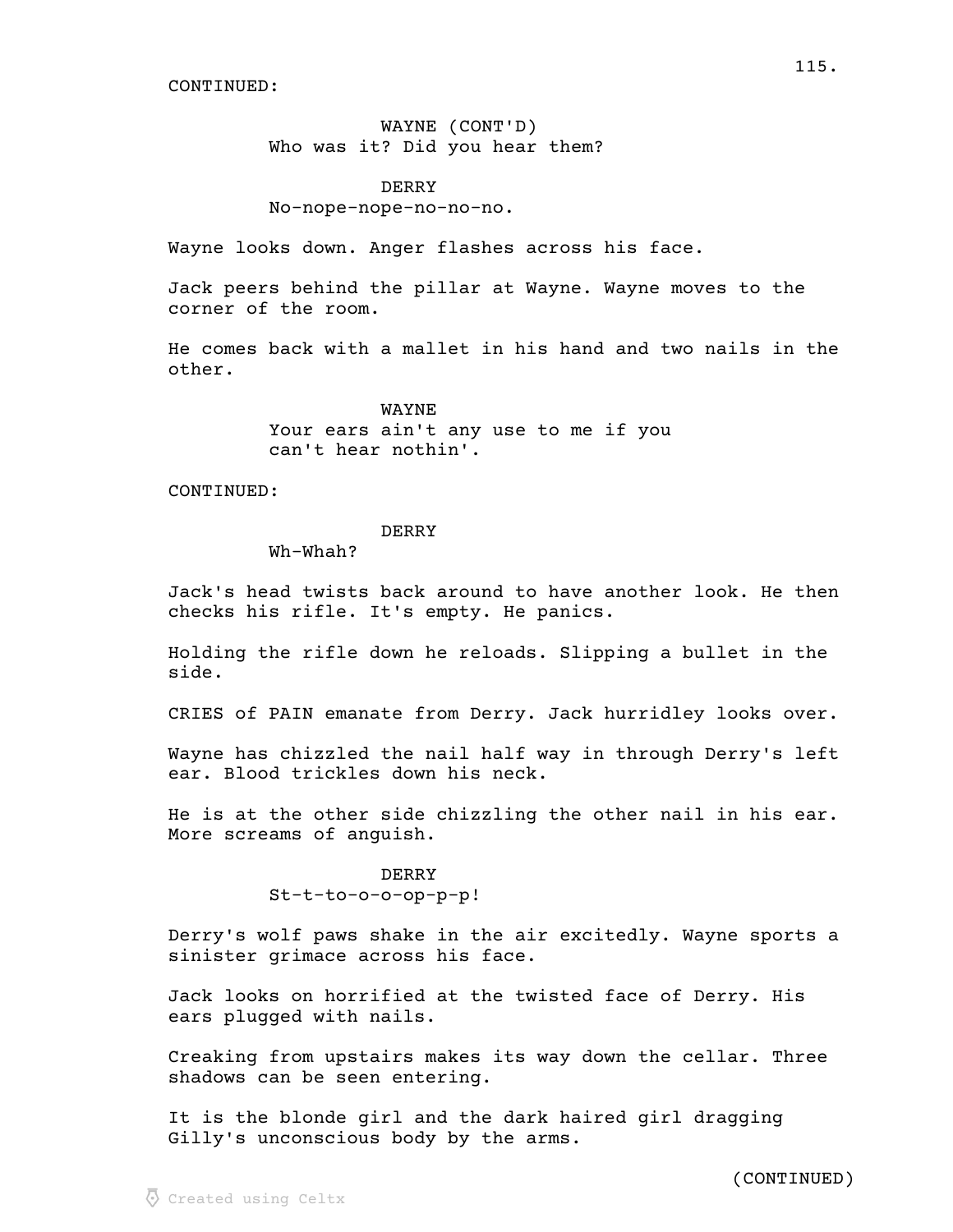Gilly's feet drag across the ground as they pull her into the light.

Wayne spins around. He sees the girls and a smile creeps across his face.

WAYNE

Girls!

He goes up to them. They drop Gilly and walk forward to catch his embrace.

Wayne hugs his girls. Wrapping his arms around their heads as he tears up a little.

> BLONDE GIRL Everyone's dead.

CONTINUED:

DARK HAIRED GIRL But I think we' found the culprit, daddy!

Wayne looks behind the girls at Gilly.

WAYNE The farmers girl.

His face grows stern.

WAYNE She will be disciplined.

He ruffles the girls' hair and gives them a hard smile.

Gilly begins to wake. She looks up. None of them have noticed her awakening.

She looks behind them... she spots Jack. He looks at her and puts his finger to his lips 'Shoosh'.

She nods. Her eyes unmoving. He throws up five fingers... He edges out from the pillar.

Four fingers... Gilly glances around and spots the mallet. She picks it up...

Three fingers... She moves in on the two girls. Jack raises his gun...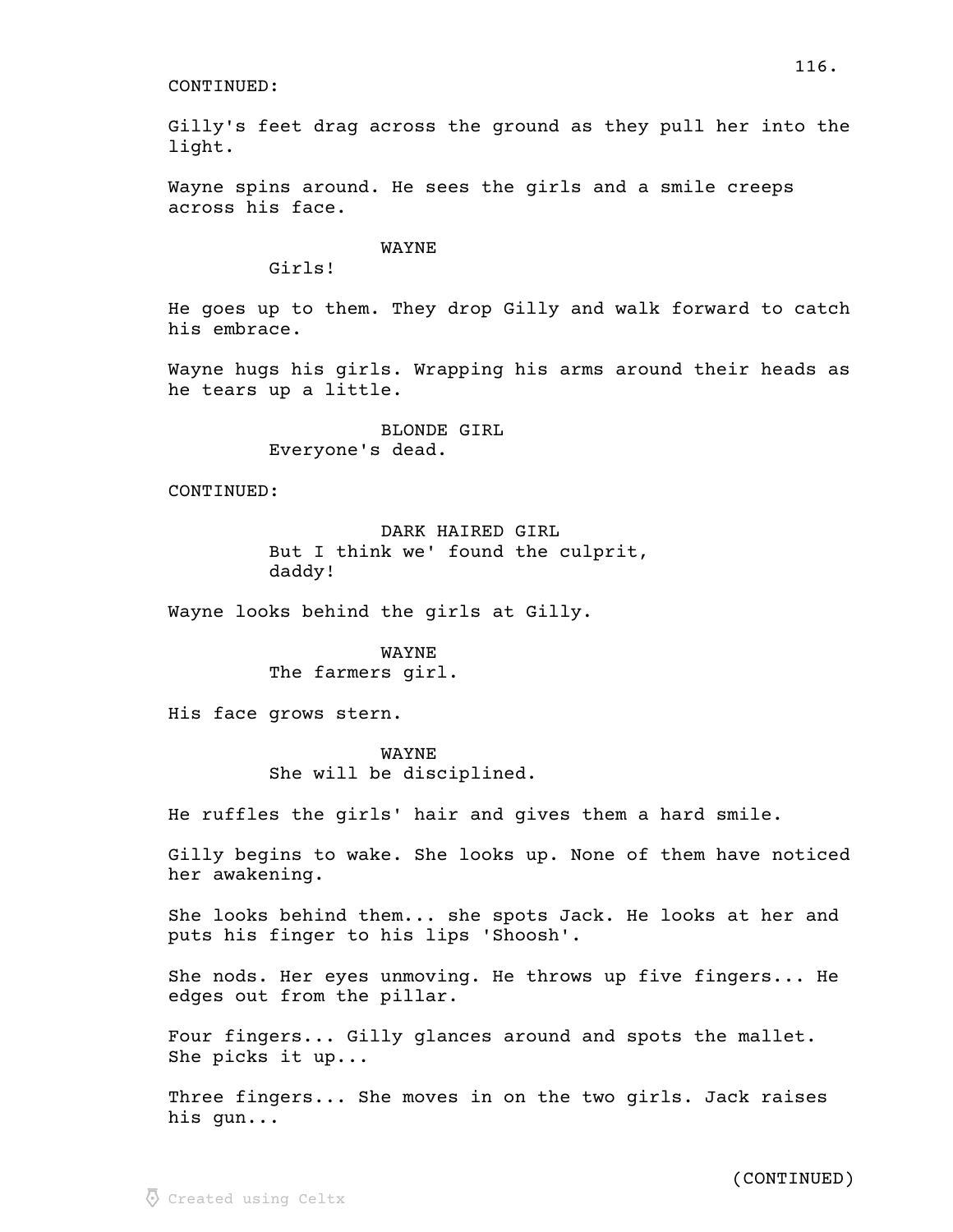Two fingers... One finger... He aims his rifle using his stiff arm to support the gun.

He rushes out quickly. Wayne turns around as Jack does so. Jack trips up due to his stiff leg.

He thuds to the ground shooting Wayne in the gut. Wayne is thrown backwards.

His two girls stand there shocked. They look to Jack with fear.

From under them is Gilly crawled by their feet. Gilly raises the mallet.

She PULLS it back. She CLUBS the dark haired girl's ankle. She falls to the ground.

She PULLS it back quickly. She CLUBS the blonde girl's ankle before she can move. She falls down with her sister. Jack has

CONTINUED:

SMACKED HIS HEAD OFF THE GROUND.

WAYNE DRAGS HIMSELF ACROSS THE ROOM. LEAVING A TRAIL OF BLOOD.

HE LEANS HIMSELF AGAINST THE WALL OF THE CELLAR. HE GRUNTS IN PAIN AS HE DOES SO.

BLOOD SPILLS FROM WAYNE'S MOUTH AS HE TWISTS AND TURNS. HE LOOKS OVER AT HIS GIRLS.

GILLY HAS RISEN. SHE IS CURRENTLY BASHING THE DARK HAIRED GIRL'S FACE IN.

WAYNE LOOKS AWAY DISMAYED. GILLY GOES FOR THE BLONDE GIRL. SHE IS WEEPING.

A CREEPY SMILE CROSSES GILLY'S FACE. SHE TAKES THE HAIR OF THE BLONDE GIRL AND PULLS HER OVER TO HER DAD.

WAYNE FLINCHES AS SHE APPROACHES. SHE DOESN'T NOTICE. GILLY FLIPS HER OVER. SHE INSPECTS THE MALLET. BRAIN AND SKULL DECORATE THE HEAD.

SHE THROWS THE MALLET AWAY. SHE PICKS UP THE BLONDE GIRLS HAIR. CLOSE TO THE ROOTS.

GILLY THEN PULLS HER HEAD BACK AND CAVES IT INTO THE WALL.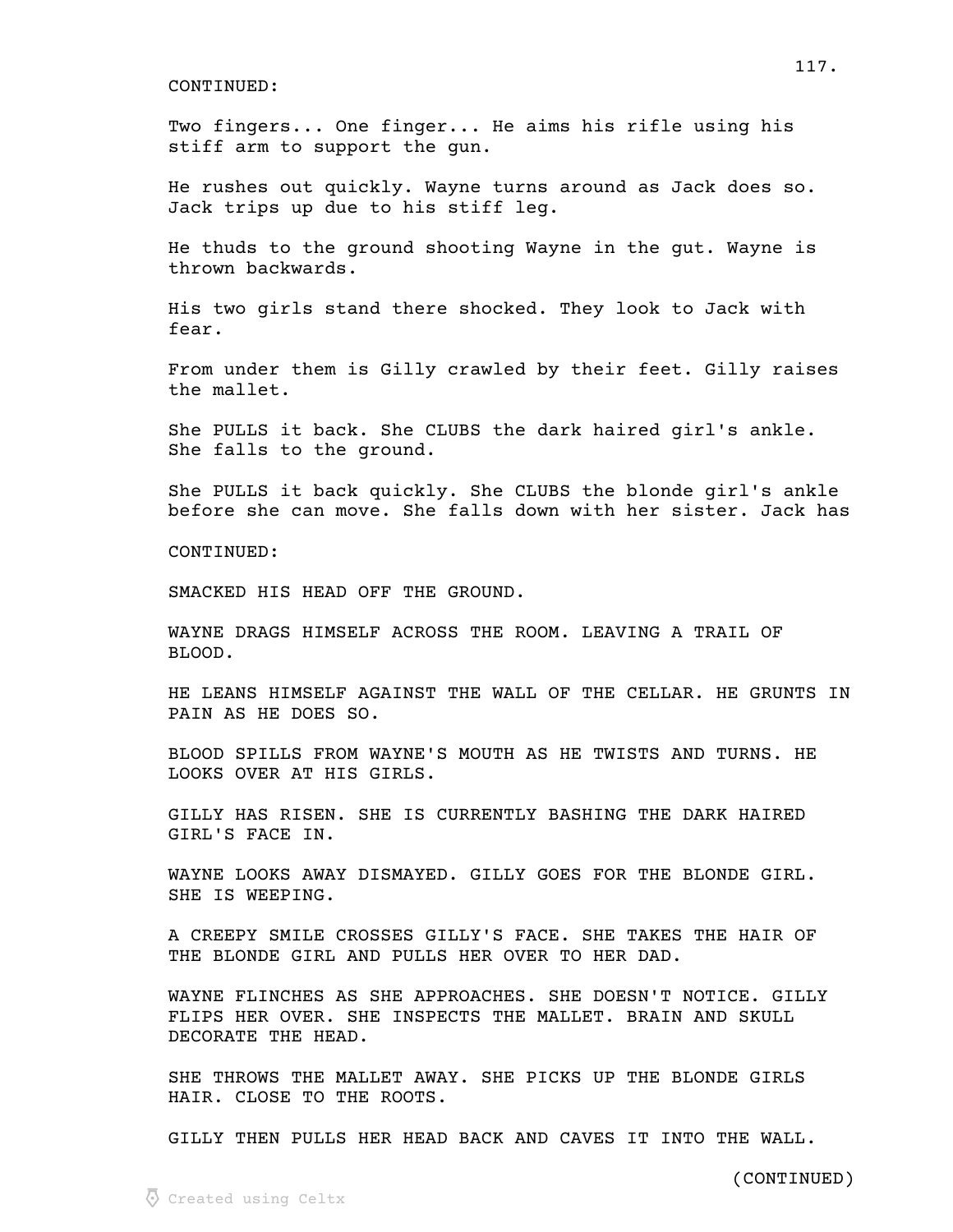SHE PULLS HER HEAD BACK AND DOES IT AGAIN AND AGAIN. EACH TIME MORE RED COATS THE WALLS. WAYNE TRIES TO MOVE BUT EVERYTIME HE TRIES HE COUGHS UP MORE BLOOD.

GILLY SCREAMS IN ANGER AND WRATH. HER JAW TWISTING EVERY SO SLIGHTLY.

> GILLY You aren't laughing now, are you!?

After repeatedly bashing in the young girl's skull she drops it in front of Wayne.

He looks at it and begins to bawl. Gilly spits on her dead body. Then she just stares at the man weeping.

She shows no compassion for the man. She simply just doesn't care.

Gilly then heads out from the cellar. She is caked from head to toe in blood

Jack, moaning his existence almost lifeless, like an animal

CONTINUED:

CAUGHT IN A TRAP, NEAR DEATH.

HE MANAGES TO FLIP HIMSELF OVER WITH HIS ARM, BUT IT IS BRITTLE AND NEARLY BENDS.

PULLING HIMSELF UP AND AGAINST THE WALL OF THE BASEMENT, JACK REMEMBERS THE DYNAMITE HIS BROTHER AND LAW HAD.

REALISING IT WOULD BE IN THE DUFFLE-BAG THE TWO, NOW DEAD, GIRLS OF WAYNE BROUGHT DOWN, HE REACHES FOR IT.

NOTICING THE DEAD BODIES OF THE GIRLS. HE LOOKS ALMOST SAD, BUT THEN STARTS TO LAUGH.

WAYNE NOTICES AS JACK COUGHS UP A DRY SPLATTER OF BLOOD, AND WAYNE IN TURN LAUGHS BACK.

GRABBING THE BAG, JACK GETS TO HIS POSITION ONCE AGAIN, RESTING HIS STIFF BACK, WHICH CRACKS AS SOON AS HE SITS DOWN.

HE TAKES OUT THE DYNAMITE FROM THE BAG AND SETS IT ON HIS LAP. RETRIEVING A PACK OF MATCHES FROM THE BAG ALSO.

JACK OPENS THE BOX WITH HIS MOUTH, THEN TRIES TO PINCH HIS FINGERS, FINDING HE CAN'T DO SO. HIS FINGERS WON'T BEND.